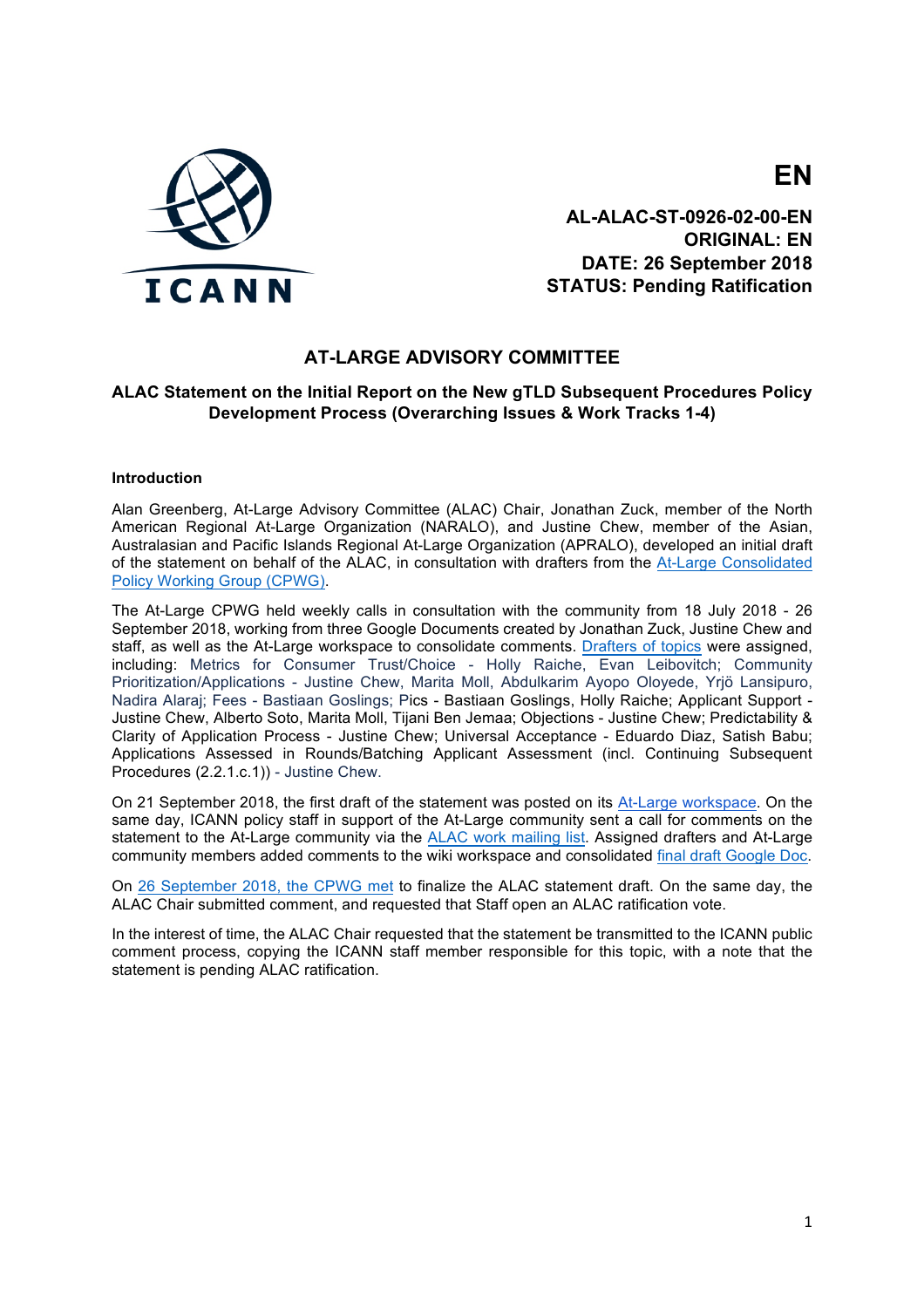# **ALAC Statement on the Initial Report on the New gTLD Subsequent Procedures Policy Development Process (Overarching Issues & Work Tracks 1-4)**

# **Summary of the ALAC Responses**

While the ALAC and wider At-Large community continue to debate the actual benefits to communities in expanding the New gTLD Program ("**Program**"), we acknowledge that the Program will likely continue to be expanded in one form or another. In this respect, the ALAC considers this opportunity to comment on the Initial Report on the New gTLD Subsequent Procedures Policy Development Process (Overarching Issues & Work Tracks 1-4) dated 03 July 2018 ("**Initial Report**") a valuable one, and wishes to put on record our responses, suggestions and in some cases, advocacy, to the preliminary recommendations and questions as posed by the GNSO New gTLD Subsequent Procedures PDP Working Group ("**WG**") in its Initial Report, from the perspective of and benefit to Internet end users At-Large. On the same note, we have also chosen not to offer comments to selected sections of the Initial Report, namely sections which the ALAC believes has little or no impact on Internet end users, as indicated herein. On the same note, we have chosen to offer comments only to parts of the Initial Report which we believe carry an impact on Internet end users.

In particular, the ALAC wishes to highlight to following key consensus positions:

# Concept of "Rounds"

The ALAC believes that regardless of whether future applications are called for by way of a "round" or "rounds" or on a first come, first served (FCFS) basis, all applications must continue to be batched for assessment to allow for not only fair competition in string selection, but also to facilitate manageable review procedures by various stakeholders (from Initial Evaluation to public comment, GAC Advice / GAC Early Warning, objections) and resolution procedures for contention sets and Community Priority Evaluation (CPE).

In any case, the ALAC strongly advocates against the immediate commencement of a permanent FCFS process of accepting New applications for the Program.

# Community Applications and Community Priority Evaluation

Community applications which end up in the CPE process should be able to trust that the process will be open and flexible enough to accommodate them. The ALAC offers a series of suggestions for improvement:

With respect to the definition of communities, we think the definition of association used by the European Court of Human Rights and the United Nations: "*An association is any group of individuals or any legal entities brought together in order to collectively act, express, promote, pursue or defend a field of common interests*" could be useful. But we feel the real issue is in ensuring that members of the CPE have a full understanding of the types of communities bringing applications forward and are able to deal with them in a flexible way. Arbitrarily restricted interpretations and limited definitions applied on an ad hoc basis discriminate against valid community applications which do not fit into prevailing assumptions.

The ALAC believes that communities should continue to be given special consideration. We support differential treatment for community applications in the form of access to experts to assist communities, particularly those from and/or which are conceived to serve underserved regions, in preparing applications; we believe there should be a mechanism within this process which is set up to help first time community applicants; we believe that the concept of membership must be flexible enough to take into account the fact that geographically dispersed communities often do not have traditional membership lists and should not be penalized for this.

The CPE process needs to be more transparent and predictable. Details about all the procedures used in decision making must be available to applicants well in advance of the deadline for submissions; background information about CPE participants, including support teams must be fully available to enable conflict of interest oversight; and data/documentation/research materials consulted in decision making must be referenced and released as part of the decision. Applicants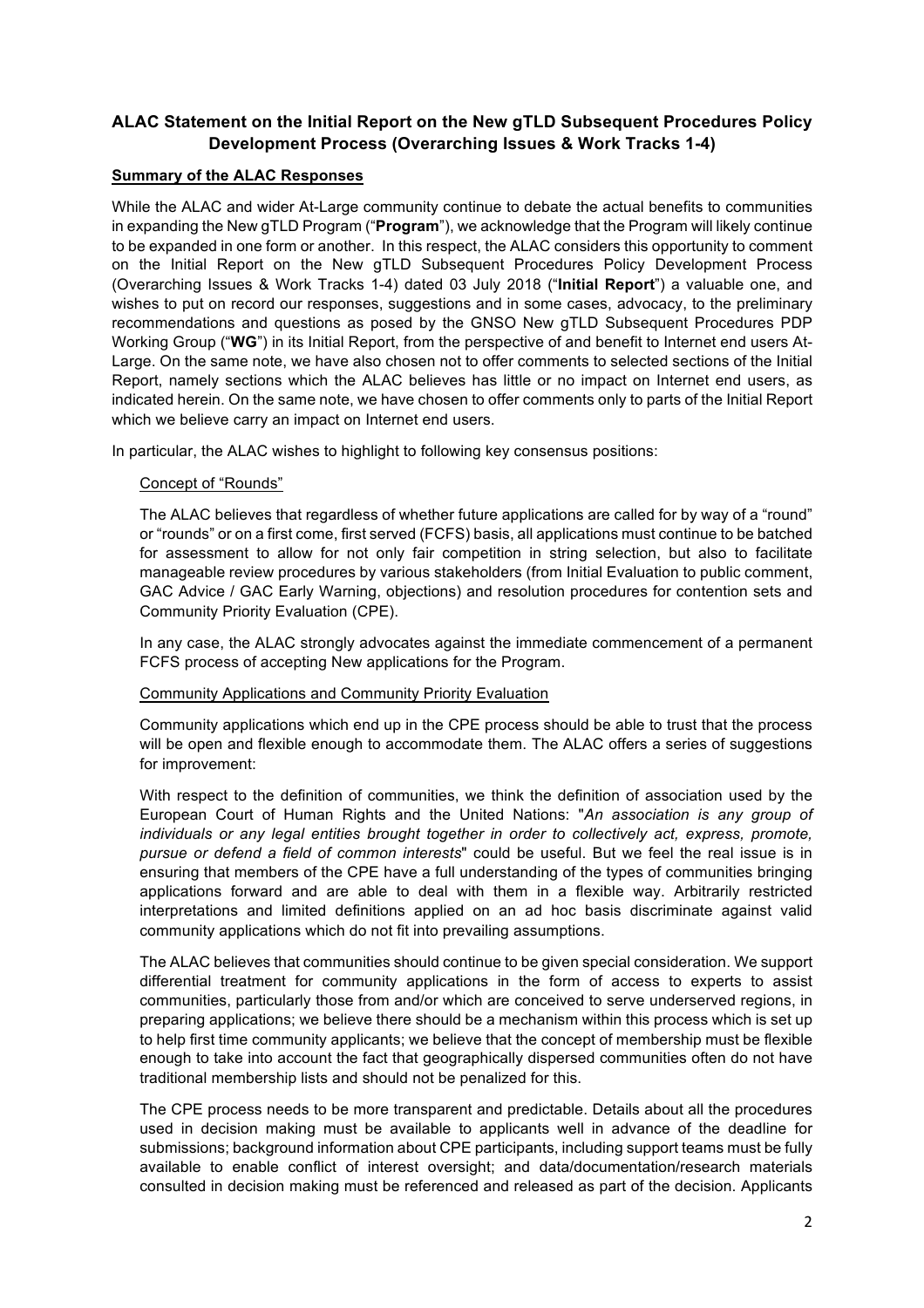should also be updated periodically about the status of their application. It is important the CPE team include representatives from grassroots community organizations and the ALAC has offered to assist in this task.

# Metrics

The ALAC believes that metrics should be developed and used both to gauge the extent to which Internet end users have benefitted from the introduction and use of New gTLDs and to highlight areas in which improvements to the introduction can be improved for the benefit of end users.

## Public Interest Commitments

Public Interest Commitments (PICs) are a core part of the ALAC's campaign for TLDs that have a high public interest worth. Therefore, the ALAC supports the prospects of ICANN codifying Mandatory PICs. The ALAC also notes the usefulness of Voluntary PICs from the 2012 rounds in respect of applications for strings representing highly regulated sectors and on this basis supports the continued use of Voluntary PICs in the effort to protect the interest of Internet end users.

## Applicant Support Program

The ALAC strongly advocates for Applicant Support to continue to be open to applicants whose applications are conceived to serve underserved regions and/or underserved communities regardless of their location, so long as they meet the other Applicant Support Program (ASP) criteria. Further, we believe that it is imperative that ICANN improves the global awareness of the ASP through effective means. The ALAC also advocates for all Applicant Support applicants who are found to have failed the criteria for the ASP to be allowed to decide if they wish to pursue or withdraw their application, with the grant of sufficient time to pay the balance of the full application fee amount unless the Support Application Review Panel (SARP) determines that an application has been the subject of wilful gaming. Terminating all applications determined as not meeting the criteria as was the case in the 2012 round is a disproportionate means of preventing gaming of the ASP.

# IDNs

The ALAC is strongly in favour of IDNs being continued as an integral part of the Program since – putting aside telecommunications infrastructure availability (which is beyond the remit of ICANN) – IDNs have the potential to benefit countless communities whose languages are not Roman-script based. While the ALAC agrees with many of the preliminary recommendations set out in the Initial Report, it also advocates for Pre-Delegation Testing to continue to be conducted for TLD applications as a prudent safeguard measure, regardless of the presence of a general agreement on compliance with IDNA2008 (or its successor(s)) and applicable LGRs. The ALAC also believes that IDN variant-related policies such as "bundling" are best handled at the TLD level, provided that if both variants are registered, they need to be under the control of the same registrant.

### Universal Acceptance

The ALAC believes that the primary obstacle to the successful expansion of the domain namespace is the rejection of these New strings by legacy code. It behoves the ICANN community to engage in substantial outreach to the Internet community on this issue. The ALAC acknowledges the challenges associated with such outreach but the fact that some of the largest websites on the Internet, including major banking and airline sites continue to reject the New strings suggests that more can – and must – be done to advocate code revision on the Internet.

# SSAC Research and Recommendations

In several places in our response, the ALAC defer to the SSAC for further recommendations. This includes areas such as dotless domains and name collisions. Again, we reiterate, there is no cause for urgency surrounding the further introduction of gTLDs and due time should be given to the SSAC to explore the security and stability implications of various proposals before any New round should begin.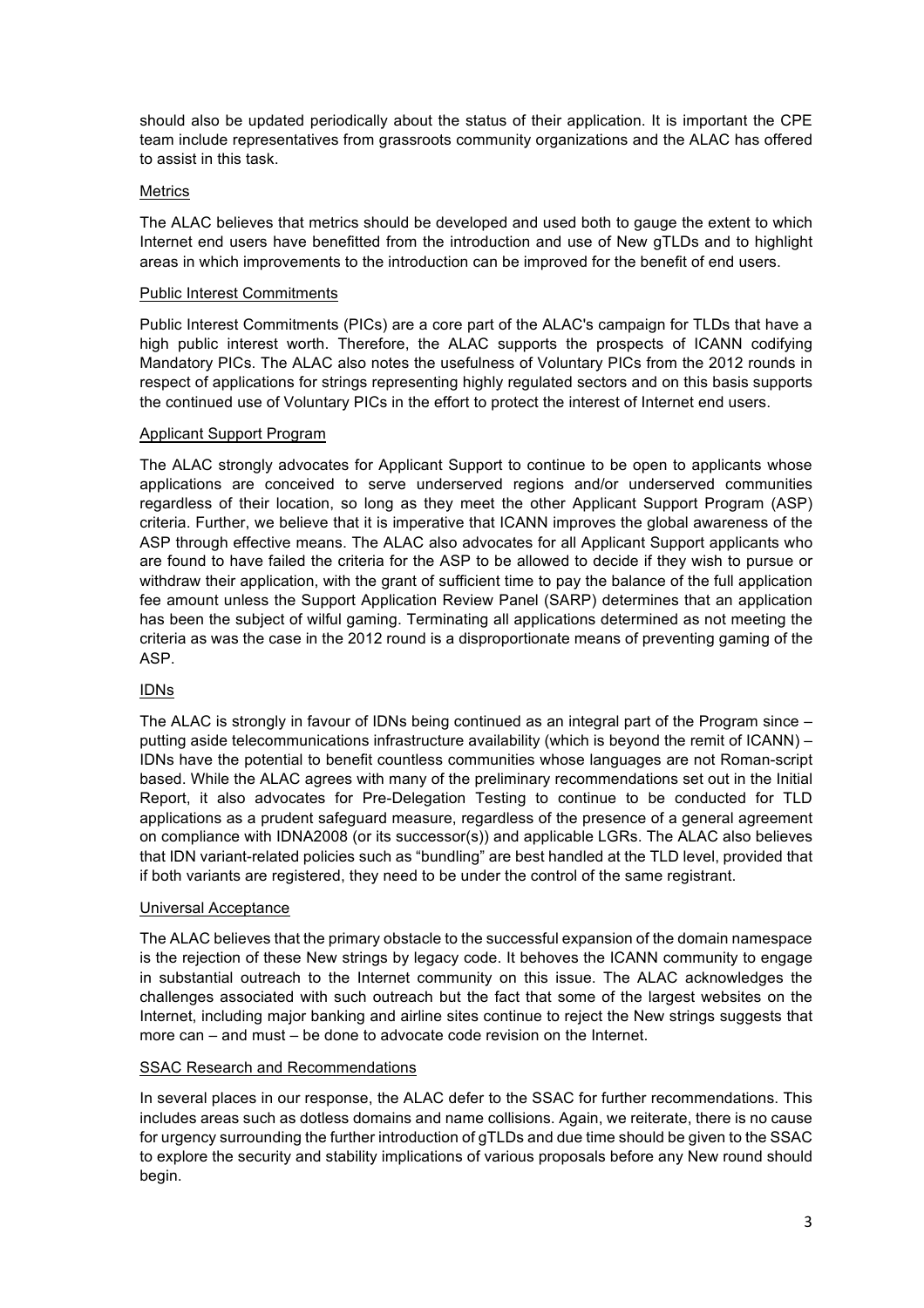### **Objections**

The ALAC advocates for the ALAC and the Independent Objector (IO) to have continued active roles in filing objections to applications for strings and that they be funded by ICANN. In the case of the ALAC, we do not believe there should be any additional limits or conditions placed on the funding for ALAC objection filing and Dispute Resolution Procedure (DRP) costs. In the case of the IO, the ALAC supports the retention of the "extraordinary circumstances" exception as described in the Initial Report and we opine that the IO may, under certain circumstances, even have a role to play in String Confusion Objections. With respect to the DRP process, we strongly advocate for the process to be kept affordable, especially to communities and non-profit organization objectors, and that any applicable rules or procedures, as well as costs for DRPs, must be required to be published well in advance of any procedure being commenced. We also strongly advocate that guidance for DRP panellists be substantial in respect of adopting definitions of terms – such as "community" and "public interest" – as well as questions on objector standing, in an effort to limit the "damage" resulting from panellists' unfamiliarity with the ICANN community structure, divergent panellists' views – even values – on the same, and which conflict with the goals stated in ICANN's Bylaws or GNSO consensus policy.

# High Standards for Applicants

Finally, a number of questions address the question of "registrant protections" or more broadly, the standards that should be applied to applicants for New gTLDs. While the ALAC concedes there might be special circumstances that require adjusting the evaluation process to accommodate applicants for underserved regions and perhaps brand TLDs, we maintain that standards for applicants should remain high. Furthermore, whatever the standards that are ultimately set, ICANN should do a better job of applying those standards during the application process than was done during the 2012 round. There are certainly instances when applicants that failed to meet the registrant protection standards were nonetheless allowed to proceed, casting the shadow of impropriety on the entire process.

### Glossary

| "AGB"            | means: | The New gTLD Program Applicant Guidebook                             |
|------------------|--------|----------------------------------------------------------------------|
| "ALAC"           | means: | The ICANN At-Large Advisory Committee                                |
| "At-Large"       | means: | The ICANN At-Large Community                                         |
| "ICANN Org"      | means: | The ICANN Organization                                               |
| "Initial Report" | means: | The New gTLD Subsequent Procedures Initial Report dated 03 July 2018 |
| "Program"        | means: | The New gTLD <b>Program</b>                                          |
| "RALO"           | means: | ICANN Regional At-Large Organizations                                |
| "WG"             | means: | The GNSO New gTLD Subsequent Procedures PDP Working Group            |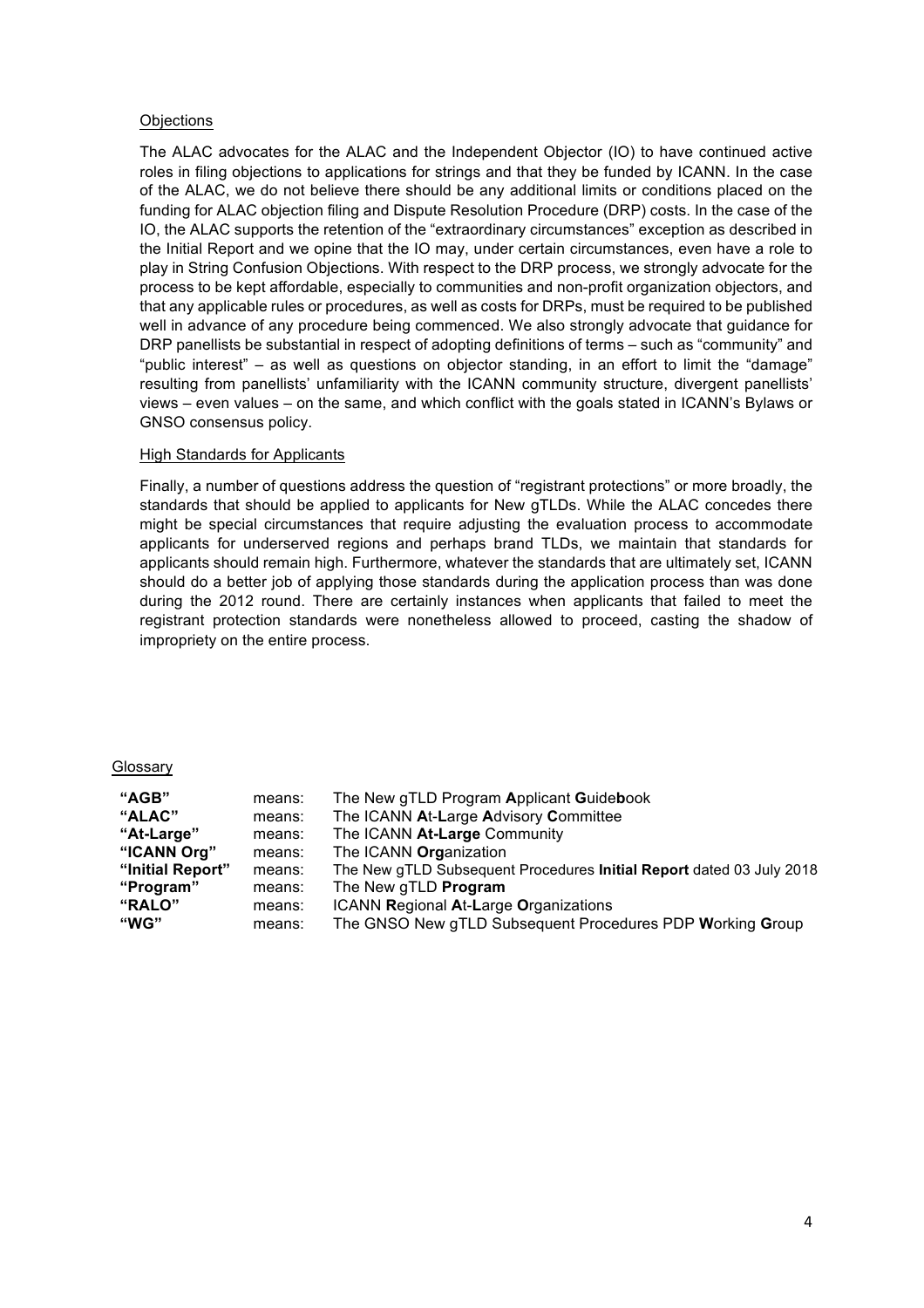| <b>PDP Working Group Preliminary</b><br>Recommendation (PR) / Question (Q) /<br><b>Option</b>                                                                                       | <b>ALAC Response</b>                                                                                                                                                                                                                                                                                                                                                                                        |
|-------------------------------------------------------------------------------------------------------------------------------------------------------------------------------------|-------------------------------------------------------------------------------------------------------------------------------------------------------------------------------------------------------------------------------------------------------------------------------------------------------------------------------------------------------------------------------------------------------------|
| 2.2.1: Continuing Subsequent Procedures (Full WG)                                                                                                                                   |                                                                                                                                                                                                                                                                                                                                                                                                             |
| PR 2.2.1.c.1                                                                                                                                                                        |                                                                                                                                                                                                                                                                                                                                                                                                             |
| The Working Group recommends no changes to<br>the existing policy calling for subsequent<br>application rounds introduced in an ongoing,<br>orderly, timely and predictable manner. | The ALAC supports this preliminary<br>recommendation in principle. However, please<br>also refer to our responses to Section 2.2.3<br>Applications Assessed in Rounds.                                                                                                                                                                                                                                      |
| $Q$ 2.2.1.e.1                                                                                                                                                                       |                                                                                                                                                                                                                                                                                                                                                                                                             |
| The 2007 Final Report noted that success<br>metrics would be developed around the New<br>gTLD Program. What are some specific metrics                                               | The ALAC supports the use of the following<br>metrics to better understand whether/how New<br>gTLDs have benefitted end users:                                                                                                                                                                                                                                                                              |
| that the program should be measured against?                                                                                                                                        | For end user confusion - customer surveys:                                                                                                                                                                                                                                                                                                                                                                  |
|                                                                                                                                                                                     | Frequency of success in reaching intended<br>$\bullet$<br>supplier through entry of domain name, and<br>Frequency of landing at unintended<br>$\bullet$<br>destinations                                                                                                                                                                                                                                     |
|                                                                                                                                                                                     | Is the name legally secure, alive and active:                                                                                                                                                                                                                                                                                                                                                               |
|                                                                                                                                                                                     | How many domain names are just parked<br>$\bullet$<br>and/or acquired for resale,<br>How many domain names are live in a<br>$\bullet$<br>server, but not actually used (no WWW nor<br>MX records),<br>How many domain names have an active<br>$\bullet$<br>web page, what level of traffic do they<br>generate, and<br>How many domain names just redirect to a<br>$\bullet$<br>domain name in a legacy TLD |
|                                                                                                                                                                                     | <b>Diversity:</b>                                                                                                                                                                                                                                                                                                                                                                                           |
|                                                                                                                                                                                     | To have an index related to population, for<br>instance "number of registrars per 100,000<br>inhabitants", or similar. This index could reflect<br>the levels of DNS market penetration, consumer<br>choice, and consumer support in a<br>country/location.                                                                                                                                                 |
|                                                                                                                                                                                     | <b>Consumer complaints:</b>                                                                                                                                                                                                                                                                                                                                                                                 |
|                                                                                                                                                                                     | How many complaints received related to<br>$\bullet$<br>New gTLDs<br>How many complaints are resolved in set<br>$\bullet$<br>timeframes and how many complaints<br>relating to New gTLDs have resulted in<br>ICANN compliance action.                                                                                                                                                                       |
|                                                                                                                                                                                     | <b>Industry statistics:</b>                                                                                                                                                                                                                                                                                                                                                                                 |
|                                                                                                                                                                                     | The ALAC has also supported acquisition of<br>$\bullet$<br>additional information including information<br>on:                                                                                                                                                                                                                                                                                              |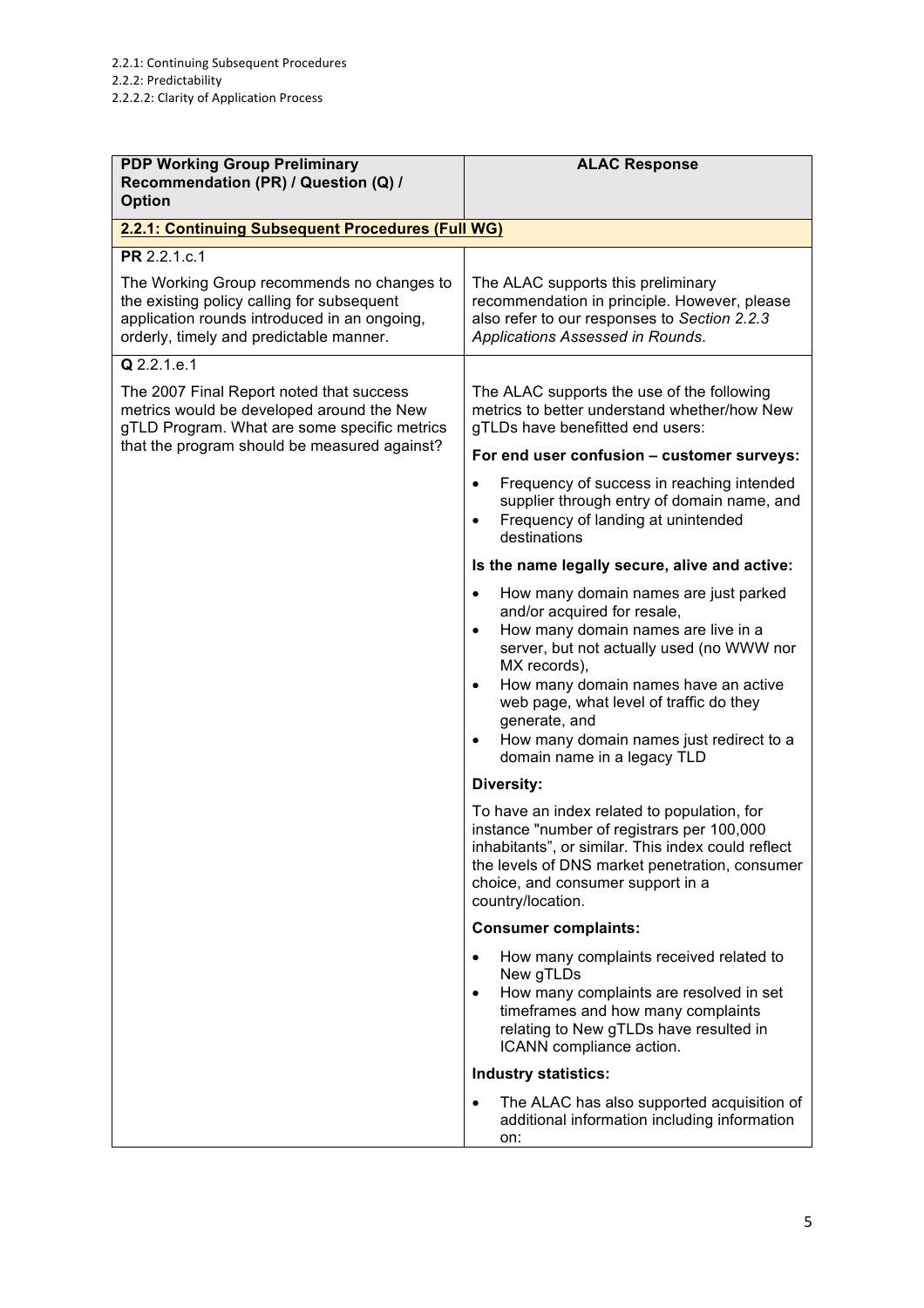| <b>PDP Working Group Preliminary</b><br>Recommendation (PR) / Question (Q) /<br><b>Option</b> | <b>ALAC Response</b>                                                                                                                                                                                                           |
|-----------------------------------------------------------------------------------------------|--------------------------------------------------------------------------------------------------------------------------------------------------------------------------------------------------------------------------------|
|                                                                                               | The relationship between specific<br>$\circ$<br>registry operators, registrars and DNS<br>abuse, and<br>Collection of data about and publicize<br>$\circ$<br>the chain of parties responsible for<br>gTLD domain registration. |

| <b>PDP Working Group Preliminary</b><br>Recommendation (PR) / Question (Q) /<br><b>Option</b>                                                                                                                                                                                                                                                                                                                                                                                                                                                                                                                                                                                                                                                                                                                             | <b>ALAC Response</b>                                                                          |
|---------------------------------------------------------------------------------------------------------------------------------------------------------------------------------------------------------------------------------------------------------------------------------------------------------------------------------------------------------------------------------------------------------------------------------------------------------------------------------------------------------------------------------------------------------------------------------------------------------------------------------------------------------------------------------------------------------------------------------------------------------------------------------------------------------------------------|-----------------------------------------------------------------------------------------------|
| 2.2.2: Predictability (full WG)                                                                                                                                                                                                                                                                                                                                                                                                                                                                                                                                                                                                                                                                                                                                                                                           |                                                                                               |
| PR 2.2.2                                                                                                                                                                                                                                                                                                                                                                                                                                                                                                                                                                                                                                                                                                                                                                                                                  |                                                                                               |
| Currently, as a result of consensus<br>recommendations made by the GNSO, the<br>ICANN Board endorsed the GNSO's Policy and<br>Implementation Recommendations, including<br>those related to the Consensus Policy<br>Implementation Framework (CPIF) for governing<br>the implementation phase of GNSO policies. If<br>issues arise during this phase, the GNSO could<br>seek to utilize the GNSO Expedited Policy<br>Development Process or the GNSO Guidance<br>Process, as defined in the ICANN Bylaws.<br>However, there is support in the Working Group<br>for a recommendation that the New gTLD<br>Program, once launched (i.e., after the<br>Implementation Review Team), should be<br>subject to a New Predictability Framework, to<br>address issues that arise regarding the<br>introduction of New gTLDs.      | Substantive response is provided to the<br>questions in this section 2.2.2, as set out below. |
| Among other recommendations, the Working<br>Group believes that as part of the Predictability<br>Framework, a Standing Implementation Review<br>Team (IRT) should be constituted after the<br>publication of the Applicant Guidebook to<br>consider changes in the implementation,<br>execution and/or operations of the New gTLD<br>program after its launch, and the introduction of<br>any further evaluation guidelines not available to<br>applicants when applications were submitted.<br>The Predictability Framework is intended to<br>provide guidance to the Standing IRT in how<br>issues should be resolved, which could include<br>recommending that the GNSO Council initiate<br>GNSO processes provided by the ICANN<br>Bylaws. Please see sub-section d for full text of<br>the Predictability Framework. |                                                                                               |
| Q 2.2.2.e.1<br>Does the concept of a Predictability Framework                                                                                                                                                                                                                                                                                                                                                                                                                                                                                                                                                                                                                                                                                                                                                             | Predictability is best served by ensuring that all                                            |
| make sense to address issues raised post-<br>launch?                                                                                                                                                                                                                                                                                                                                                                                                                                                                                                                                                                                                                                                                                                                                                                      | applicable rules and procedures for the<br>Program be settled prior to its launch. Further,   |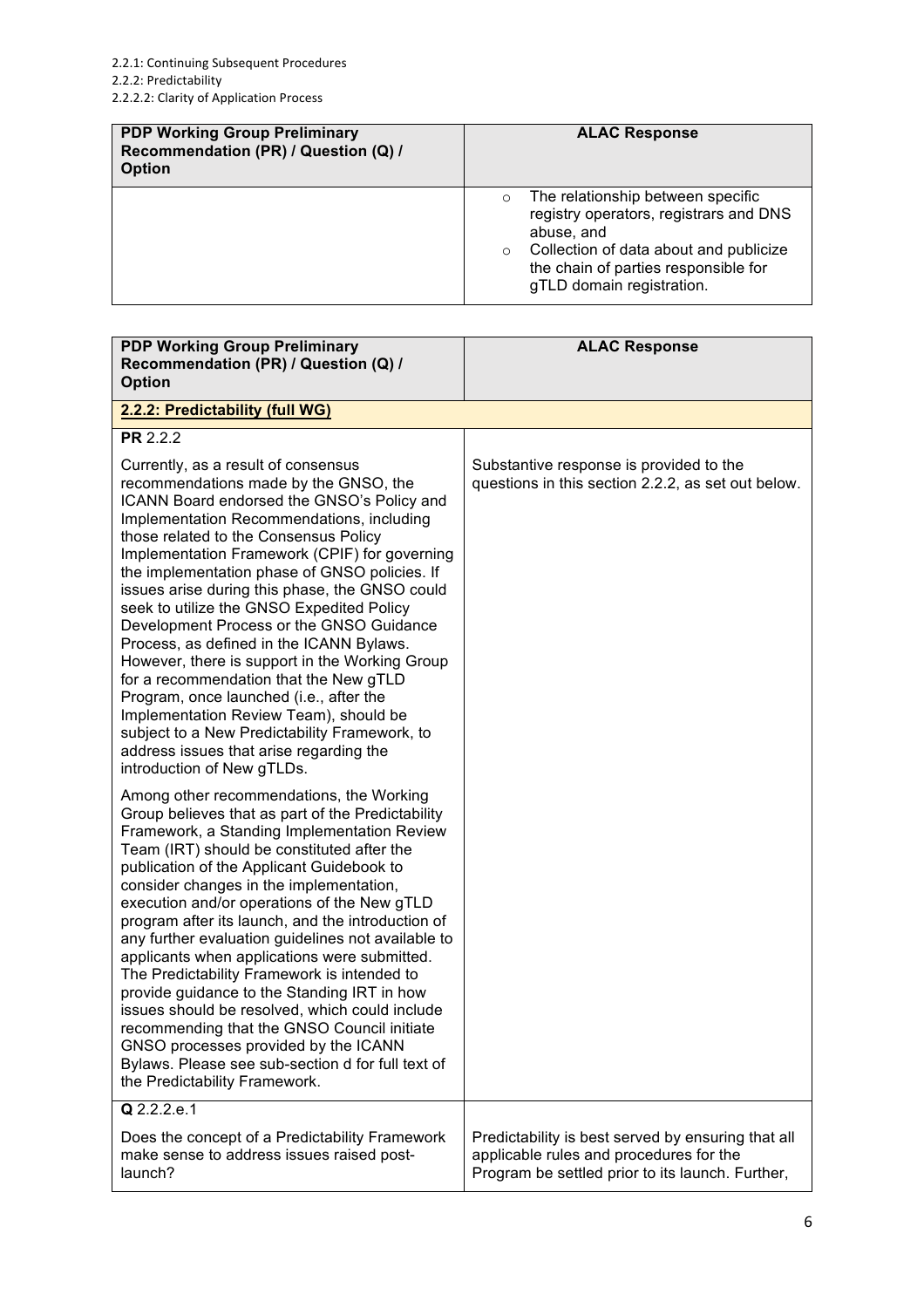| <b>PDP Working Group Preliminary</b><br>Recommendation (PR) / Question (Q) /<br><b>Option</b>                                                                                               | <b>ALAC Response</b>                                                                                                                                                                                                                                                                                                                                                                                                                                                                                                                                                                                                                                                                                                                                                                                                                                                                                                                                                                                                                                                                                                                                                                                                   |
|---------------------------------------------------------------------------------------------------------------------------------------------------------------------------------------------|------------------------------------------------------------------------------------------------------------------------------------------------------------------------------------------------------------------------------------------------------------------------------------------------------------------------------------------------------------------------------------------------------------------------------------------------------------------------------------------------------------------------------------------------------------------------------------------------------------------------------------------------------------------------------------------------------------------------------------------------------------------------------------------------------------------------------------------------------------------------------------------------------------------------------------------------------------------------------------------------------------------------------------------------------------------------------------------------------------------------------------------------------------------------------------------------------------------------|
|                                                                                                                                                                                             | we wish to highlight the need for the goal of<br>predictability to be not only focused on the<br>applicant but also consciously considered from<br>the point of view of Internet end users, by giving<br>attention to their expectations as to the use of a<br>gTLD from application through to post-<br>delegation processes.                                                                                                                                                                                                                                                                                                                                                                                                                                                                                                                                                                                                                                                                                                                                                                                                                                                                                         |
|                                                                                                                                                                                             | Notwithstanding, from experiences in the 2012<br>rounds, we acknowledge that it may be<br>impossible for various reasons, for all rules<br>and/or procedures to be identified or agreed<br>upon beforehand. On this basis, the ALAC is of<br>the opinion that a Predictability Framework<br>along the lines contemplated by the WG makes<br>sense to provide guidance and predictability in<br>the procedure for addressing issues raised<br>post-launch. Further, the ALAC supports the<br>concept a Standing Implementation Review<br>Team (IRT) being constituted after the<br>publication of the Applicant Guidebook to<br>consider changes in the implementation,<br>execution and/or operations of the New gTLD<br>Program after its launch, and the introduction of<br>any further application and/or evaluation<br>guidelines not available to applicants when<br>applications were submitted whilst always<br>considering the impact of the introduction of<br>such guidelines equally on all applicants.<br>The ALAC believes that the Standing IRT must<br>include one or more people considering the<br>Program from an end user perspective, and that<br>it is required to support and advise ICANN staff |
|                                                                                                                                                                                             | on the day-to-day tasks in implementing the<br>New gTLD program.                                                                                                                                                                                                                                                                                                                                                                                                                                                                                                                                                                                                                                                                                                                                                                                                                                                                                                                                                                                                                                                                                                                                                       |
| Q 2.2.2.e.2<br>How should launch be defined? Ideas<br>considered by the WG include Board adoption of<br>the New Applicant Guidebook or the first day in<br>which applications are accepted. | The ALAC opines that "Launch" should be<br>defined as the day on which the next round is<br>actually opened for accepting applications.<br>This opinion is based on the following:                                                                                                                                                                                                                                                                                                                                                                                                                                                                                                                                                                                                                                                                                                                                                                                                                                                                                                                                                                                                                                     |
|                                                                                                                                                                                             | If the WG's Phase 3 - Operations /<br>Administration (see the Initial Report p. 18)<br>were to be established, then it is important<br>to specify the actual date when the role or<br>work of the Standing IRT commences;<br>Such date referred to above should be<br>$\bullet$<br>slated for after all the other policy-specific<br>processes have been completed, including<br>Board approval of the AGB, in order to<br>avoid overlap or confusion on allocation of<br>responsibilities due to timing uncertainty;<br>and<br>To allow for some lead time between the<br>$\bullet$<br>constitution of the Standing IRT and launch                                                                                                                                                                                                                                                                                                                                                                                                                                                                                                                                                                                    |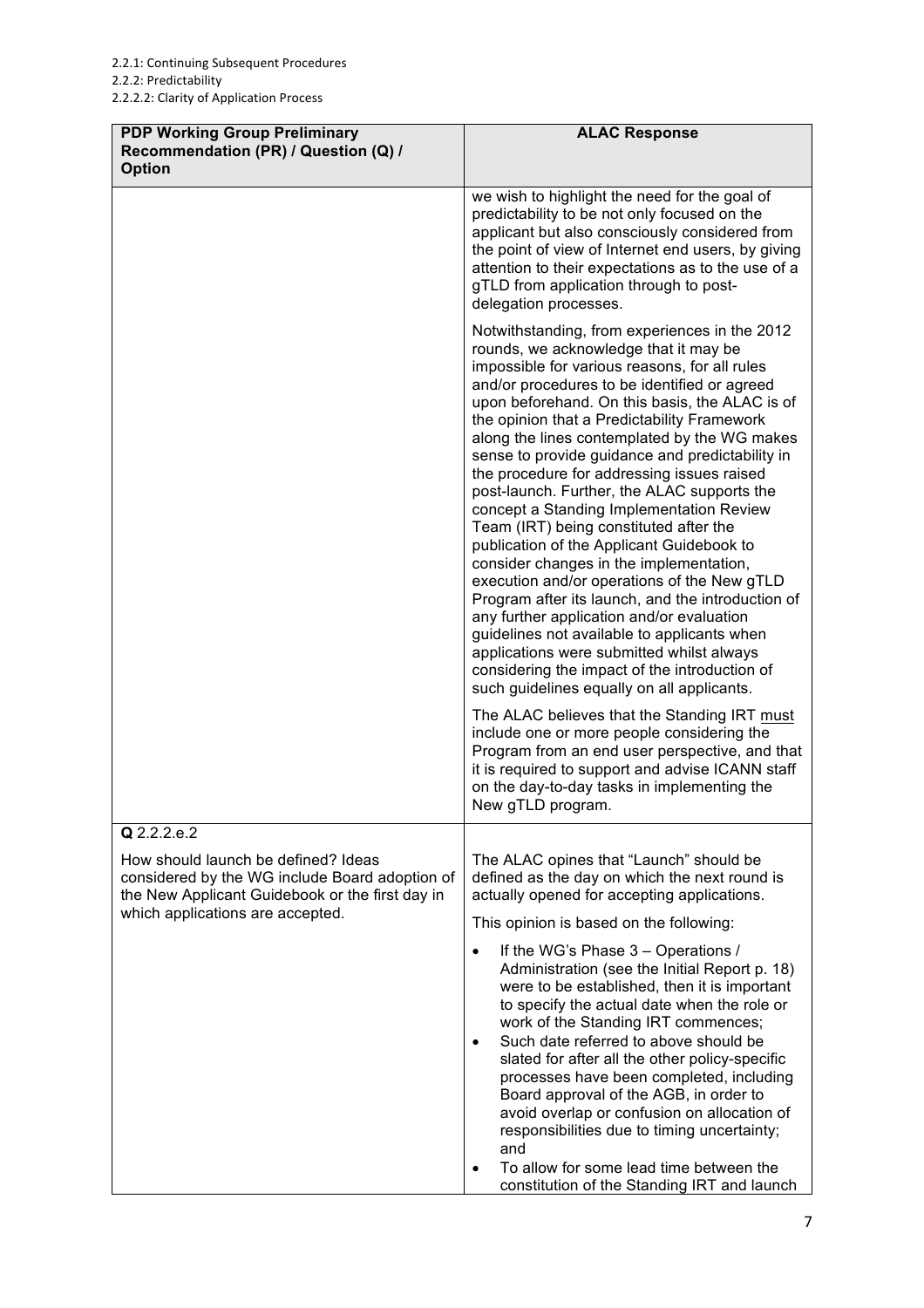| <b>PDP Working Group Preliminary</b><br>Recommendation (PR) / Question (Q) /<br><b>Option</b>                                                                                                                                                                                                                                                    | <b>ALAC Response</b>                                                                                                                                                                                                                                                                                                                                                                                                                 |
|--------------------------------------------------------------------------------------------------------------------------------------------------------------------------------------------------------------------------------------------------------------------------------------------------------------------------------------------------|--------------------------------------------------------------------------------------------------------------------------------------------------------------------------------------------------------------------------------------------------------------------------------------------------------------------------------------------------------------------------------------------------------------------------------------|
|                                                                                                                                                                                                                                                                                                                                                  | of the next round unless the constitution is<br>completed well before the date the Board<br>approves the AGB for the next round.                                                                                                                                                                                                                                                                                                     |
|                                                                                                                                                                                                                                                                                                                                                  | The ALAC also notes that details of a Standing<br>IRT remains to be agreed upon.                                                                                                                                                                                                                                                                                                                                                     |
| Q 2.2.2.e.3                                                                                                                                                                                                                                                                                                                                      |                                                                                                                                                                                                                                                                                                                                                                                                                                      |
| A component of the Predictability Framework<br>includes the identification or criteria to determine<br>whether an issue can be handled through<br>existing mechanisms or whether it can/should be<br>handled by a Standing IRT. What are potential<br>criteria that can be applied to help distinguish<br>between types of issues and resolution | The ALAC notes that the Standing IRT will only<br>be charged to deal with post-launch operational<br>/ administration issues, so, supplementing the<br>WG's recorded deliberations in Section 2.2.2<br>Predictability, our list of potential criteria of post-<br>launch issues for resolution by the Standing IRT<br>would include:                                                                                                 |
| mechanism?                                                                                                                                                                                                                                                                                                                                       | Whether an issue is an one-off occurrence;<br>How urgent is action/decision needed to<br>$\bullet$<br>resolve an issue or how badly does a gap in<br>the law need to be addressed; and<br>Who (or the number of parties) would be<br>affected by a recommendation or decision<br>of the Standing IRT, including material<br>levels.                                                                                                  |
|                                                                                                                                                                                                                                                                                                                                                  | The WG is also urged to revisit the<br>recommendations of the Policy and<br>Implementation Working Group mentioned in<br>the Initial Report on p. 25.                                                                                                                                                                                                                                                                                |
| Q 2.2.2.e.4                                                                                                                                                                                                                                                                                                                                      |                                                                                                                                                                                                                                                                                                                                                                                                                                      |
| Do you have thoughts on the open<br>questions/details related to the Standing IRT<br>panel discussed in section (f) below? Is there a<br>different structure, process, or body (possibly<br>already existing) that might help provide needed<br>predictability in addressing issues raised post-<br>launch?                                      | The ALAC believes more extensive deliberation<br>is required on the open questions/details<br>regarding the Standing IRT panel and a<br>separate process outside of this WG's present<br>public comment process is warranted to<br>address the same.                                                                                                                                                                                 |
| Q 2.2.2.e.5                                                                                                                                                                                                                                                                                                                                      |                                                                                                                                                                                                                                                                                                                                                                                                                                      |
| How do you see the proposed Predictability<br>Framework interacting with the existing GNSO<br>procedures known as the GNSO Input Process,<br>GNSO Guidance Process, and GNSO Expedited<br>PDP?                                                                                                                                                   | The Phase 3 Predictability Framework mandate<br>of a Standing IRT is limited in scope and time<br>(as are the existing GNSO procedures) so if<br>conducted well, should not lead to unintended<br>overlaps. Therefore, we see the Standing IRT's<br>role raising any issues of policy-implementation<br>conflict to the GNSO Council for further action<br>as complementary, rather than disruptive, to<br>existing GNSO procedures. |
|                                                                                                                                                                                                                                                                                                                                                  | A Standing IRT, because of its mandated<br>constitution with a Program launch (and<br>"standing" status) as well as scope, is likely to<br>be able to react more promptly to consider, filter<br>and address issues as appropriate based on its<br>charter/role. As an example, we see that even                                                                                                                                     |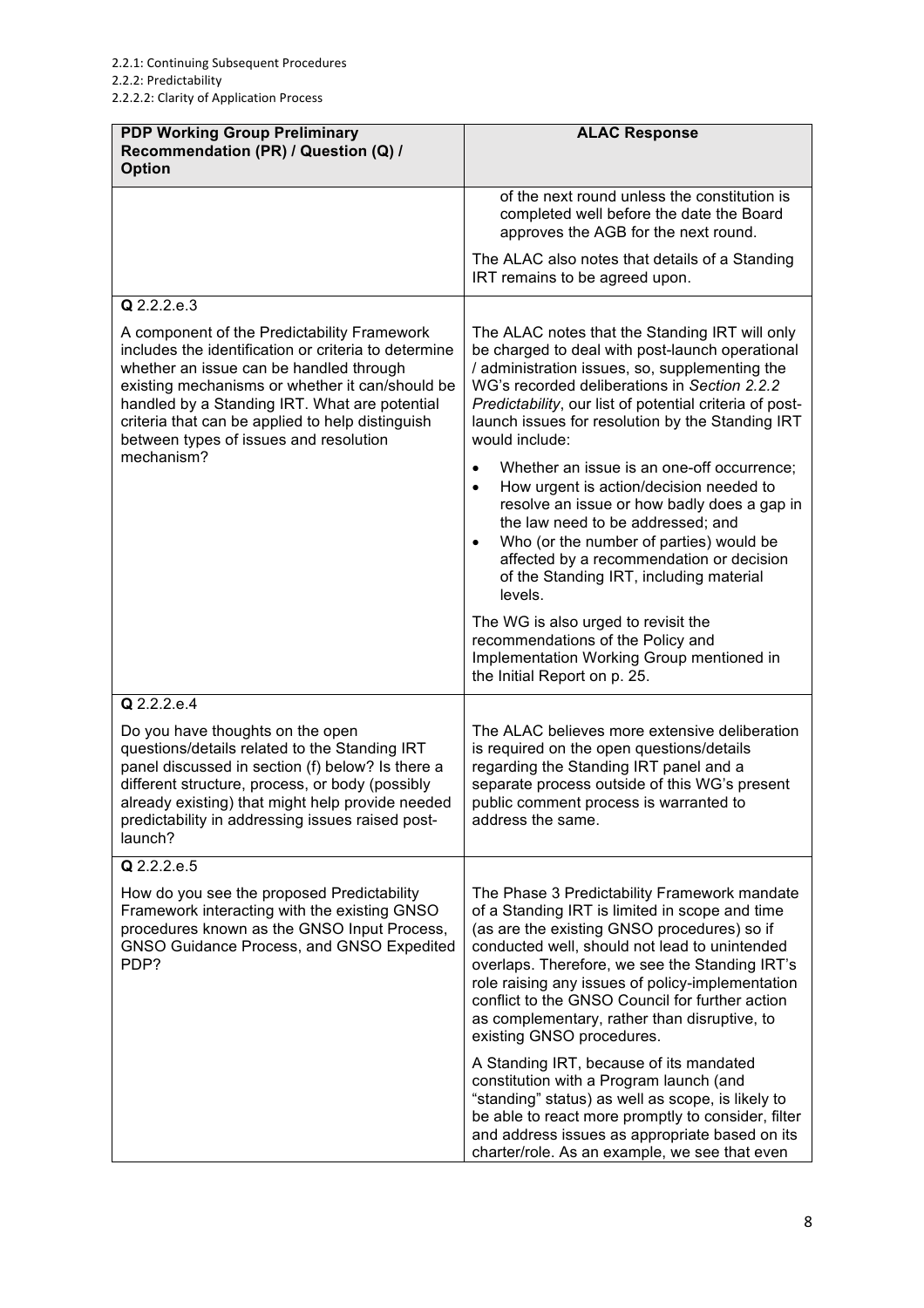| <b>PDP Working Group Preliminary</b><br>Recommendation (PR) / Question (Q) /<br><b>Option</b>                                                                                                                                                                                                                                                                                                                                                              | <b>ALAC Response</b>                                                                                                                                                                                                                                                                                                                |
|------------------------------------------------------------------------------------------------------------------------------------------------------------------------------------------------------------------------------------------------------------------------------------------------------------------------------------------------------------------------------------------------------------------------------------------------------------|-------------------------------------------------------------------------------------------------------------------------------------------------------------------------------------------------------------------------------------------------------------------------------------------------------------------------------------|
|                                                                                                                                                                                                                                                                                                                                                                                                                                                            | with a GNSO Expedited PDP, time for getting<br>up may result in impact due to process delay.                                                                                                                                                                                                                                        |
|                                                                                                                                                                                                                                                                                                                                                                                                                                                            | In any case, the ALAC, in general, welcomes a<br>public comment process, although further<br>consideration is warranted on whether all<br>operational changes should be subject to public<br>comment, in noting that all fundamental /<br>possible policy impact changes to the Program<br>must always go through a GNSO procedure. |
| 2.2.2.2 Clarity of Application Process (WT1)                                                                                                                                                                                                                                                                                                                                                                                                               |                                                                                                                                                                                                                                                                                                                                     |
| PR 2.2.2.2.c.1                                                                                                                                                                                                                                                                                                                                                                                                                                             |                                                                                                                                                                                                                                                                                                                                     |
| When substantive/disruptive changes to the<br>Applicant Guidebook or application processing<br>are necessary and made through the<br>Predictability Framework discussed above, there<br>should be a mechanism that allows impacted<br>applicants the opportunity to either (a) request<br>an appropriate refund or (b) be tracked into a<br>parallel process that deals with the discrete<br>issues directly without impacting the rest of the<br>program. | Yes. ICANN Org must exercise greater<br>transparency vis-a-vis impacted applicants by<br>notifying them of material changes to the<br>application process and to inform them clearly<br>of the consequences and their options/rights<br>resulting from those changes.                                                               |
| $\overline{Q}$ 2.2.2.2.e.1                                                                                                                                                                                                                                                                                                                                                                                                                                 |                                                                                                                                                                                                                                                                                                                                     |
| Is ICANN organization capable of scaling to<br>handle application volume and, if not, what<br>would have to happen in order for ICANN<br>organization to scale?                                                                                                                                                                                                                                                                                            | The ALAC believes that ICANN Org needs to<br>conduct a study regarding its scalability to<br>handle the likely higher influx of applications for<br>New gTLDs.                                                                                                                                                                      |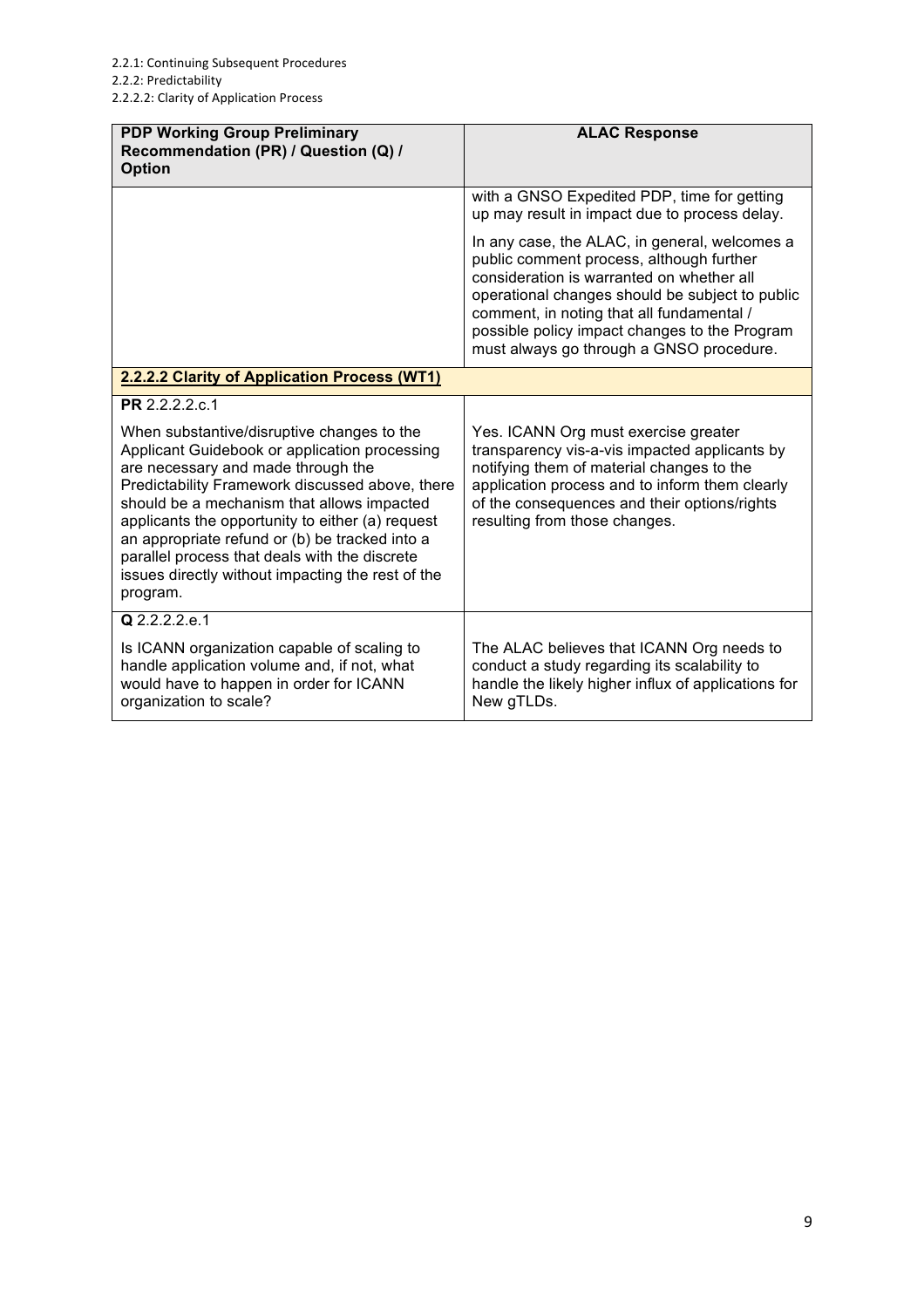| <b>PDP Working Group Preliminary</b><br>Recommendation (PR) / Question (Q) /                                                                                                                                                                                                                                                                                                                                                                                                                                                                                                                                                                                                                                                                                                                                                                                                                                                                                                | <b>ALAC Response</b>                                                                                                                                                                                                                                                                                                                                                                                                                                                                                                                                                                                                                                                                                                                                                                                                                                                                                                                                                                                                                                                                                                                                                                                                                                                                                                                                                                                                                                                                                                                                                                                                                                                                                                                                                                                                                                                                                                                                                             |
|-----------------------------------------------------------------------------------------------------------------------------------------------------------------------------------------------------------------------------------------------------------------------------------------------------------------------------------------------------------------------------------------------------------------------------------------------------------------------------------------------------------------------------------------------------------------------------------------------------------------------------------------------------------------------------------------------------------------------------------------------------------------------------------------------------------------------------------------------------------------------------------------------------------------------------------------------------------------------------|----------------------------------------------------------------------------------------------------------------------------------------------------------------------------------------------------------------------------------------------------------------------------------------------------------------------------------------------------------------------------------------------------------------------------------------------------------------------------------------------------------------------------------------------------------------------------------------------------------------------------------------------------------------------------------------------------------------------------------------------------------------------------------------------------------------------------------------------------------------------------------------------------------------------------------------------------------------------------------------------------------------------------------------------------------------------------------------------------------------------------------------------------------------------------------------------------------------------------------------------------------------------------------------------------------------------------------------------------------------------------------------------------------------------------------------------------------------------------------------------------------------------------------------------------------------------------------------------------------------------------------------------------------------------------------------------------------------------------------------------------------------------------------------------------------------------------------------------------------------------------------------------------------------------------------------------------------------------------------|
| <b>Option</b>                                                                                                                                                                                                                                                                                                                                                                                                                                                                                                                                                                                                                                                                                                                                                                                                                                                                                                                                                               |                                                                                                                                                                                                                                                                                                                                                                                                                                                                                                                                                                                                                                                                                                                                                                                                                                                                                                                                                                                                                                                                                                                                                                                                                                                                                                                                                                                                                                                                                                                                                                                                                                                                                                                                                                                                                                                                                                                                                                                  |
| 2.2.3: Applications Assessed in Rounds (full WG)                                                                                                                                                                                                                                                                                                                                                                                                                                                                                                                                                                                                                                                                                                                                                                                                                                                                                                                            |                                                                                                                                                                                                                                                                                                                                                                                                                                                                                                                                                                                                                                                                                                                                                                                                                                                                                                                                                                                                                                                                                                                                                                                                                                                                                                                                                                                                                                                                                                                                                                                                                                                                                                                                                                                                                                                                                                                                                                                  |
| <b>PR 2.2.3</b><br>The Working Group recommends that the next<br>introduction of New gTLDs shall be in the form<br>of a "round." With respect to subsequent<br>introductions of the New gTLDs, although the<br>Working Group does not have any consensus<br>on a specific proposal, it does generally believe<br>that it should be known prior to the launch of the<br>next round either (a) the date in which the next<br>introduction of New gTLDs will take place or (b)<br>the specific set of criteria and/or events that<br>must occur prior to the opening up of the<br>subsequent process. For the purposes of<br>providing an example, prior to the launch of the<br>next round of New gTLDs, ICANN could state<br>something like, "The subsequent introduction of<br>New gTLDs after this round will occur on<br>January 1, 2023 or nine months following the<br>date in which 50% of the applications from the<br>last round have completed Initial Evaluation." | The ALAC believes that all applications must<br>continue to be batched for assessment to allow<br>for not only fair competition in string selection<br>but also to facilitate manageable review<br>procedures by various stakeholders (from Initial<br>Evaluation to public comment, GAC Advice /<br>GAC Early Warning, objections) and resolution<br>procedures for contention sets and Community<br>Priority Evaluation (CPE).<br>Regardless of whether re-introduction of the<br>Program applications is done via a "round",<br>"rounds" or on a FCFS basis, the ALAC<br>advocates:<br>That the AGB accurately and<br>$\bullet$<br>comprehensively reflects the policies, rules<br>and procedures to be relied upon by all<br>parties - ICANN Org, applicants,<br>evaluators, objectors, Dispute Resolution<br>Service Providers (DRSPs) etc., and where<br>separate rules and/or procedures are to<br>apply, such rules and/or procedures must<br>be made known in advance to all parties<br>concerned, especially on applicable fees,<br>and the applicability of criteria for<br>evaluation;<br>That there be a mechanism to allow for<br>$\bullet$<br>course corrections mandated by policy<br>development processes to make<br>substantial, policy-driven changes to the<br>Program (a seamless mechanism in the<br>case of the FCFS process but where<br>changes made would only apply to<br>applications submitted post changes);<br>That community-based applications (or<br>applications for community TLDs) be<br>prioritized in the first instance;<br>That the Community Priority Evaluation<br>$\bullet$<br>(CPE) procedure, in particular, be rigorously<br>reviewed;<br>That there be greater transparency in<br>ICANN Org's selection of evaluators and<br>DRSPs; and<br>That outreach efforts be undertaken to<br>$\bullet$<br>better create awareness of not only the<br>Program but also parallel programs such as<br>the Applicant Support Program (ASP). |
| <b>Option 2.2.3.d.1</b><br>Conduct one additional "round" followed by an<br>undefined review period to determine how future<br>applications for New gTLDs should be accepted.                                                                                                                                                                                                                                                                                                                                                                                                                                                                                                                                                                                                                                                                                                                                                                                               | See our response to Preliminary<br>Recommendation 2.2.3 above                                                                                                                                                                                                                                                                                                                                                                                                                                                                                                                                                                                                                                                                                                                                                                                                                                                                                                                                                                                                                                                                                                                                                                                                                                                                                                                                                                                                                                                                                                                                                                                                                                                                                                                                                                                                                                                                                                                    |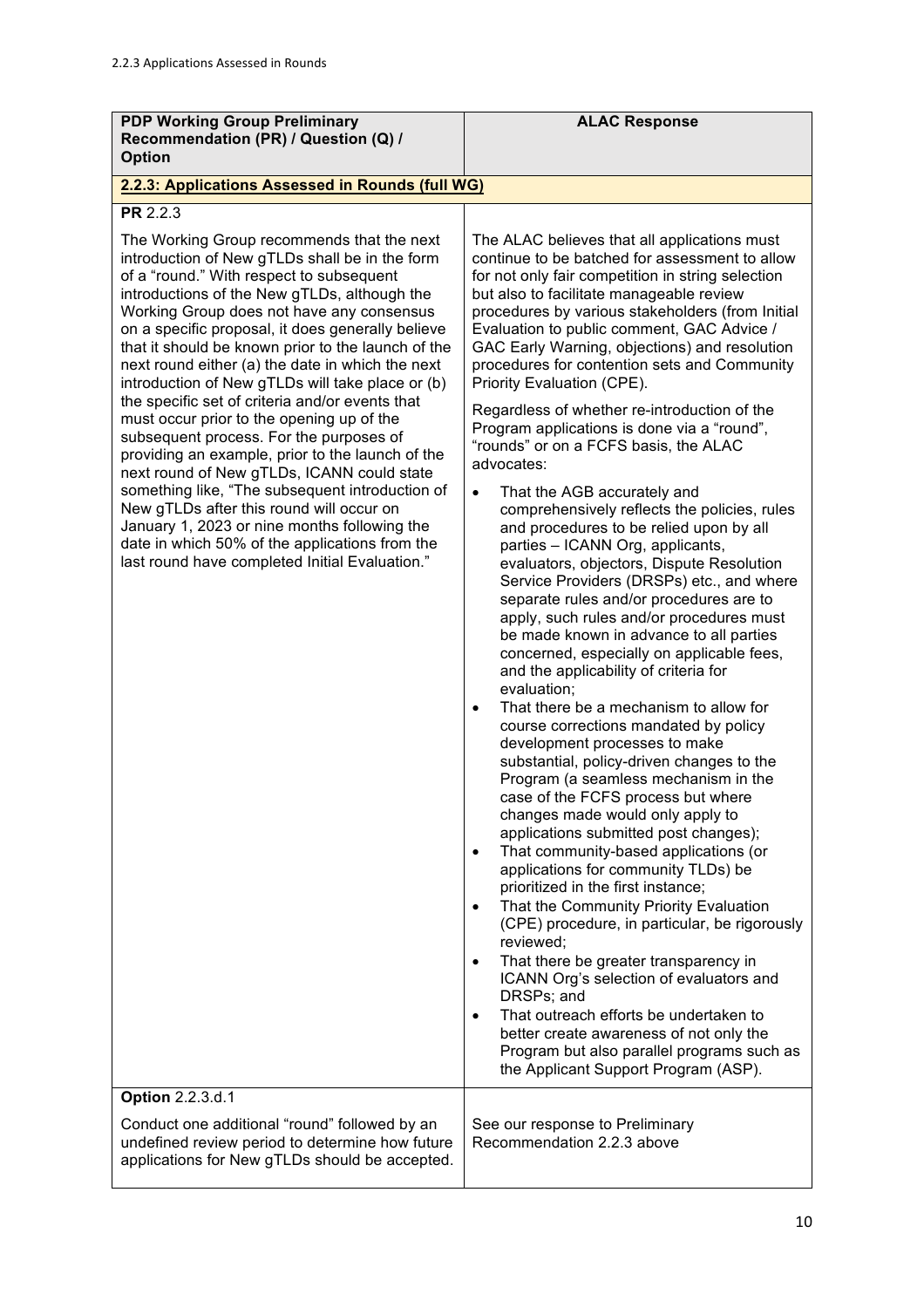| <b>PDP Working Group Preliminary</b><br>Recommendation (PR) / Question (Q) /<br><b>Option</b>                                                                                                                                                                                                                                                                                                                                                                                                                                                      | <b>ALAC Response</b>                                          |
|----------------------------------------------------------------------------------------------------------------------------------------------------------------------------------------------------------------------------------------------------------------------------------------------------------------------------------------------------------------------------------------------------------------------------------------------------------------------------------------------------------------------------------------------------|---------------------------------------------------------------|
| <b>Option 2.2.3.d.2</b>                                                                                                                                                                                                                                                                                                                                                                                                                                                                                                                            |                                                               |
| Conduct two or three additional application<br>"rounds" separated by predictable periods for<br>the purpose of major "course corrections," to<br>determine the permanent process for the<br>acceptance of New gTLDs in the future. For<br>illustration purposes only, this could include<br>commencing an application window in Q1 of<br>Year 1, a second application window in Q1 of<br>Year 2, and a final application window in Q1 of<br>Year 3 followed by a lengthy gap to determine<br>the permanent process moving forward after<br>Year 3. | See our response to Preliminary<br>Recommendation 2.2.3 above |
| <b>Option 2.2.3.d.3</b>                                                                                                                                                                                                                                                                                                                                                                                                                                                                                                                            |                                                               |
| Conduct all future New gTLD procedures in<br>"rounds" separated by predictable periods for<br>the purpose of course corrections indefinitely.<br>Policy development processes would then be<br>required to make substantial, policy-driven<br>changes to the program and would then only<br>apply to the opening of the application round<br>following the date in which the PDP<br>recommendations were adopted by the ICANN<br>Board.                                                                                                            | See our response to Preliminary<br>Recommendation 2.2.3 above |
| <b>Option 2.2.3.d.4</b>                                                                                                                                                                                                                                                                                                                                                                                                                                                                                                                            |                                                               |
| Conduct one additional "round" followed by the<br>permanent opening up of a first-come, first-<br>served process of New gTLD applications.                                                                                                                                                                                                                                                                                                                                                                                                         | See our response to Preliminary<br>Recommendation 2.2.3 above |
| Option 2.2.3.d.5                                                                                                                                                                                                                                                                                                                                                                                                                                                                                                                                   |                                                               |
| Commence two or three additional application<br>"rounds" separated by predictable periods for<br>the purpose of major course corrections,<br>followed shortly thereafter by the permanent<br>opening up of a first-come, first-served process<br>of accepting New gTLD applications                                                                                                                                                                                                                                                                | See our response to Preliminary<br>Recommendation 2.2.3 above |
| <b>Option 2.2.3.d.6</b>                                                                                                                                                                                                                                                                                                                                                                                                                                                                                                                            |                                                               |
| Immediately commence a permanent first-come,<br>first-served process of accepting New gTLD<br>Applications.                                                                                                                                                                                                                                                                                                                                                                                                                                        | See our response to Preliminary<br>Recommendation 2.2.3 above |
| $Q$ 2.2.3.e.1                                                                                                                                                                                                                                                                                                                                                                                                                                                                                                                                      |                                                               |
| Of the models described above, which model do<br>you believe should be employed, if any? Please<br>explain.                                                                                                                                                                                                                                                                                                                                                                                                                                        | See our response to Preliminary<br>Recommendation 2.2.3 above |
| Q 2.2.3.e.2                                                                                                                                                                                                                                                                                                                                                                                                                                                                                                                                        |                                                               |
| For the model you have selected, what are<br>some mechanisms that can be employed to                                                                                                                                                                                                                                                                                                                                                                                                                                                               | No specific comments offered.                                 |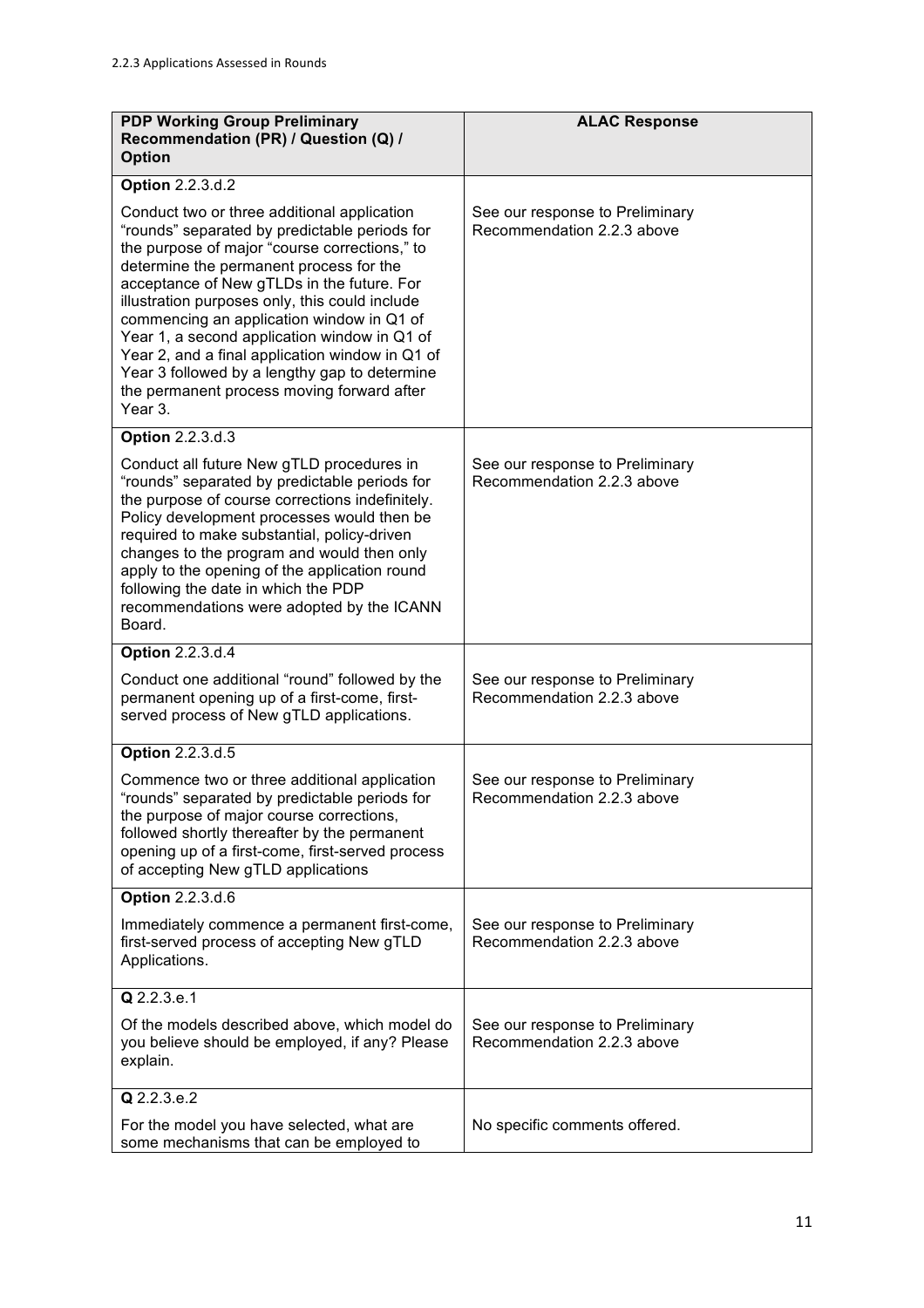| <b>PDP Working Group Preliminary</b><br>Recommendation (PR) / Question (Q) /<br><b>Option</b>                                                                                                                                                                                                                                              | <b>ALAC Response</b>                                                                                                                                                                                                                                                                                                                                                                                                                                                                                                                                                                                                                                                 |
|--------------------------------------------------------------------------------------------------------------------------------------------------------------------------------------------------------------------------------------------------------------------------------------------------------------------------------------------|----------------------------------------------------------------------------------------------------------------------------------------------------------------------------------------------------------------------------------------------------------------------------------------------------------------------------------------------------------------------------------------------------------------------------------------------------------------------------------------------------------------------------------------------------------------------------------------------------------------------------------------------------------------------|
| mitigate any of the listed (or unlisted)<br>downsides.                                                                                                                                                                                                                                                                                     |                                                                                                                                                                                                                                                                                                                                                                                                                                                                                                                                                                                                                                                                      |
| Q 2.2.3.e.3                                                                                                                                                                                                                                                                                                                                |                                                                                                                                                                                                                                                                                                                                                                                                                                                                                                                                                                                                                                                                      |
| Is there a way to assess the demand for New<br>gTLDs to help us determine whether the<br>subsequent New gTLD process should be a<br>"round" or a "first-come first-served process?<br>(e.g. Do we introduce an Expressions of Interest<br>process?)                                                                                        | The ALAC opines that Expressions of Interest<br>process normally only yields useful insight for<br>mature, well-educated markets and hence, may<br>be a good way to assess demand for New<br>gTLDs in future.                                                                                                                                                                                                                                                                                                                                                                                                                                                        |
|                                                                                                                                                                                                                                                                                                                                            | Further, the resources required for an<br>Expressions of Interest process may, in the first<br>instance, be better applied to rectify several<br>identified deficiencies of the Program, namely,<br>promoting greater awareness of the Program in<br>regions where numbers of applications from the<br>2012 round were comparatively very low (e.g.<br>"Global South"), using appropriate means and<br>channels. Ideally, improving clarity in application<br>process and access to as well as breadth of the<br>Applicant Support Program (ASP) should<br>precede any market outreach efforts in order to<br>help establish a more genuine assessment of<br>demand. |
|                                                                                                                                                                                                                                                                                                                                            | Perhaps a simpler form of market surveys which<br>can be used at the ICANN roadshows and other<br>outreach efforts could be the basis to gauge<br>demand for New gTLDs in the next round. Such<br>surveys ought to incorporate questions targeted<br>at establishing on the one hand, awareness of<br>key aspects of the Program, and on the other<br>hand, basic expectations of potential applicants.                                                                                                                                                                                                                                                              |
| Q 2.2.3.e.4<br>If we were to have a process where a certain<br>date was announced for the next subsequent<br>procedure, what would be the threshold for the<br>community to override that certain date (i.e., Is a<br>different process needed if the number of<br>applications exceeds a certain threshold in a<br>given period of time?) | The ALAC finds in principle the idea of<br>overriding an announced date to be<br>undesirable. However, in the event ICANN Org<br>has not been able to account for the<br>unexpected, then if at all, and only on an as-<br>needed basis, thresholds triggering an override<br>would be limited to:<br>Where the actual number of applications                                                                                                                                                                                                                                                                                                                        |
|                                                                                                                                                                                                                                                                                                                                            | exceeded the expected number (for a<br>round) which would then negatively impact<br>on resources assigned based on the<br>expected number (e.g. availability of ICANN<br>staff resources, evaluation panels etc.), or<br>If the anticipated number of New gTLD<br>$\bullet$<br>delegations exceed the number which<br>SSAC considers as the tipping point to<br>maintaining the stability, security and<br>resiliency of the DNS and root zone system.                                                                                                                                                                                                               |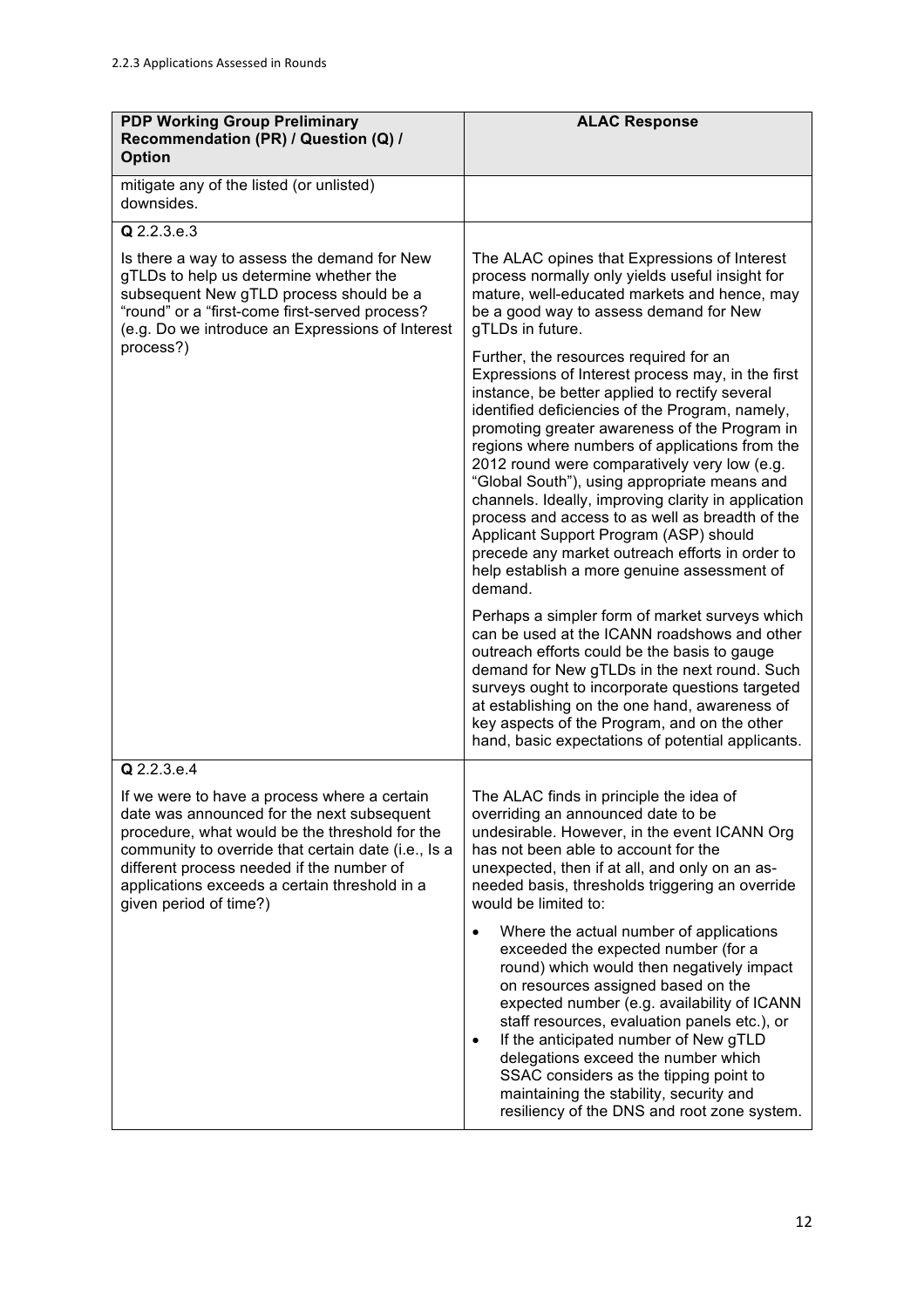| <b>PDP Working Group Preliminary</b><br>Recommendation (PR) / Question (Q) /                                                                                                                                                                                                                                                                                                                                                                                                                                                                                                                                                            | <b>ALAC Response</b>                                                                                                                                                                                                                                                                                    |
|-----------------------------------------------------------------------------------------------------------------------------------------------------------------------------------------------------------------------------------------------------------------------------------------------------------------------------------------------------------------------------------------------------------------------------------------------------------------------------------------------------------------------------------------------------------------------------------------------------------------------------------------|---------------------------------------------------------------------------------------------------------------------------------------------------------------------------------------------------------------------------------------------------------------------------------------------------------|
| <b>Option</b>                                                                                                                                                                                                                                                                                                                                                                                                                                                                                                                                                                                                                           |                                                                                                                                                                                                                                                                                                         |
| 2.2.4: Different TLD Types (full WG)                                                                                                                                                                                                                                                                                                                                                                                                                                                                                                                                                                                                    |                                                                                                                                                                                                                                                                                                         |
| PR 2.2.4.c.1                                                                                                                                                                                                                                                                                                                                                                                                                                                                                                                                                                                                                            |                                                                                                                                                                                                                                                                                                         |
| The Working Group recommends that each of<br>the categories recognized by the 2012 Applicant<br>Guidebook, both explicitly and implicitly,<br>continue to be recognized on a going forward<br>basis. These include standard TLDs,<br>community-based TLDs, TLDs for which a<br>governmental entity serves as the registry<br>operator, and geographic TLDs. In addition, the<br>Working Group also recognizes that<br>Specification 13 .Brand TLDs should also be<br>formally established as a category. The<br>ramifications of being designated a specific<br>category are addressed throughout this Initial<br>Report as applicable. | The ALAC has and continues to express their<br>support for existing categories, which are<br>standard TLDs, community-based TLDs, TLDs<br>for which a governmental entity serves as the<br>registry operator, and geographic TLD, and<br>including .Brand TLDs as memorialized via<br>Specification 13. |
| Q 2.2.4.e.1                                                                                                                                                                                                                                                                                                                                                                                                                                                                                                                                                                                                                             |                                                                                                                                                                                                                                                                                                         |
| The Working Group did not reach agreement on<br>adding any additional categories of gTLDs. What<br>would be the benefit of adding a further<br>category/further categories? Should additional<br>categories of TLDs be established and if so,<br>what categories? Why or why not?                                                                                                                                                                                                                                                                                                                                                       | The ALAC does not see a need for or benefits<br>of adding a further category/further categories<br>of TLDs.                                                                                                                                                                                             |
| $Q$ 2.2.4.e.2                                                                                                                                                                                                                                                                                                                                                                                                                                                                                                                                                                                                                           |                                                                                                                                                                                                                                                                                                         |
| To the extent that you believe additional<br>categories should be created, how would<br>applications for those TLDs be treated differently<br>from a standard TLD throughout the application<br>process, evaluation process, string contention<br>process, contracting, post-delegation, etc.                                                                                                                                                                                                                                                                                                                                           | The ALAC does not see a need for or benefits<br>of adding a further category/further categories<br>of TLDs.                                                                                                                                                                                             |
| Q 2.2.4.e.3                                                                                                                                                                                                                                                                                                                                                                                                                                                                                                                                                                                                                             |                                                                                                                                                                                                                                                                                                         |
| If you have recommended additional categories<br>of TLDs, what would be the eligibility<br>requirements for those categories, how would<br>those be enforced and what would be the<br>ramifications of a TLD that qualified for a Newly<br>created category failing to continue to meet<br>those qualifications?                                                                                                                                                                                                                                                                                                                        | The ALAC does not see a need for or benefits<br>of adding a further category/further categories<br>of TLDs.                                                                                                                                                                                             |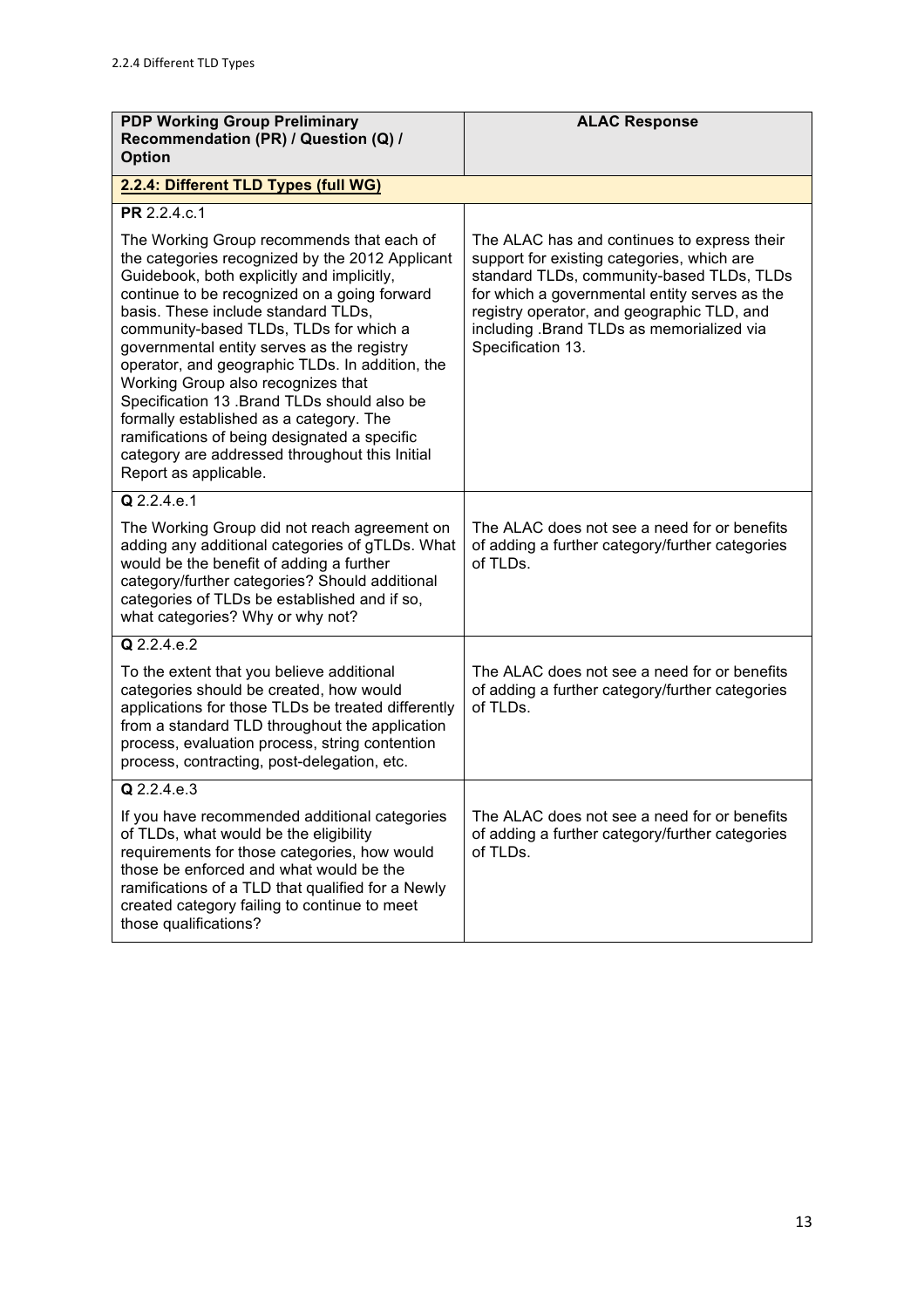| <b>PDP Working Group Preliminary</b><br>Recommendation (PR) / Question (Q) /<br><b>Option</b>                                                                                                                                                                                                                                                                                                               | <b>ALAC Response</b>                                                                                                                                                                                        |
|-------------------------------------------------------------------------------------------------------------------------------------------------------------------------------------------------------------------------------------------------------------------------------------------------------------------------------------------------------------------------------------------------------------|-------------------------------------------------------------------------------------------------------------------------------------------------------------------------------------------------------------|
| 2.2.5 Applications Submission Limits (full WG)                                                                                                                                                                                                                                                                                                                                                              |                                                                                                                                                                                                             |
| <b>PR</b> 2.2.5.c.1                                                                                                                                                                                                                                                                                                                                                                                         |                                                                                                                                                                                                             |
| Although some members of Working Group<br>supported the notion of putting limits into place,<br>ultimately the Working Group concluded that<br>there were no effective, fair and/or feasible<br>mechanisms to enforce such limits. It therefore<br>concluded that no limits should be imposed on<br>either the number of applications in total or the<br>number of applications from any particular entity. | The ALAC does not object to this preliminary<br>recommendation for no limits to be imposed on<br>either the number of applications in total or the<br>number of applications from any particular<br>entity. |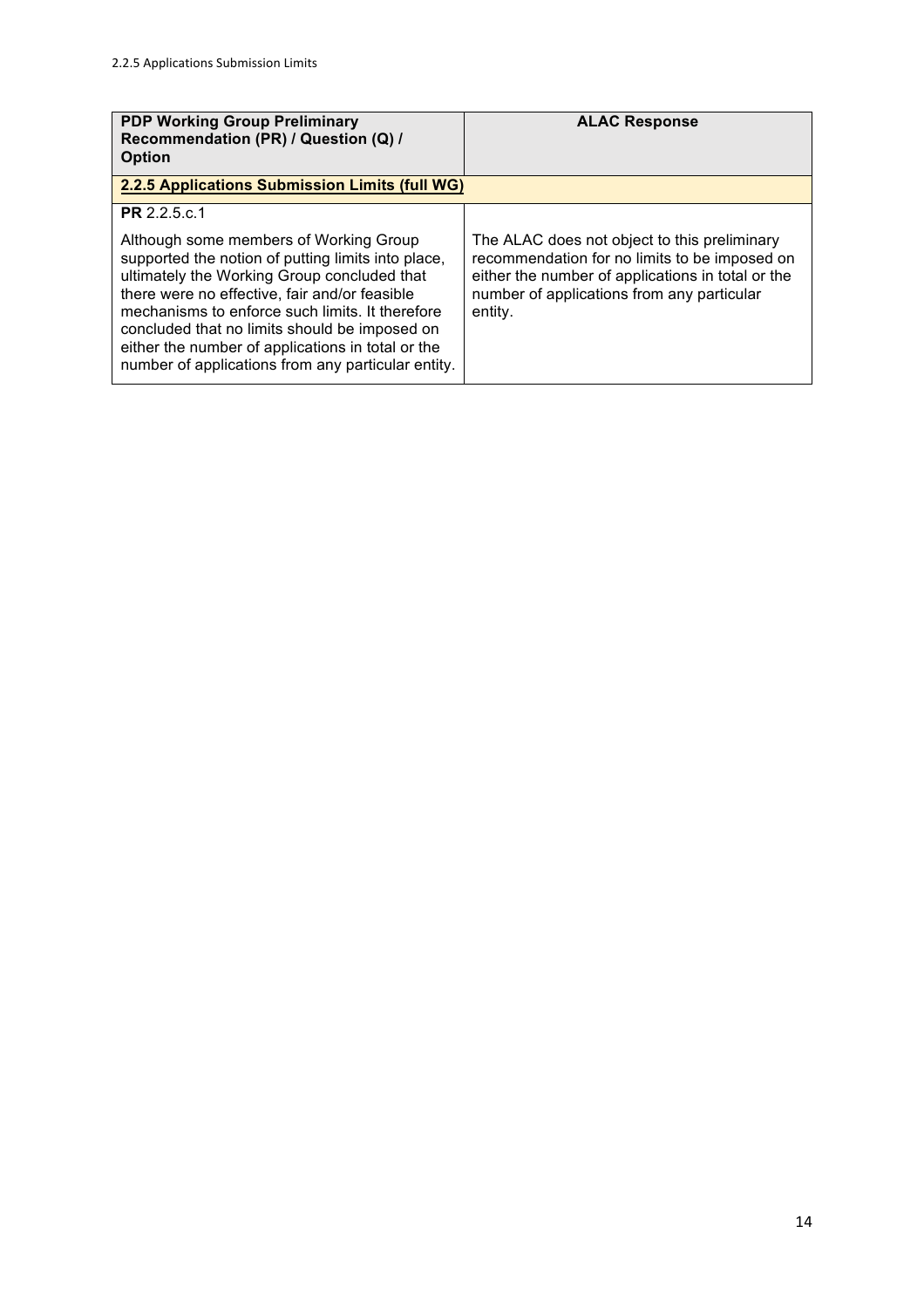| <b>PDP Working Group Preliminary</b><br>Recommendation (PR) / Question (Q) /<br><b>Option</b>                                                                                                                                                                                                                                                                                                                                                                                                                                                                      | <b>ALAC Response</b> |
|--------------------------------------------------------------------------------------------------------------------------------------------------------------------------------------------------------------------------------------------------------------------------------------------------------------------------------------------------------------------------------------------------------------------------------------------------------------------------------------------------------------------------------------------------------------------|----------------------|
| 2.2.6: Accreditation Programs (WT1)                                                                                                                                                                                                                                                                                                                                                                                                                                                                                                                                |                      |
| PR 2.2.6.c.1                                                                                                                                                                                                                                                                                                                                                                                                                                                                                                                                                       |                      |
| Work Track 1 recommends using the term "pre-<br>approval" as opposed to "accreditation." To a<br>number of Work Track members, the term<br>"accreditation" implies having a contract in place<br>with ICANN and other items for which there is no<br>agreement within the Work Track. "Pre-<br>approval" on the other hand does not have those<br>same implications, but merely connotes applying<br>the same standards, evaluation criteria and<br>testing mechanisms (if any) at a point in time<br>which is earlier than going through the standard<br>process. | No comment offered.  |
| PR 2.2.6.c.2                                                                                                                                                                                                                                                                                                                                                                                                                                                                                                                                                       |                      |
| The Work Track generally agrees that there<br>should be a registry service provider (RSP) pre-<br>approval process, which must be in place at<br>least three (3) months prior to the opening of the<br>application period.                                                                                                                                                                                                                                                                                                                                         | No comment offered.  |
| PR 2.2.6.c.3                                                                                                                                                                                                                                                                                                                                                                                                                                                                                                                                                       |                      |
| The RSP pre-approval process shall have<br>technical requirements equal to the Technical<br>and Operational Capabilities Evaluation (as<br>established in section 2.7.7 on Applicant<br>Reviews: Technical/Operational, Financial and<br>Registry Services), but will also consider the<br>RSP's overall breadth of registry operator<br>support.                                                                                                                                                                                                                  | No comment offered.  |
| PR 2.2.6.c.4                                                                                                                                                                                                                                                                                                                                                                                                                                                                                                                                                       |                      |
| The RSP pre-approval process should be a<br>voluntary program and the existence of the<br>process will not preclude an applicant from<br>providing its own registry services or providing<br>registry services to other New gTLD Registry<br>Operators.                                                                                                                                                                                                                                                                                                            | No comment offered   |
| PR 2.2.6.c.5                                                                                                                                                                                                                                                                                                                                                                                                                                                                                                                                                       |                      |
| The RSP pre-approval process should be<br>funded by those seeking pre-approval on a cost-<br>recovery basis.                                                                                                                                                                                                                                                                                                                                                                                                                                                       | No comment offered   |
| Q 2.2.6.e.1                                                                                                                                                                                                                                                                                                                                                                                                                                                                                                                                                        |                      |
| Should the pre-approval process take into<br>consideration the number and type of TLDs that<br>an RSP intends to support? Why or why not?                                                                                                                                                                                                                                                                                                                                                                                                                          | No comment offered.  |
| Q 2.2.6.e.2                                                                                                                                                                                                                                                                                                                                                                                                                                                                                                                                                        |                      |
| If so, how would the process take that into<br>consideration? What if the number of<br>applications submitted during the TLD                                                                                                                                                                                                                                                                                                                                                                                                                                       | No comment offered.  |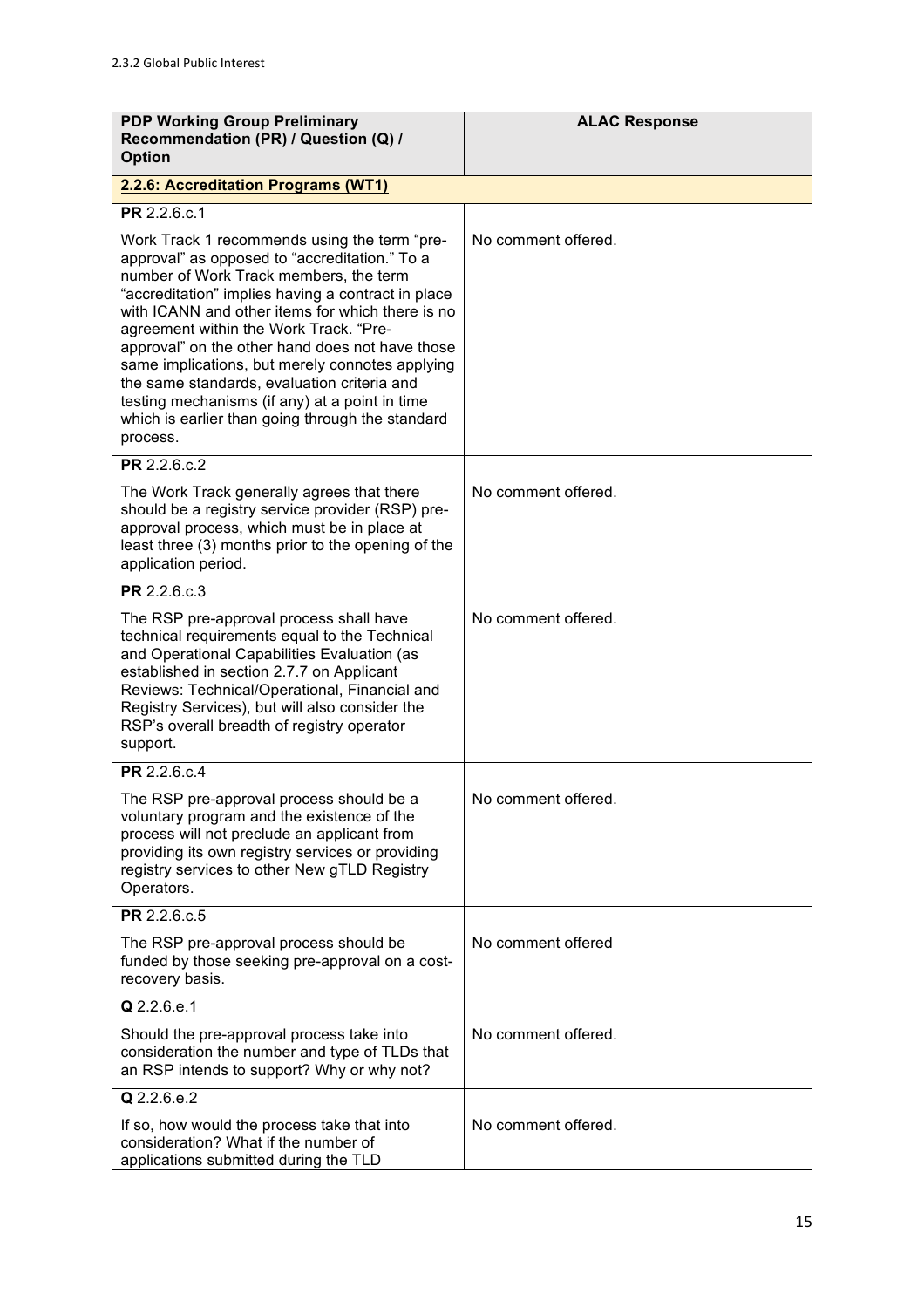| <b>PDP Working Group Preliminary</b><br>Recommendation (PR) / Question (Q) /<br><b>Option</b>                                                                                                                                                                                                                                                                                                                                                     | <b>ALAC Response</b> |
|---------------------------------------------------------------------------------------------------------------------------------------------------------------------------------------------------------------------------------------------------------------------------------------------------------------------------------------------------------------------------------------------------------------------------------------------------|----------------------|
| application round exceed the number of TLDs<br>for which the RSP indicated it could support?                                                                                                                                                                                                                                                                                                                                                      |                      |
| Q 2.2.6.e.3                                                                                                                                                                                                                                                                                                                                                                                                                                       |                      |
| Should RSPs that are pre-approved be required<br>to be periodically reassessed? If so, how would<br>such a process work and how often should such<br>a reassessment be conducted?                                                                                                                                                                                                                                                                 | No comment offered.  |
| Q 2.2.6.e.4                                                                                                                                                                                                                                                                                                                                                                                                                                       |                      |
| If RSPs that go through the pre-approval<br>process are required to go through a<br>reassessment process, should RSPs/applicants<br>that do not take part in the pre-approval program<br>(e.g., providing registry services for its own<br>registry or other registries) also be required to<br>go through the reassessment process? Do you<br>feel it will lead to inconsistent treatment of RSPs<br>otherwise?                                  | No comment offered.  |
| Q 2.2.6.e.5 Existing RSP.                                                                                                                                                                                                                                                                                                                                                                                                                         |                      |
| Should existing RSPs be automatically deemed<br>"pre-approved"? Why or why not? If not<br>automatically pre-approved, should existing<br>RSPs have a different process when seeking to<br>become pre-approved? If so, what would the<br>different process be? Are there any exceptions<br>to the above? For example, should a history of<br>failing to meet certain Service Levels be<br>considered when seeking pre-approval? Please<br>explain. | No comment offered.  |
| Q 2.2.6.e.6                                                                                                                                                                                                                                                                                                                                                                                                                                       |                      |
| What is the appropriate amount of time to allow<br>for the submission of an application in order for<br>the New RSP to be reviewed, so it can be added<br>to the list of the approved registrars? What is an<br>appropriate amount of time for that review to<br>conclude?                                                                                                                                                                        | No comment offered.  |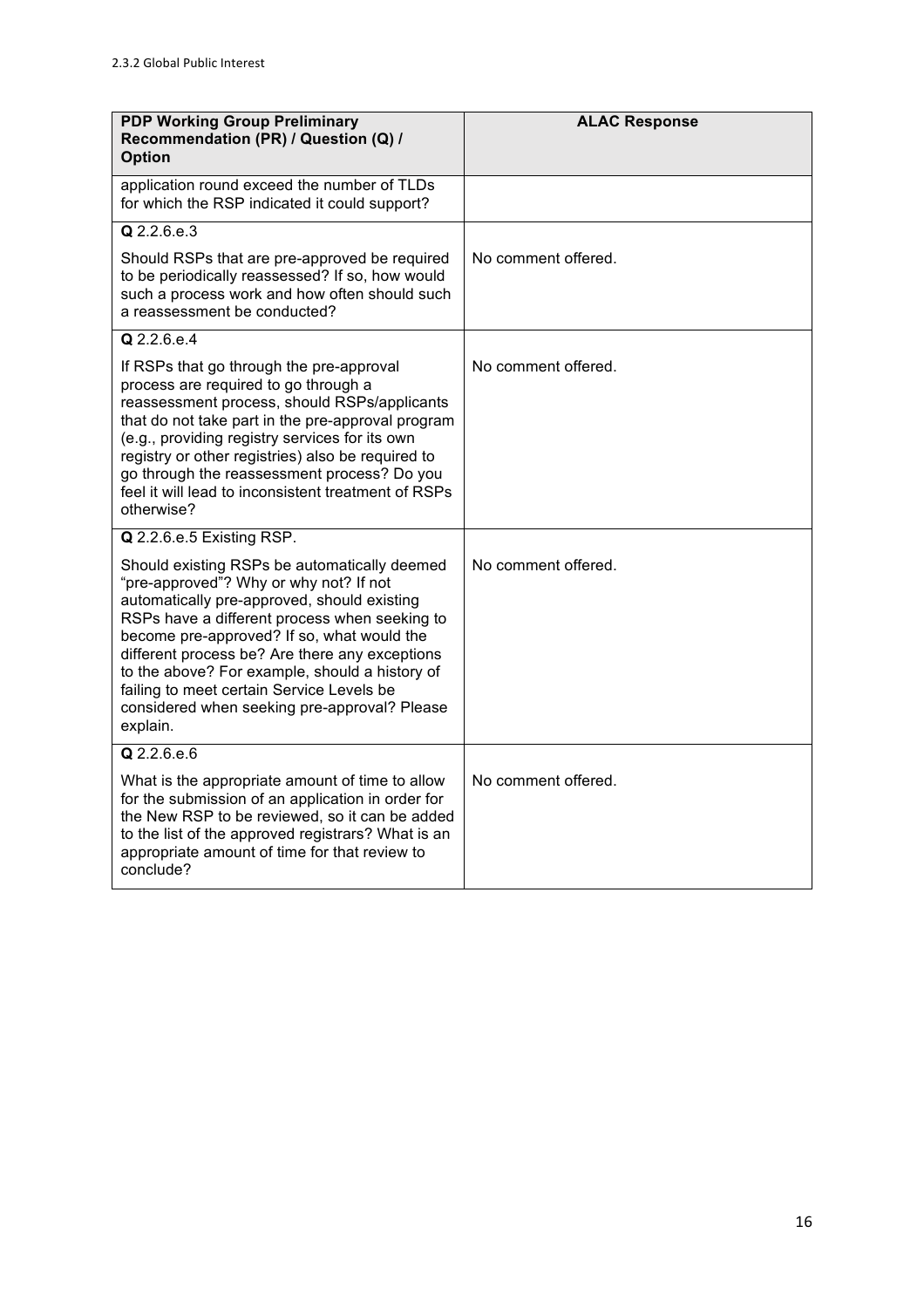| <b>PDP Working Group Preliminary</b><br>Recommendation (PR) / Question (Q) /<br><b>Option</b>                                                                                                                                                                                                                                                                                                                                                                                                                                                                                                                                                            | <b>ALAC Response</b>                                                                                                                                   |
|----------------------------------------------------------------------------------------------------------------------------------------------------------------------------------------------------------------------------------------------------------------------------------------------------------------------------------------------------------------------------------------------------------------------------------------------------------------------------------------------------------------------------------------------------------------------------------------------------------------------------------------------------------|--------------------------------------------------------------------------------------------------------------------------------------------------------|
| 2.3.2: Global Public Interest (WT2)                                                                                                                                                                                                                                                                                                                                                                                                                                                                                                                                                                                                                      |                                                                                                                                                        |
| PR 2.3.2.c.1 Mandatory PICs:                                                                                                                                                                                                                                                                                                                                                                                                                                                                                                                                                                                                                             |                                                                                                                                                        |
| The Work Track is considering a<br>recommendation to codify the current<br>implementation of mandatory PICs as policy<br>recommendations. In addition, such mandatory<br>PICs should be revisited to reflect the ongoing<br>discussions between the GAC Public Safety<br>Working Group and Registries as appropriate.                                                                                                                                                                                                                                                                                                                                    | The ALAC supports this preliminary<br>recommendation.                                                                                                  |
| <b>Voluntary PICs:</b>                                                                                                                                                                                                                                                                                                                                                                                                                                                                                                                                                                                                                                   |                                                                                                                                                        |
| PR 2.3.2.c.2                                                                                                                                                                                                                                                                                                                                                                                                                                                                                                                                                                                                                                             |                                                                                                                                                        |
| The Work Track recommends continuing the<br>concept of voluntary Public Interest<br>Commitments and asking applicants to state any<br>voluntary PICs in their application. In addition,<br>the Work Track supports the ability of applicants<br>to commit to additional voluntary PICs in<br>response to public comments, GAC Early<br>Warnings and/or GAC Advice. The Work Track<br>acknowledges that changes to voluntary PICs<br>may result in changing the nature of the<br>application except where expressly otherwise<br>prohibited in the Applicant Guidebook and that<br>this needs further discussion.                                         | The ALAC strongly agrees. Voluntary PICs<br>have proved instrumental in ensuring that some<br>TLDs are operated responsibly.                           |
| PR 2.3.2.c.3                                                                                                                                                                                                                                                                                                                                                                                                                                                                                                                                                                                                                                             |                                                                                                                                                        |
| At the time a voluntary PIC is made, the<br>applicant must set forth whether such PIC is<br>limited in time, duration and/or scope such that<br>the PIC can adequately be reviewed by ICANN,<br>an existing objector (if applicable) and/or the<br>GAC (if the voluntary PIC was in response to a<br>GAC Early Warning or GAC Advice).                                                                                                                                                                                                                                                                                                                   | The ALAC supports this preliminary<br>recommendation.                                                                                                  |
| PR 2.3.2.c.4                                                                                                                                                                                                                                                                                                                                                                                                                                                                                                                                                                                                                                             |                                                                                                                                                        |
| To the extent that a Voluntary PIC is accepted,<br>such PIC must be reflected in the applicant's<br>Registry Agreement. A process to change PICs<br>should be established to allow for changes to<br>that PIC to be made but only after being subject<br>to public comment by the ICANN community. To<br>the extent that the PIC was made in response to<br>an objection, GAC Early Warning and/or GAC<br>Advice, any proposed material changes to that<br>PIC must take into account comments made by<br>the applicable objector and/or the applicable<br>GAC member(s) that issued the Early Warning,<br>or in the case of GAC Advice, the GAC itself. | The ALAC agrees with this preliminary<br>recommendation.                                                                                               |
| Q 2.3.2.e.1                                                                                                                                                                                                                                                                                                                                                                                                                                                                                                                                                                                                                                              |                                                                                                                                                        |
| Do you believe that there are additional Public<br>Interest Commitments that should be mandatory                                                                                                                                                                                                                                                                                                                                                                                                                                                                                                                                                         | At this juncture, no, but the ALAC opines that if<br>issues were to arise during implementation, it<br>might be necessary to reconsider this question. |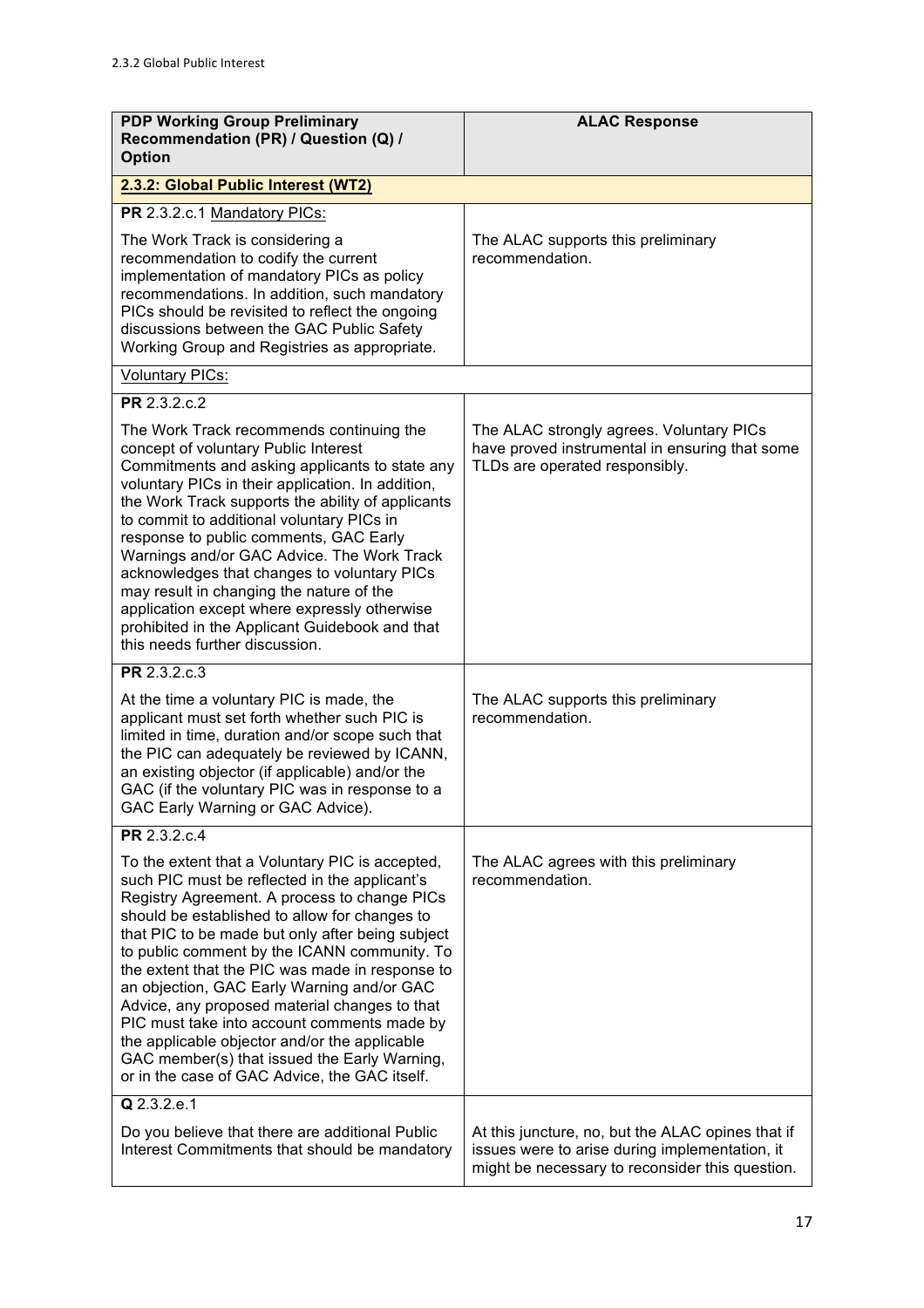| <b>PDP Working Group Preliminary</b><br>Recommendation (PR) / Question (Q) /<br><b>Option</b>                                                                                                                                                                                                                                                                                                                                                                                                                                                                         | <b>ALAC Response</b>                                                                                                                                                                                                                                                                                                                                                 |
|-----------------------------------------------------------------------------------------------------------------------------------------------------------------------------------------------------------------------------------------------------------------------------------------------------------------------------------------------------------------------------------------------------------------------------------------------------------------------------------------------------------------------------------------------------------------------|----------------------------------------------------------------------------------------------------------------------------------------------------------------------------------------------------------------------------------------------------------------------------------------------------------------------------------------------------------------------|
| for all registry operators to implement? If so,<br>please specify these commitments in detail.                                                                                                                                                                                                                                                                                                                                                                                                                                                                        |                                                                                                                                                                                                                                                                                                                                                                      |
| Q 2.3.2.e.2                                                                                                                                                                                                                                                                                                                                                                                                                                                                                                                                                           |                                                                                                                                                                                                                                                                                                                                                                      |
| Should there be any exemptions and/or waivers<br>granted to registry operators of any of the<br>mandatory Public Interest Commitments?<br>Please explain.                                                                                                                                                                                                                                                                                                                                                                                                             | Yes, the ALAC opines that this can be<br>considered where the applicant is able to<br>propose alternative, equally rigorous ways of<br>achieving the commitments.                                                                                                                                                                                                    |
| Q 2.3.2.e.3                                                                                                                                                                                                                                                                                                                                                                                                                                                                                                                                                           |                                                                                                                                                                                                                                                                                                                                                                      |
| For any voluntary PICs submitted either in<br>response to GAC Early Warnings, public<br>comments, or any other concerns expressed by<br>the community, is the inclusion of those PICs the<br>appropriate way to address those issues? If not,<br>what mechanism do you propose?                                                                                                                                                                                                                                                                                       | Yes, the ALAC opines that this is appropriate<br>since their inclusion into the applicant's Registry<br>Agreement leads to their enforceability.                                                                                                                                                                                                                     |
| Q 2.3.2.e.4                                                                                                                                                                                                                                                                                                                                                                                                                                                                                                                                                           |                                                                                                                                                                                                                                                                                                                                                                      |
| To what extent should the inclusion of voluntary<br>PICs after an application has been submitted be<br>allowed, even if such inclusion results in a<br>change to the nature of the original application?                                                                                                                                                                                                                                                                                                                                                              | Only to the extent that the voluntary PICs are<br>introduced to address a GAC Early Warning or<br>GAC Advice or an objection.                                                                                                                                                                                                                                        |
| Q 2.3.2.e.5                                                                                                                                                                                                                                                                                                                                                                                                                                                                                                                                                           |                                                                                                                                                                                                                                                                                                                                                                      |
| If a voluntary PIC does change the nature of an<br>application, to what extent (if any) should there<br>be a reopening of public comment periods,<br>objection periods, etc. offered to the community<br>to address those changes?                                                                                                                                                                                                                                                                                                                                    | In such circumstances, the ALAC advocates for<br>a short objection period to be called, where the<br>same period could also be used for parties to<br>confirm whether an objection or issue has been<br>resolved.                                                                                                                                                    |
| Q 2.3.2.e.6                                                                                                                                                                                                                                                                                                                                                                                                                                                                                                                                                           |                                                                                                                                                                                                                                                                                                                                                                      |
| The Work Track seeks to solicit input in regards<br>to comments raised by the Verified TLD<br>Consortium and National Association of Boards<br>of Pharmacy that recommended a registry<br>should be required to operate as a verified TLD<br>if it 1) is linked to regulated or professional<br>sectors; 2) is likely to invoke a level of implied<br>trust from consumers; or 3) has implications for<br>consumer safety and well-being. In order to fully<br>consider the impact and nature of this<br>recommendation, the WG is asking the following<br>questions: | The ALAC supports this recommendation by the<br>Verified TLD Consortium and National<br>Association of Boards of Pharmacy and<br>suggests:<br>The use of a panel with panellists skilled in<br>$\bullet$<br>the field of consumer trust; and<br>That the WG should identify and study<br>$\bullet$<br>several options in depth to establish some<br>recommendations. |
| • 2.3.2.e.6.1: How would such a registry be<br>recognized to be in line with these three criteria<br>and who would make such a judgement?                                                                                                                                                                                                                                                                                                                                                                                                                             |                                                                                                                                                                                                                                                                                                                                                                      |
| • 2.3.2.e.6.2: What types of conditions should be<br>placed upon a registry if it is required to operate<br>as a verified TLD?                                                                                                                                                                                                                                                                                                                                                                                                                                        |                                                                                                                                                                                                                                                                                                                                                                      |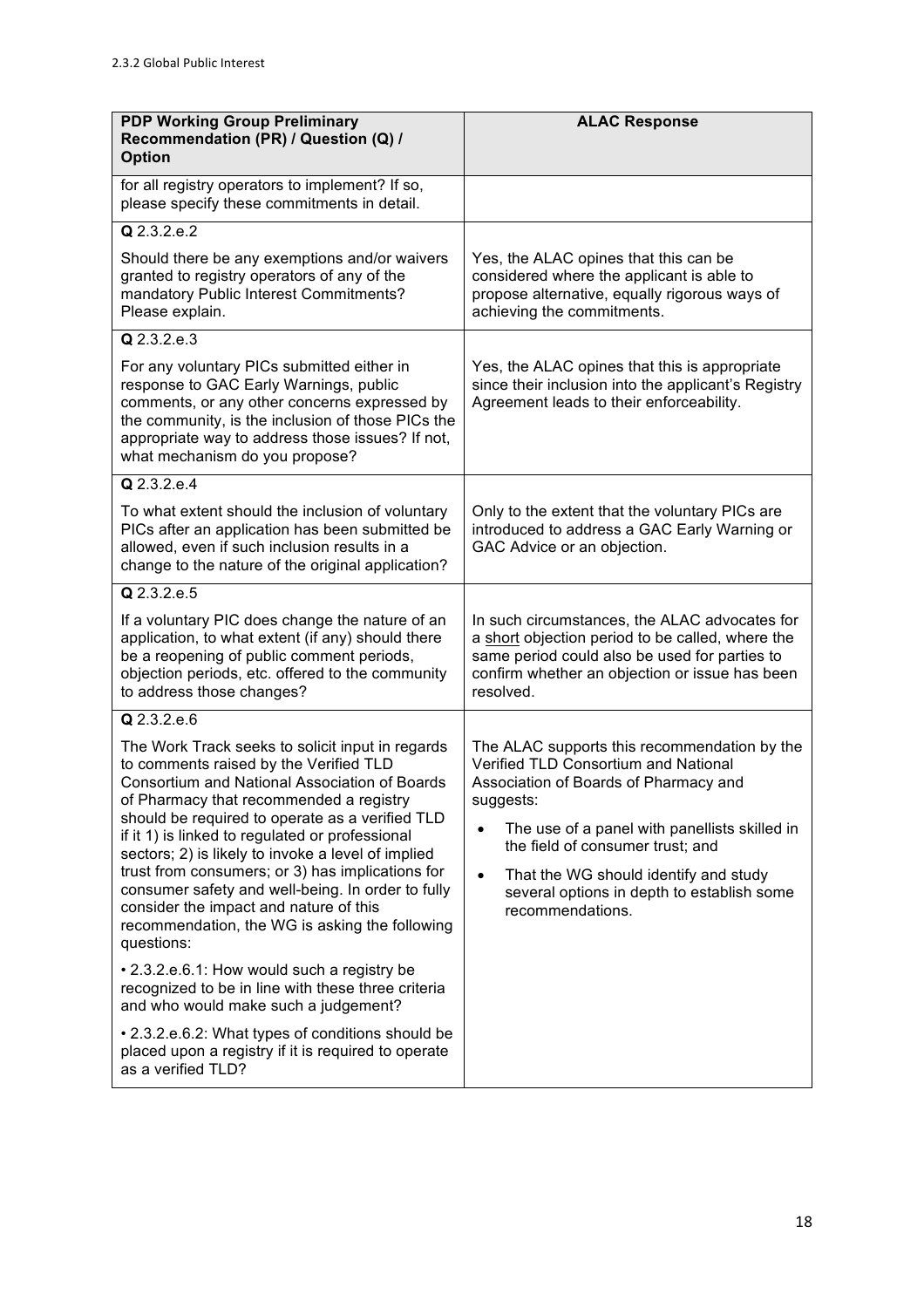| <b>PDP Working Group Preliminary</b><br>Recommendation (PR) / Question (Q) /<br><b>Option</b>                                                                                                                                                                                                                                                                                                                                                                                                                                                                                                                                                                                                                                                                                                                                                                                                                                                                                                                                                                                                                                                                                                     | <b>ALAC Response</b> |
|---------------------------------------------------------------------------------------------------------------------------------------------------------------------------------------------------------------------------------------------------------------------------------------------------------------------------------------------------------------------------------------------------------------------------------------------------------------------------------------------------------------------------------------------------------------------------------------------------------------------------------------------------------------------------------------------------------------------------------------------------------------------------------------------------------------------------------------------------------------------------------------------------------------------------------------------------------------------------------------------------------------------------------------------------------------------------------------------------------------------------------------------------------------------------------------------------|----------------------|
| 2.3.3: Applicant Freedom of Expression (WT3)                                                                                                                                                                                                                                                                                                                                                                                                                                                                                                                                                                                                                                                                                                                                                                                                                                                                                                                                                                                                                                                                                                                                                      |                      |
| PR 2.3.3.c.1                                                                                                                                                                                                                                                                                                                                                                                                                                                                                                                                                                                                                                                                                                                                                                                                                                                                                                                                                                                                                                                                                                                                                                                      |                      |
| Work Track 3 discussed the protection of an<br>applicant's freedom of expression rights and<br>how to ensure that evaluators and dispute<br>resolution service providers (DSRPs) performed<br>their roles in such a manner so as to protect<br>these fundamental rights. The Work Track<br>generally believes that the implementation<br>guidelines should be clarified to ensure that<br>dispute resolution service providers and<br>evaluators are aware that freedom of expression<br>rights are to be considered throughout the<br>evaluation and any applicable objection<br>processes as well as any Requests for<br>Reconsideration and/or Independent Review<br>Panel proceedings. To do this, each policy<br>principle should not be evaluated in isolation<br>from the other policy principles, but rather<br>should involve a balancing of legitimate interests<br>where approved policy goals are not completely<br>congruent or otherwise seem in conflict.<br>Applicant freedom of expression is an important<br>policy goal in the New gTLD process and should<br>be fully implemented in accordance with the<br>applicant's freedom of expression rights that<br>exist under law. | No comment offered.  |
| Q 2.3.3.e.1<br>What specific advice or other guidance should<br>dispute resolution service providers that<br>adjudicate objections proceedings and other<br>evaluators be given to ensure that the policy<br>principle of protecting applicant freedom of<br>expression can be effectively implemented in the<br>overall program?                                                                                                                                                                                                                                                                                                                                                                                                                                                                                                                                                                                                                                                                                                                                                                                                                                                                 | No comment offered.  |
| $Q$ 2.3.3.e.2                                                                                                                                                                                                                                                                                                                                                                                                                                                                                                                                                                                                                                                                                                                                                                                                                                                                                                                                                                                                                                                                                                                                                                                     |                      |
| When considering Legal Rights Objections, what<br>are some concrete guidelines that can be<br>provided to dispute resolution service providers<br>to consider "fair use," "parody," and other forms<br>of freedom of expression rights in its evaluation<br>as to whether an applied for string infringes on<br>the legal rights of others?                                                                                                                                                                                                                                                                                                                                                                                                                                                                                                                                                                                                                                                                                                                                                                                                                                                       | No comment offered.  |
| Q 2.3.3.e.3                                                                                                                                                                                                                                                                                                                                                                                                                                                                                                                                                                                                                                                                                                                                                                                                                                                                                                                                                                                                                                                                                                                                                                                       |                      |
| In the evaluation of a string, what criteria can<br>ICANN and/or its evaluators apply to ensure that<br>the refusal of the delegation of a particular string<br>will not infringe an applicant's freedom of<br>expression rights?                                                                                                                                                                                                                                                                                                                                                                                                                                                                                                                                                                                                                                                                                                                                                                                                                                                                                                                                                                 | No comment offered.  |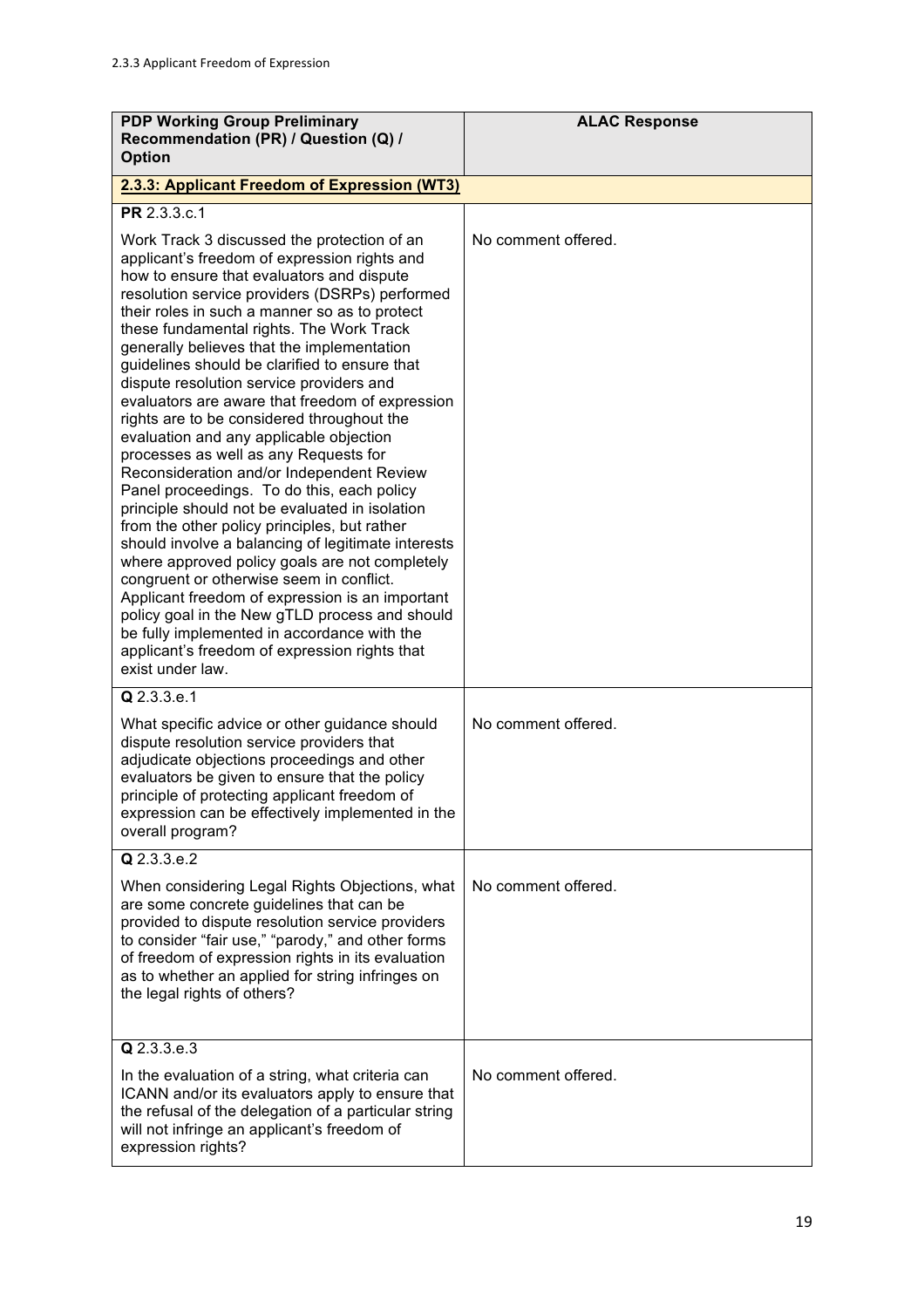| <b>PDP Working Group Preliminary</b><br>Recommendation (PR) / Question (Q) /<br><b>Option</b>                                                                                                                                                                                                                                                                                                                                                | <b>ALAC Response</b>                                                                                                                                                                                                                                                                                                                                                                                                                                                                                                                                                                                                                |
|----------------------------------------------------------------------------------------------------------------------------------------------------------------------------------------------------------------------------------------------------------------------------------------------------------------------------------------------------------------------------------------------------------------------------------------------|-------------------------------------------------------------------------------------------------------------------------------------------------------------------------------------------------------------------------------------------------------------------------------------------------------------------------------------------------------------------------------------------------------------------------------------------------------------------------------------------------------------------------------------------------------------------------------------------------------------------------------------|
| 2.3.4: Universal Acceptance (WT4)                                                                                                                                                                                                                                                                                                                                                                                                            |                                                                                                                                                                                                                                                                                                                                                                                                                                                                                                                                                                                                                                     |
| PR 2.3.4.c.1 Amended Principle B:                                                                                                                                                                                                                                                                                                                                                                                                            |                                                                                                                                                                                                                                                                                                                                                                                                                                                                                                                                                                                                                                     |
| Some New generic top-level domains should be<br>internationalised domain names (IDNs),<br>although applicants should be made aware of<br>Universal Acceptance challenges in ASCII and<br>IDN TLDs and given access to all applicable<br>information about Universal Acceptance<br>currently maintained on ICANN's Universal<br>Acceptance Initiative page, through the<br>Universal Acceptance Steering Group, as well<br>as future efforts. | Yes, the ALAC believes that the UASG should<br>include and consult our constituency in<br>developing initiatives that better advances the<br>principles of universal acceptance.                                                                                                                                                                                                                                                                                                                                                                                                                                                    |
| Q 2.3.4.e.1                                                                                                                                                                                                                                                                                                                                                                                                                                  |                                                                                                                                                                                                                                                                                                                                                                                                                                                                                                                                                                                                                                     |
| Work Track 4 is not proposing any additional<br>work beyond that being done by the Universal<br>Acceptance Initiative and the Universal<br>Acceptance Steering Group. Do you believe any<br>additional work needs to be undertaken by the<br>community?                                                                                                                                                                                      | Universal Acceptance (UA) is all about ensuring<br>that: "Internet applications and systems must<br>treat all TLDs (as well as identifiers derived from<br>them such as URLs and email IDs) in a<br>consistent manner, including New gTLDs and<br>internationalized TLDs. Specifically, they must<br>accept, validate, store, process and display all<br>domain names".                                                                                                                                                                                                                                                             |
|                                                                                                                                                                                                                                                                                                                                                                                                                                              | The ALAC understands that the UA issue also<br>involves informing, influencing and persuading<br>all stakeholders of the Internet (including giants<br>such as Microsoft and Google, all the way to<br>end users) about these changes and helping<br>them achieve them.                                                                                                                                                                                                                                                                                                                                                             |
|                                                                                                                                                                                                                                                                                                                                                                                                                                              | As such, the ALAC is recommending the<br>following: Registries and Registrars, if they are<br>owned by the same entity, should be Universal<br>Acceptance (UA) ready as part of their<br>application. This mean that their systems should<br>be ready for IDN registrations, ready handle<br>IDN and non-IDN New gTLDs consistently on<br>nameservers and other machines and able to<br>manage any Email Address Internationalization<br>(EAI), i.e. <nativelanguage>@<idn>.<idn>, as<br/>part of the contact information and be able to<br/>send and receive emails from these type of<br/>addresses.</idn></idn></nativelanguage> |
|                                                                                                                                                                                                                                                                                                                                                                                                                                              | For example, if a government department wants<br>to use an EAI address to communicate with a<br>business, the Registries should be able to<br>accept the email and respond to it. Registry<br>systems that store any registrant data -<br>including email addresses or name servers or<br>anything else must be able to accept IDNs and<br>EAI in their systems.                                                                                                                                                                                                                                                                    |
|                                                                                                                                                                                                                                                                                                                                                                                                                                              | In addition, Registries and Registrars should<br>take affirmative actions to ensure that their<br>suppliers are also UA ready.                                                                                                                                                                                                                                                                                                                                                                                                                                                                                                      |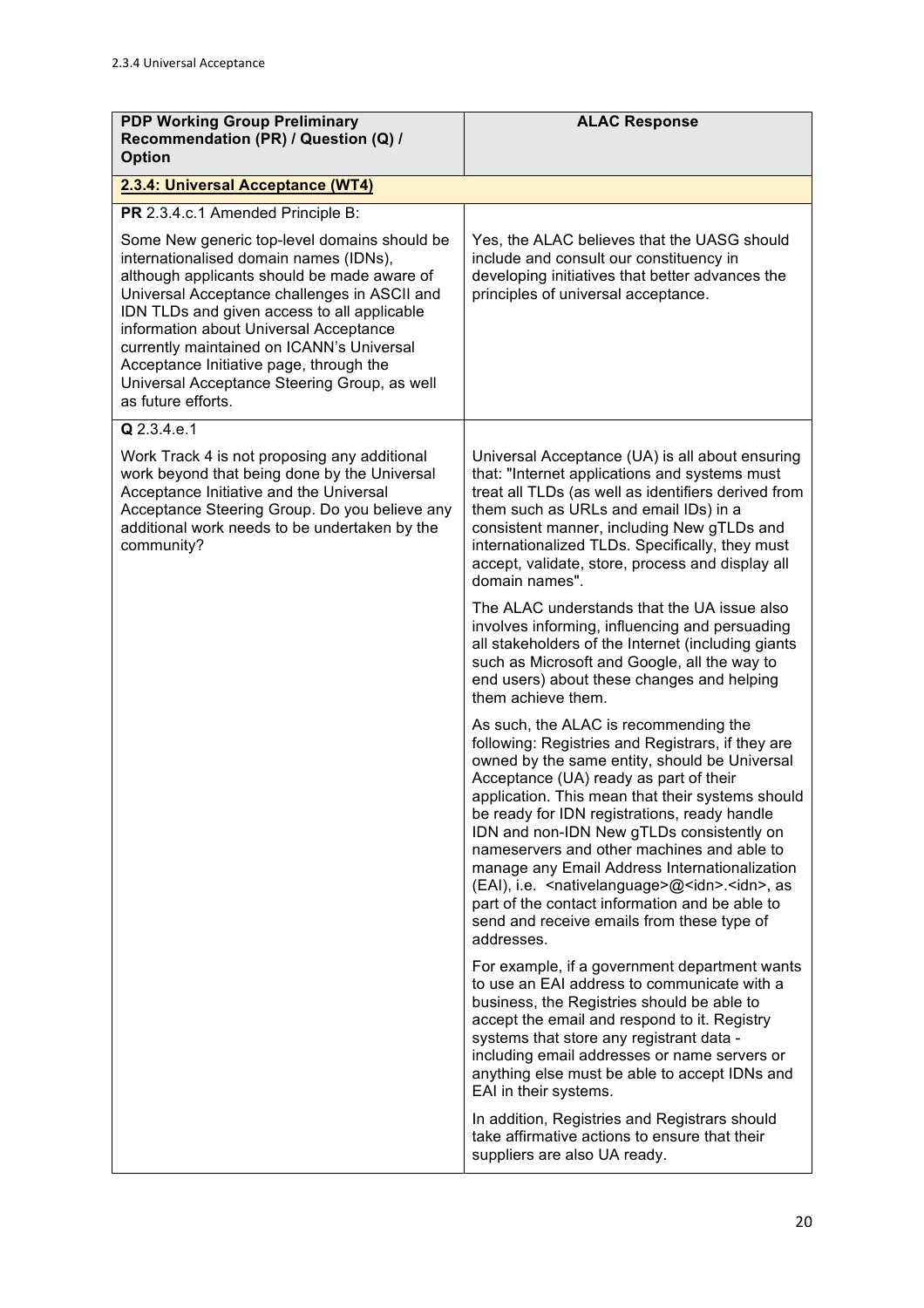| <b>PDP Working Group Preliminary</b><br>Recommendation (PR) / Question (Q) /<br><b>Option</b>                                                                                                                                                                         | <b>ALAC Response</b>                                                                                                                                                                                                                                         |
|-----------------------------------------------------------------------------------------------------------------------------------------------------------------------------------------------------------------------------------------------------------------------|--------------------------------------------------------------------------------------------------------------------------------------------------------------------------------------------------------------------------------------------------------------|
| 2.4.1: Applicant Guidebook (WT1)                                                                                                                                                                                                                                      |                                                                                                                                                                                                                                                              |
| PR 2.4.1.c.1                                                                                                                                                                                                                                                          |                                                                                                                                                                                                                                                              |
| Work Track 1 generally agreed that an Applicant<br>Guidebook (AGB) of some form should continue<br>to be utilized in future waves of applications. The<br>Work Track generally agreed, however, that the<br>Applicant Guidebook should be made more user<br>friendly. | The ALAC supports this preliminary<br>recommendation.                                                                                                                                                                                                        |
| <b>PR</b> 2.4.1.c.2                                                                                                                                                                                                                                                   |                                                                                                                                                                                                                                                              |
| In order to enhance accessibility for ease of<br>understanding, especially for non-native English<br>speakers and those that are less familiar with<br>the ICANN environment, the Work Track<br>believes that the AGB should:                                         | No specific comments offered.                                                                                                                                                                                                                                |
| PR 2.4.1.c.2.1                                                                                                                                                                                                                                                        |                                                                                                                                                                                                                                                              |
| Be less focused on historical context and to the<br>extent it is included, concentrate this content in<br>appendices if possible.                                                                                                                                     | In so far as the AGB's primary target audience<br>is applicants, the ALAC agrees with this<br>preliminary recommendation. We also believe it<br>is important to maintain a reference to historical<br>context and that ought to be made easily<br>available. |
| PR 2.4.1.c.2.2                                                                                                                                                                                                                                                        |                                                                                                                                                                                                                                                              |
| Be less about policy, with a stronger focus on<br>the application process.                                                                                                                                                                                            | In so far as the AGB's primary target audience<br>is applicants, the ALAC agrees with this<br>preliminary recommendation. However, we<br>believe it is important to maintain the link<br>between application process and policy which<br>underpin the same.  |
| PR 2.4.1.c.2.3                                                                                                                                                                                                                                                        |                                                                                                                                                                                                                                                              |
| Be focused on serving as a practical user guide<br>that applicants can utilize in applying for a TLD.<br>For instance, step-by-step instructions, possibly<br>by type of application with a 'choose your own<br>adventure' methodology.                               | In so far as the AGB's primary target audience<br>is applicants, the ALAC agrees with this<br>preliminary recommendation.                                                                                                                                    |
| PR 2.4.1.c.2.4                                                                                                                                                                                                                                                        |                                                                                                                                                                                                                                                              |
| Have an improved Table of Contents, include an<br>index and the online version should contain links<br>to appropriate sections, definitions, etc.                                                                                                                     | In so far as the AGB's primary target audience<br>is applicants, the ALAC agrees with this<br>preliminary recommendation.                                                                                                                                    |
| PR 2.4.1.c.2.5                                                                                                                                                                                                                                                        |                                                                                                                                                                                                                                                              |
| The online version could have sections that<br>apply specifically to the type of application being<br>applied for with the ability to only print those<br>related sections.                                                                                           | In so far as the AGB's primary target audience<br>is applicants, the ALAC agrees with this<br>preliminary recommendation.                                                                                                                                    |
| PR 2.4.1.c.2.6                                                                                                                                                                                                                                                        |                                                                                                                                                                                                                                                              |
| In conjunction with the above, the online version<br>should allow for advanced indexing of an<br>omnibus text. A core set of standard provisions<br>may be applicable to everyone, but additional                                                                     | In so far as the AGB's primary target audience<br>is applicants, the ALAC agrees with this<br>preliminary recommendation. However, tagging                                                                                                                   |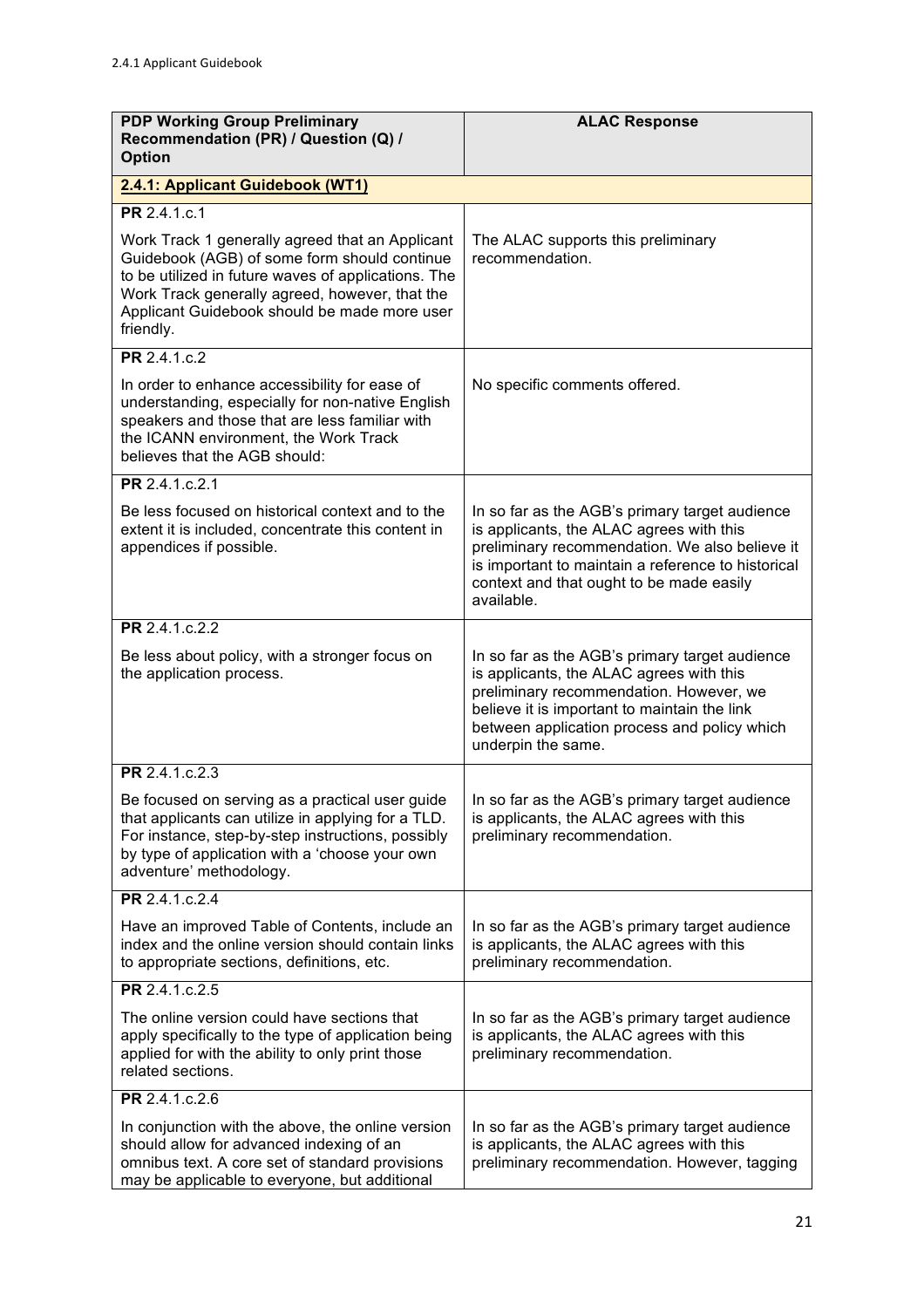| <b>PDP Working Group Preliminary</b><br>Recommendation (PR) / Question (Q) /<br><b>Option</b>                                                                                                                                                                                                       | <b>ALAC Response</b>                                                                           |
|-----------------------------------------------------------------------------------------------------------------------------------------------------------------------------------------------------------------------------------------------------------------------------------------------------|------------------------------------------------------------------------------------------------|
| provisions may only be applicable to some. If the<br>text is tagged and searchable, users could more<br>easily locate the parts of the text that are<br>relevant to them.                                                                                                                           | of text for greater search ability would also<br>benefit the ICANN community's use of the AGB. |
| PR 2.4.1.c.2.7                                                                                                                                                                                                                                                                                      |                                                                                                |
| Any Agreements/Terms of Use for systems<br>access (including those required to be "clicked-<br>through" should be finalized in advance and<br>included in the Applicant Guidebook with the<br>goal of minimizing obstacles and/or legal<br>burdens on applicants (see section 2.4.3 on<br>Systems). | The ALAC agrees with this preliminary<br>recommendation.                                       |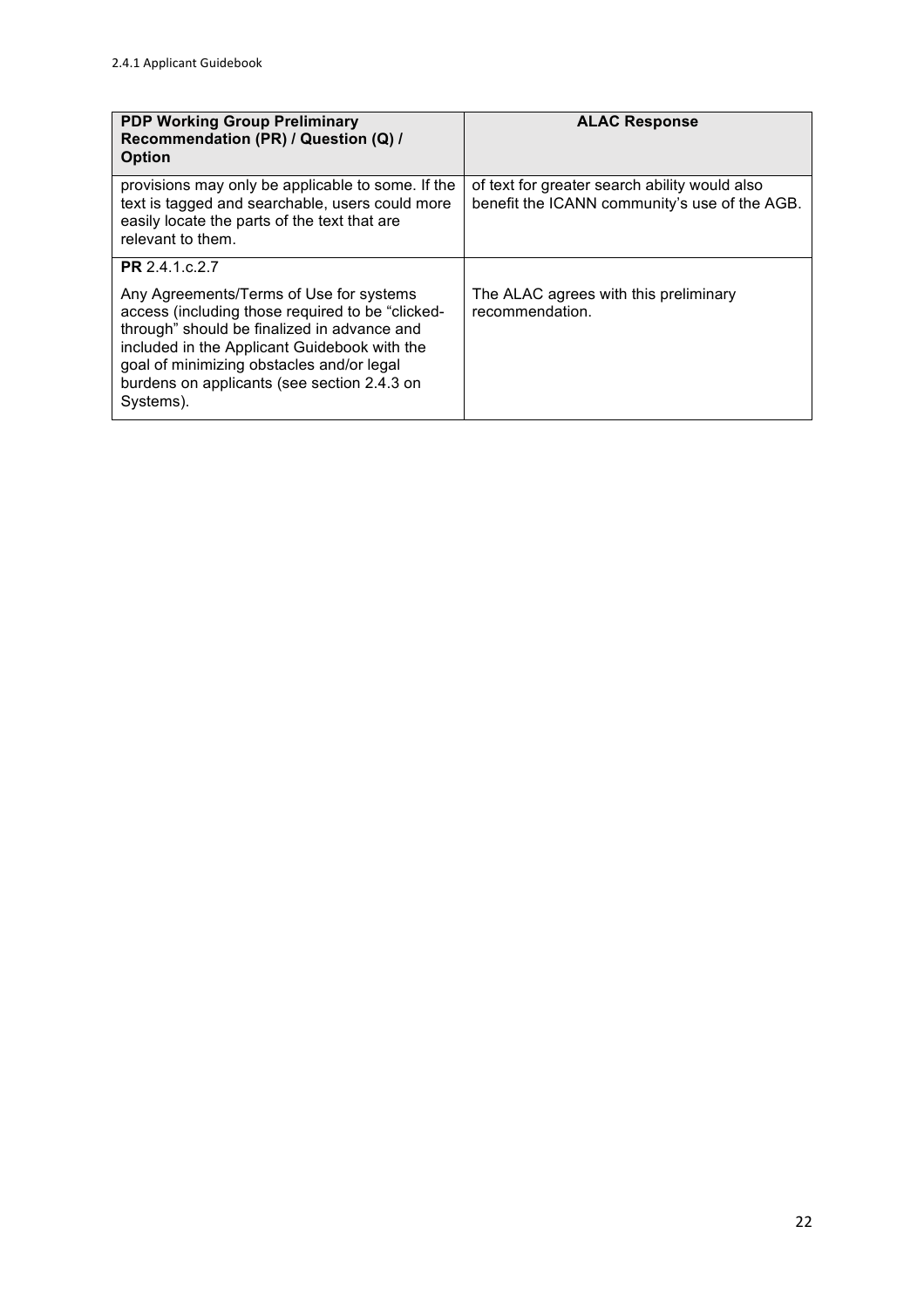| <b>PDP Working Group Preliminary</b><br>Recommendation (PR) / Question (Q) /<br><b>Option</b>                                                                                                                                                                                           | <b>ALAC Response</b>                                                                                                                                                                                                                                                                                                                                                                                                                                                                                                                                                                                                 |
|-----------------------------------------------------------------------------------------------------------------------------------------------------------------------------------------------------------------------------------------------------------------------------------------|----------------------------------------------------------------------------------------------------------------------------------------------------------------------------------------------------------------------------------------------------------------------------------------------------------------------------------------------------------------------------------------------------------------------------------------------------------------------------------------------------------------------------------------------------------------------------------------------------------------------|
| 2.4.2: Communications (WT1)                                                                                                                                                                                                                                                             |                                                                                                                                                                                                                                                                                                                                                                                                                                                                                                                                                                                                                      |
| Program Information, Education and Outreach:                                                                                                                                                                                                                                            |                                                                                                                                                                                                                                                                                                                                                                                                                                                                                                                                                                                                                      |
| PR 2.4.2.c.1                                                                                                                                                                                                                                                                            |                                                                                                                                                                                                                                                                                                                                                                                                                                                                                                                                                                                                                      |
| The Work Track believes that for the next round<br>of New gTLDs there should continue to be a<br>minimum of four (4) months from the time in<br>which the final Applicant Guidebook is released<br>and the time until which applications would be<br>finally due.                       | The ALAC believes that the amount of time<br>between which the final AGB is released and<br>the time until which applications would be finally<br>due is a function of (1) the clarity of policies,<br>rules and procedures for the Program, and (2)<br>how well they are set out in the AGB and made<br>accessible.                                                                                                                                                                                                                                                                                                 |
| PR 2.4.2.c.2                                                                                                                                                                                                                                                                            |                                                                                                                                                                                                                                                                                                                                                                                                                                                                                                                                                                                                                      |
| There should be a sufficient period of time<br>available prior to the opening of the application<br>submission period to allow for outreach efforts<br>related to Applicant Support and other program<br>elements and execution of the Communication<br>Plan ("Communications Period"). | The ALAC welcomes this preliminary<br>recommendation which recognizes the need to<br>have a sufficiently effective Communications<br>Period. Based on what occurred for the 2012<br>round, we believe the amount of lead time for<br>effective devising and implementation of                                                                                                                                                                                                                                                                                                                                        |
| • 2.4.2.c.2.1: The Communications Period for<br>the next round of New gTLDs should be at least<br>six (6) months.                                                                                                                                                                       | outreach efforts related to the ASP and other<br>program elements could very well exceed six<br>months.                                                                                                                                                                                                                                                                                                                                                                                                                                                                                                              |
| • 2.4.2.c.2.2: In the event that following the next<br>round of New gTLDs, application opportunities<br>are organized as a series of application<br>windows, the Communications Period may be<br>shortened to three (3) months.                                                         |                                                                                                                                                                                                                                                                                                                                                                                                                                                                                                                                                                                                                      |
| PR 2.4.2.c.3                                                                                                                                                                                                                                                                            |                                                                                                                                                                                                                                                                                                                                                                                                                                                                                                                                                                                                                      |
| Publish all program information on the main<br>icann.org website (as opposed to<br>https://Newgtlds.icann.org), along with other<br>related ICANN information and links to improve<br>usability and accessibility.                                                                      | The ALAC does not believe it is necessary to<br>publish all information on the Program on the<br>main icann.org website. Use of a sub-website<br>such as https://Newgtlds.icann.org has merits.<br>What is more important is there be a prominent<br>entry on the main icann.org website directing<br>attention to all related information about the<br>Program, and yes, appropriate links should be<br>included to improve usability and accessibility<br>but not to the point of causing information<br>overload to those who access the information.                                                             |
| PR 2.4.2.c.4                                                                                                                                                                                                                                                                            |                                                                                                                                                                                                                                                                                                                                                                                                                                                                                                                                                                                                                      |
| Leverage Global Stakeholder Engagement staff<br>to facilitate interaction between regional ICANN<br>organization teams and potential applicants from<br>these regions.                                                                                                                  | ICANN's Global Stakeholder Engagement<br>(GSE) team is responsible for promoting global<br>awareness of the Program. Communication to<br>the masses is an important feature of getting<br>the right messages out about ICANN, the DNS,<br>etc., RSP and Applicant Support Program<br>(ASP), and the GSE team has not been<br>successful in getting these out to underserved<br>and "middle applicant" regions/countries<br>targeted for the ASP. RALOs are well-placed to<br>assist but are disadvantaged when outreach<br>opportunities funded by ICANN are limited to<br>few CROP slots. As an example, the APRALO |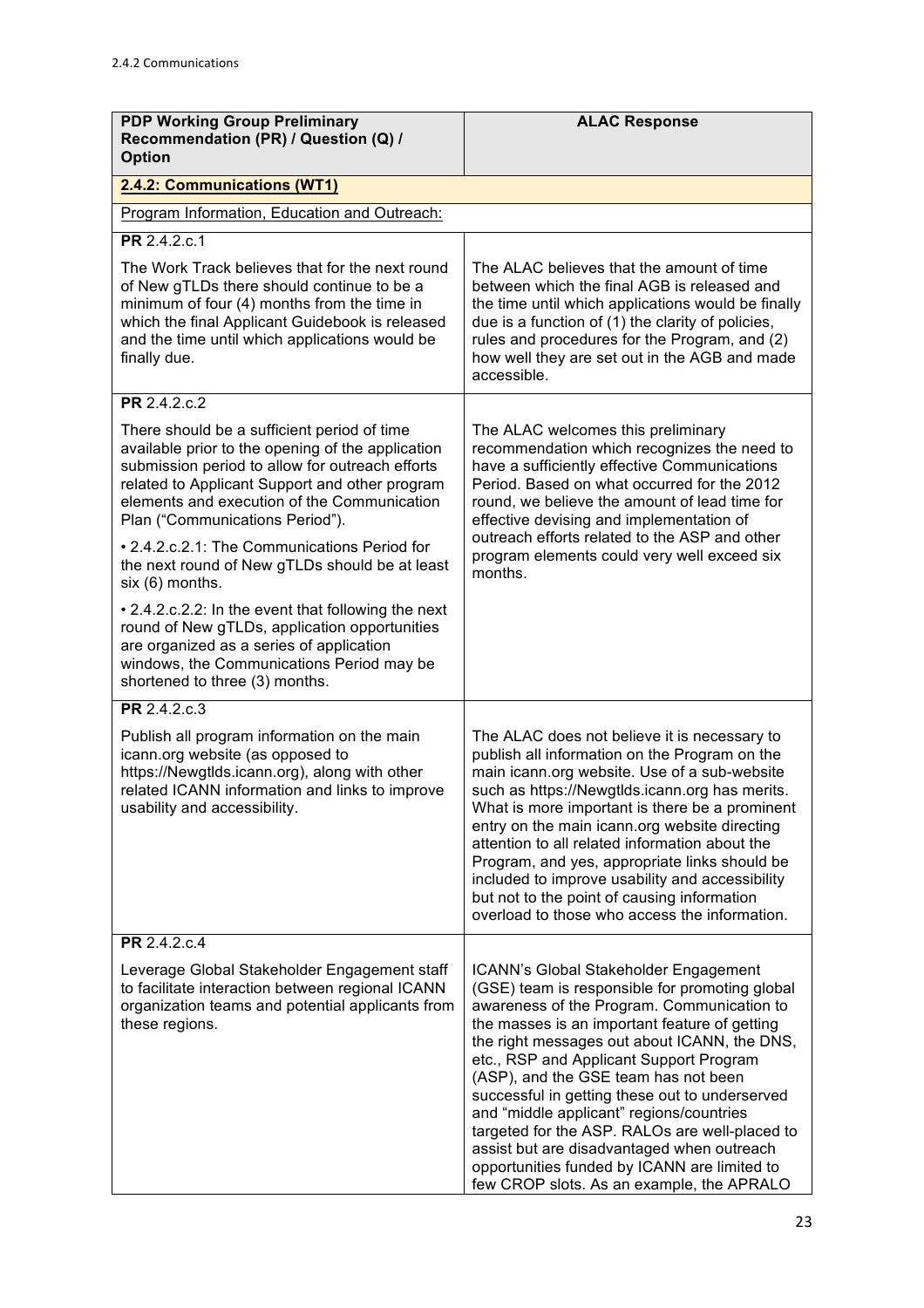| <b>PDP Working Group Preliminary</b><br>Recommendation (PR) / Question (Q) /<br><b>Option</b>                                                                                                                                                                                                                                                       | <b>ALAC Response</b>                                                                                                                                                                                                                                                                                                                                                                                                                           |
|-----------------------------------------------------------------------------------------------------------------------------------------------------------------------------------------------------------------------------------------------------------------------------------------------------------------------------------------------------|------------------------------------------------------------------------------------------------------------------------------------------------------------------------------------------------------------------------------------------------------------------------------------------------------------------------------------------------------------------------------------------------------------------------------------------------|
|                                                                                                                                                                                                                                                                                                                                                     | deals with over 70 countries with the fastest<br>growth of Internet end users of all regions. Such<br>is the extent of this problem, regional teams<br>need to be organized within underserved /<br>"middle applicant" regions to more effectively<br>introduce, educate and inform people who may<br>be qualified but without the right contacts to<br>learn about the RSP program and ASP.                                                   |
| <b>Communications with Applicants:</b>                                                                                                                                                                                                                                                                                                              |                                                                                                                                                                                                                                                                                                                                                                                                                                                |
| PR 2.4.2.c.5                                                                                                                                                                                                                                                                                                                                        |                                                                                                                                                                                                                                                                                                                                                                                                                                                |
| Provide a robust online knowledge base of<br>program information that is easy to search and<br>navigate, updated in a timely manner, and<br>focused on issues with wide-reaching impact.<br>Offer an opt-in notification service that allows<br>applicants to receive updates about the program<br>and their application in real or near real time. | The ALAC does not object to this preliminary<br>recommendation.                                                                                                                                                                                                                                                                                                                                                                                |
| PR 2.4.2.c.6                                                                                                                                                                                                                                                                                                                                        |                                                                                                                                                                                                                                                                                                                                                                                                                                                |
| Display and provide updates in a timely manner<br>on expected response times on the website, so<br>that applicants know when they can expect to<br>receive a reply, as well as information about how<br>applicants can escalate inquiries that remain<br>unresolved.                                                                                | The ALAC supports this preliminary<br>recommendation.                                                                                                                                                                                                                                                                                                                                                                                          |
| PR 2.4.2.c.7                                                                                                                                                                                                                                                                                                                                        |                                                                                                                                                                                                                                                                                                                                                                                                                                                |
| Facilitate communication between applicants<br>and the ICANN organization by offering real-time<br>customer support using a telephone "help line,"<br>online chat functionality, and other online<br>communication tools.                                                                                                                           | The ALAC does not object to this preliminary<br>recommendation.                                                                                                                                                                                                                                                                                                                                                                                |
| Q 2.4.2.e.1                                                                                                                                                                                                                                                                                                                                         |                                                                                                                                                                                                                                                                                                                                                                                                                                                |
| Do you have any suggestions of criteria or<br>metrics for determining success for any aspects<br>of the New gTLD communications strategy?                                                                                                                                                                                                           | Success could be measured in the number of<br>people who apply for the training programs, and<br>successfully achieve it outcomes, those who<br>eventually get to set up their own RSP (or who<br>gather together in a team to do so within a<br>region). Success could also relate to the<br>number of outreach opportunities within each of<br>the region that results in getting people to apply,<br>and talking to them about the Program. |
| Q 2.4.2.e.2                                                                                                                                                                                                                                                                                                                                         |                                                                                                                                                                                                                                                                                                                                                                                                                                                |
| The communications period prior to the 2012<br>round of New gTLDs was approximately six<br>months. Was this period optimal, too long or too<br>short? Please explain.                                                                                                                                                                               | Based on what occurred for the 2012 round, the<br>ALAC believes the amount of lead time for<br>effective devising and implementation of<br>outreach efforts related to the ASP and other<br>program elements could very well exceed six<br>months.                                                                                                                                                                                             |
| Q 2.4.2.e.3                                                                                                                                                                                                                                                                                                                                         |                                                                                                                                                                                                                                                                                                                                                                                                                                                |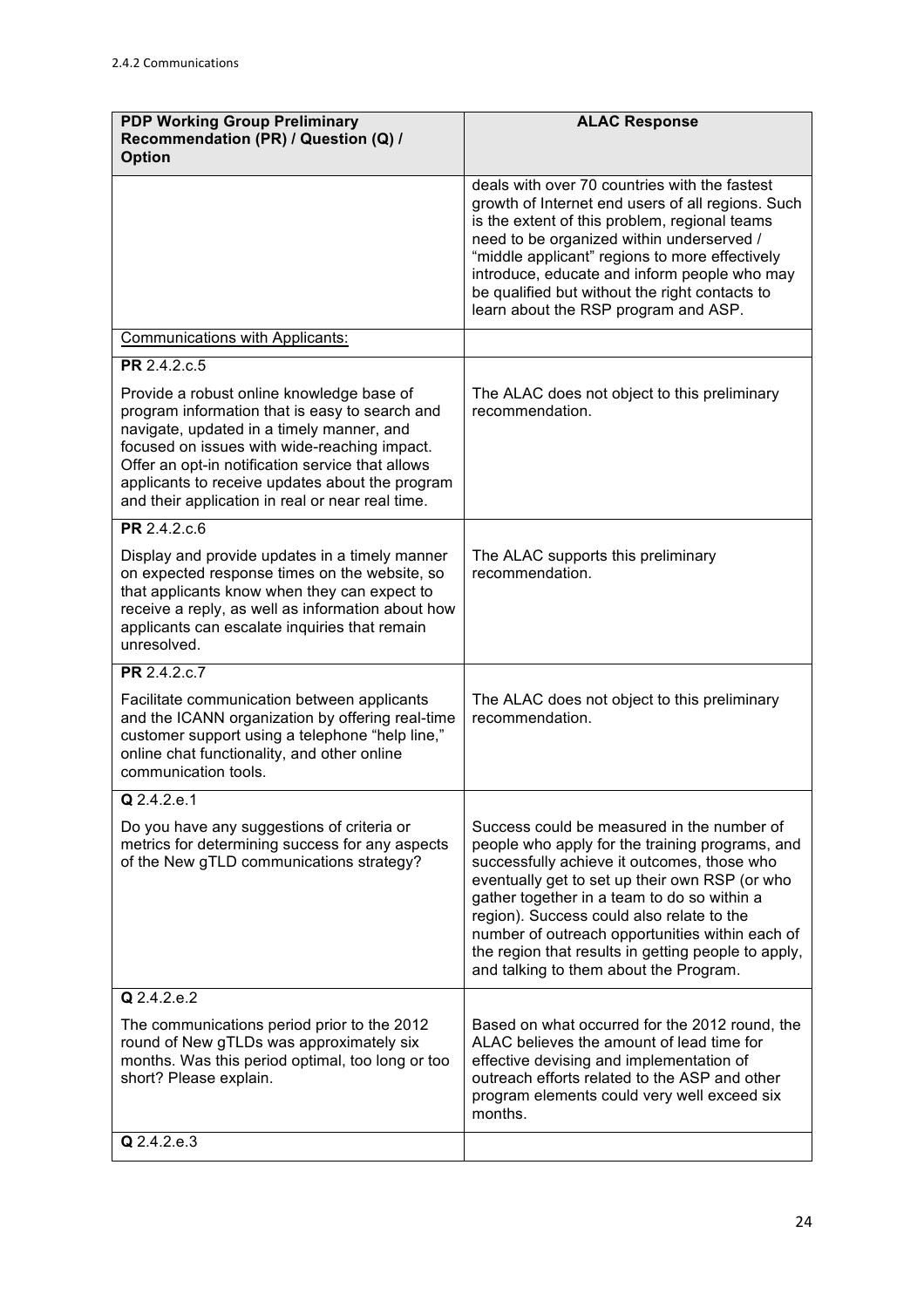| <b>PDP Working Group Preliminary</b><br>Recommendation (PR) / Question (Q) /<br><b>Option</b>                                                                                                                                                                                                                                                                                          | <b>ALAC Response</b>                                                                                                                                                                                                                                                                                                                                                                                                                                                                                                                                     |
|----------------------------------------------------------------------------------------------------------------------------------------------------------------------------------------------------------------------------------------------------------------------------------------------------------------------------------------------------------------------------------------|----------------------------------------------------------------------------------------------------------------------------------------------------------------------------------------------------------------------------------------------------------------------------------------------------------------------------------------------------------------------------------------------------------------------------------------------------------------------------------------------------------------------------------------------------------|
| If ICANN were to launch New application<br>windows in regular, predictable windows, would<br>a communications period prior to the launch of<br>each window be necessary? If so, would each<br>communications period need to be the same<br>length? Or if the application windows are truly<br>predictable, could those communication periods<br>be shorter for the subsequent windows? | The ALAC believes such a communications<br>period will be necessary in so far as there is a<br>need to communicate any changes to the<br>Program as a result of changes in applicable<br>policies, rules or procedures (if any). Further,<br>we believe the communications period (and<br>strategy) is meant to benefit Newcomers to the<br>DNS industry and not necessarily existing<br>players. In this respect, the communication<br>periods for if the application windows are truly<br>predictable should not be shorter for<br>subsequent windows. |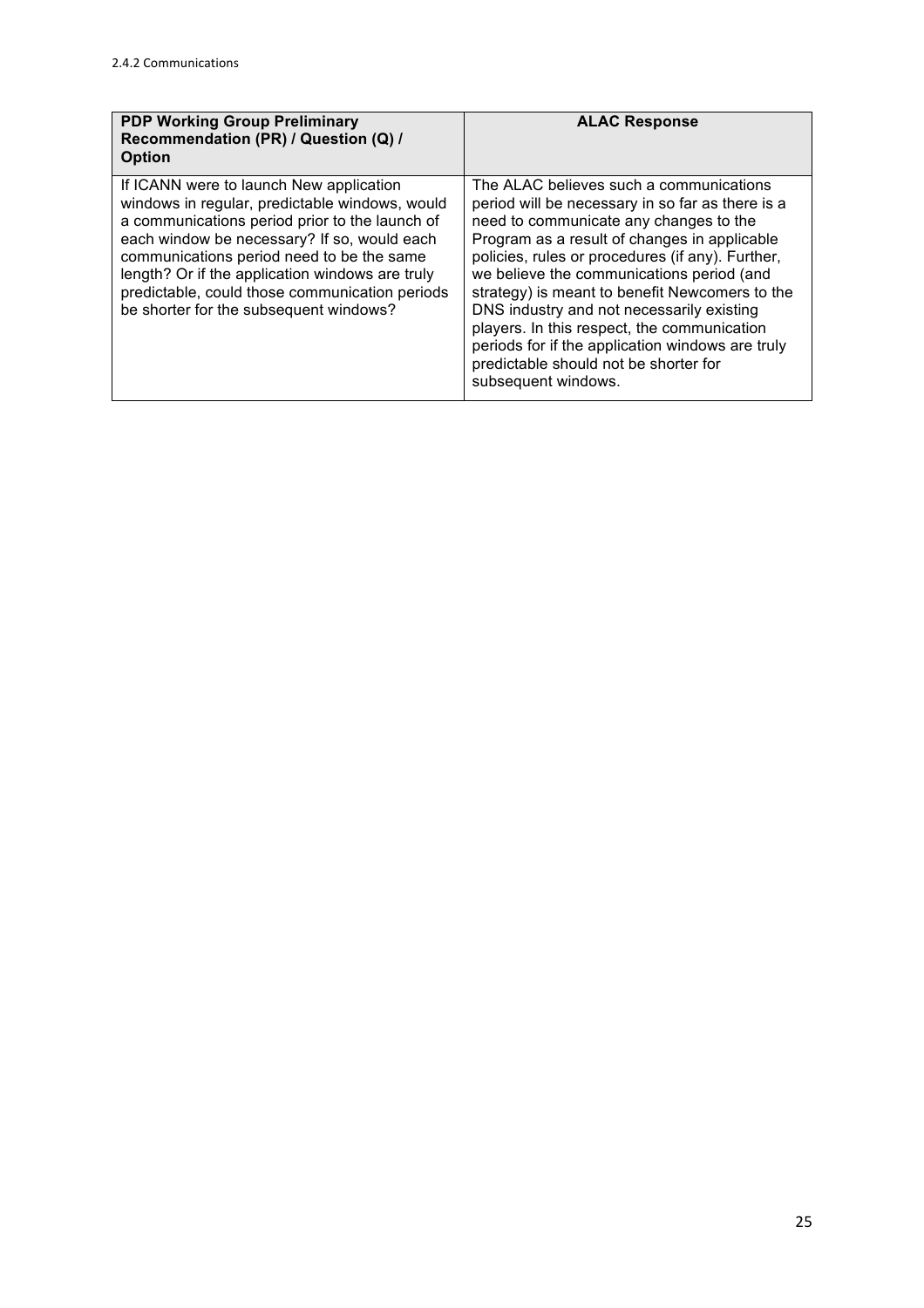| <b>PDP Working Group Preliminary</b><br>Recommendation (PR) / Question (Q) /<br><b>Option</b>                                                                                                                                                                                                           | <b>ALAC Response</b> |
|---------------------------------------------------------------------------------------------------------------------------------------------------------------------------------------------------------------------------------------------------------------------------------------------------------|----------------------|
| 2.4.3: Systems (WT1)                                                                                                                                                                                                                                                                                    |                      |
| PR 2.4.3.c.1                                                                                                                                                                                                                                                                                            |                      |
| The ICANN organization should ensure that<br>enough time is provided for development and<br>testing before any system is deployed.                                                                                                                                                                      | No comment offered.  |
| PR 2.4.3.c.2                                                                                                                                                                                                                                                                                            |                      |
| Systems should undergo extensive, robust<br>Quality Assurance (QA), User Interface (UI), and<br>Penetration testing to ensure that they are stable<br>and secure, and that data is properly protected<br>and kept confidential where appropriate.                                                       | No comment offered.  |
| PR 2.4.3.c.3                                                                                                                                                                                                                                                                                            |                      |
| Applicant-facing systems should be usable and<br>integrated, ideally with a single login.                                                                                                                                                                                                               | No comment offered.  |
| PR 2.4.3.c.4                                                                                                                                                                                                                                                                                            |                      |
| Once a system is in use, the ICANN<br>organization should be transparent about any<br>system changes that impact applicants or the<br>application process. In the event of any security<br>breach, ICANN should immediately notify all<br>impacted parties.                                             | No comment offered.  |
| PR 2.4.3.c.5                                                                                                                                                                                                                                                                                            |                      |
| The ICANN organization should offer<br>prospective system end users with the<br>opportunity to beta-test systems while ensuring<br>no unfair advantages are created for individuals<br>who test the tools. It may accomplish this by<br>setting up an Operational Test and Evaluation<br>environment.   | No comment offered.  |
| PR 2.4.3.c.6                                                                                                                                                                                                                                                                                            |                      |
| As stated in section 2.4.1 above, "Any<br>Agreements/Terms of Use for systems access<br>(including those required to be "clicked-through")<br>should be finalized in advance and included in<br>the Applicant Guidebook with the goal of<br>minimizing obstacles and/or legal burdens on<br>applicants. | No comment offered.  |
| Implementation Guidance regarding technical systems:                                                                                                                                                                                                                                                    |                      |
| PR 2.4.3.c.7                                                                                                                                                                                                                                                                                            |                      |
| Applicants should be able to enter non-ASCII<br>characters in certain fields.                                                                                                                                                                                                                           | No comment offered.  |
| PR 2.4.3.c.8                                                                                                                                                                                                                                                                                            |                      |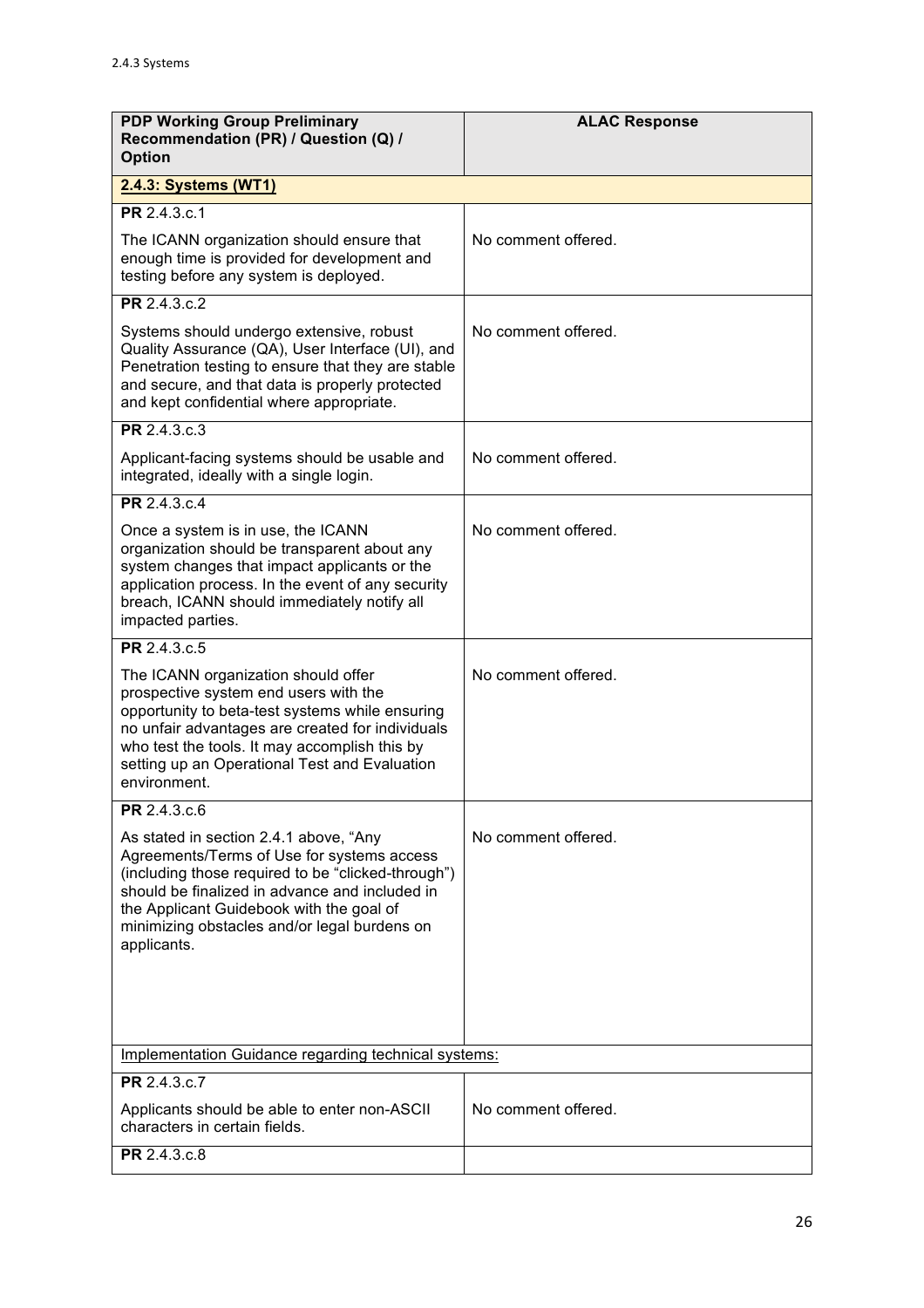| <b>PDP Working Group Preliminary</b><br>Recommendation (PR) / Question (Q) /<br><b>Option</b>                                                                                                                                                                                                                                                                                                                              | <b>ALAC Response</b> |
|----------------------------------------------------------------------------------------------------------------------------------------------------------------------------------------------------------------------------------------------------------------------------------------------------------------------------------------------------------------------------------------------------------------------------|----------------------|
| Applicants should be able to access live (real<br>time) support using tools such as a phone<br>helpline or online chat to address technical<br>system issues.                                                                                                                                                                                                                                                              | No comment offered.  |
| PR 2.4.3.c.9                                                                                                                                                                                                                                                                                                                                                                                                               |                      |
| A single applicant should be able to submit and<br>access multiple applications without duplicative<br>data entry and multiple logins.                                                                                                                                                                                                                                                                                     | No comment offered.  |
| PR 2.4.3.c.10                                                                                                                                                                                                                                                                                                                                                                                                              |                      |
| Applicants should be able to receive automated<br>confirmation emails from the systems.                                                                                                                                                                                                                                                                                                                                    | No comment offered.  |
| PR 2.4.3.c.11                                                                                                                                                                                                                                                                                                                                                                                                              |                      |
| Applicants should be able to receive automated<br>application fee related invoices.                                                                                                                                                                                                                                                                                                                                        | No comment offered.  |
| PR 2.4.3.c.12                                                                                                                                                                                                                                                                                                                                                                                                              |                      |
| Applicants should be able to view changes that<br>have been made to an application in the<br>application system.                                                                                                                                                                                                                                                                                                           | No comment offered.  |
| PR 2.4.3.c.13                                                                                                                                                                                                                                                                                                                                                                                                              |                      |
| Applicants should be able to upload application<br>documents in the application system.                                                                                                                                                                                                                                                                                                                                    | No comment offered.  |
| PR 2.4.3.c.14                                                                                                                                                                                                                                                                                                                                                                                                              |                      |
| Applicants should be able to update<br>information/documentation in multiple fields<br>without having to copy and paste information<br>into the relevant fields.                                                                                                                                                                                                                                                           | No comment offered.  |
| PR 2.4.3.c.15                                                                                                                                                                                                                                                                                                                                                                                                              |                      |
| Applicants should be able to specify additional<br>contacts to receive communication about the<br>application and/or access the application and be<br>able to specify different levels of access for<br>these additional points of contact. The systems<br>should provide means for portfolio applicants to<br>provide answers to questions and then have<br>them disseminated across all applications being<br>supported. | No comment offered.  |
| PR 2.4.3.c.16                                                                                                                                                                                                                                                                                                                                                                                                              |                      |
| The systems should provide clearly defined<br>contacts within the ICANN organization for<br>particular types of questions.                                                                                                                                                                                                                                                                                                 | No comment offered.  |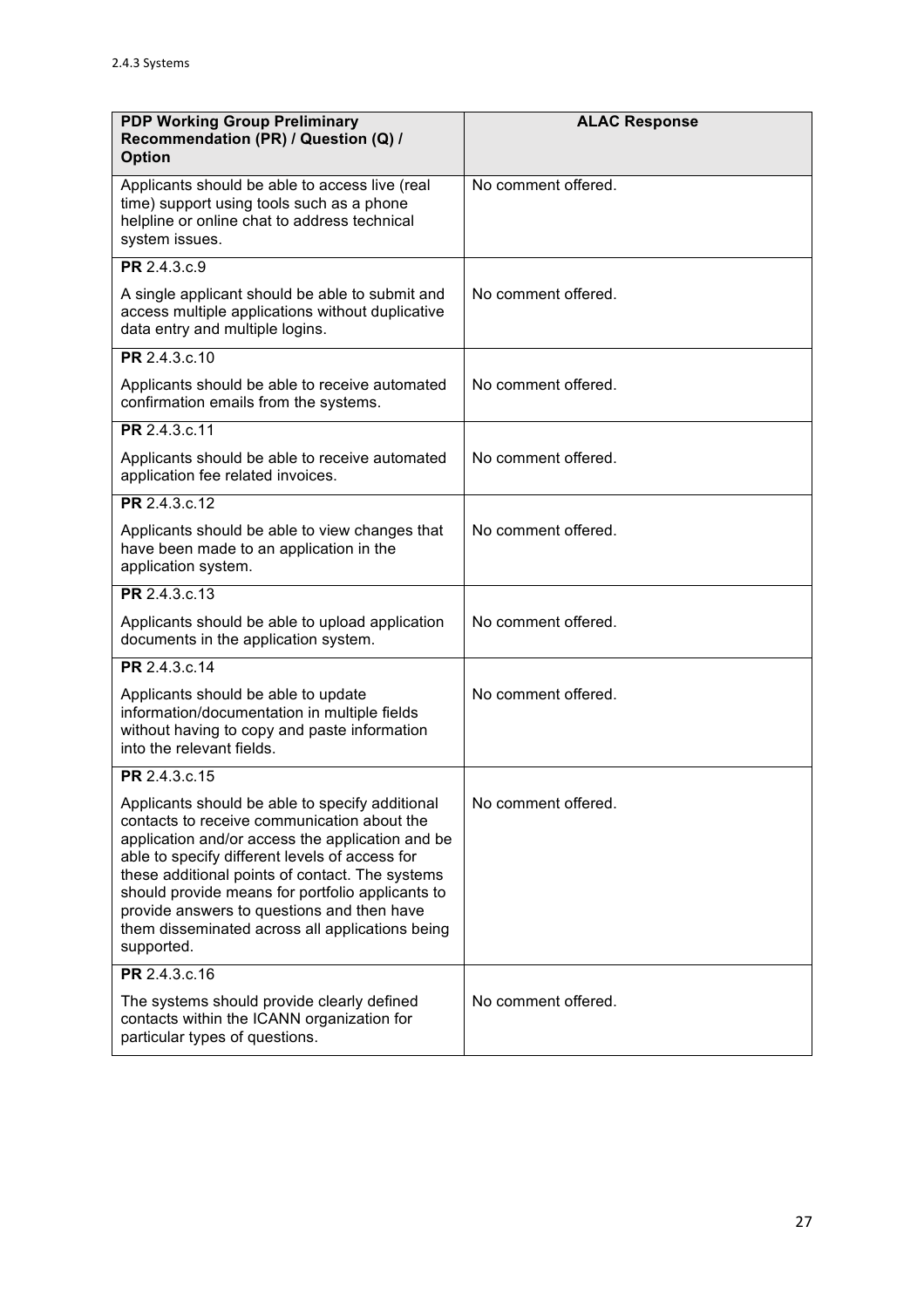| <b>PDP Working Group Preliminary</b><br>Recommendation (PR) / Question (Q) /<br><b>Option</b>                                                                                                                                                                                                                                                                                                                                                                                                                                                                                                                                                                                                                                                                                                                           | <b>ALAC Response</b>                                                                                                                                                                                                                                                                                                                                                                                                                                                                                                                                                                                                                                                                                                                                                                                                                                                                                                                                                                                                         |
|-------------------------------------------------------------------------------------------------------------------------------------------------------------------------------------------------------------------------------------------------------------------------------------------------------------------------------------------------------------------------------------------------------------------------------------------------------------------------------------------------------------------------------------------------------------------------------------------------------------------------------------------------------------------------------------------------------------------------------------------------------------------------------------------------------------------------|------------------------------------------------------------------------------------------------------------------------------------------------------------------------------------------------------------------------------------------------------------------------------------------------------------------------------------------------------------------------------------------------------------------------------------------------------------------------------------------------------------------------------------------------------------------------------------------------------------------------------------------------------------------------------------------------------------------------------------------------------------------------------------------------------------------------------------------------------------------------------------------------------------------------------------------------------------------------------------------------------------------------------|
| 2.5.1: Application Fees (WT1)                                                                                                                                                                                                                                                                                                                                                                                                                                                                                                                                                                                                                                                                                                                                                                                           |                                                                                                                                                                                                                                                                                                                                                                                                                                                                                                                                                                                                                                                                                                                                                                                                                                                                                                                                                                                                                              |
| PR 2.5.1.c.1<br>Work Track 1 is considering proposing that the<br>New gTLD Program continue to be self-funding<br>where existing ICANN activities are not used to<br>cross-subsidize the New gTLD application,<br>evaluation, pre-delegation and delegation<br>processes.                                                                                                                                                                                                                                                                                                                                                                                                                                                                                                                                               | The original program presumed that the number<br>of new registrations would ensure that all<br>operational costs associated with the program<br>would be well covered by the operational fees.<br>The number of new registrations is FAR below<br>expectations and it is not clear that this has<br>happened.<br>So yes, the ALAC agree that the program<br>should be self-funding which should include                                                                                                                                                                                                                                                                                                                                                                                                                                                                                                                                                                                                                      |
|                                                                                                                                                                                                                                                                                                                                                                                                                                                                                                                                                                                                                                                                                                                                                                                                                         | contingent programs such as the expansion of<br>contract compliance capability.                                                                                                                                                                                                                                                                                                                                                                                                                                                                                                                                                                                                                                                                                                                                                                                                                                                                                                                                              |
| PR 2.5.1.c.2<br>In addition, the Work Track generally believes<br>that the application fee amount should continue<br>to be based on the "revenue neutral" principal,<br>though the accuracy should be improved to the<br>greatest extent possible. Although the 2012 New<br>gTLD Applicant Guidebook remained silent on<br>what should happen with any excess fees<br>obtained through the application process, the<br>Work Track is leaning towards recommending<br>that absent the use of an application fee floor<br>(described in 3 below) excess fees should be<br>refunded back to applicants. If a deficit arises,<br>the Work Track considered several options (see<br>deliberations below), but there seemed to be<br>support for ICANN recovering the majority of<br>funds in future TLD application windows. | .While the ALAC did not reach consensus on<br>whether an application fee floor should be used,<br>Tthe ALAC does recommends that excess<br>funds after cost recovery should be spent on<br>endeavors that promote the public interest and<br>should not be used to refund applicants.<br>These excess fees received by ICANN could be<br>used to benefit the following categories:<br>Support general outreach and awareness<br>for the New gTLD Program (e.g., Universal<br>Awareness and Universal Acceptance<br>initiatives<br>Support the gTLD long-term program<br>٠<br>needs such as system upgrades, fixed<br>assets, etc.<br><b>Application Support Program</b><br>When it comes to the 'revenue neutral' principle,<br>the ALAC would like to see clear estimates of<br>costs that need to be covered by application<br>fees, as specific as possible and with numbers<br>provided. The ALAC finds it quite surprising to<br>see the report refer to the fact that<br>'documentation related to the process used in |
|                                                                                                                                                                                                                                                                                                                                                                                                                                                                                                                                                                                                                                                                                                                                                                                                                         | setting the 2012 application fee were<br>unavailable' (page 80) and 'while the Work<br>Track was unable to attain the document that<br>reflected these steps and any related insight, it<br>still asked itself if there is better method to<br>increase precision of (cost) estimates' (page<br>82).                                                                                                                                                                                                                                                                                                                                                                                                                                                                                                                                                                                                                                                                                                                         |
| PR 2.5.1.c.3                                                                                                                                                                                                                                                                                                                                                                                                                                                                                                                                                                                                                                                                                                                                                                                                            |                                                                                                                                                                                                                                                                                                                                                                                                                                                                                                                                                                                                                                                                                                                                                                                                                                                                                                                                                                                                                              |
| The Work Track also is considering proposing<br>that if in the event that the estimated application<br>fee, based on the "revenue neutral" principal,<br>falls below a predetermined threshold amount<br>(i.e., the application fee floor), the actual                                                                                                                                                                                                                                                                                                                                                                                                                                                                                                                                                                  | A TLD is a valuable piece of unique Internet<br>real-estate. The floor price should not be below<br>that used in the first round. Based on<br>experience from the first round, it is clear that                                                                                                                                                                                                                                                                                                                                                                                                                                                                                                                                                                                                                                                                                                                                                                                                                              |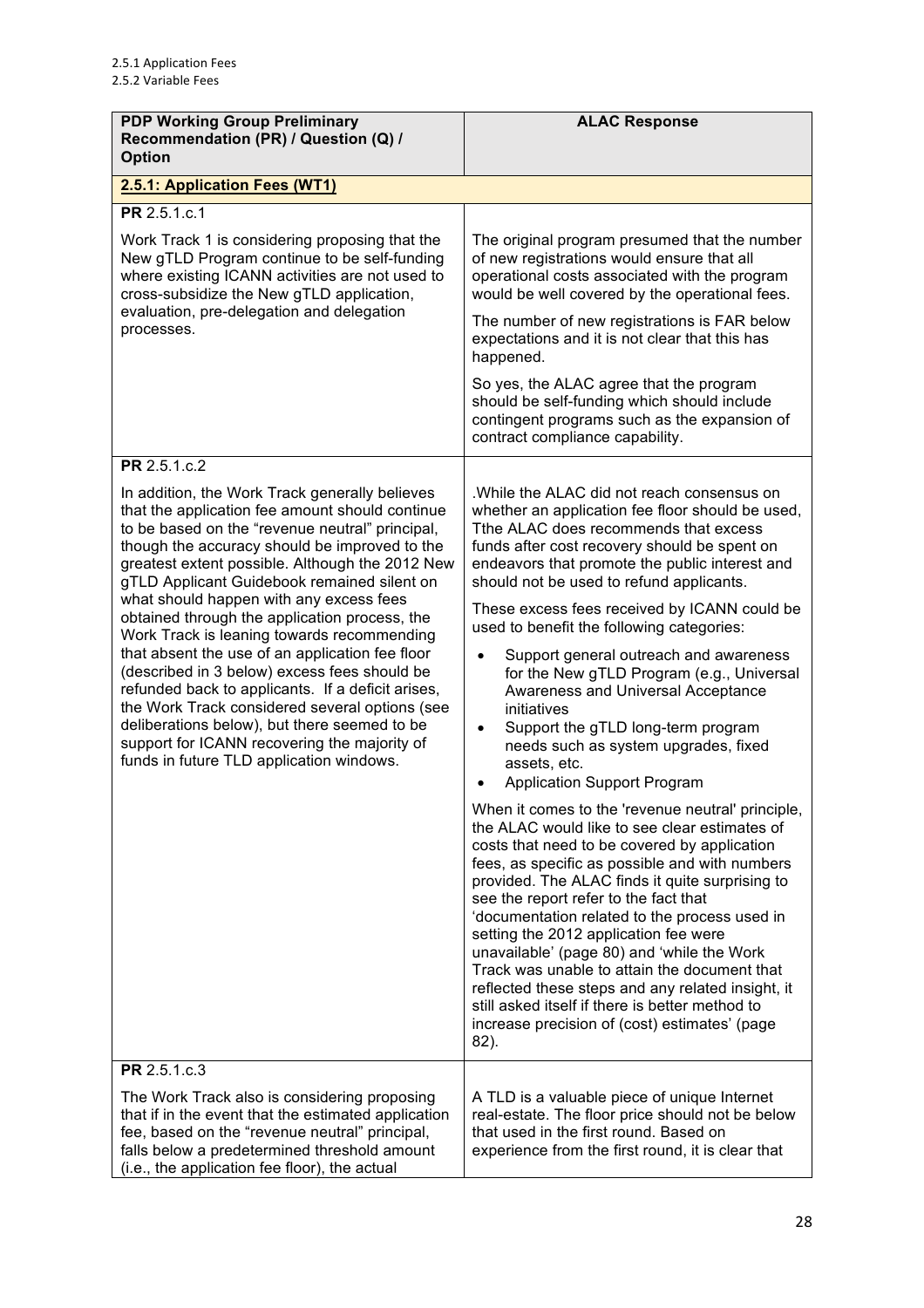| <b>PDP Working Group Preliminary</b><br>Recommendation (PR) / Question (Q) /<br><b>Option</b>                                                                                                                                                                                                                                                                                                                                                                                                           | <b>ALAC Response</b>                                                                                                                                                                                                                                                                                                                                                                     |
|---------------------------------------------------------------------------------------------------------------------------------------------------------------------------------------------------------------------------------------------------------------------------------------------------------------------------------------------------------------------------------------------------------------------------------------------------------------------------------------------------------|------------------------------------------------------------------------------------------------------------------------------------------------------------------------------------------------------------------------------------------------------------------------------------------------------------------------------------------------------------------------------------------|
| application fee will be set at that higher<br>application fee floor instead. The purpose of an<br>application fee floor, as more fully discussed<br>below, would be to deter speculation,<br>warehousing of TLDs, and mitigating against the<br>use of TLDs for abusive or malicious purposes,<br>that could more easily proliferate with a low<br>application fee amount.                                                                                                                              | the price used then was not a deterrent to a<br>large number of often speculative applications.<br>If an application fee floor is used for a.o. this<br>reason, it would need to be determined at what<br>level the floor sufficiently mitigates the risk of<br>speculation, warehousing, abuse etc., while still<br>making it attractive to invest in the introduction<br>of New gTLDs. |
| PR 2.5.1.c.4                                                                                                                                                                                                                                                                                                                                                                                                                                                                                            |                                                                                                                                                                                                                                                                                                                                                                                          |
| The application fee floor is a predetermined<br>value that is the minimum application fee. By<br>definition, an application fee floor will not meet<br>the revenue neutral principle as the floor amount<br>will be greater than the application fees creating<br>an excess. In the event that an application fee<br>floor is used to determine the application fee,<br>excess fees received by ICANN if the application<br>fee floor is invoked should be used to benefit the<br>following categories: | The ALAC agrees with this preliminary<br>recommendation.                                                                                                                                                                                                                                                                                                                                 |
| • Support general outreach and awareness for<br>the New gTLD Program (e.g., Universal<br>Awareness and Universal Acceptance initiatives)                                                                                                                                                                                                                                                                                                                                                                |                                                                                                                                                                                                                                                                                                                                                                                          |
| • Support the gTLD long-term program needs<br>such as system upgrades, fixed assets, etc.                                                                                                                                                                                                                                                                                                                                                                                                               |                                                                                                                                                                                                                                                                                                                                                                                          |
| • Application Support Program                                                                                                                                                                                                                                                                                                                                                                                                                                                                           |                                                                                                                                                                                                                                                                                                                                                                                          |
| • Top-up any shortfall in the segregated fund as<br>described below.                                                                                                                                                                                                                                                                                                                                                                                                                                    |                                                                                                                                                                                                                                                                                                                                                                                          |
| PR 2.5.1.c.5                                                                                                                                                                                                                                                                                                                                                                                                                                                                                            | The ALAC agrees with this preliminary                                                                                                                                                                                                                                                                                                                                                    |
| To help alleviate the burden of an overall<br>shortfall, a separate segregated fund should be<br>set up that can be used to absorb any shortfalls<br>and topped-up in a later round. The amount of<br>the contingency should be a predetermined<br>value that is reviewed periodically to ensure its<br>adequacy.                                                                                                                                                                                       | recommendation. If an application fee floor is<br>simultaneously introduced the levels of both<br>would need to be considered in combination<br>with each other, the amount set aside for<br>contingency could be funded from the excess<br>fees received because of the application fee<br>floor.                                                                                       |
| Q 2.5.1.e.1                                                                                                                                                                                                                                                                                                                                                                                                                                                                                             | No specific comments offered.                                                                                                                                                                                                                                                                                                                                                            |
| To the extent that warehousing/ squatting of<br>TLDs has taken place and may occur in the<br>future, what other restrictions/methodologies,<br>beyond pricing, might prevent such behavior?                                                                                                                                                                                                                                                                                                             |                                                                                                                                                                                                                                                                                                                                                                                          |
| Q 2.5.1.e.2                                                                                                                                                                                                                                                                                                                                                                                                                                                                                             | In general the ALAC believes that excess funds                                                                                                                                                                                                                                                                                                                                           |
| What happens if the revenue-cost neutral<br>amount results in a refund that is greater than<br>the application fee floor value? Should it be only<br>the difference between the cost floor and the<br>amount refunded? Should there be any                                                                                                                                                                                                                                                              | should be spent on the categories mentioned in<br>2.5.1.c.4. From question 2.5.1.e.2 it is not clear<br>to the ALAC whether this is about what is left<br>after spending the excess fees received to<br>'benefit the categories' as described in 2.5.1.c.4                                                                                                                               |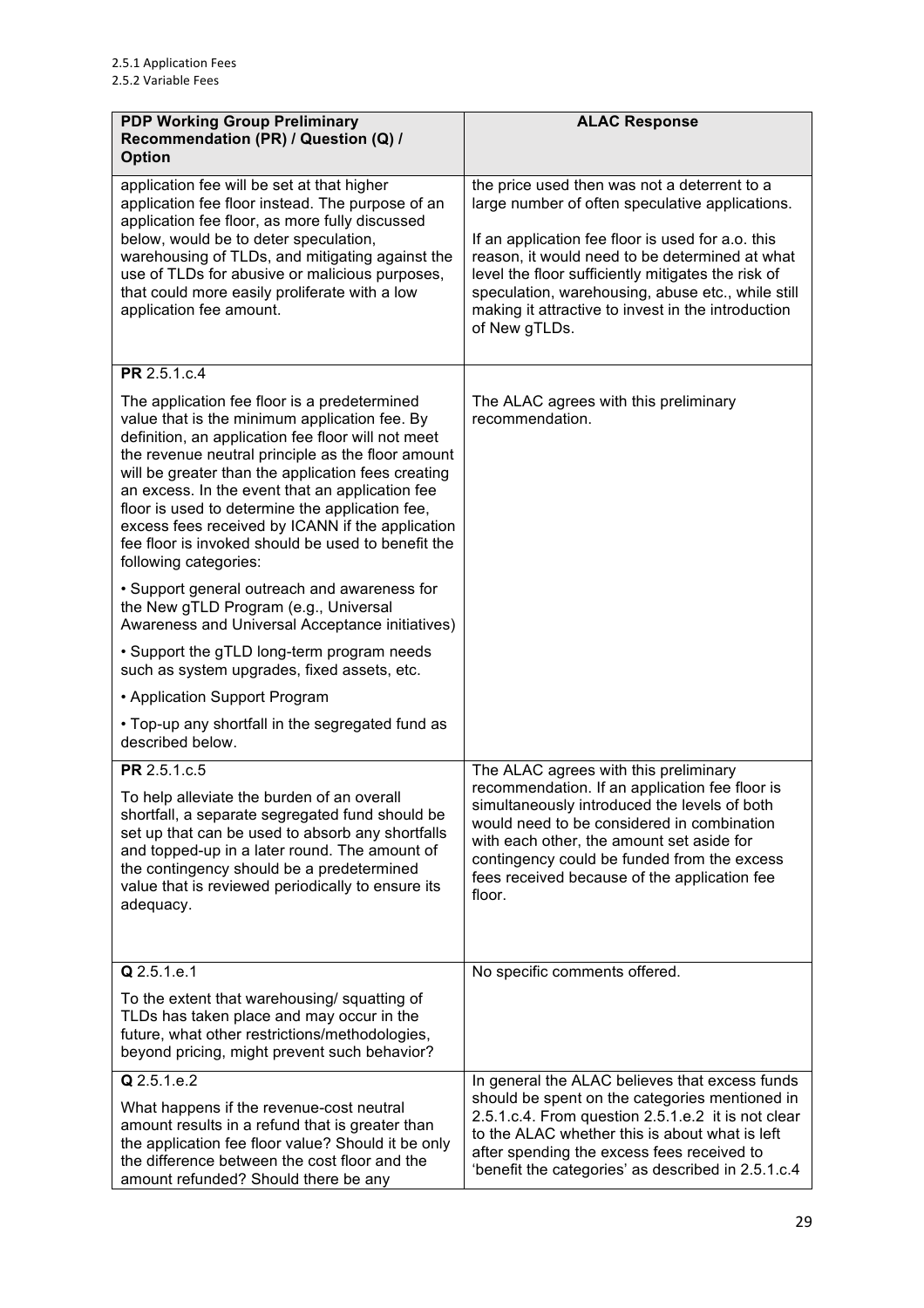| <b>PDP Working Group Preliminary</b><br>Recommendation (PR) / Question (Q) /<br><b>Option</b>                                                                                                                                                                        | <b>ALAC Response</b>                                                                                                                                                                                                                                                                                                                                                                                                                                                                                                                                                                                                                                                                                                                                                                                                                                                                                        |
|----------------------------------------------------------------------------------------------------------------------------------------------------------------------------------------------------------------------------------------------------------------------|-------------------------------------------------------------------------------------------------------------------------------------------------------------------------------------------------------------------------------------------------------------------------------------------------------------------------------------------------------------------------------------------------------------------------------------------------------------------------------------------------------------------------------------------------------------------------------------------------------------------------------------------------------------------------------------------------------------------------------------------------------------------------------------------------------------------------------------------------------------------------------------------------------------|
| minimum dollar value for this to come into<br>effect? i.e. the amount of the refund is a small<br>amount, and if so, should this excess be<br>distributed differently, i.e. Universal Awareness,<br>Applicant Support, other?                                        | when using an 'application fee floor'. Applicant<br>support is already mentioned as a category in<br>2.5.1.c.4                                                                                                                                                                                                                                                                                                                                                                                                                                                                                                                                                                                                                                                                                                                                                                                              |
| Q 2.5.1.e.3                                                                                                                                                                                                                                                          | No specific comments offered.                                                                                                                                                                                                                                                                                                                                                                                                                                                                                                                                                                                                                                                                                                                                                                                                                                                                               |
| What are the considerations/implications if we<br>move to continuous rounds, in this case limited<br>to how it relates to ensuring the program is run<br>in a revenue neutral manner?                                                                                |                                                                                                                                                                                                                                                                                                                                                                                                                                                                                                                                                                                                                                                                                                                                                                                                                                                                                                             |
| Q 2.5.1.e.4                                                                                                                                                                                                                                                          | No specific comments offered.                                                                                                                                                                                                                                                                                                                                                                                                                                                                                                                                                                                                                                                                                                                                                                                                                                                                               |
| Are there policy, economic, or other principles or<br>factors that might help guide the establishment<br>of the floor amount?                                                                                                                                        |                                                                                                                                                                                                                                                                                                                                                                                                                                                                                                                                                                                                                                                                                                                                                                                                                                                                                                             |
| Q 2.5.1.e.5                                                                                                                                                                                                                                                          | The ALAC believes excess funds should be                                                                                                                                                                                                                                                                                                                                                                                                                                                                                                                                                                                                                                                                                                                                                                                                                                                                    |
| Under the circumstance where the application<br>fee is set at the floor amount, do you have<br>additional suggestions or strategy on the<br>disbursement of excess funds?                                                                                            | spent on the categories mentioned in 2.5.1.c.4.<br>Also the separate fund in 2.5.1.c.5 could be<br>funded by -planned for- excess funds.                                                                                                                                                                                                                                                                                                                                                                                                                                                                                                                                                                                                                                                                                                                                                                    |
| Q 2.5.1.e.6                                                                                                                                                                                                                                                          | Any cap set on the number of (new) gTLDs in                                                                                                                                                                                                                                                                                                                                                                                                                                                                                                                                                                                                                                                                                                                                                                                                                                                                 |
| Are we acknowledging and accepting of ICANN<br>being a so-called "registry of registries" (i.e.,<br>does the community envision ICANN approving<br>a few thousand / hundreds of thousands /<br>millions of gTLDs to be added to the root?<br>Should there be a cap?) | the root should initially be determined by what<br>the root-zone system can handle technically.                                                                                                                                                                                                                                                                                                                                                                                                                                                                                                                                                                                                                                                                                                                                                                                                             |
| Q 2.5.1.e.7                                                                                                                                                                                                                                                          | In theory, if only looking at lower barriers for                                                                                                                                                                                                                                                                                                                                                                                                                                                                                                                                                                                                                                                                                                                                                                                                                                                            |
| Is there a way in which the application fee can<br>be structured such that it can encourage<br>competition and innovation?                                                                                                                                           | competition and to stimulate innovation,<br>application fees should be set at an as low as<br>possible level, i.e. purely based on a cost<br>recovery basis. However as argued before,<br>there are good reasons to set the application<br>fees at a higher level than purely on a cost<br>recovery basis. In order to determine a balance<br>between on the hand preserving the value of<br>domain names and mitigating the negative side<br>effects of a too low a price, while on the other<br>hand stimulating competition and innovation,<br>numbers and statistics are necessary, clear<br>estimates and contingency planning, in order to<br>determine a level of application fees to be set.<br>Therefore the ALAC agrees with the statement<br>on page 79 of the Initial Report that 'the Work<br>Track recognizes that additional analysis would<br>be needed to establish a new estimated cost'. |
| Q 2.5.1.e.8                                                                                                                                                                                                                                                          | No specific comments offered.                                                                                                                                                                                                                                                                                                                                                                                                                                                                                                                                                                                                                                                                                                                                                                                                                                                                               |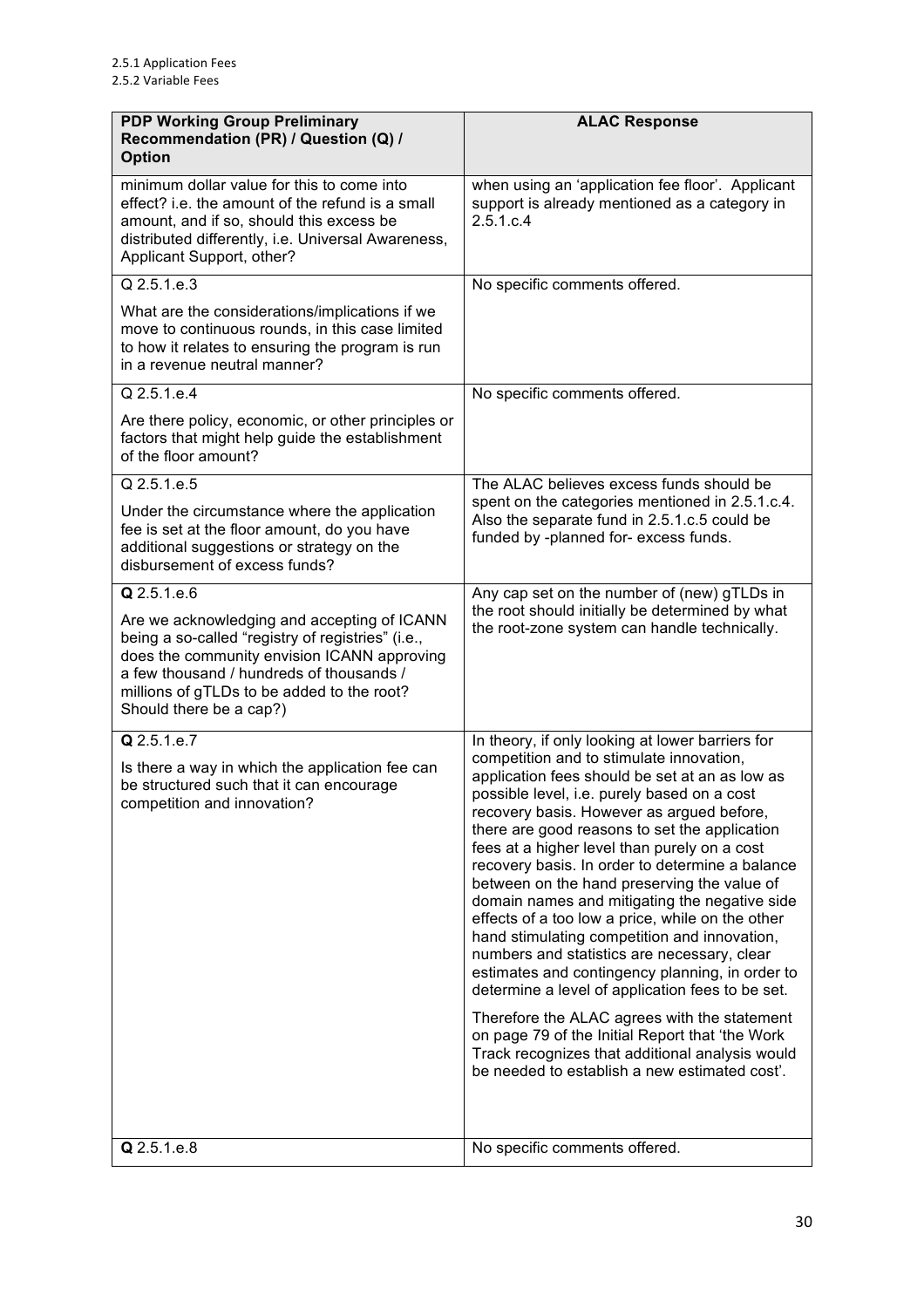| <b>PDP Working Group Preliminary</b><br>Recommendation (PR) / Question (Q) /<br><b>Option</b>                                                                                                                                                                                                                                                                                                                                                                                                                                                                               | <b>ALAC Response</b>                                                                                                                                                                                                                                                                                                                                                                                             |
|-----------------------------------------------------------------------------------------------------------------------------------------------------------------------------------------------------------------------------------------------------------------------------------------------------------------------------------------------------------------------------------------------------------------------------------------------------------------------------------------------------------------------------------------------------------------------------|------------------------------------------------------------------------------------------------------------------------------------------------------------------------------------------------------------------------------------------------------------------------------------------------------------------------------------------------------------------------------------------------------------------|
| How do we address the timely disbursement of<br>excess funds? Can this happen prior to the<br>"end" of the evaluation process for all<br>applications? If yes, please explain. If not, what<br>is the length of time applicants should expect a<br>refund after the evaluation process is complete?                                                                                                                                                                                                                                                                         |                                                                                                                                                                                                                                                                                                                                                                                                                  |
| 2.5.2: Variable Fees (WT1)                                                                                                                                                                                                                                                                                                                                                                                                                                                                                                                                                  |                                                                                                                                                                                                                                                                                                                                                                                                                  |
| PR 2.5.2.c.1                                                                                                                                                                                                                                                                                                                                                                                                                                                                                                                                                                |                                                                                                                                                                                                                                                                                                                                                                                                                  |
| Though Work Track 1 discussed a number of<br>different possible alternative approaches, there<br>was no agreement on any alternatives to the<br>2012 round; namely that all applications should<br>incur the same base application fee amount<br>regardless of the type of application or the<br>number of applications that the same applicant<br>submits. This would not preclude the possibility<br>of additional fees in certain circumstances, as<br>was the case in the 2012 round of the program<br>(e.g., objections, Registry Service Evaluation<br>Process, etc.) | The ALAC suggests the WG consider<br>discounted application fees for community<br>applications with non-profit intentions.                                                                                                                                                                                                                                                                                       |
| <b>Option 2.5.2.d.1</b>                                                                                                                                                                                                                                                                                                                                                                                                                                                                                                                                                     | The ALAC thinks it makes sense to make clear<br>what the cost differences are for the variety of                                                                                                                                                                                                                                                                                                                 |
| Different application fees for different types of<br>applications is only warranted if the cost incurred<br>for processing those different types is significant<br>(for discussion purposes, 20% was used).                                                                                                                                                                                                                                                                                                                                                                 | applications. However that should not be the<br>leading argument to use different application<br>fees. See our earlier suggestion to offer<br>discounts to e.g. community applications.                                                                                                                                                                                                                          |
|                                                                                                                                                                                                                                                                                                                                                                                                                                                                                                                                                                             | The ALAC notes though that on page 84 of the<br>Initial Report it says: 'While the Work Track<br>sought actual costs from the ICANN<br>organization, the Work Track understands that<br>costs were not tracked at an application by<br>application level, making it difficult to determine<br>if there is substantial variance in costs incurred<br>for different application types and/or evaluation<br>paths.' |
| <b>Option 2.5.2.d.2</b>                                                                                                                                                                                                                                                                                                                                                                                                                                                                                                                                                     | No specific comments offered.                                                                                                                                                                                                                                                                                                                                                                                    |
| Fees imposed for changing the type of<br>application should be higher than applying for<br>the desired TLD type originally (for discussion<br>purposes, the applicant must pay 125% of the<br>difference between the different application<br>types in terms of fees plus any other related<br>processing fees.)                                                                                                                                                                                                                                                            |                                                                                                                                                                                                                                                                                                                                                                                                                  |
| Q 2.5.2.d.1                                                                                                                                                                                                                                                                                                                                                                                                                                                                                                                                                                 | No specific comments offered.                                                                                                                                                                                                                                                                                                                                                                                    |
| If the number of applications exceed capacity<br>limits and projected processing costs (assuming<br>these are limiting factors) should there be an<br>option to increase capacity and costs to meet<br>service expectations? If so, how should capacity<br>vs. increased costs and/or limits be set? What is                                                                                                                                                                                                                                                                |                                                                                                                                                                                                                                                                                                                                                                                                                  |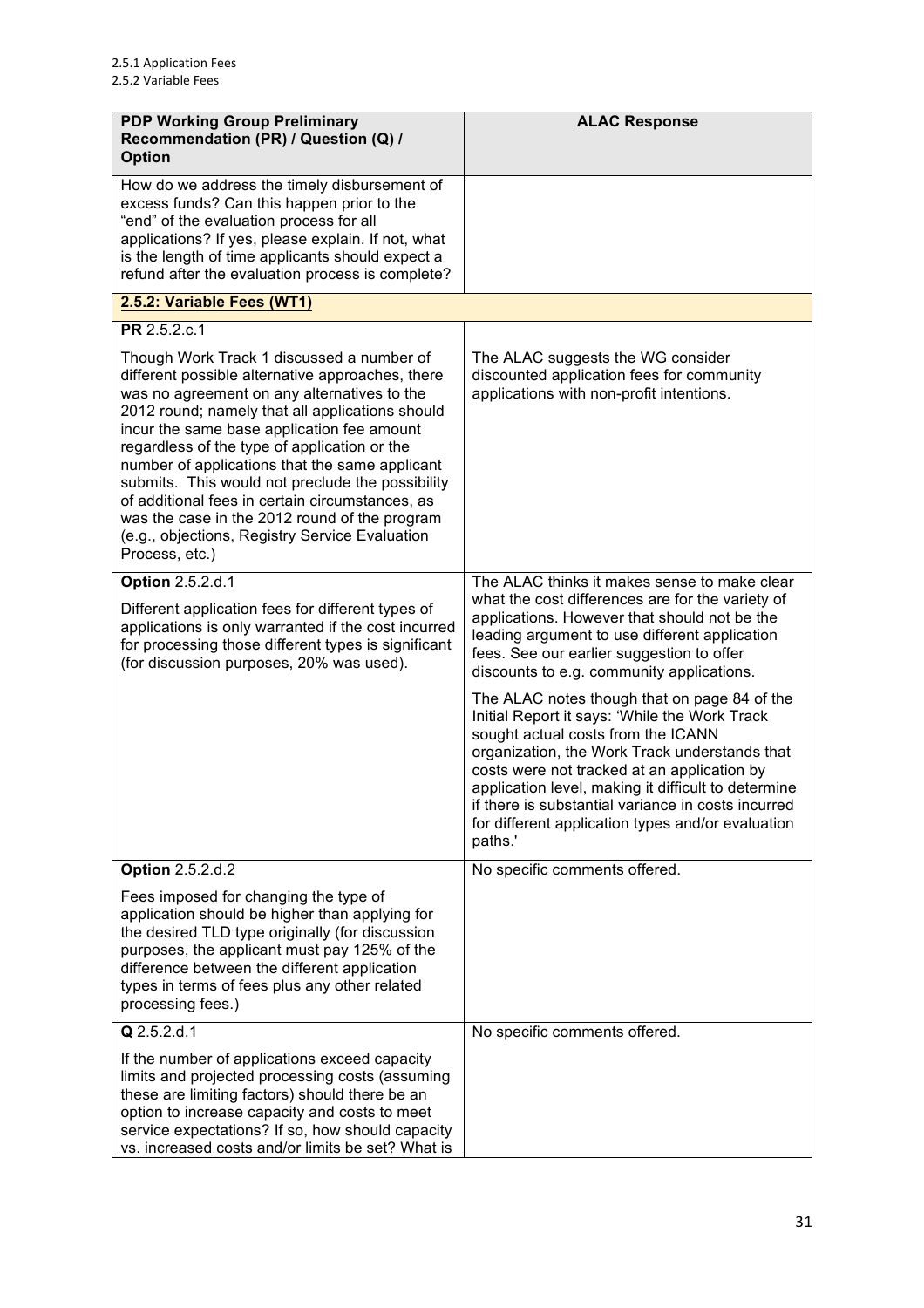| <b>PDP Working Group Preliminary</b><br>Recommendation (PR) / Question (Q) /<br><b>Option</b>                                                                                                                           | <b>ALAC Response</b>                                                                                                                                                                                                                                                   |
|-------------------------------------------------------------------------------------------------------------------------------------------------------------------------------------------------------------------------|------------------------------------------------------------------------------------------------------------------------------------------------------------------------------------------------------------------------------------------------------------------------|
| an acceptable increase and how would the<br>actual percentage be determined?                                                                                                                                            |                                                                                                                                                                                                                                                                        |
| Q 2.5.2.d.2                                                                                                                                                                                                             |                                                                                                                                                                                                                                                                        |
| Should there be any exception to the rule that all<br>applicants pay the same application fee<br>regardless of the type of application? What<br>exceptions might apply? Why or why not?                                 | The ALAC supports the fee reduction model<br>currently applied in the Applicant Support<br>Program (ASP) and believes that this should be<br>the only exception to the fixed application fees<br>regime, since one of the ASP criteria is that of<br>"Financial Need". |
| Q 2.5.2.d.3                                                                                                                                                                                                             | No specific comments offered.                                                                                                                                                                                                                                          |
| If different types of applications result in different<br>costs, what value (e.g., amount, percentage,<br>other) would justify having different fees? How<br>could we seek to prevent gaming of the different<br>costs? |                                                                                                                                                                                                                                                                        |
| Q 2.5.2.d.4                                                                                                                                                                                                             | No specific comments offered.                                                                                                                                                                                                                                          |
| If fees are imposed for changing the type of<br>application, again what is an acceptable<br>percentage and how should the percentage be<br>determined?                                                                  |                                                                                                                                                                                                                                                                        |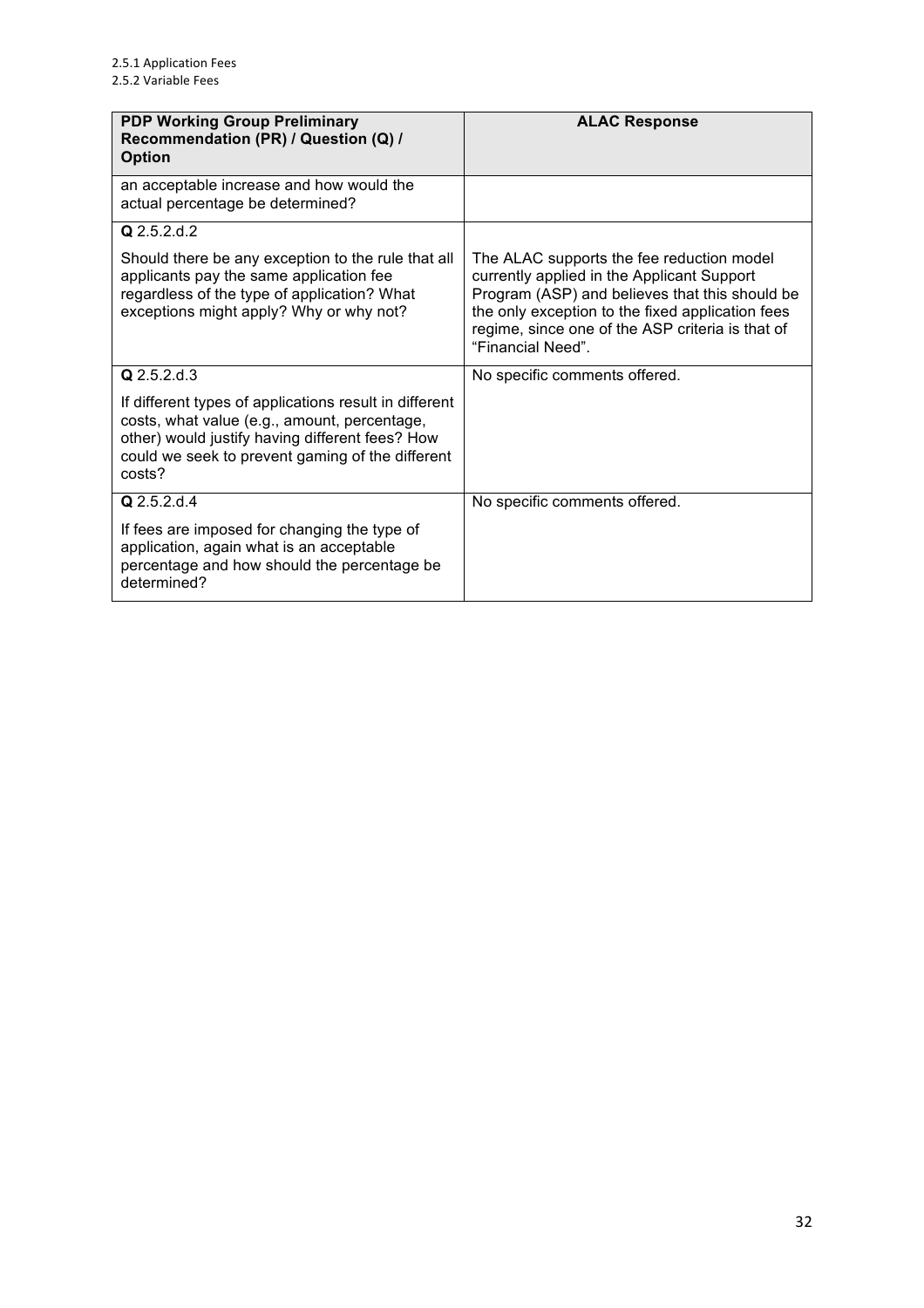| <b>PDP Working Group Preliminary</b>                                                                                                                                                                                                                                                                                                                                                        | <b>ALAC Response</b>                                                                                                                                                                                                                                                                                                                                                                                                                                                                                                |
|---------------------------------------------------------------------------------------------------------------------------------------------------------------------------------------------------------------------------------------------------------------------------------------------------------------------------------------------------------------------------------------------|---------------------------------------------------------------------------------------------------------------------------------------------------------------------------------------------------------------------------------------------------------------------------------------------------------------------------------------------------------------------------------------------------------------------------------------------------------------------------------------------------------------------|
| Recommendation (PR) / Question (Q) /<br><b>Option</b>                                                                                                                                                                                                                                                                                                                                       |                                                                                                                                                                                                                                                                                                                                                                                                                                                                                                                     |
| 2.5.3: Application Submission Period (WT1)                                                                                                                                                                                                                                                                                                                                                  |                                                                                                                                                                                                                                                                                                                                                                                                                                                                                                                     |
| <b>Option 2.5.3.c.1</b><br>For the next round of New TLD applications,<br>applicants should have a minimum of three (3)<br>months from the time in which the application<br>systems open until the time in which applications<br>would become due ("application submission<br>period"). This recommendation would apply if<br>the next application opportunity is structured as<br>a round. | Please refer to our responses to Q 2.5.3.e.1<br>and Q 2.5.3.e.2 below.                                                                                                                                                                                                                                                                                                                                                                                                                                              |
| <b>Option 2.5.3.d.2</b><br>In the event that following the next round of New<br>gTLDs, application opportunities are organized<br>as a series of application windows, steps related<br>to application processing and delegation should<br>be able to occur in parallel with the opening of<br>subsequent application windows.                                                               | Yes, the ALAC supports in this Option, in<br>principle.                                                                                                                                                                                                                                                                                                                                                                                                                                                             |
| <b>Option 2.5.3.d.3</b><br>In the event that following the next round of New<br>gTLDs, application opportunities are organized<br>as a series of application windows, the<br>Applications submission period may be<br>shortened to two (2) months.                                                                                                                                          | Please refer to our responses to Q 2.5.3.e.1<br>and Q 2.5.3.e.2 below. Further, the ALAC<br>suggests that consideration should always be<br>given to not discourage or disadvantage first-<br>time applicants.                                                                                                                                                                                                                                                                                                      |
| Q 2.5.3.e.1<br>For the next round, is having the applicant<br>submission period set at three (3) months<br>sufficient?                                                                                                                                                                                                                                                                      | The ALAC favours conditions that will improve<br>the number of community-based applications, in<br>particular, ones made by community-supported<br>applicants or ones which are conceived to<br>benefit underserved regions and/or<br>underserved communities, hence we see an<br>appropriate application submission period as a<br>function of how well such applicants can be<br>expected to comprehend the requirements<br>needed to prepare their applications and time<br>needed to actually prepare the same. |
| Q 2.5.3.e.2<br>Is the concept of a fixed period of time for<br>accepting applications the right approach? Why<br>or why not? Does this help facilitate a<br>predictable schedule for submission and<br>objections/comments?                                                                                                                                                                 | While the ALAC supports an approach which<br>facilitates predictability for all parties concerned,<br>we believe that batching applications for<br>assessment holds greater importance than a<br>fixed period for accepting applications. Please<br>also refer to our responses to Section 2.2.3<br>Applications Assessed in Rounds, in particular<br>for Preliminary Recommendation 2.2.3.                                                                                                                         |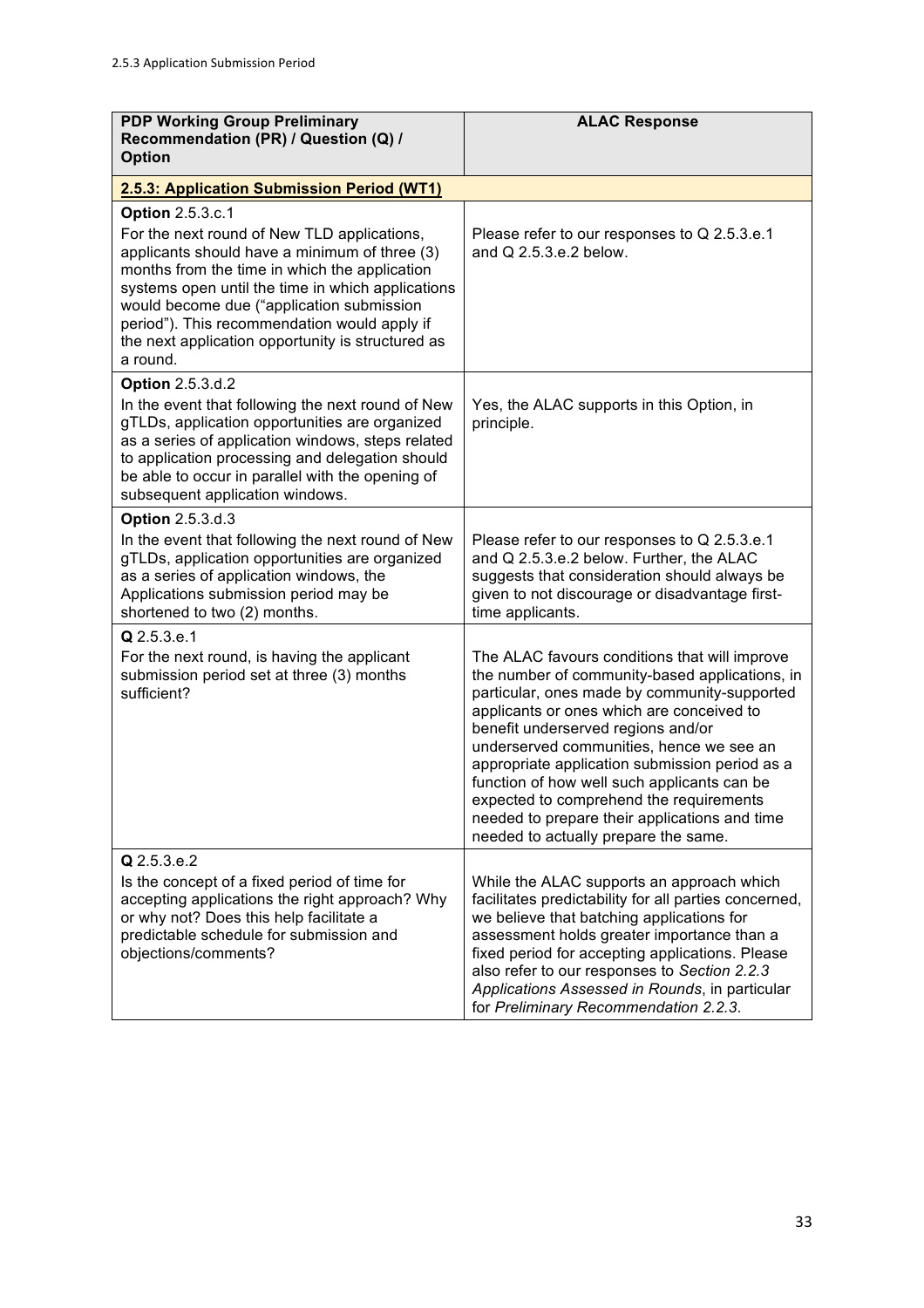| <b>PDP Working Group Preliminary</b><br>Recommendation (PR) / Question (Q) /<br><b>Option</b>                                                                                                                                                                                                                                                           | <b>ALAC Response</b>                                                                                                                                                                                                                                                                                                                                                                                                                                                                                                                                                                                                                                                                                             |
|---------------------------------------------------------------------------------------------------------------------------------------------------------------------------------------------------------------------------------------------------------------------------------------------------------------------------------------------------------|------------------------------------------------------------------------------------------------------------------------------------------------------------------------------------------------------------------------------------------------------------------------------------------------------------------------------------------------------------------------------------------------------------------------------------------------------------------------------------------------------------------------------------------------------------------------------------------------------------------------------------------------------------------------------------------------------------------|
| 2.5.4: Applicant Support (WT1)                                                                                                                                                                                                                                                                                                                          |                                                                                                                                                                                                                                                                                                                                                                                                                                                                                                                                                                                                                                                                                                                  |
| PR 2.5.4.c.1                                                                                                                                                                                                                                                                                                                                            |                                                                                                                                                                                                                                                                                                                                                                                                                                                                                                                                                                                                                                                                                                                  |
| In the 2012 round, although anyone could apply,<br>applicants that operated in a developing<br>economy were given priority in the Applicant<br>Support Program (ASP). The Work Track<br>generally agreed that Applicant Support should<br>continue to be open to applicants regardless of<br>their location so long as they meet the other<br>criteria. | The ALAC believes that Applicant Support<br>should continue to be open to applicants whose<br>applications are conceived to serve<br>underserved regions and/or underserved<br>communities regardless of their location so long<br>as they meet the other criteria. Also, in the<br>context of location, it should be reinforced that it<br>is the location of the communities proposed to<br>be served by an application rather than the<br>location of the applicant that matters.                                                                                                                                                                                                                             |
| PR 2.5.4.c.2                                                                                                                                                                                                                                                                                                                                            |                                                                                                                                                                                                                                                                                                                                                                                                                                                                                                                                                                                                                                                                                                                  |
| Geographic outreach areas should not only<br>target the Global South, but also consider the<br>"middle applicant" which are struggling regions<br>that are further along in their development<br>compared to underserved or underdeveloped<br>regions.                                                                                                  | The ALAC agrees with this preliminary<br>recommendation. Geographic outreach areas<br>were never meant to only target the "Global<br>South".                                                                                                                                                                                                                                                                                                                                                                                                                                                                                                                                                                     |
| PR 2.5.4.c.3                                                                                                                                                                                                                                                                                                                                            |                                                                                                                                                                                                                                                                                                                                                                                                                                                                                                                                                                                                                                                                                                                  |
| Applicants who do not meet the requirements of<br>the ASP should be provided with a limited period<br>of time (that does not unreasonably delay the<br>program) to pay the additional application fee<br>amount and transfer to the relevant application<br>process associated with their application.                                                  | The ALAC supports this preliminary<br>recommendation. Further, the ALAC believes<br>that all ASP applicants should be allowed to<br>decide if they wish to pursue or withdraw their<br>application in the event they are determined as<br>not meeting the criteria for the ASP, knowing<br>that they would be provided sufficient time to<br>pay the balance of the full application fee<br>amount unless the Support Application Review<br>Panel (SARP) determines that an application<br>has been the subject of wilful gaming.<br>Terminating all applications determined as not<br>meeting the criteria as was the case in the 2012<br>round is a disproportionate means of preventing<br>gaming of the ASP. |
| PR 2.5.4.c.4                                                                                                                                                                                                                                                                                                                                            |                                                                                                                                                                                                                                                                                                                                                                                                                                                                                                                                                                                                                                                                                                                  |
| ICANN should improve the awareness of the<br>ASP by engaging with other ICANN<br>communities and other suitable partners that<br>include, but not limited to, focus on technology<br>and communication industries, especially in<br>underserved regions, while improving<br>awareness through extensive promotional<br>activities.                      | The ALAC agrees strongly with this preliminary<br>recommendation. We believe it is imperative<br>that ICANN improves the awareness of the ASP<br>through effective means.                                                                                                                                                                                                                                                                                                                                                                                                                                                                                                                                        |
| PR 2.5.4.c.5                                                                                                                                                                                                                                                                                                                                            |                                                                                                                                                                                                                                                                                                                                                                                                                                                                                                                                                                                                                                                                                                                  |
| ICANN should employ a multifaceted approach<br>based on pre-application support, including<br>longer lead times to create awareness,<br>encouraging participation of insightful experts<br>who understand relevant regional issues and<br>potential ramifications on the related business                                                               | The ALAC strongly supports this preliminary<br>recommendation and suggests that resources<br>be applied to systematically identify and<br>address barriers to applications.                                                                                                                                                                                                                                                                                                                                                                                                                                                                                                                                      |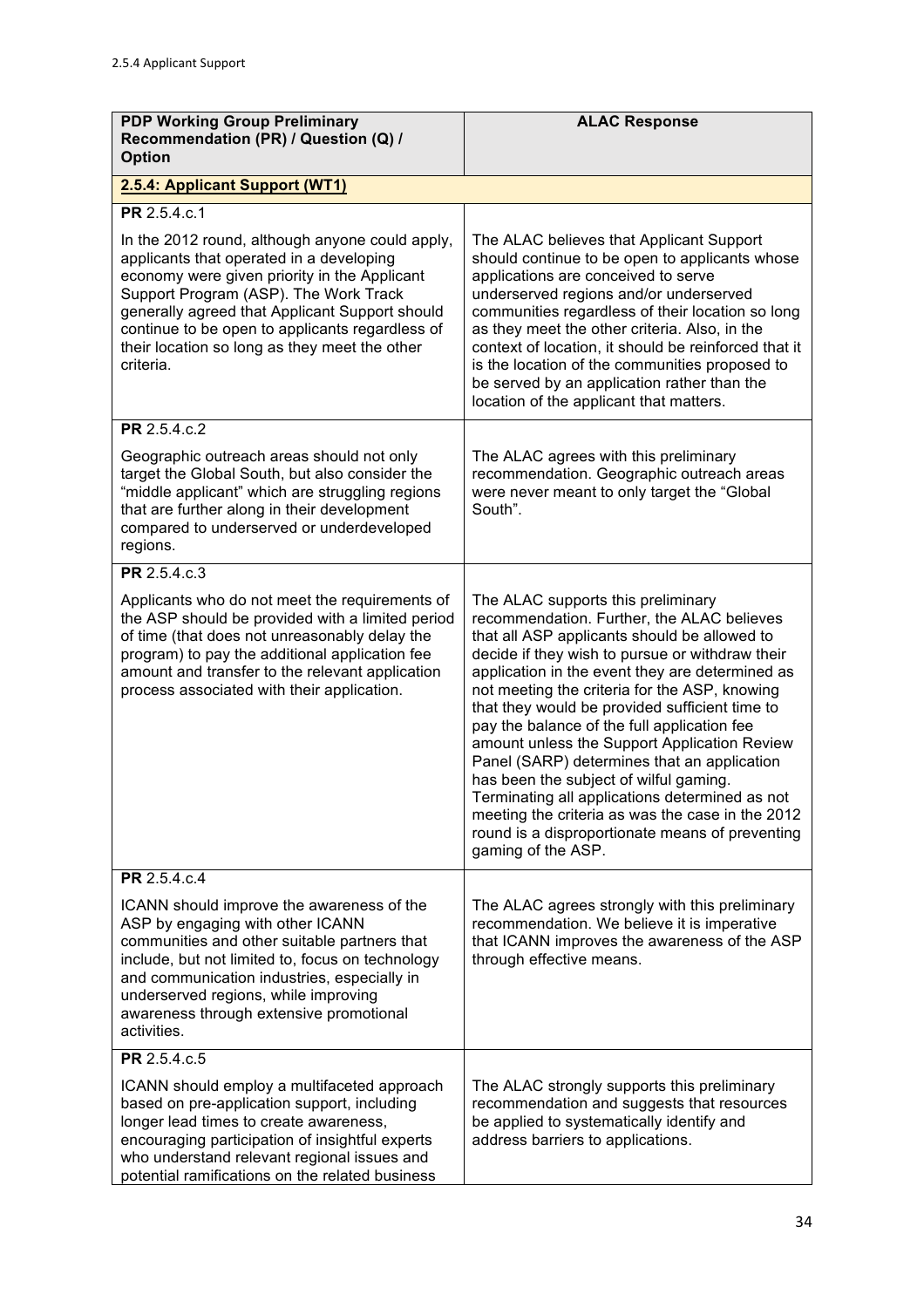| <b>PDP Working Group Preliminary</b><br>Recommendation (PR) / Question (Q) /<br><b>Option</b>                                                                                                                                                                                                                                                    | <b>ALAC Response</b>                                                                                                                                                                                                                                                                                                                                                                                                                                                                                                            |
|--------------------------------------------------------------------------------------------------------------------------------------------------------------------------------------------------------------------------------------------------------------------------------------------------------------------------------------------------|---------------------------------------------------------------------------------------------------------------------------------------------------------------------------------------------------------------------------------------------------------------------------------------------------------------------------------------------------------------------------------------------------------------------------------------------------------------------------------------------------------------------------------|
| plans, along with the tools and expertise on how<br>to evaluate the business case, such as<br>developing a market for a TLD.                                                                                                                                                                                                                     |                                                                                                                                                                                                                                                                                                                                                                                                                                                                                                                                 |
| PR 2.5.4.c.6                                                                                                                                                                                                                                                                                                                                     |                                                                                                                                                                                                                                                                                                                                                                                                                                                                                                                                 |
| Support should continue to extend beyond<br>simply financial. ICANN's approach should<br>include mentorship on the management,<br>operational and technical aspects of running a<br>registry such as existing registries/registrars<br>within the region to develop in-house expertise<br>to help ensure a viable business for the long<br>term. | The ALAC strongly supports this preliminary<br>recommendation and suggests that resources<br>be applied to systematically identify and<br>address barriers to applications, and to facilitate<br>assistance as described, where feasible.                                                                                                                                                                                                                                                                                       |
| PR 2.5.4.c.7                                                                                                                                                                                                                                                                                                                                     |                                                                                                                                                                                                                                                                                                                                                                                                                                                                                                                                 |
| Additionally, financial support should go beyond<br>the application fee, such as including application<br>writing fees, related attorney fees, and ICANN<br>registry-level fees.                                                                                                                                                                 | The ALAC strongly supports this preliminary<br>recommendation and suggests that resources<br>be applied to systematically identify and<br>address barriers to applications.                                                                                                                                                                                                                                                                                                                                                     |
| PR 2.5.4.c.8                                                                                                                                                                                                                                                                                                                                     |                                                                                                                                                                                                                                                                                                                                                                                                                                                                                                                                 |
| ICANN should evaluate additional funding<br>partners, including through multilateral and<br>bilateral organizations, to help support the ASP.                                                                                                                                                                                                    | The ALAC strongly supports this preliminary<br>recommendation.                                                                                                                                                                                                                                                                                                                                                                                                                                                                  |
| PR 2.5.4.c.9                                                                                                                                                                                                                                                                                                                                     |                                                                                                                                                                                                                                                                                                                                                                                                                                                                                                                                 |
| ICANN should consider whether additional<br>funding is required for the next round opening of<br>the Applicant Support Program.                                                                                                                                                                                                                  | The ALAC supports this preliminary<br>recommendation. We believe that in anticipation<br>of effective awareness and education of the<br>ASP, then a sum of USD2 mil (as was the sum<br>set aside for ASP in the 2012 round) would<br>arguably not adequately support an anticipated<br>increase in number of successful applicants,<br>based on an increase in ASP applicants.                                                                                                                                                  |
| Q 2.5.4.e.1                                                                                                                                                                                                                                                                                                                                      |                                                                                                                                                                                                                                                                                                                                                                                                                                                                                                                                 |
| Work Track 1 generally agreed that the<br>Applicant Support Program (ASP) should be<br>open to applicants regardless of their location<br>(see recommendations 2.5.4.c.1 and 2.5.4.c.2)<br>above). How will eligibility criteria need to be<br>adjusted to accommodate that expansion of the<br>program?                                         | The ALAC reiterates its belief that Applicant<br>Support should continue to be open to<br>applicants whose applications are conceived to<br>serve underserved regions and/or underserved<br>communities regardless of their location so long<br>as they meet the other criteria. To effect this,<br>the eligibility criteria will need to be adjusted to<br>require applications to demonstrate how they<br>will serve an underserved region and/or<br>underserved community, and not merely service<br>in the public interest. |
| Q 2.5.4.e.2                                                                                                                                                                                                                                                                                                                                      |                                                                                                                                                                                                                                                                                                                                                                                                                                                                                                                                 |
| What does success look like? Is it the sheer<br>number of applications and/or those approved?<br>Or a comparison of the number that considered<br>applying vs. the number that actually completed<br>the application process (e.g., developed its<br>business plan, established financial                                                        | The ALAC opines that success should be based<br>on the number of applications which qualified<br>for ASP and which were ultimately approved, as<br>we believe the number of applications for ASP<br>is merely a contributing factor measuring the                                                                                                                                                                                                                                                                               |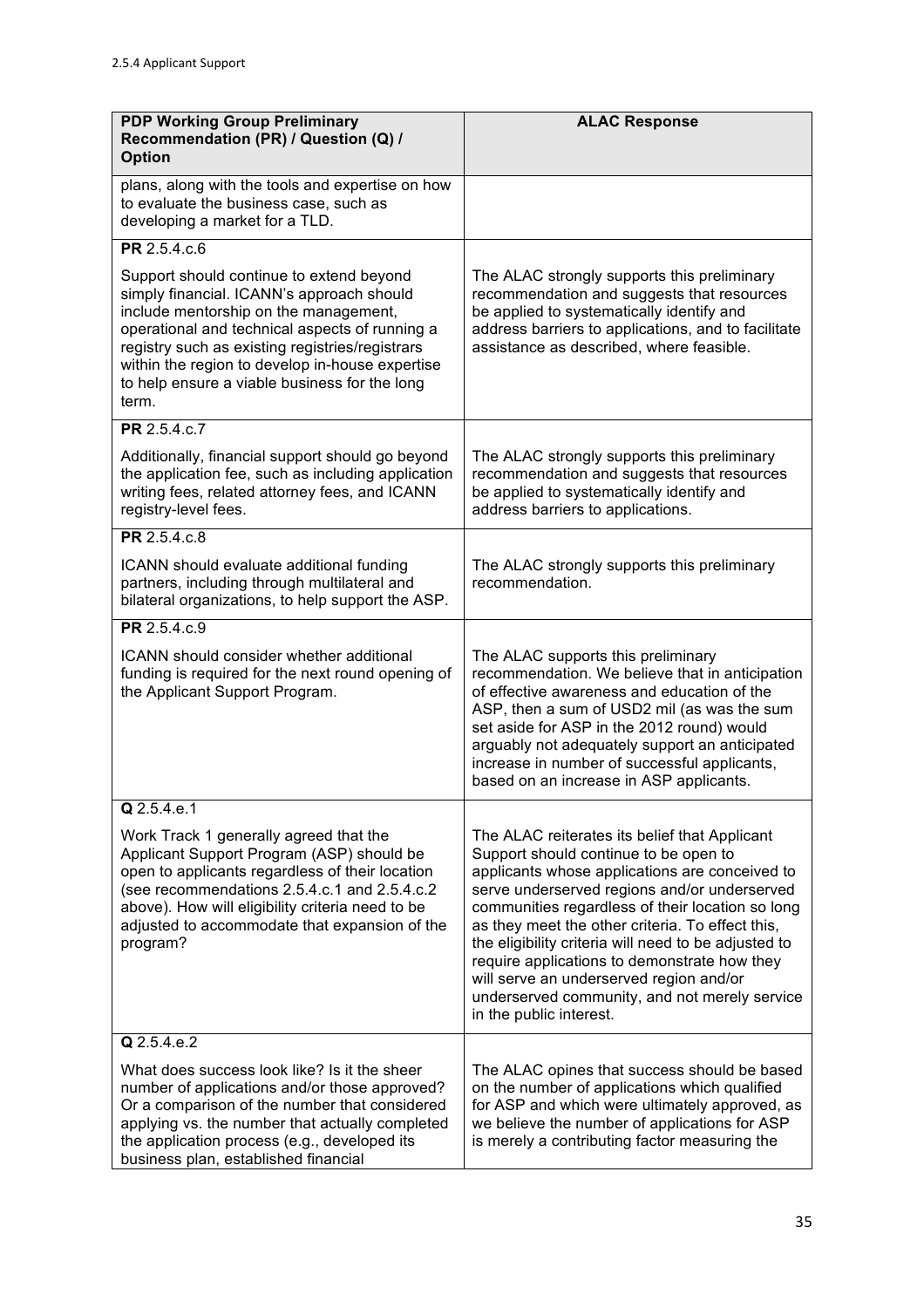| <b>PDP Working Group Preliminary</b><br>Recommendation (PR) / Question (Q) /<br><b>Option</b>                                                                                                                                                           | <b>ALAC Response</b>                                                                                                                                                                                                                                                                                                                                                               |
|---------------------------------------------------------------------------------------------------------------------------------------------------------------------------------------------------------------------------------------------------------|------------------------------------------------------------------------------------------------------------------------------------------------------------------------------------------------------------------------------------------------------------------------------------------------------------------------------------------------------------------------------------|
| sustainability, secured its sources of funds,<br>ensured accuracy of information?)                                                                                                                                                                      | success of the Program communications<br>strategy.                                                                                                                                                                                                                                                                                                                                 |
| • 2.5.4.e.2.1: What are realistic expectations for<br>the ASP, where there may be critical domain<br>name industry infrastructure absent or where<br>operating a registry may simply not be a priority<br>for the potential applicants?                 | We would also suggest that the element of<br>diversity be considered - in terms of application<br>versus approval numbers from outside the<br>US/Europe region, geographic spread and for<br>IDNs.                                                                                                                                                                                 |
|                                                                                                                                                                                                                                                         | As for Q 2.5.4.e.2.1, the realistic expectations<br>under said circumstances would be at least<br>some successful applicants (new operating<br>registries) assisted by the ASP, but not many.                                                                                                                                                                                      |
| $Q$ 2.5.4.e.3                                                                                                                                                                                                                                           |                                                                                                                                                                                                                                                                                                                                                                                    |
| If there are more applicants than funds, what<br>evaluation criteria should be used to determine<br>how to disperse the funds: by region, number of<br>points earned in the evaluation process, type of<br>application, communities represented, other? | The ALAC believes that in such event, the<br>evaluation criteria to be used for dispersion of<br>funds should be based on the number of points<br>earned in the evaluation process (assuming that<br>all the other considerations are included in the<br>eligibility criteria).                                                                                                    |
| Q 2.5.4.e.4                                                                                                                                                                                                                                             |                                                                                                                                                                                                                                                                                                                                                                                    |
| Did the ASP provide the right tools to potential<br>program participants? If not, what was missing?                                                                                                                                                     | The ALAC believes that there was insufficient<br>outreach to potential program participants and<br>that more realistic eligibility criteria should be<br>adopted for evaluating ASP applicants.                                                                                                                                                                                    |
| Q 2.5.4.e.5                                                                                                                                                                                                                                             |                                                                                                                                                                                                                                                                                                                                                                                    |
| How can we best ensure the availability of local<br>consulting resources?                                                                                                                                                                               | The ALAC suggests that ccTLD operators be<br>tapped to ensure availability of local consulting<br>resources. Further, a better designed ASP<br>would also help.                                                                                                                                                                                                                    |
| $Q$ 2.5.4.e.6                                                                                                                                                                                                                                           |                                                                                                                                                                                                                                                                                                                                                                                    |
| How can we improve the learning curve - what<br>ideas are there beyond mentorship?                                                                                                                                                                      | The ALAC suggests that resources be applied<br>to systematically identify and address barriers to<br>applications.                                                                                                                                                                                                                                                                 |
| Q 2.5.4.e.7                                                                                                                                                                                                                                             |                                                                                                                                                                                                                                                                                                                                                                                    |
| How do we penalize applicants who may try to<br>game the system?                                                                                                                                                                                        | By devising a component of the evaluation<br>methodology for the SARP to determine if an<br>application was the subject of wilful gaming and<br>rejecting such application outright from the<br>current round and that applicant (including its<br>representatives) should be disallowed from<br>participating in any application for Applicant<br>Support for a specified period. |
| Q 2.5.4.e.8                                                                                                                                                                                                                                             |                                                                                                                                                                                                                                                                                                                                                                                    |
| Are there any considerations related to string<br>contention resolution and auctions to take into<br>account?                                                                                                                                           | Applicants who are subject to string contention<br>resolution procedures and auctions are<br>expected to have the financial wherewithal to<br>see through the resolution procedure or<br>participate in an auction as a last resort.<br>Applicants who qualify for ASP are by default<br>disadvantaged in this respect, given their need                                           |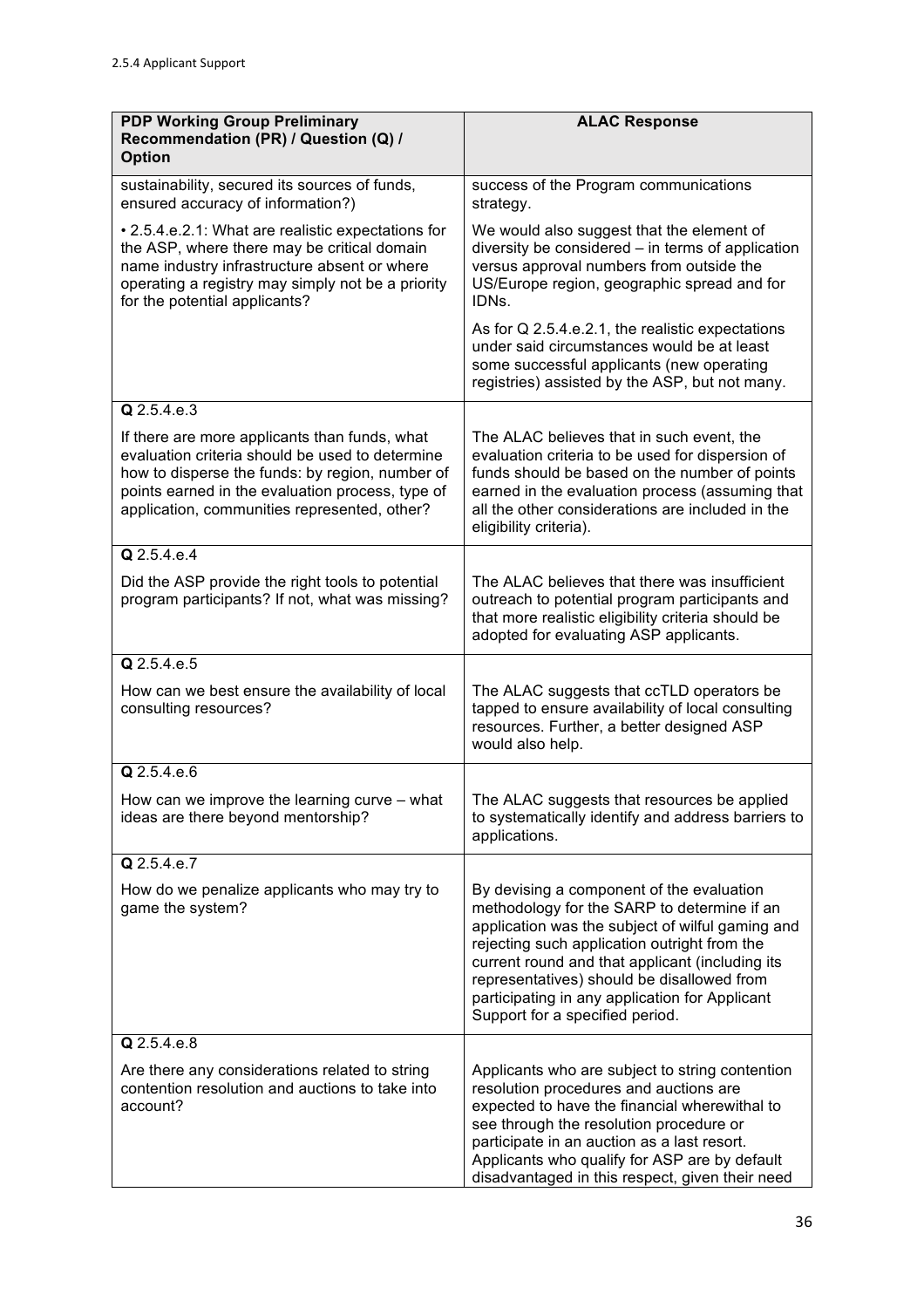| <b>PDP Working Group Preliminary</b><br>Recommendation (PR) / Question (Q) /<br><b>Option</b>                                                                                                                                                                                                | <b>ALAC Response</b>                                                                                                                                                                                                                                                                                                                               |
|----------------------------------------------------------------------------------------------------------------------------------------------------------------------------------------------------------------------------------------------------------------------------------------------|----------------------------------------------------------------------------------------------------------------------------------------------------------------------------------------------------------------------------------------------------------------------------------------------------------------------------------------------------|
|                                                                                                                                                                                                                                                                                              | to obtain Applicant Support in the first place. On<br>this basis, we propose that an applicant who<br>qualifies for ASP should be given priority in any<br>string contention set, and not be subjected to<br>any further string contention resolution process.                                                                                     |
| Q 2.5.4.e.9                                                                                                                                                                                                                                                                                  |                                                                                                                                                                                                                                                                                                                                                    |
| Should there be a dedicated round for applicants<br>from developing countries?                                                                                                                                                                                                               | There is some support within At-Large for a<br>dedicated round for applicants from developing<br>countries and which proposes to benefit<br>communities in developing countries or<br>indigenous communities.                                                                                                                                      |
| Q 2.5.4.e.10                                                                                                                                                                                                                                                                                 |                                                                                                                                                                                                                                                                                                                                                    |
| What should the source of funding be for the<br>ASP? Should those funds be considered an<br>extra component of the application fee? Should<br>ICANN use a portion of any excess fees it<br>generates through this next round of New gTLDs<br>to fund subsequent Application Support periods? | Possible sources of funding for the ASP are (1)<br>the excess application/evaluation fees<br>generated from the 2012 round, and (2)<br>proceeds from the auctions undertaken to<br>resolve contention sets from the 2012 round.                                                                                                                    |
|                                                                                                                                                                                                                                                                                              | There is some support within At-Large that for<br>those funds be considered an extra component<br>of the application fee for the upcoming round.<br>There is also support within At-Large for ICANN<br>to use a portion of any excess fees it generates<br>through this next round of New gTLDs to fund<br>subsequent Application Support periods. |
| Q 2.5.4.e.11                                                                                                                                                                                                                                                                                 |                                                                                                                                                                                                                                                                                                                                                    |
| Are there any particular locales or groups that<br>should be the focus of outreach for the ASP<br>(e.g., indigenous tribes on various continents)?                                                                                                                                           | There is some support within At-Large for ASP<br>outreach to be targeted at communities based<br>in developing countries/regions or "middle<br>applicants", with one particular group to be<br>prioritized, that being the Native Peoples<br>(indigenous tribes on various continents).                                                            |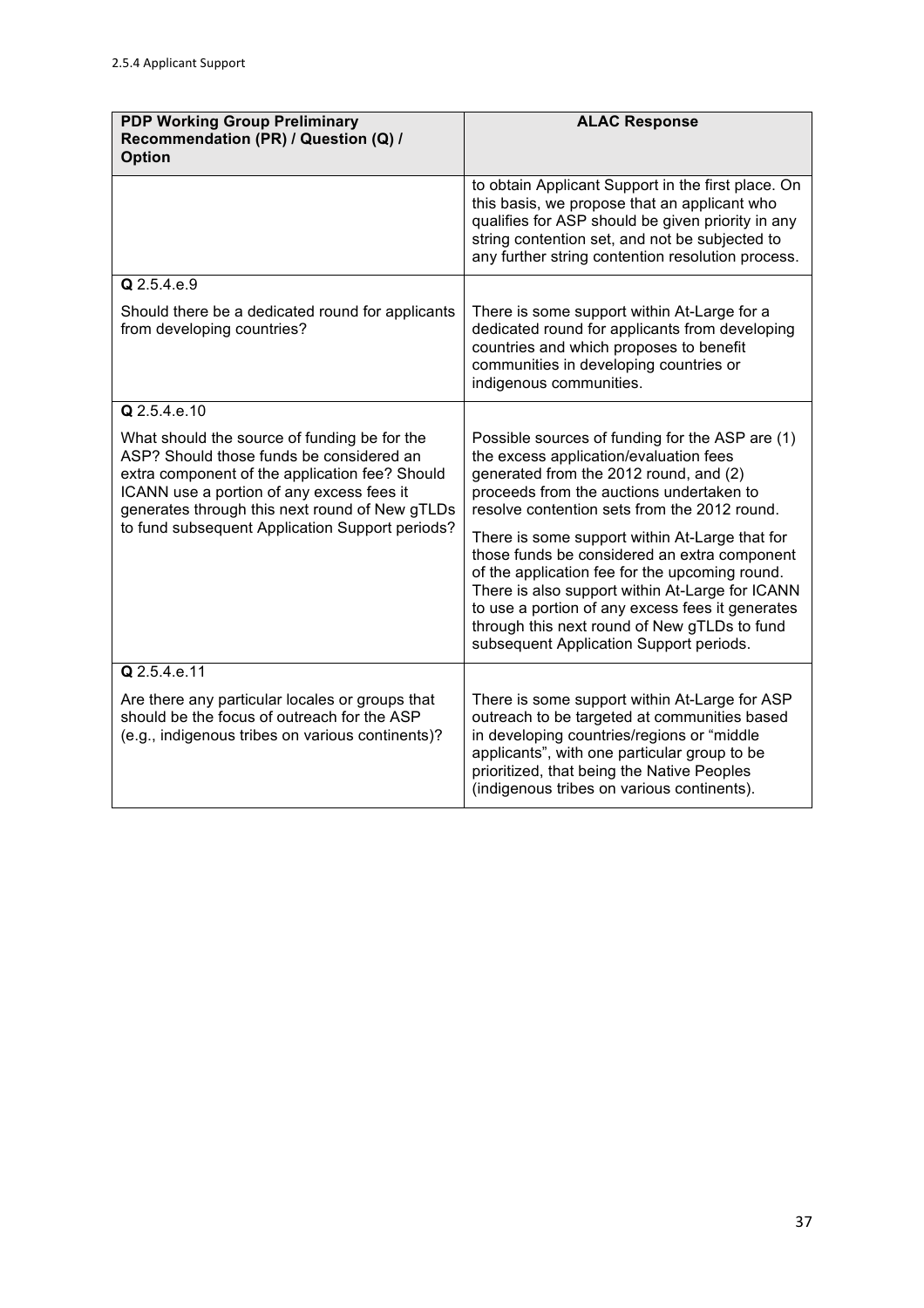| <b>PDP Working Group Preliminary</b><br>Recommendation (PR) / Question (Q) /<br><b>Option</b>                                                                                                                                                                                                                                                                                                                                                                                                                                                                                                                                                                                                                                                                                                                                                                                                                                        | <b>ALAC Response</b>                                                                                                                                                                                                                                                                                                                                                                                                                                                                                                                                                      |
|--------------------------------------------------------------------------------------------------------------------------------------------------------------------------------------------------------------------------------------------------------------------------------------------------------------------------------------------------------------------------------------------------------------------------------------------------------------------------------------------------------------------------------------------------------------------------------------------------------------------------------------------------------------------------------------------------------------------------------------------------------------------------------------------------------------------------------------------------------------------------------------------------------------------------------------|---------------------------------------------------------------------------------------------------------------------------------------------------------------------------------------------------------------------------------------------------------------------------------------------------------------------------------------------------------------------------------------------------------------------------------------------------------------------------------------------------------------------------------------------------------------------------|
| 2.5.5: Terms and Conditions (WT2)                                                                                                                                                                                                                                                                                                                                                                                                                                                                                                                                                                                                                                                                                                                                                                                                                                                                                                    |                                                                                                                                                                                                                                                                                                                                                                                                                                                                                                                                                                           |
| PR 2.5.5.c.1                                                                                                                                                                                                                                                                                                                                                                                                                                                                                                                                                                                                                                                                                                                                                                                                                                                                                                                         | No specific comments offered.                                                                                                                                                                                                                                                                                                                                                                                                                                                                                                                                             |
| Work Track 2 believes that there should<br>continue to be a Terms and Conditions<br>document separate and apart from the Registry<br>Agreement. Although the majority of the Terms<br>and Conditions contained in the 2012 round<br>were generally acceptable, the Work Track is<br>considering proposing the following changes.                                                                                                                                                                                                                                                                                                                                                                                                                                                                                                                                                                                                     |                                                                                                                                                                                                                                                                                                                                                                                                                                                                                                                                                                           |
| PR 2.5.5.c.2 & PR 2.5.5.c.3                                                                                                                                                                                                                                                                                                                                                                                                                                                                                                                                                                                                                                                                                                                                                                                                                                                                                                          |                                                                                                                                                                                                                                                                                                                                                                                                                                                                                                                                                                           |
| Section 3 of the 2012 Terms and Conditions<br>states that ICANN may deny any New TLD<br>application for any reason at its sole discretion.<br>It also allows ICANN to reject any application<br>based on applicable law. The Work Track<br>believes:                                                                                                                                                                                                                                                                                                                                                                                                                                                                                                                                                                                                                                                                                 | The ALAC agrees in principle with the<br>statements laid out in preliminary<br>recommendations 2.5.5.c.2 and 2.5.5.c.3.                                                                                                                                                                                                                                                                                                                                                                                                                                                   |
| • 2.5.5.c.2: Unless required under specific law or<br>the ICANN Bylaws, ICANN should only be<br>permitted to reject an application if done so in<br>accordance with the Terms and Conditions of<br>the Applicant Guidebook.                                                                                                                                                                                                                                                                                                                                                                                                                                                                                                                                                                                                                                                                                                          |                                                                                                                                                                                                                                                                                                                                                                                                                                                                                                                                                                           |
| • 2.5.5.c.3: In the event an application is<br>rejected, the ICANN organization should be<br>required to cite the reason in accordance with<br>the Applicant Guidebook, or if applicable, the<br>specific law and/or ICANN Bylaw for not allowing<br>an application to proceed.                                                                                                                                                                                                                                                                                                                                                                                                                                                                                                                                                                                                                                                      |                                                                                                                                                                                                                                                                                                                                                                                                                                                                                                                                                                           |
| PR 2.5.5.c.4                                                                                                                                                                                                                                                                                                                                                                                                                                                                                                                                                                                                                                                                                                                                                                                                                                                                                                                         |                                                                                                                                                                                                                                                                                                                                                                                                                                                                                                                                                                           |
| Section 6 currently gives ICANN a broad<br>disclaimer of representations and warranties, but<br>also contains a covenant by the applicant that it<br>will not sue ICANN for any breach of the Terms<br>and Conditions by ICANN. In general, the Work<br>Track was not comfortable with the breadth of<br>this covenant to not sue and Work Track<br>members disagreed with the covenant not to sue<br>as a concept. However, if the covenant not to<br>sue ICANN is maintained, there must be a<br>challenge/appeal mechanism established above<br>and beyond the general accountability<br>provisions in the ICANN Bylaws that allows for<br>substantive review of the decision. This<br>mechanism should look into whether ICANN (or<br>its designees/contractors) acted inconsistently<br>(or failed to act consistently) with the Applicant<br>Guidebook (see section 2.8.2 on Accountability<br>Mechanisms for further detail). | The ALAC believes that if the covenant not to<br>sue were contemplated to be removed, then a<br>reasonable limitation of liability clause must be<br>simultaneously put in place. The financial<br>stability of ICANN is a core, joint responsibility<br>of the ICANN Community which cannot be put<br>at risk through an unmitigated removal of the<br>covenant not to sue as a term in the Program.<br>However, we do not disagree with the need for<br>a challenge/appeal mechanism for which we<br>have provided input in section 2.8.2<br>Accountability Mechanisms. |
| PR 2.5.5.c.5                                                                                                                                                                                                                                                                                                                                                                                                                                                                                                                                                                                                                                                                                                                                                                                                                                                                                                                         |                                                                                                                                                                                                                                                                                                                                                                                                                                                                                                                                                                           |
| Section 14 allows ICANN to make reasonable<br>updates to the Applicant Guidebook at its<br>discretion. The Work Track generally agrees that                                                                                                                                                                                                                                                                                                                                                                                                                                                                                                                                                                                                                                                                                                                                                                                          | The ALAC agrees with this preliminary<br>recommendation.                                                                                                                                                                                                                                                                                                                                                                                                                                                                                                                  |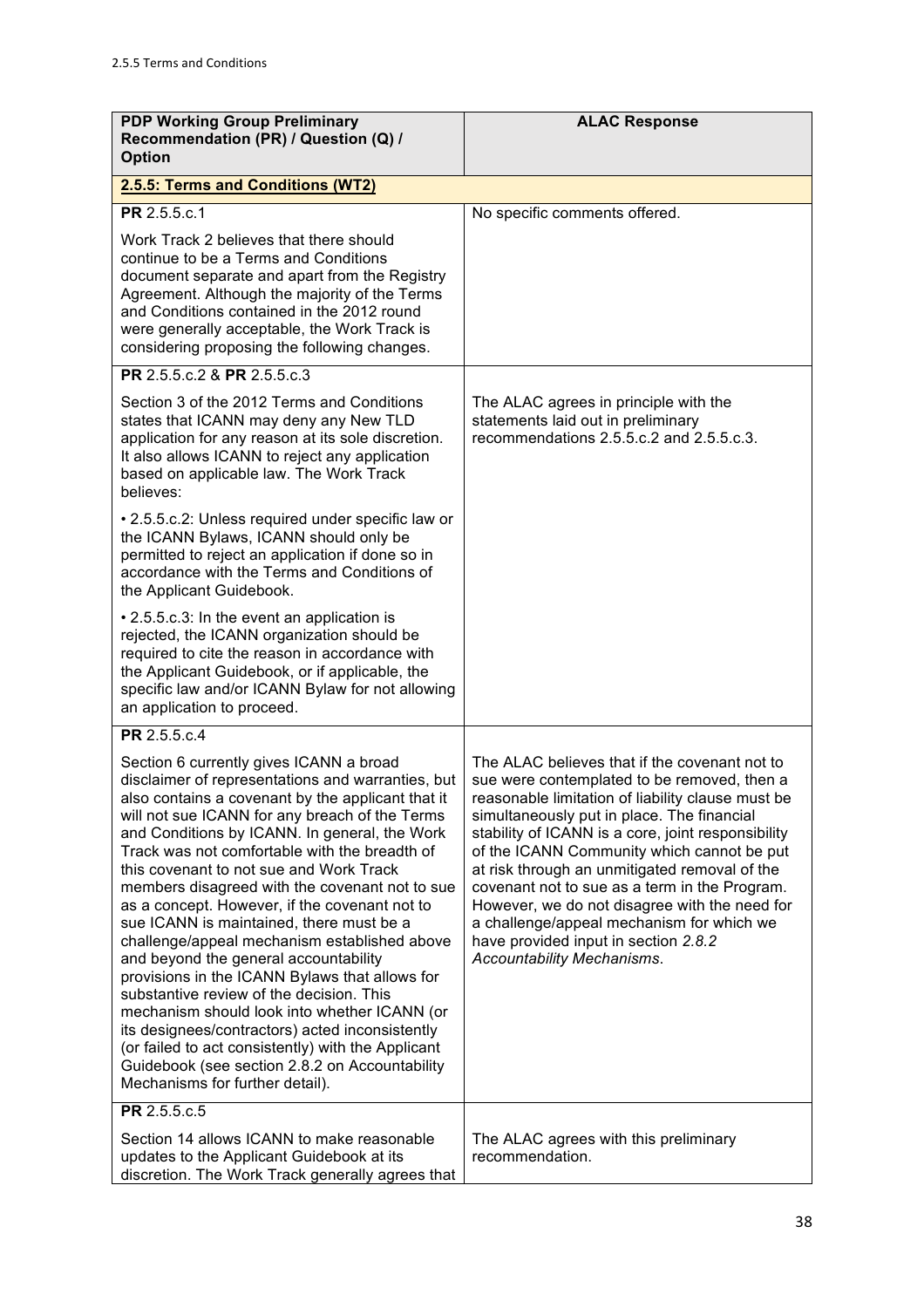| <b>PDP Working Group Preliminary</b><br>Recommendation (PR) / Question (Q) /<br><b>Option</b>                                                                                                                                                                                                                                                                                                                                                                                                                                                                                                                                             | <b>ALAC Response</b>                                                                                                                                                                                                                                                                                                                                                                                  |
|-------------------------------------------------------------------------------------------------------------------------------------------------------------------------------------------------------------------------------------------------------------------------------------------------------------------------------------------------------------------------------------------------------------------------------------------------------------------------------------------------------------------------------------------------------------------------------------------------------------------------------------------|-------------------------------------------------------------------------------------------------------------------------------------------------------------------------------------------------------------------------------------------------------------------------------------------------------------------------------------------------------------------------------------------------------|
| to the extent that substantive changes are made<br>to the Applicant Guidebook or program<br>processes, applicants should be allowed some<br>type of recourse, including if applicable, the right<br>to withdraw an application from ICANN's<br>consideration in exchange for a refund. A<br>framework for ICANN to make transparent<br>changes to the Applicant Guidebook as well as<br>available recourse to change applications or<br>withdraw for applicants should be laid out.                                                                                                                                                       |                                                                                                                                                                                                                                                                                                                                                                                                       |
| $Q$ 2.5.5.e.1                                                                                                                                                                                                                                                                                                                                                                                                                                                                                                                                                                                                                             |                                                                                                                                                                                                                                                                                                                                                                                                       |
| Are there any other changes that should be<br>made to the Applicant Terms and Conditions<br>that balances ICANN's need to minimize its<br>liability as a non-profit organization with an<br>applicant's right to a fair, equitable and<br>transparent application process?                                                                                                                                                                                                                                                                                                                                                                | All applicable routes, procedures, costs and<br>timelines for any challenge/appeal mechanism<br>and for each stage up to delegation ought to be<br>made clear in the Applicant Terms and<br>Conditions.                                                                                                                                                                                               |
| $Q$ 2.5.5.e.2                                                                                                                                                                                                                                                                                                                                                                                                                                                                                                                                                                                                                             |                                                                                                                                                                                                                                                                                                                                                                                                       |
| Under what circumstances (including those<br>arising relative to the sections referenced above)<br>should an applicant be entitled to a full refund?                                                                                                                                                                                                                                                                                                                                                                                                                                                                                      | No comment offered.                                                                                                                                                                                                                                                                                                                                                                                   |
| Q 2.5.5.e.3                                                                                                                                                                                                                                                                                                                                                                                                                                                                                                                                                                                                                               |                                                                                                                                                                                                                                                                                                                                                                                                       |
| Some in the Work Track have noted that even if<br>a limited challenge/appeals process is<br>established (see preliminary recommendation 2<br>above), they believe the covenant to not sue the<br>ICANN organization (i.e., Section 6 of the Terms<br>and Conditions) should be removed. Others<br>have noted the importance of the covenant not<br>to sue, based on the ICANN organization's non-<br>profit status. Do you believe that the covenant<br>not to sue should be removed whether or not an<br>appeal process as proposed in section 2.8.2 on<br>Accountability Mechanisms is instituted in the<br>next round? Why or why not? | The ALAC believes that if the covenant not to<br>sue were contemplated to be removed, then a<br>reasonable limitation of liability clause must be<br>simultaneously put in place. The financial<br>stability of ICANN is a core, joint responsibility<br>of the ICANN Community which cannot be put<br>at risk through an unmitigated removal of the<br>covenant not to sue as a term in the Program. |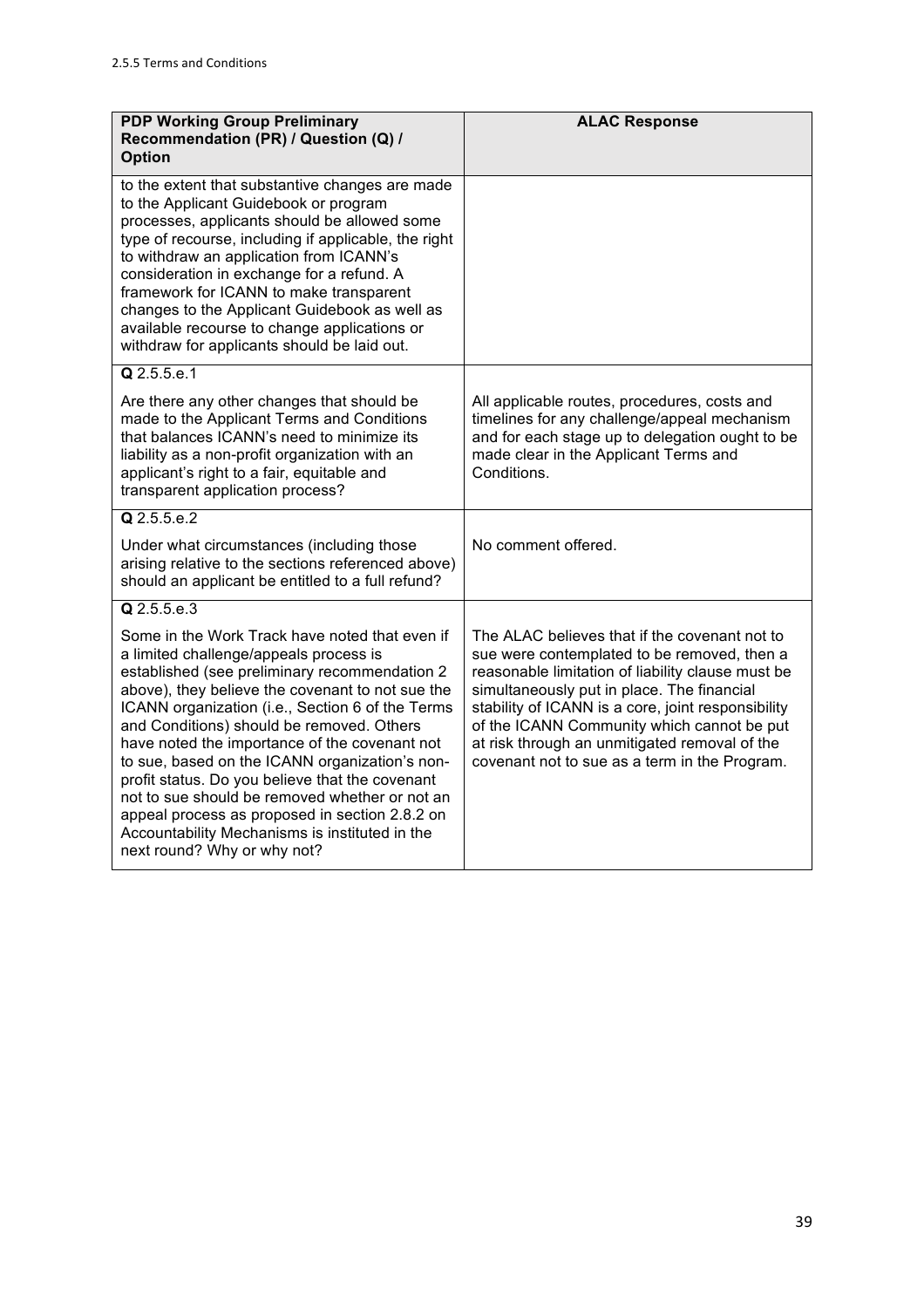| <b>PDP Working Group Preliminary</b><br>Recommendation (PR) / Question (Q) /<br><b>Option</b>                                                                                                                                                                                                                                                                                                                                                                                                                                                                                                                                        | <b>ALAC Response</b>                                                                                                                                                                                                                                                           |
|--------------------------------------------------------------------------------------------------------------------------------------------------------------------------------------------------------------------------------------------------------------------------------------------------------------------------------------------------------------------------------------------------------------------------------------------------------------------------------------------------------------------------------------------------------------------------------------------------------------------------------------|--------------------------------------------------------------------------------------------------------------------------------------------------------------------------------------------------------------------------------------------------------------------------------|
| 2.6.1: Application Queuing (WT2)                                                                                                                                                                                                                                                                                                                                                                                                                                                                                                                                                                                                     |                                                                                                                                                                                                                                                                                |
| PR 2.6.1.c.1                                                                                                                                                                                                                                                                                                                                                                                                                                                                                                                                                                                                                         |                                                                                                                                                                                                                                                                                |
| ICANN should not attempt to create a "skills-<br>based" system like "digital archery" to determine<br>the processing order of applications.                                                                                                                                                                                                                                                                                                                                                                                                                                                                                          | The ALAC supports this preliminary<br>recommendation.                                                                                                                                                                                                                          |
| PR 2.6.1.c.2                                                                                                                                                                                                                                                                                                                                                                                                                                                                                                                                                                                                                         |                                                                                                                                                                                                                                                                                |
| ICANN should apply again for an appropriate<br>license to conduct drawings to randomize the<br>order of processing applications.                                                                                                                                                                                                                                                                                                                                                                                                                                                                                                     | The ALAC supports this preliminary<br>recommendation.                                                                                                                                                                                                                          |
| PR 2.6.1.c.3                                                                                                                                                                                                                                                                                                                                                                                                                                                                                                                                                                                                                         |                                                                                                                                                                                                                                                                                |
| If ICANN is able to secure such a license,<br>applications should be prioritized for Initial<br>Evaluation using a prioritization draw method<br>similar to the method ultimately adopted in the<br>2012 round. Namely: Applicants who wish to<br>have their application prioritized may choose to<br>buy a ticket to participate in the "draw";<br>Applicants who choose not to buy a ticket will<br>participate in a later draw to be held after the<br>prioritized applicants; Assignment of a priority<br>number is for the processing of the application<br>and does not necessarily reflect when the TLD<br>will be delegated. | The ALAC does not object to the continued use<br>of a system of buying a ticket to participate in a<br>prioritization draw method provided always that<br>the cost of ticket is not prohibitive to some<br>applicants, for example those which apply for<br>Applicant Support. |
| PR 2.6.1.c.4                                                                                                                                                                                                                                                                                                                                                                                                                                                                                                                                                                                                                         |                                                                                                                                                                                                                                                                                |
| If an applicant has more than one application,<br>they may choose which of their applications to<br>assign to each priority number received within<br>their portfolio of applications.                                                                                                                                                                                                                                                                                                                                                                                                                                               | No comment offered.                                                                                                                                                                                                                                                            |
| PR 2.6.1.c.5                                                                                                                                                                                                                                                                                                                                                                                                                                                                                                                                                                                                                         |                                                                                                                                                                                                                                                                                |
| To the extent that it is consistent with applicable<br>law to do so, ICANN should include in the<br>application amount the cost of participating in<br>the drawing or otherwise assign a prioritization<br>number during the application process without<br>the need for a distinctly separate event.                                                                                                                                                                                                                                                                                                                                | The ALAC supports this preliminary<br>recommendation. Please also see our response<br>to Preliminary Recommendation 2.6.1.c.3.                                                                                                                                                 |
| PR 2.6.1.c.6                                                                                                                                                                                                                                                                                                                                                                                                                                                                                                                                                                                                                         |                                                                                                                                                                                                                                                                                |
| All applications submitted in the next round<br>(regardless whether delegated or not) must have<br>priority over applications submitted in any<br>subsequent rounds/application windows even if<br>the evaluation periods overlap.                                                                                                                                                                                                                                                                                                                                                                                                   | The ALAC supports this preliminary<br>recommendation.                                                                                                                                                                                                                          |
| Q 2.6.1.e.1                                                                                                                                                                                                                                                                                                                                                                                                                                                                                                                                                                                                                          |                                                                                                                                                                                                                                                                                |
| If there is a first-come, first-served process used<br>after the next application window, how could<br>ICANN implement such a process?                                                                                                                                                                                                                                                                                                                                                                                                                                                                                               | No specific comment offered. Please refer to<br>our response to Preliminary Recommendation<br>2.2.3.                                                                                                                                                                           |
| Q 2.6.1.e.2                                                                                                                                                                                                                                                                                                                                                                                                                                                                                                                                                                                                                          | Yes, the ALAC believes that IDNs and                                                                                                                                                                                                                                           |
| In subsequent procedures, should IDNs and/or<br>other types of strings receive priority in                                                                                                                                                                                                                                                                                                                                                                                                                                                                                                                                           | community-based string applications should<br>receive priority in processing.                                                                                                                                                                                                  |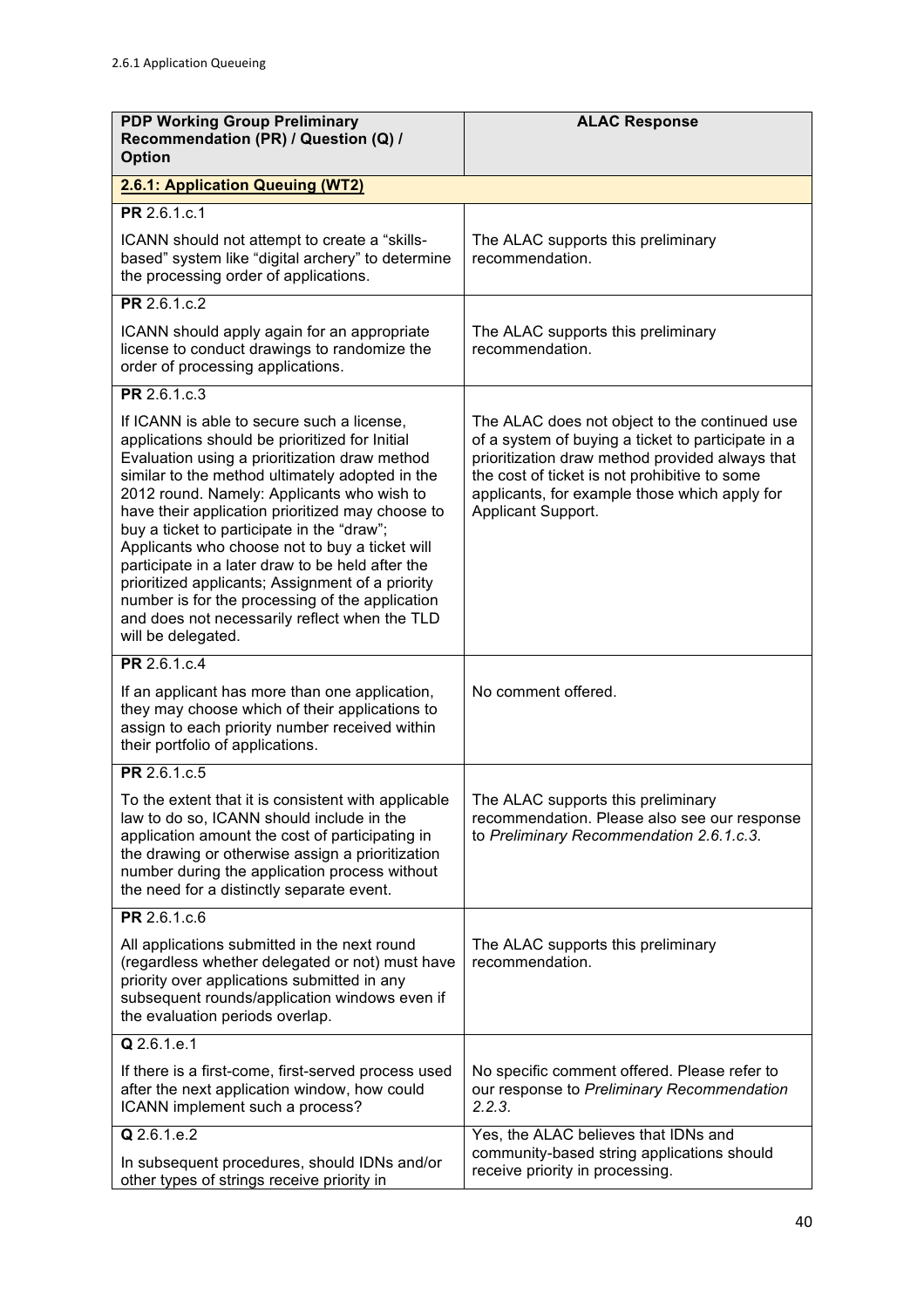| <b>PDP Working Group Preliminary</b><br>Recommendation (PR) / Question (Q) /<br><b>Option</b>                                                                                                                                                                                                                                                                                                                                  | <b>ALAC Response</b>                                                                                                                                                                                            |
|--------------------------------------------------------------------------------------------------------------------------------------------------------------------------------------------------------------------------------------------------------------------------------------------------------------------------------------------------------------------------------------------------------------------------------|-----------------------------------------------------------------------------------------------------------------------------------------------------------------------------------------------------------------|
| processing? Is there evidence that prioritization<br>of IDN applications met stated goals in the 2012<br>round (served the public interest and increased<br>DNS diversity, accessibility and participation)?                                                                                                                                                                                                                   |                                                                                                                                                                                                                 |
| Q 2.6.1.e.3                                                                                                                                                                                                                                                                                                                                                                                                                    |                                                                                                                                                                                                                 |
| If ICANN is unable to obtain a license to<br>randomize the processing order of applications,<br>what are some other mechanisms that ICANN<br>could adopt to process applications (other than<br>through a first-come, first-served process)?                                                                                                                                                                                   | No comment offered.                                                                                                                                                                                             |
| Q 2.6.1.e.4                                                                                                                                                                                                                                                                                                                                                                                                                    |                                                                                                                                                                                                                 |
| Some members have suggested that the<br>processing of certain types of applications<br>should be prioritized over others. Some have<br>argued that .Brands should be given priority,<br>while others have claimed that community-<br>based applications or those from the Global<br>South should be prioritized. Do you believe that<br>certain types of applications should be prioritized<br>for processing? Please explain. | Yes, the ALAC believes that community-based<br>applications, including IDN applications, which<br>are conceived to serve underserved regions<br>and/or underserved communities regardless of<br>their location. |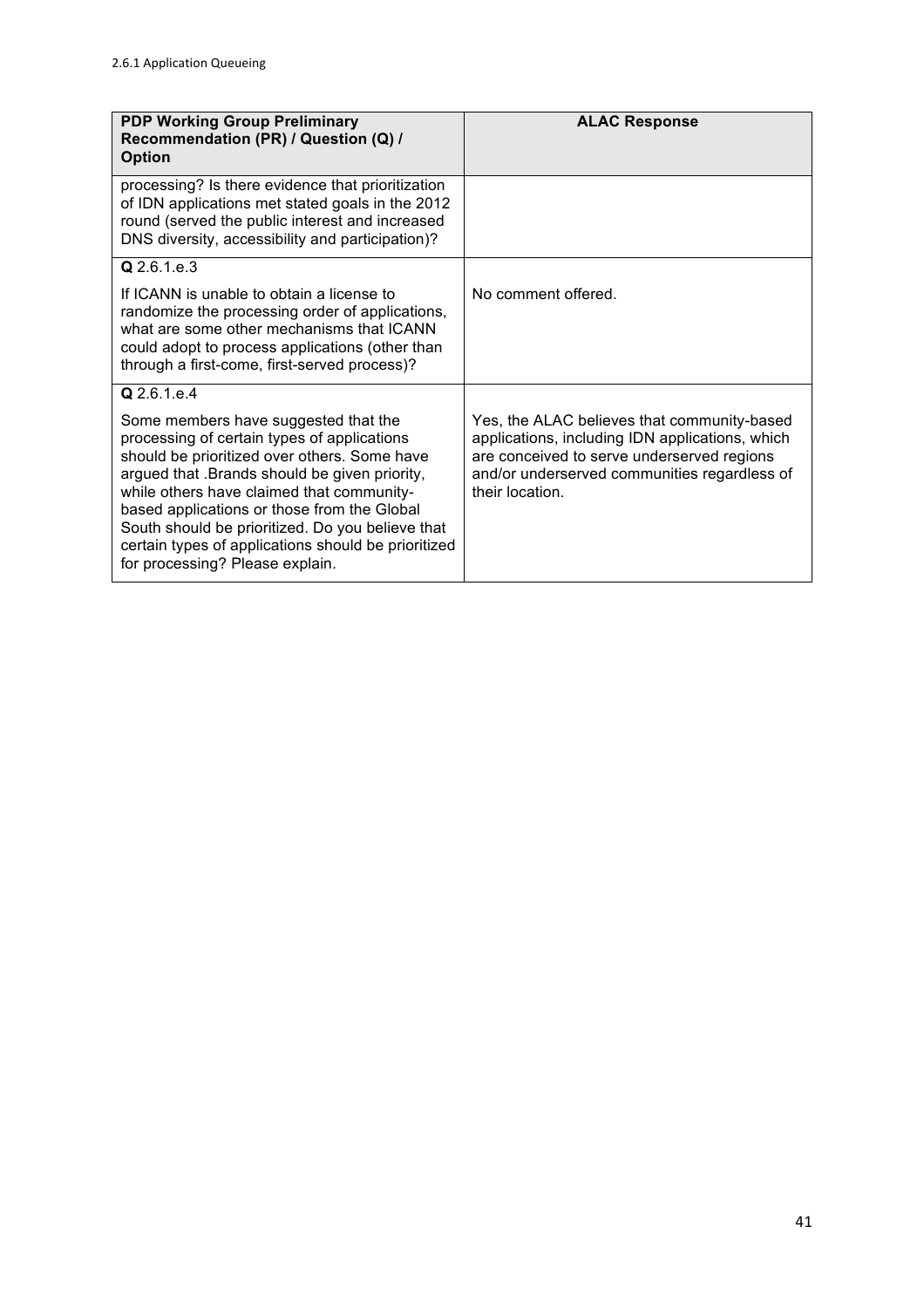| <b>PDP Working Group Preliminary</b><br>Recommendation (PR) / Question (Q) /<br><b>Option</b>                                                                                                                                                                                                                                                                                                                                                                                                                                                                                                                                                | <b>ALAC Response</b>                                                                                                                                                                                           |
|----------------------------------------------------------------------------------------------------------------------------------------------------------------------------------------------------------------------------------------------------------------------------------------------------------------------------------------------------------------------------------------------------------------------------------------------------------------------------------------------------------------------------------------------------------------------------------------------------------------------------------------------|----------------------------------------------------------------------------------------------------------------------------------------------------------------------------------------------------------------|
| 2.7.1: Reserved Names (WT2)                                                                                                                                                                                                                                                                                                                                                                                                                                                                                                                                                                                                                  |                                                                                                                                                                                                                |
| PR 2.7.1.c.1: Reservation at the top level: Keep<br>all existing reservations, but add:                                                                                                                                                                                                                                                                                                                                                                                                                                                                                                                                                      | No specific comments offered.                                                                                                                                                                                  |
| • 2.7.1.c.1.1: The names for Public Technical<br>Identifiers (i.e., PTI,<br>PUBLICTECHNICALIDENTIFIERS,<br>PUBLICTECHNICALIDENTIFIER).                                                                                                                                                                                                                                                                                                                                                                                                                                                                                                       |                                                                                                                                                                                                                |
| • 2.7.1.c.1.2: Special-Use Domain Names<br>through the procedure described in IETF RFC<br>6761.                                                                                                                                                                                                                                                                                                                                                                                                                                                                                                                                              |                                                                                                                                                                                                                |
| PR 2.7.1.c.2                                                                                                                                                                                                                                                                                                                                                                                                                                                                                                                                                                                                                                 |                                                                                                                                                                                                                |
| Reservations at the second level: Keep all<br>existing reservations, but update Schedule 5 to<br>include the measures for Letter/Letter Two-<br><b>Character ASCII Labels to Avoid Confusion with</b><br>Corresponding Country Codes adopted by the<br>ICANN Board on 8 November 2016.                                                                                                                                                                                                                                                                                                                                                       | The ALAC notes that policy recommendations<br>on geographic names at the top level are<br>tasked to WT5.                                                                                                       |
| PR 2.7.1.c.3                                                                                                                                                                                                                                                                                                                                                                                                                                                                                                                                                                                                                                 |                                                                                                                                                                                                                |
| The Work Track is also considering a proposal<br>to remove the reservation of two-character<br>strings at the top level that consist of one ASCII<br>letter and one number (e.g., .O2 or .3M), but<br>acknowledges that technical considerations may<br>need to be taken into account on whether to lift<br>the reservation requirements for those strings. In<br>addition, some have expressed concern over<br>two characters consisting of a number and an<br>ASCII letter where the number closely<br>resembles a letter (e.g., a "zero" looking like the<br>letter "O" or the letter "L" in lowercase looking<br>like the number "one"). | Avoidance of end user confusion is a<br>paramount consideration to the ALAC. All<br>practicable, reasonable measures must be<br>considered and implemented to safeguard this<br>end user protection principle. |
| Q 2.7.1.e.1<br>The base Registry Agreement allows registry<br>operators to voluntarily reserve (and activate) up<br>to 100 strings at the second level which the<br>registry deems necessary for the operation or<br>the promotion of the TLD. Should this number of<br>names be increased or decreased? Please<br>explain. Are there any circumstances in which<br>exceptions to limits should be approved? Please<br>explain.                                                                                                                                                                                                              | No specific comments offered.                                                                                                                                                                                  |
| Q 2.7.1.e.2                                                                                                                                                                                                                                                                                                                                                                                                                                                                                                                                                                                                                                  | No specific comments offered.                                                                                                                                                                                  |
| If there are no technical obstacles to the use of<br>2-character strings at the top level consisting of<br>one letter and one digit (or digits more<br>generally), should the reservation of those<br>strings be removed? Why or why not? Do you<br>believe that any additional analysis is needed to<br>ensure that these types of strings will not pose                                                                                                                                                                                                                                                                                    |                                                                                                                                                                                                                |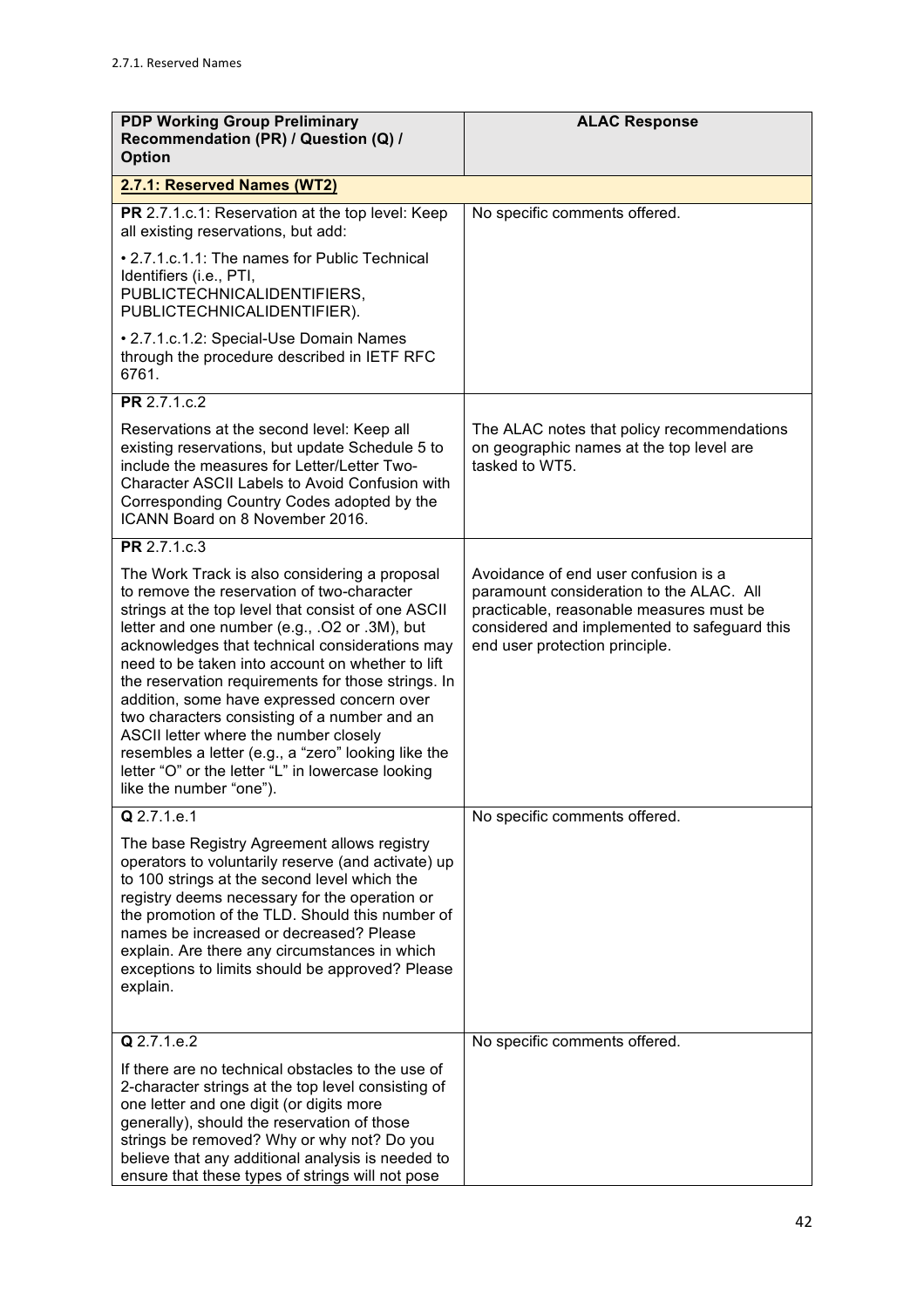| <b>PDP Working Group Preliminary</b><br>Recommendation (PR) / Question (Q) /<br><b>Option</b>                                                                                                                                                                                                                                                                                                                                                                        | <b>ALAC Response</b>                                                                                                                                                                                           |
|----------------------------------------------------------------------------------------------------------------------------------------------------------------------------------------------------------------------------------------------------------------------------------------------------------------------------------------------------------------------------------------------------------------------------------------------------------------------|----------------------------------------------------------------------------------------------------------------------------------------------------------------------------------------------------------------|
| harm or risk to security and stability? Please<br>explain.                                                                                                                                                                                                                                                                                                                                                                                                           |                                                                                                                                                                                                                |
| Q 2.7.1.e.3                                                                                                                                                                                                                                                                                                                                                                                                                                                          | No specific comments offered.                                                                                                                                                                                  |
| In addition to the reservation of up to 100<br>domains at the second level, registry operators<br>were allowed to reserve an unlimited amount of<br>second level domain names and release those<br>names at their discretion provided that they<br>released those names through ICANN-<br>accredited registrars.                                                                                                                                                     |                                                                                                                                                                                                                |
| • 2.7.1.e.3.1 Should there be any limit to the<br>number of names reserved by a registry<br>operator? Why or why not?                                                                                                                                                                                                                                                                                                                                                |                                                                                                                                                                                                                |
| • 2.7.1.e.3.2 Should the answer to the above<br>question be dependent on the type of TLD for<br>which the names are reserved (e.g., .Brand<br>TLD, geographic TLD, community-based TLD<br>and/or open)? Please explain.                                                                                                                                                                                                                                              |                                                                                                                                                                                                                |
| • 2.7.1.e.3.3 During the 2012 round, there was<br>no requirement to implement a Sunrise process<br>for second-level domain names removed from a<br>reserved names list and released by a registry<br>operator if the release occurred after the general<br>Sunrise period for the TLD. Should there be a<br>requirement to implement a Sunrise for names<br>released from the reserved names list<br>regardless of when those names are released?<br>Please explain. |                                                                                                                                                                                                                |
| Q 2.7.1.e.4                                                                                                                                                                                                                                                                                                                                                                                                                                                          |                                                                                                                                                                                                                |
| Some in the community object to the Measures<br>for Letter/Letter Two-Character ASCII Labels to<br>Avoid Confusion with Corresponding Country<br>Codes, adopted by the ICANN Board on 8<br>November 2016. Is additional work needed in<br>this regard?                                                                                                                                                                                                               | Avoidance of end user confusion is a<br>paramount consideration to the ALAC. All<br>practicable, reasonable measures must be<br>considered and implemented to safeguard this<br>end user protection principle. |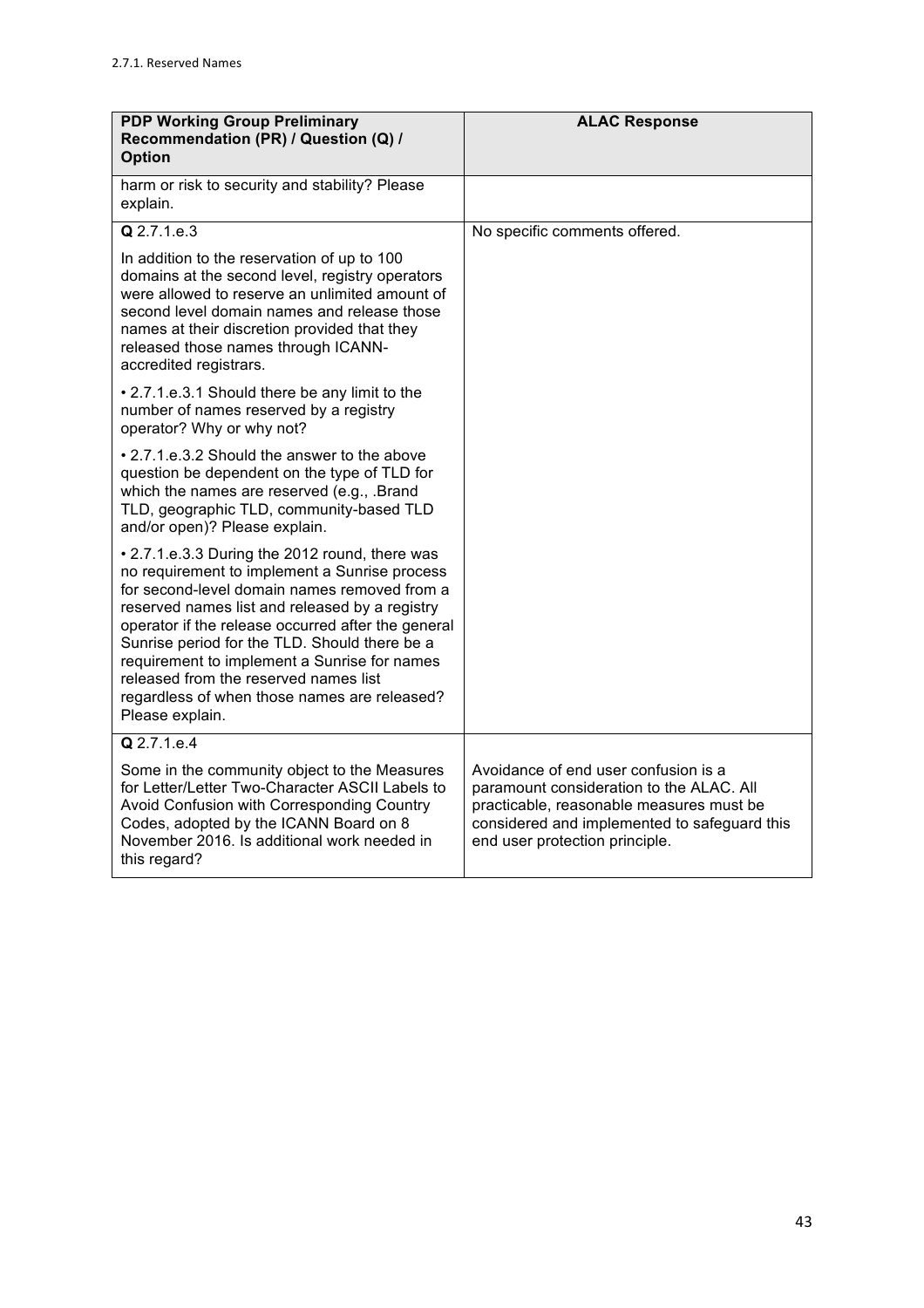| <b>PDP Working Group Preliminary</b><br>Recommendation (PR) / Question (Q) /<br><b>Option</b>                                                                                                                                                                                                                                                                                                                                                           | <b>ALAC Response</b>                                                                                                                                                                                                                      |
|---------------------------------------------------------------------------------------------------------------------------------------------------------------------------------------------------------------------------------------------------------------------------------------------------------------------------------------------------------------------------------------------------------------------------------------------------------|-------------------------------------------------------------------------------------------------------------------------------------------------------------------------------------------------------------------------------------------|
| 2.7.2: Registrant Protections (WT2)                                                                                                                                                                                                                                                                                                                                                                                                                     |                                                                                                                                                                                                                                           |
| PR 2.7.2.c.1                                                                                                                                                                                                                                                                                                                                                                                                                                            |                                                                                                                                                                                                                                           |
| Maintain the existing EBERO mechanism<br>including triggers for an EBERO event and the<br>critical registry functions that EBEROs provide<br>as well as each of the other protections<br>identified above.                                                                                                                                                                                                                                              | The goal of EBERO and/or COI is to protect<br>consumers and not prop up failing registry<br>operators. Therefore, it is imperative for ICANN<br>to observe the original intent of the EBERO and<br>allow it to function under that scope. |
| PR 2.7.2.c.2                                                                                                                                                                                                                                                                                                                                                                                                                                            | No specific comments offered.                                                                                                                                                                                                             |
| Single registrant TLDs (including those under<br>Specification 13) should be exempt from<br>EBERO requirements.                                                                                                                                                                                                                                                                                                                                         |                                                                                                                                                                                                                                           |
| <b>PR</b> 2.7.2.c.3                                                                                                                                                                                                                                                                                                                                                                                                                                     | No specific comments offered.                                                                                                                                                                                                             |
| Continue to allow publicly traded companies to<br>be exempt from background screening<br>requirements as they undergo extensive similar<br>screenings, and extend the exemption to<br>officers, directors, material shareholders, etc. of<br>these companies.                                                                                                                                                                                           |                                                                                                                                                                                                                                           |
| PR 2.7.2.c.4                                                                                                                                                                                                                                                                                                                                                                                                                                            | No specific comments offered.                                                                                                                                                                                                             |
| Improve the background screening process to<br>be more accommodating, meaningful, and<br>flexible for different regions of the world, for<br>example entities in jurisdictions that do not<br>provide readily available information.                                                                                                                                                                                                                    |                                                                                                                                                                                                                                           |
| Q 2.7.2.e.1                                                                                                                                                                                                                                                                                                                                                                                                                                             | No specific comments offered.                                                                                                                                                                                                             |
| The deliberations section below discusses<br>several alternate methods to fund the EBERO<br>program. Please provide any feedback you have<br>on the proposed methods and/or any other<br>methods to fund EBERO in subsequent<br>procedures.                                                                                                                                                                                                             |                                                                                                                                                                                                                                           |
| $Q$ 2.7.2.e.2                                                                                                                                                                                                                                                                                                                                                                                                                                           | No specific comments offered.                                                                                                                                                                                                             |
| Should specific types of TLDs be exempt from<br>certain registrant protections? If yes, which ones<br>should be exempt? Should exemptions extend<br>to TLDs under Specification 9, which have a<br>single registrant? TLDs under Specification 13,<br>for which registrants are limited to the registry<br>operator, affiliates, and trademark licensees? If<br>you believe exemptions should apply, under<br>what conditions and why? If not, why not? |                                                                                                                                                                                                                                           |
| Q 2.7.2.e.3                                                                                                                                                                                                                                                                                                                                                                                                                                             | No specific comments offered.                                                                                                                                                                                                             |
| ICANN's Program Implementation Review<br>Report stated that it may be helpful to consider<br>adjusting background screening requirements to<br>allow for meaningful review in different<br>circumstances. Examples cited include Newly<br>formed entities and companies in jurisdictions<br>that do not provide readily available information.                                                                                                          |                                                                                                                                                                                                                                           |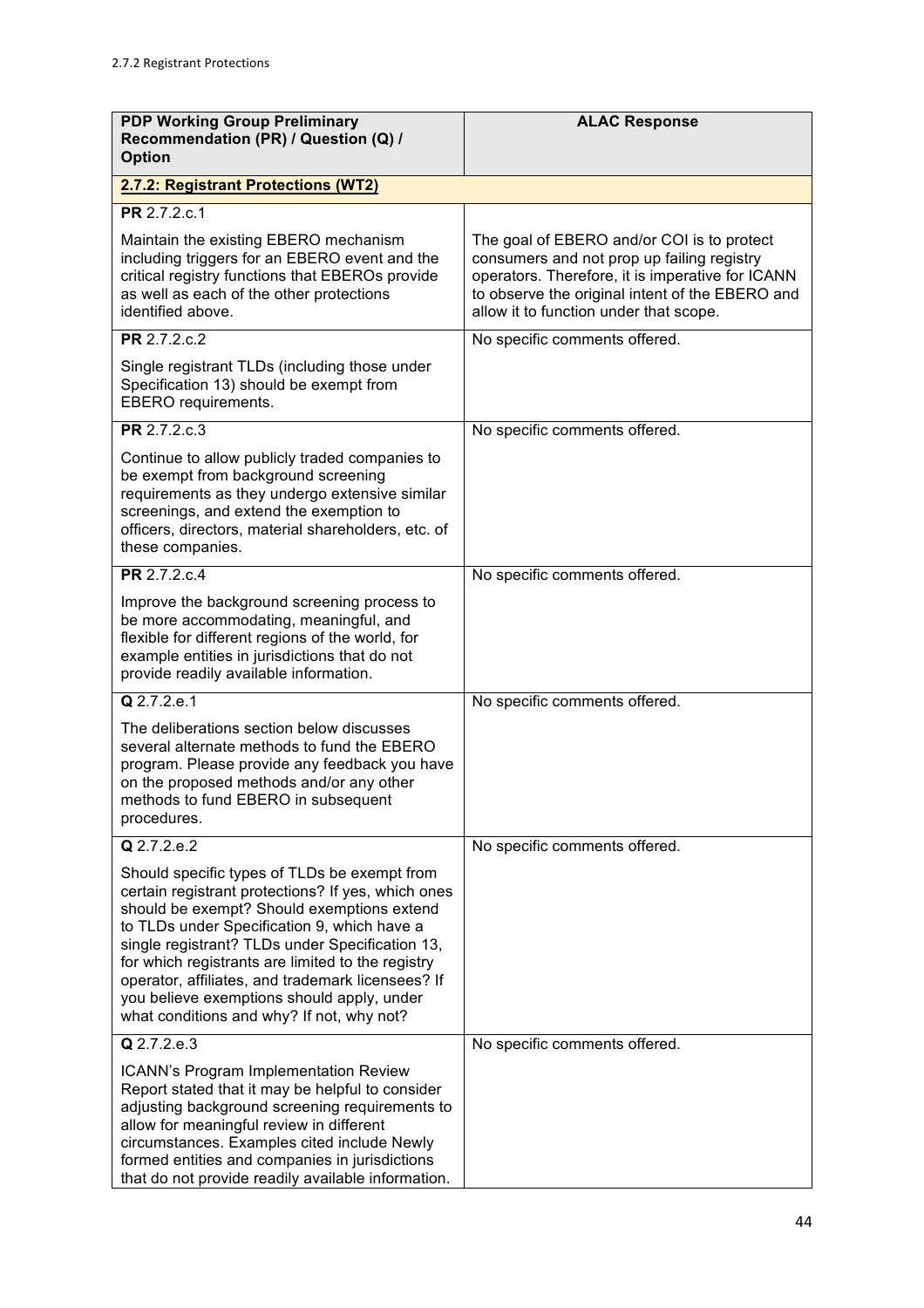| <b>PDP Working Group Preliminary</b><br>Recommendation (PR) / Question (Q) /<br><b>Option</b>                                                                                                                                                                 | <b>ALAC Response</b>                                                                                                                                                                                                                                                                                                                                                                                                                                                           |
|---------------------------------------------------------------------------------------------------------------------------------------------------------------------------------------------------------------------------------------------------------------|--------------------------------------------------------------------------------------------------------------------------------------------------------------------------------------------------------------------------------------------------------------------------------------------------------------------------------------------------------------------------------------------------------------------------------------------------------------------------------|
| Please provide feedback on ICANN's suggestion<br>along with any suggestions to make applicant<br>background screenings more relevant and<br>meaningful.                                                                                                       |                                                                                                                                                                                                                                                                                                                                                                                                                                                                                |
| Q 2.7.2.e.4                                                                                                                                                                                                                                                   |                                                                                                                                                                                                                                                                                                                                                                                                                                                                                |
| Should publicly traded companies be exempt<br>from background screening requirements? If so,<br>should the officers, directors, and material<br>shareholders of the companies also be exempt?<br>Should affiliates of publicly traded companies be<br>exempt? | No. The ALAC maintains that ICANN should<br>subject all registrants, including publicly traded<br>companies and their affiliates, to a background<br>check. The At-Large believes that adhering to<br>the background checks it already has in place<br>will increase transparency in the application<br>process. Additionally, background checks will<br>ensure that ICANN is properly vetting<br>registrants so that no person or entity "games"<br>the registration process. |
| $Q$ 2.7.2.e.5                                                                                                                                                                                                                                                 |                                                                                                                                                                                                                                                                                                                                                                                                                                                                                |
| The Work Track is considering a proposal to<br>include additional questions (see directly below)<br>to support the background screening process.<br>Should these questions be added? Why or why<br>not?                                                       | The ALAC supports such additional checks.<br>Ensuring that applicants are reputable is a large<br>part of ensuring that New TLDs will be operated<br>for the safety of Internet end users.                                                                                                                                                                                                                                                                                     |
| • Have you had a contract with ICANN<br>terminated or are being terminated for<br>compliance issues?                                                                                                                                                          |                                                                                                                                                                                                                                                                                                                                                                                                                                                                                |
| • Have you or your company been part of an<br>entity found in breach of contract with ICANN?"                                                                                                                                                                 |                                                                                                                                                                                                                                                                                                                                                                                                                                                                                |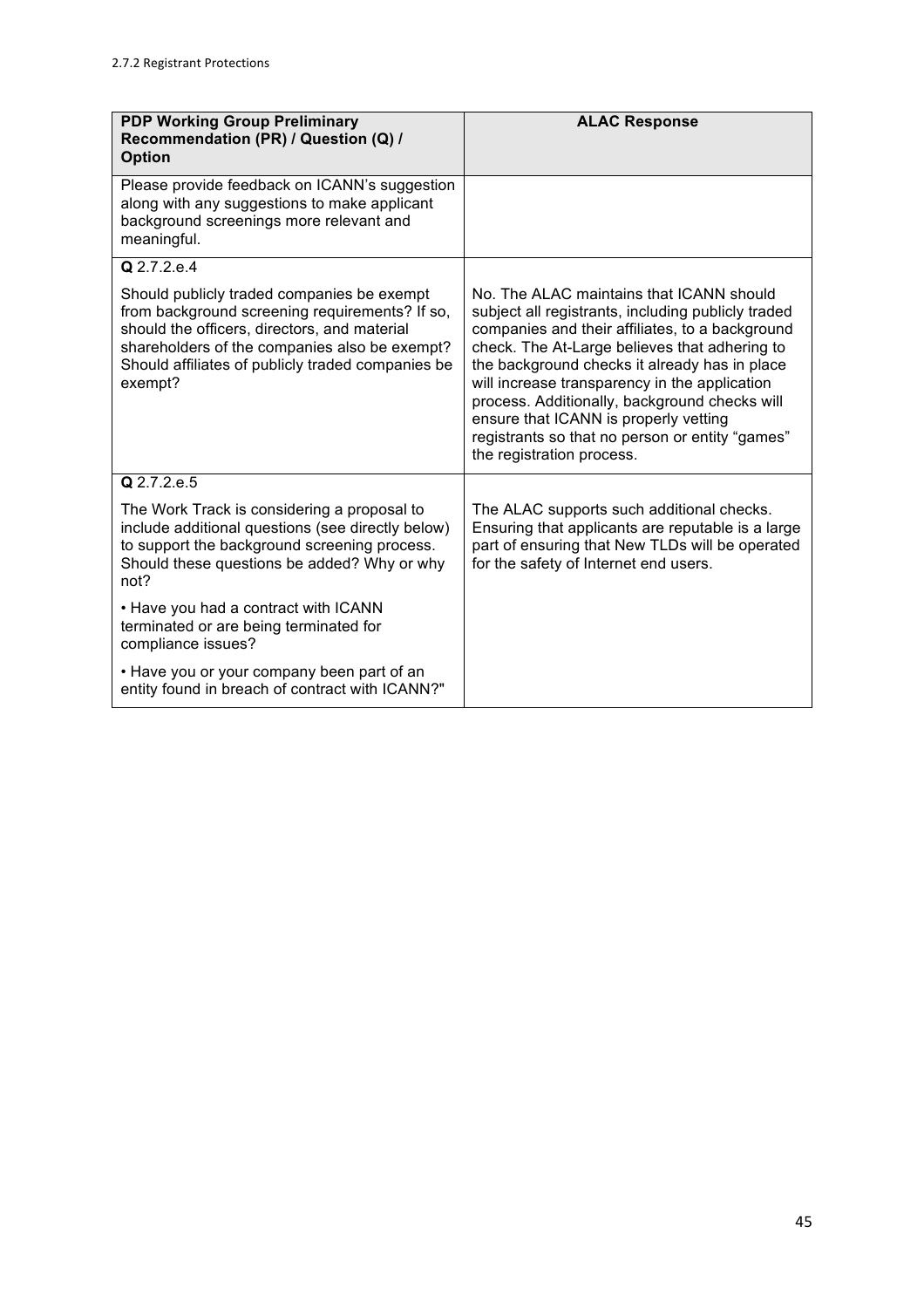| <b>PDP Working Group Preliminary</b><br>Recommendation (PR) / Question (Q) /<br><b>Option</b>                                                                                                                                                                                                                                                                                                                                                                                                                                                                                                                                                                                                                                                                                                                     | <b>ALAC Response</b>                                                                                                                                                                                                                                                                                                                                                                                                                                                                                                                                                                                                                                                                                                                                                                                                                                                                                                                          |
|-------------------------------------------------------------------------------------------------------------------------------------------------------------------------------------------------------------------------------------------------------------------------------------------------------------------------------------------------------------------------------------------------------------------------------------------------------------------------------------------------------------------------------------------------------------------------------------------------------------------------------------------------------------------------------------------------------------------------------------------------------------------------------------------------------------------|-----------------------------------------------------------------------------------------------------------------------------------------------------------------------------------------------------------------------------------------------------------------------------------------------------------------------------------------------------------------------------------------------------------------------------------------------------------------------------------------------------------------------------------------------------------------------------------------------------------------------------------------------------------------------------------------------------------------------------------------------------------------------------------------------------------------------------------------------------------------------------------------------------------------------------------------------|
| 2.7.3: Closed Generics (WT2)                                                                                                                                                                                                                                                                                                                                                                                                                                                                                                                                                                                                                                                                                                                                                                                      |                                                                                                                                                                                                                                                                                                                                                                                                                                                                                                                                                                                                                                                                                                                                                                                                                                                                                                                                               |
| PR 2.7.3.c.1                                                                                                                                                                                                                                                                                                                                                                                                                                                                                                                                                                                                                                                                                                                                                                                                      |                                                                                                                                                                                                                                                                                                                                                                                                                                                                                                                                                                                                                                                                                                                                                                                                                                                                                                                                               |
| The subject of Closed Generics has proved to<br>be one of the most controversial issues tackled<br>by Work Track 2 with strong arguments made by<br>both those in favor of allowing Closed Generics<br>in subsequent rounds and those opposing<br>Closed Generics and in favor of keeping the<br>current ban. Because this PDP was charged not<br>only by the GNSO Council to analyze the impact<br>of Closed Generics and consider future policy, a<br>number of options emerged as potential paths<br>forward with respect to Closed Generics, though<br>the Work Track was not able to settle on any<br>one of them. These options are presented in (d)<br>below. The Work Track notes that there may be<br>additional options that are not included in this list<br>and welcomes suggested alternatives.      | The ALAC believes that ICANN should prohibit<br>the use of closed generics if it is not coupled<br>with a Public Interest Application, because<br>closed-generic TLDs allow an applicant to have<br>a potentially unfair influence over registration<br>priority in a generic term, such as "app."<br>Additionally, closed generics lead to a slippery<br>slope that could enable significant security risks<br>for those particular strings, particularly for<br>dotless domains as the SSAC found. As SSAC<br>concluded in its report, "the way in which<br>domain names are interpreted in different<br>contexts would lead to unpredictable and<br>unexpected dotless domain behaviour." Closed<br>generics can exist - but they may introduce<br>unintended security and stability issues which<br>the SSAC should weigh in on. Thus, to<br>completely eliminate this competitive and<br>security threat, ICANN must prohibit their use. |
| Option 2.7.3.d.1 No Closed Generics:                                                                                                                                                                                                                                                                                                                                                                                                                                                                                                                                                                                                                                                                                                                                                                              | No specific comments offered.                                                                                                                                                                                                                                                                                                                                                                                                                                                                                                                                                                                                                                                                                                                                                                                                                                                                                                                 |
| Formalize GNSO policy, making it consistent<br>with the existing base Registry Agreement that<br>Closed Generics should not be allowed.                                                                                                                                                                                                                                                                                                                                                                                                                                                                                                                                                                                                                                                                           |                                                                                                                                                                                                                                                                                                                                                                                                                                                                                                                                                                                                                                                                                                                                                                                                                                                                                                                                               |
| Option 2.7.3.d.2 Closed Generics with Public<br><b>Interest Application:</b>                                                                                                                                                                                                                                                                                                                                                                                                                                                                                                                                                                                                                                                                                                                                      |                                                                                                                                                                                                                                                                                                                                                                                                                                                                                                                                                                                                                                                                                                                                                                                                                                                                                                                                               |
| As stated above, GAC Advice to the ICANN<br>Board was not that all Closed Generics should<br>be banned, but rather that they should be<br>allowed if they serve a public interest goal. Thus,<br>this option would allow Closed Generics but<br>require that applicants demonstrate that the<br>Closed Generic serves a public interest goal in<br>the application. This would require the applicant<br>to reveal details about the goals of the registry.<br>Under this option, Work Track 2 discussed the<br>potential of an objections process similar to that<br>of community-based objections challenging<br>whether an application served a public interest<br>goal. The Work Track recognized how difficult it<br>would be to define the criteria against which<br>such an application would be evaluated. | The ALAC provisionally supports closed<br>generics with associated public interest<br>specifications.                                                                                                                                                                                                                                                                                                                                                                                                                                                                                                                                                                                                                                                                                                                                                                                                                                         |
| Option 2.7.3.d.3 Closed Generics with Code of<br>Conduct:                                                                                                                                                                                                                                                                                                                                                                                                                                                                                                                                                                                                                                                                                                                                                         |                                                                                                                                                                                                                                                                                                                                                                                                                                                                                                                                                                                                                                                                                                                                                                                                                                                                                                                                               |
| This option would allow Closed Generics but<br>require the applicant to commit to a code of<br>conduct that addresses the concerns expressed<br>by those not in favor of Closed Generics. This<br>would not necessarily require the applicant to<br>reveal details about the goals of the registry, but<br>it would commit the applicant to comply with the                                                                                                                                                                                                                                                                                                                                                                                                                                                       | The ALAC is supportive of this idea.                                                                                                                                                                                                                                                                                                                                                                                                                                                                                                                                                                                                                                                                                                                                                                                                                                                                                                          |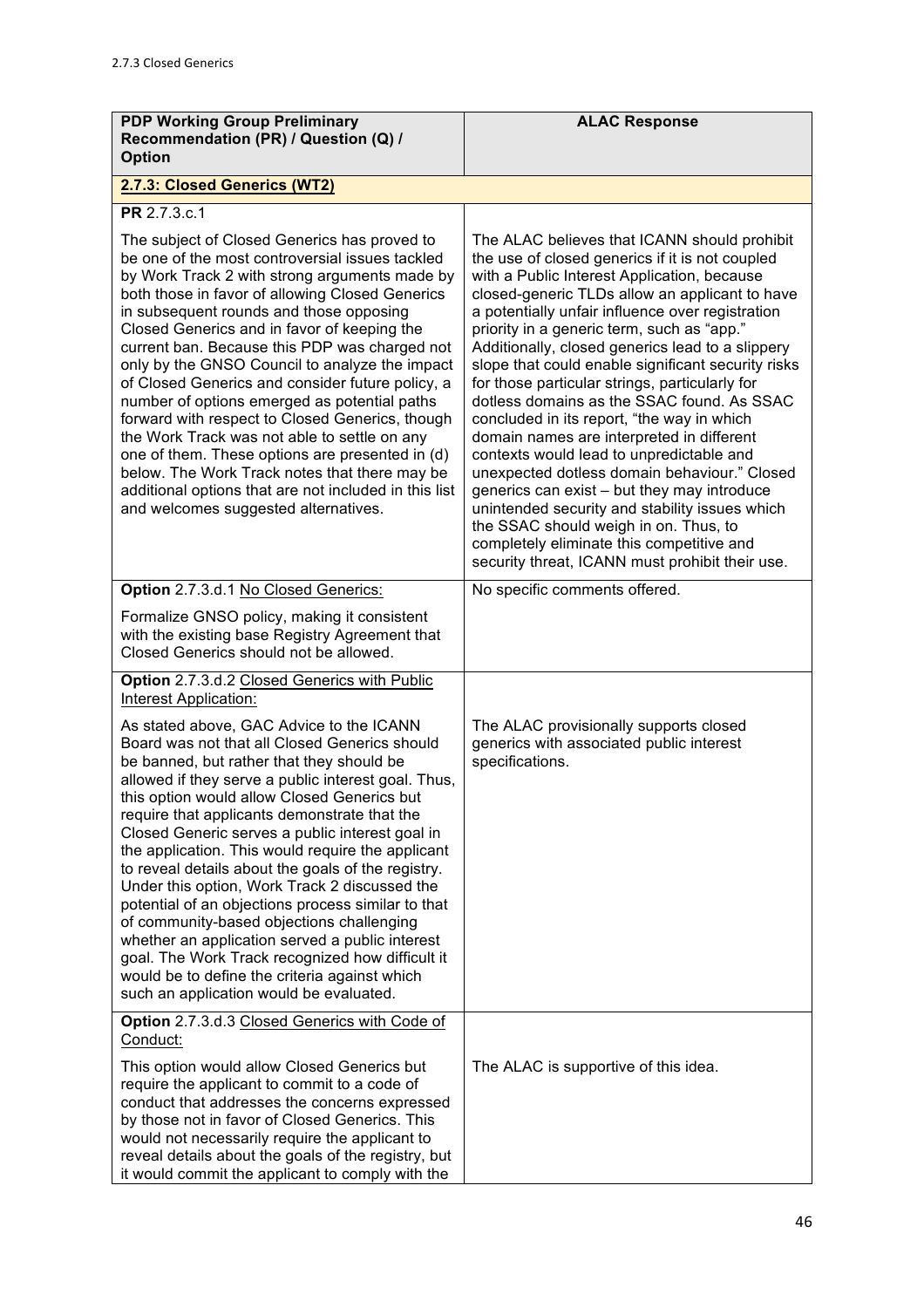| <b>PDP Working Group Preliminary</b><br>Recommendation (PR) / Question (Q) /<br><b>Option</b>                                                                                                                                                                                                                                                                                                                                                                                                                                                                                                                                                                                                 | <b>ALAC Response</b>                                                                                                 |
|-----------------------------------------------------------------------------------------------------------------------------------------------------------------------------------------------------------------------------------------------------------------------------------------------------------------------------------------------------------------------------------------------------------------------------------------------------------------------------------------------------------------------------------------------------------------------------------------------------------------------------------------------------------------------------------------------|----------------------------------------------------------------------------------------------------------------------|
| Code of Conduct which could include annual<br>self-audits. It also would establish an objections<br>process for Closed Generics that is modelled on<br>community objections.                                                                                                                                                                                                                                                                                                                                                                                                                                                                                                                  |                                                                                                                      |
| Option 2.7.3.d.4 Allow Closed Generics:                                                                                                                                                                                                                                                                                                                                                                                                                                                                                                                                                                                                                                                       |                                                                                                                      |
| This option would allow Closed Generics with no<br>additional conditions but establish an objections<br>process for Closed Generics that is modelled on<br>community objections.                                                                                                                                                                                                                                                                                                                                                                                                                                                                                                              | The ALAC would certainly not be in favour of an<br>open season on closed generics for the reasons<br>outlined above. |
| Q 2.7.3.e.1                                                                                                                                                                                                                                                                                                                                                                                                                                                                                                                                                                                                                                                                                   | No specific comments offered.                                                                                        |
| What are the benefits and drawbacks of the<br>above outlined options?                                                                                                                                                                                                                                                                                                                                                                                                                                                                                                                                                                                                                         |                                                                                                                      |
| Q 2.7.3.e.2                                                                                                                                                                                                                                                                                                                                                                                                                                                                                                                                                                                                                                                                                   | No specific comments offered.                                                                                        |
| Work Track 2 noted that it may be difficult to<br>develop criteria to evaluate whether an<br>application is in the public interest. For options 2<br>and 3 above, it may be more feasible to evaluate<br>if an application does not serve the public<br>interest. How could it be evaluated that a Closed<br>Generic application does not serve the public<br>interest? Please explain.                                                                                                                                                                                                                                                                                                       |                                                                                                                      |
| $Q$ 2.7.3.e.3                                                                                                                                                                                                                                                                                                                                                                                                                                                                                                                                                                                                                                                                                 | No specific comments offered.                                                                                        |
| For option 2.7.3.d.4 above, how should a Code<br>of Conduct for Closed Generics serving the<br>public interest be implemented? The Work Track<br>sees that adding this to the existing Code of<br>Conduct may not make the most sense since<br>the current Code of Conduct deals only with<br>issues surrounding affiliated registries and<br>registrars as opposed to Public Interest<br>Commitments. The Work Track also believes<br>that this could be in a separate Specification if<br>Closed Generics are seen as a separate TLD<br>category. Would it be better to modify the<br>current Code of Conduct or have a separate<br>Code of Conduct for Closed Generics? Please<br>explain. |                                                                                                                      |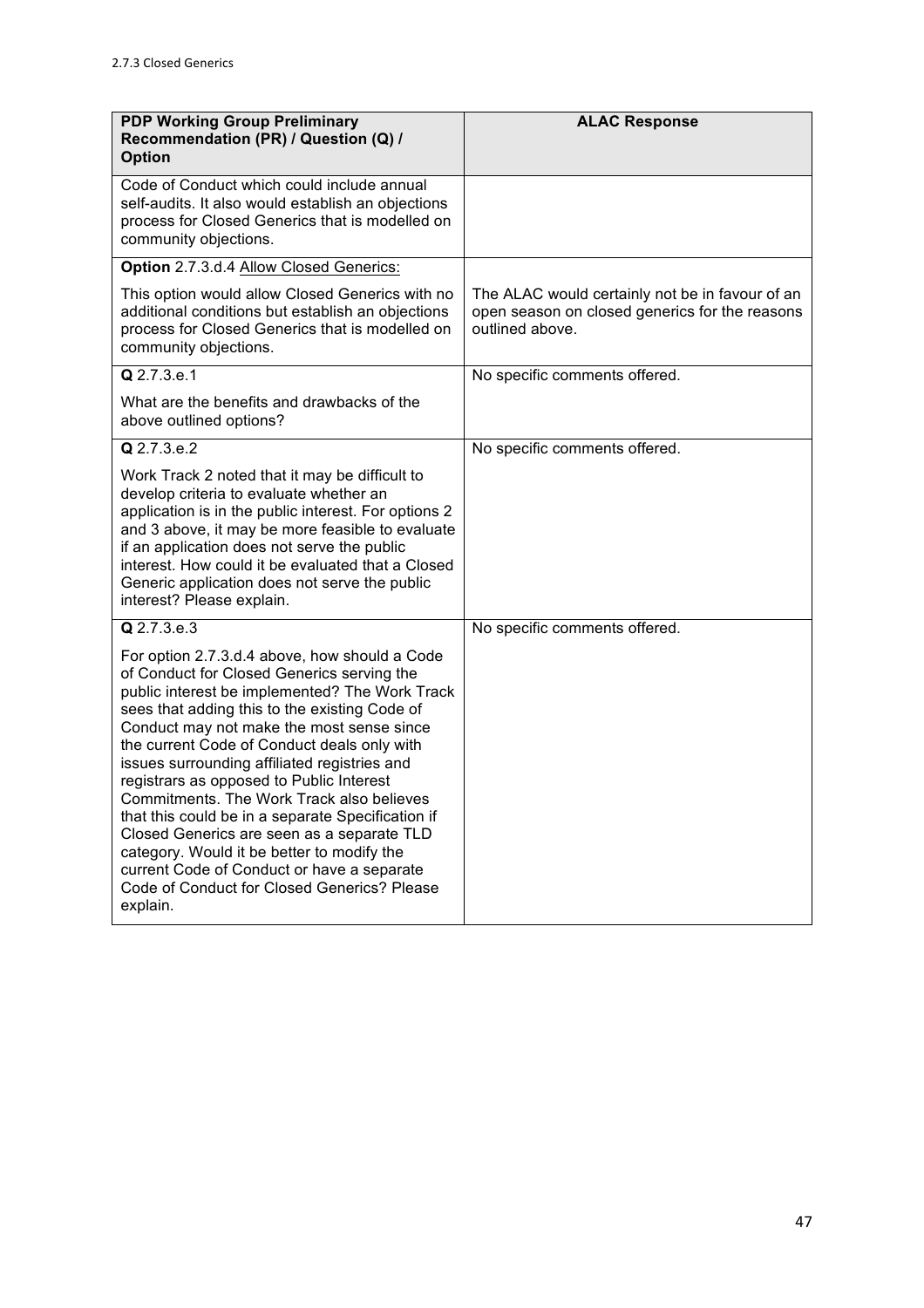| <b>PDP Working Group Preliminary</b><br>Recommendation (PR) / Question (Q) /<br><b>Option</b>                                                                                                                                                                                                                                                                                                                                                                                                                                          | <b>ALAC Response</b>                                                                                                                                                                                                                                 |
|----------------------------------------------------------------------------------------------------------------------------------------------------------------------------------------------------------------------------------------------------------------------------------------------------------------------------------------------------------------------------------------------------------------------------------------------------------------------------------------------------------------------------------------|------------------------------------------------------------------------------------------------------------------------------------------------------------------------------------------------------------------------------------------------------|
| 2.7.4: String Similarity (WT3)                                                                                                                                                                                                                                                                                                                                                                                                                                                                                                         |                                                                                                                                                                                                                                                      |
| PR 2.7.4.c.1                                                                                                                                                                                                                                                                                                                                                                                                                                                                                                                           |                                                                                                                                                                                                                                                      |
| Work Track 3 recommends adding detailed<br>guidance on the standard of confusing similarity<br>as it applies to singular and plural versions of<br>the same word, noting that this was an area<br>where there was insufficient clarity in the 2012<br>round. Specifically, the Work Track<br>recommends:                                                                                                                                                                                                                               | The ALAC strongly supports this preliminary<br>recommendation.                                                                                                                                                                                       |
| • 2.7.4.c.1.1: Prohibiting plurals and singulars of<br>the same word within the same language/script<br>in order to reduce the risk of consumer<br>confusion. For example, the TLDs .CAR and<br>.CARS could not both be delegated because<br>they would be considered confusingly similar.                                                                                                                                                                                                                                             |                                                                                                                                                                                                                                                      |
| • 2.7.4.c.1.2: Expanding the scope of the String<br>Similarity Review to encompass<br>singulars/plurals of TLDs on a per-language<br>basis. If there is an application for the singular<br>version of a word and an application for a plural<br>version of the same word in the same language<br>during the same application window, these<br>applications would be placed in a contention set,<br>because they are confusingly similar. An<br>application for a single/plural variation of an<br>existing TLD would not be permitted. |                                                                                                                                                                                                                                                      |
| ○ Applications should not be automatically<br>disqualified because of a single letter difference<br>with an existing TLD. For example, .NEW and<br>.NEWS should both be allowed, because they<br>are not singular and plural versions of the same<br>word.                                                                                                                                                                                                                                                                             |                                                                                                                                                                                                                                                      |
| • 2.7.4.c.1.3: Using a dictionary to determine the<br>singular and plural version of the string for the<br>specific language.                                                                                                                                                                                                                                                                                                                                                                                                          |                                                                                                                                                                                                                                                      |
| PR 2.7.4.c.2                                                                                                                                                                                                                                                                                                                                                                                                                                                                                                                           |                                                                                                                                                                                                                                                      |
| In addition, the Work Track recommends<br>eliminating use of the SWORD Tool in<br>subsequent procedures.                                                                                                                                                                                                                                                                                                                                                                                                                               | The ALAC believes that a replacement solution<br>is required if the SWORD Tool is eliminated<br>from use.                                                                                                                                            |
| PR 2.7.4.c.3                                                                                                                                                                                                                                                                                                                                                                                                                                                                                                                           |                                                                                                                                                                                                                                                      |
| The Work Track also recommends that it should<br>not be possible to apply for a string that is still<br>being processed from a previous application<br>opportunity.                                                                                                                                                                                                                                                                                                                                                                    | The ALAC supports this preliminary<br>recommendation.                                                                                                                                                                                                |
| Q 2.7.4.e.1                                                                                                                                                                                                                                                                                                                                                                                                                                                                                                                            |                                                                                                                                                                                                                                                      |
| Are Community Priority Evaluation and auctions<br>of last resort appropriate methods of resolving<br>contention in subsequent procedures? Please<br>explain.                                                                                                                                                                                                                                                                                                                                                                           | If properly administered, CPE is an appropriate<br>method of resolving contentions because pre-<br>set criteria is used in assessing applications.<br>Auction of last resort, on the other hand, is not<br>appropriate because it will always favour |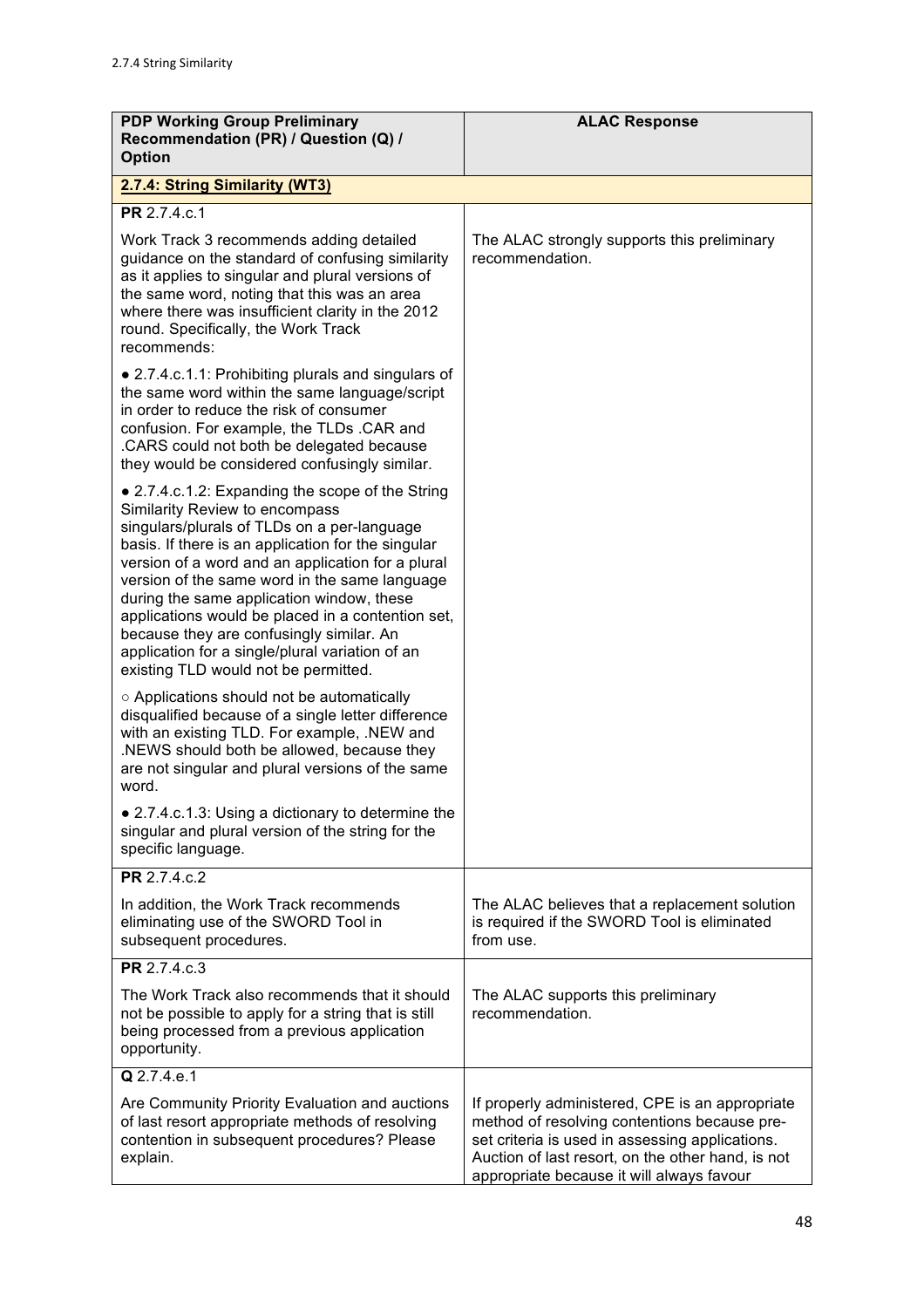| <b>PDP Working Group Preliminary</b><br>Recommendation (PR) / Question (Q) /<br><b>Option</b>                                                                                                                                                                                                                         | <b>ALAC Response</b>                                                                                                                                                                                                                                                                                                                                                                                                                     |
|-----------------------------------------------------------------------------------------------------------------------------------------------------------------------------------------------------------------------------------------------------------------------------------------------------------------------|------------------------------------------------------------------------------------------------------------------------------------------------------------------------------------------------------------------------------------------------------------------------------------------------------------------------------------------------------------------------------------------------------------------------------------------|
|                                                                                                                                                                                                                                                                                                                       | applicants with deeper pockets, not to mention<br>being open to abuse if not conducted openly.                                                                                                                                                                                                                                                                                                                                           |
| Q 2.7.4.e.2                                                                                                                                                                                                                                                                                                           |                                                                                                                                                                                                                                                                                                                                                                                                                                          |
| Do you think rules should be established to<br>disincentivize "gaming" or abuse of private<br>auctions? Why or why not? If you support such<br>rules, do you have suggestions about how these<br>rules should be structured or implemented?                                                                           | At this point, the community does not know<br>enough about abuse that may have occurred in<br>the 2012 round of auctions, both ICANN and<br>private ones. Even the legality of private<br>auctions is in question. A study should be<br>completed to resolve these issues. Alternatively,<br>ICANN should explore other contention<br>resolution mechanisms outside of auctions that<br>may serve as more equitable (e.g., like a draw). |
| Q 2.7.4.e.3                                                                                                                                                                                                                                                                                                           |                                                                                                                                                                                                                                                                                                                                                                                                                                          |
| Should synonyms (for example .DOCTOR and<br>PHYSICIAN) be included in the String Similarity<br>Review? Why or why not? Do you think the<br>String Similarity Review standard should be<br>different when a string or synonym is associated<br>with a highly-regulated sector or is a verified<br>TLD? Please explain. | The ALAC believes that the standards should<br>certainly be different in the context of a highly<br>regulated sector as a matter of consumer<br>protection. While string confusion is a concern<br>everywhere, areas of potential consumer harm<br>need to be addressed first.                                                                                                                                                           |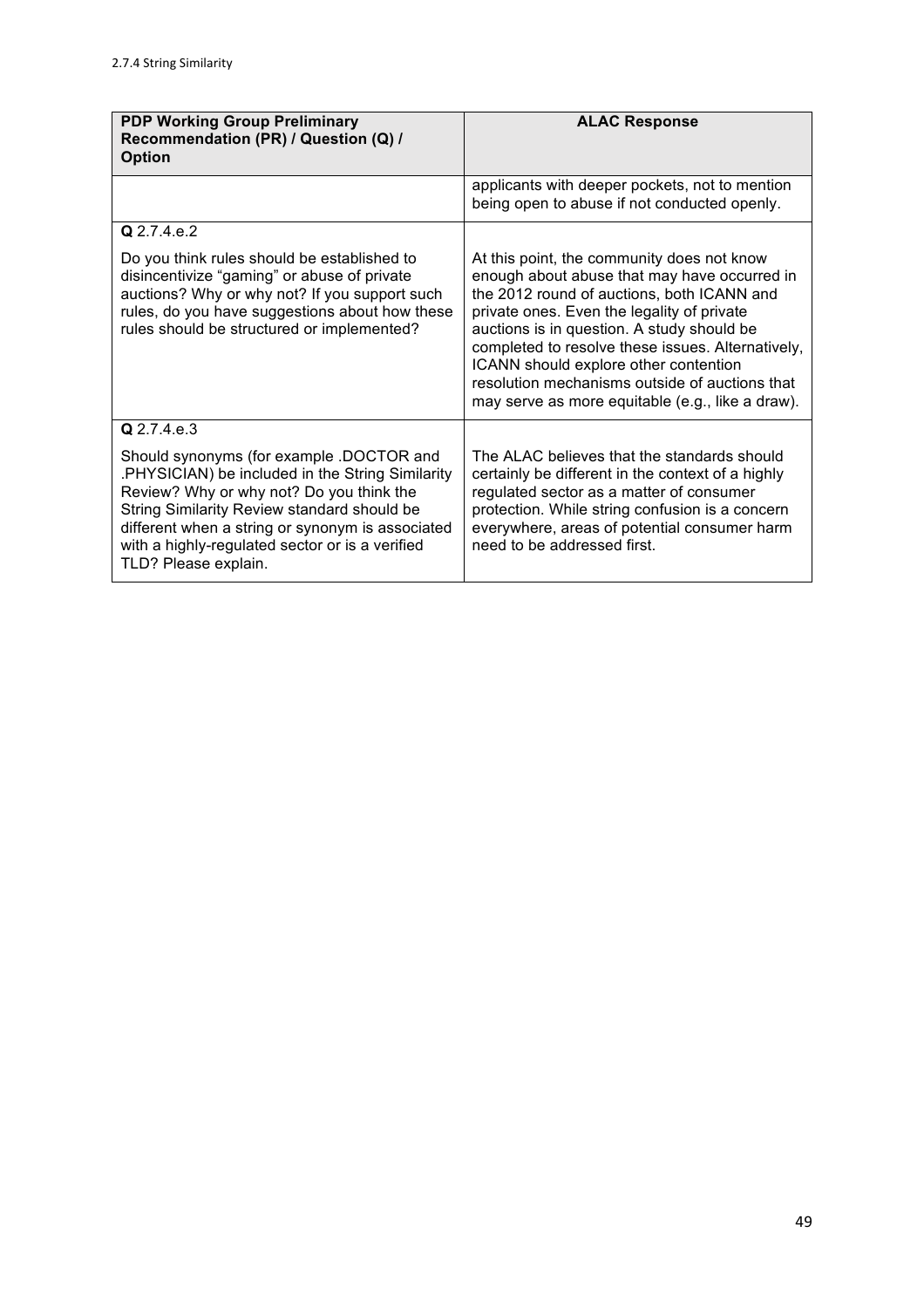| <b>PDP Working Group Preliminary</b><br>Recommendation (PR) / Question (Q) /<br><b>Option</b>                                                                                                                                                                                                                                                                                  | <b>ALAC Response</b>                                                                                                                                                                                                                                                                                                                                                                                                                            |
|--------------------------------------------------------------------------------------------------------------------------------------------------------------------------------------------------------------------------------------------------------------------------------------------------------------------------------------------------------------------------------|-------------------------------------------------------------------------------------------------------------------------------------------------------------------------------------------------------------------------------------------------------------------------------------------------------------------------------------------------------------------------------------------------------------------------------------------------|
| 2.7.5: IDNs (WT4)                                                                                                                                                                                                                                                                                                                                                              |                                                                                                                                                                                                                                                                                                                                                                                                                                                 |
| PR 2.7.5.c.1                                                                                                                                                                                                                                                                                                                                                                   |                                                                                                                                                                                                                                                                                                                                                                                                                                                 |
| General agreement in Work Track 4 that IDNs<br>should continue to be an integral part of the<br>program going forward (as indicated in Principle<br>B of the original Final Report on New gTLDs).                                                                                                                                                                              | The ALAC strongly supports this preliminary<br>recommendation.                                                                                                                                                                                                                                                                                                                                                                                  |
| PR 2.7.5.c.2                                                                                                                                                                                                                                                                                                                                                                   |                                                                                                                                                                                                                                                                                                                                                                                                                                                 |
| General agreement that compliance with Root<br>Zone Label Generation Rules (RZ-LGR, RZ-<br>LGR-2, and any future RZ-LGR rules sets)<br>should be required for the generation of IDN<br>TLDs and valid variants labels.                                                                                                                                                         | The ALAC agrees with this preliminary<br>recommendation as LGRs are the<br>recommended manner in which IDN TLDs and<br>variants are to be identified.                                                                                                                                                                                                                                                                                           |
| PR 2.7.5.c.3                                                                                                                                                                                                                                                                                                                                                                   |                                                                                                                                                                                                                                                                                                                                                                                                                                                 |
| General agreement that 1-Unicode character<br>gTLDs may be allowed for script/language<br>combinations where a character is an ideograph<br>(or ideogram) and do not introduce confusion<br>risks that rise above commonplace similarities,<br>consistent with SSAC and Joint ccNSO-GNSO<br>IDN Workgroup (JIG) reports. Please see<br>relevant question in section (f) below. | The ALAC agrees with this preliminary<br>recommendation in principle. Additional inputs<br>from the CJK communities would be useful to<br>confirm if they see any language-related risks in<br>1-letter IDN labels (beyond the technical risks<br>identified by SSAC/JIG).                                                                                                                                                                      |
| PR 2.7.5.c.4                                                                                                                                                                                                                                                                                                                                                                   |                                                                                                                                                                                                                                                                                                                                                                                                                                                 |
| Implementation Guidance: General agreement<br>that to the extent possible, compliance with<br>IDNA2008 (RFCs 5890-5895) or its successor(s)<br>and applicable Root Zone Label Generation<br>Rules (RZ-LGR, RZ-LGR-2, and any future RZ-<br>LGR rules sets) be automated for future<br>applicants.                                                                              | The ALAC agrees with this preliminary<br>recommendation. Such automation would be<br>useful if technically feasible.                                                                                                                                                                                                                                                                                                                            |
| PR 2.7.5.c.5                                                                                                                                                                                                                                                                                                                                                                   |                                                                                                                                                                                                                                                                                                                                                                                                                                                 |
| Implementation Guidance: General agreement<br>that if an applicant is compliant with IDNA2008<br>(RFCs 5890-5895) or its successor(s) and<br>applicable LGRs for the scripts it intends to<br>support, Pre-Delegation Testing should be<br>unnecessary for the relevant scripts.                                                                                               | Pre-Delegation Testing (PDT) covers the testing<br>of different aspects that could potentially impact<br>the stability and manageability of registry<br>operations, such as DNS, WHOIS, EPP, IDN,<br>Data Escrow and Documentation. IDN variants<br>introduce added complexity to registry<br>operations, even where compliant with<br>IDNA2008 or LGRs. Consequently the ALAC<br>believes it may be prudent to continue with PDT<br>practices. |
| PR 2.7.5.c.6                                                                                                                                                                                                                                                                                                                                                                   |                                                                                                                                                                                                                                                                                                                                                                                                                                                 |
| The Work Track discussed variants of IDN TLDs<br>and is aware that the community will be tasked<br>with establishing a harmonized framework (i.e.,<br>in gTLDs and ccTLDs) for the allocation of IDN<br>variant TLDs of IDN TLDs. There is general<br>agreement on the following:<br>2.7.5.c.6: IDN gTLDs deemed to be variants of                                             | The ALAC agrees with this preliminary<br>recommendation in principle. The manageability<br>- and consequently the associated risks - will<br>depend on the nature and number of variants,<br>and therefore a conservative approach may be<br>appropriate, especially while deciding on the<br>numbers of variants.                                                                                                                              |
| already existing or applied for TLDs will be                                                                                                                                                                                                                                                                                                                                   |                                                                                                                                                                                                                                                                                                                                                                                                                                                 |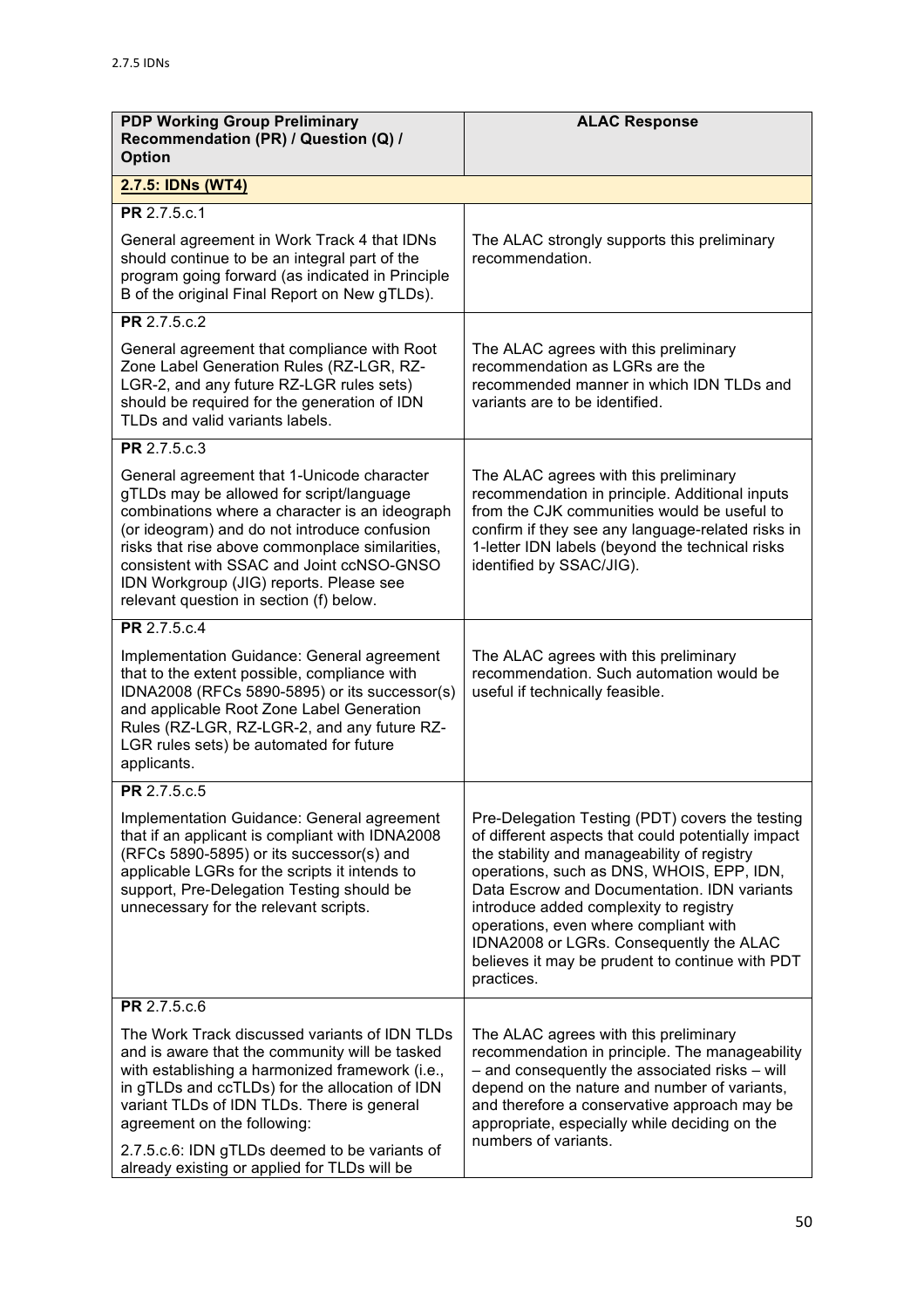| <b>PDP Working Group Preliminary</b><br>Recommendation (PR) / Question (Q) /<br><b>Option</b>                                                                                                                                                                                                                                                                                                                                                                                                                                                                                                           | <b>ALAC Response</b>                                                                                                                                                                                                                                                                                                                                                            |
|---------------------------------------------------------------------------------------------------------------------------------------------------------------------------------------------------------------------------------------------------------------------------------------------------------------------------------------------------------------------------------------------------------------------------------------------------------------------------------------------------------------------------------------------------------------------------------------------------------|---------------------------------------------------------------------------------------------------------------------------------------------------------------------------------------------------------------------------------------------------------------------------------------------------------------------------------------------------------------------------------|
| allowed provided: (1) they have the same<br>registry operator implementing, by force of<br>written agreement, a policy of cross-variant TLD<br>bundling and (2) The applicable RZ-LGR is<br>already available at the time of application<br>submission.                                                                                                                                                                                                                                                                                                                                                 |                                                                                                                                                                                                                                                                                                                                                                                 |
| Option 2.7.5.d.1:                                                                                                                                                                                                                                                                                                                                                                                                                                                                                                                                                                                       |                                                                                                                                                                                                                                                                                                                                                                                 |
| Question 2.7.5.e.2 below regarding "bundling"<br>asks whether the unification of implementation<br>policies with respect to how variants are handled<br>in gTLDs are matters for this PDP to consider or<br>whether those matters should be handled<br>through an Implementation Review Team or by<br>each individual registry operator.                                                                                                                                                                                                                                                                | The ALAC believes that IDN variant-related<br>policies such as "bundling" are best handled at<br>the TLD-level provided that if both variants are<br>registered, they need to be under the control of<br>the same registrant.                                                                                                                                                   |
| Q 2.7.5.e.1                                                                                                                                                                                                                                                                                                                                                                                                                                                                                                                                                                                             |                                                                                                                                                                                                                                                                                                                                                                                 |
| For the recommendation regarding 1-Unicode<br>character gTLDs above, can the more general<br>"ideograph (or ideogram)" be made more<br>precise and predictable by identifying the<br>specific scripts where the recommendation<br>would apply? Please see script names in ISO<br>15924.                                                                                                                                                                                                                                                                                                                 | Among extant scripts, it is largely the Chinese<br>family of scripts (Chinese-Japanese-Korean)<br>that are considered as ideograms. Further work<br>on this aspect may only be needed if the<br>respective language communities raise it<br>explicitly.                                                                                                                         |
| Q 2.7.5.e.2                                                                                                                                                                                                                                                                                                                                                                                                                                                                                                                                                                                             |                                                                                                                                                                                                                                                                                                                                                                                 |
| Should the policy of bundling second-level<br>domains across variant TLDs be unified for all<br>future New gTLDs or could it be TLD-specific? If<br>unified, should it be prescribed in the Working<br>Group final report or chosen at implementation?<br>If TLD-specific, could it be any policy that<br>adequately protects registrants, or would it need<br>to be chosen from a menu of possible bundling<br>implementations? Currently known bundling<br>strategies include PIR's .ong/.ngo, Chinese<br>Domain Name Consortium guidance and Latin-<br>script supporting ccTLDs such as .br and .ca. | The ALAC opines that given the fact that there<br>is a manageability constraint when dealing with<br>IDN labels at the top and second levels, it may<br>be prudent to entrust related policies (including<br>bundling) to the respective registry operators.<br>The current policy process under way for IDN<br>Variant TLD Implementation will also be guiding<br>this policy. |
| Q 2.7.5.e.3                                                                                                                                                                                                                                                                                                                                                                                                                                                                                                                                                                                             |                                                                                                                                                                                                                                                                                                                                                                                 |
| Are there any known specific scripts that would<br>require manual validation or invalidation of a<br>proposed IDN TLD?                                                                                                                                                                                                                                                                                                                                                                                                                                                                                  | The ALAC opines that under the current IDN<br>regime, this manual validation/invalidation is<br>unlikely to occur.                                                                                                                                                                                                                                                              |
| Q 2.7.5.e.4                                                                                                                                                                                                                                                                                                                                                                                                                                                                                                                                                                                             |                                                                                                                                                                                                                                                                                                                                                                                 |
| For IDN variant TLDs, how should the Work<br>Track take into account the Board requested<br>and yet to be developed IDN Variant<br>Management Framework?                                                                                                                                                                                                                                                                                                                                                                                                                                                | As the finalization of the IDN Variant TLD<br>Implementation Framework is under way, it is<br>recommended that the Work Track should<br>consider its recommendations as inputs.                                                                                                                                                                                                 |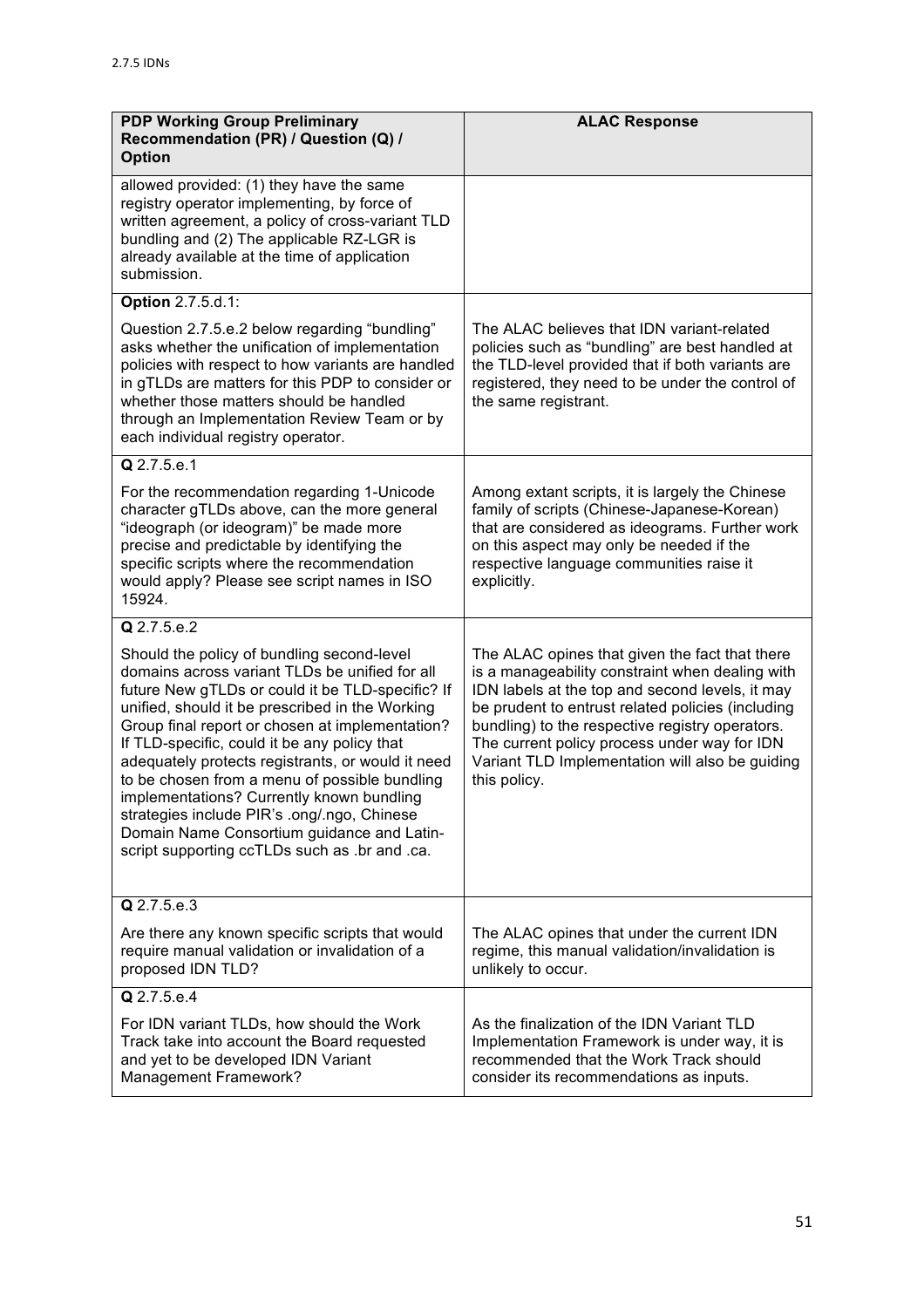| <b>PDP Working Group Preliminary</b><br>Recommendation (PR) / Question (Q) /<br><b>Option</b>                                                                                                                                                                                                                                                                                                                                                                                                                                                                                                                                                                                                                                                                                                                                                                                                                  | <b>ALAC Response</b>          |
|----------------------------------------------------------------------------------------------------------------------------------------------------------------------------------------------------------------------------------------------------------------------------------------------------------------------------------------------------------------------------------------------------------------------------------------------------------------------------------------------------------------------------------------------------------------------------------------------------------------------------------------------------------------------------------------------------------------------------------------------------------------------------------------------------------------------------------------------------------------------------------------------------------------|-------------------------------|
| 2.7.6: Security and Stability (WT4)                                                                                                                                                                                                                                                                                                                                                                                                                                                                                                                                                                                                                                                                                                                                                                                                                                                                            |                               |
| PR 2.7.6.c.1                                                                                                                                                                                                                                                                                                                                                                                                                                                                                                                                                                                                                                                                                                                                                                                                                                                                                                   | No specific comments offered. |
| In the 2012-round, some applicants ended up<br>applying for reserved or otherwise ineligible<br>strings, causing them to later withdraw or be<br>rejected. Towards preventing that and<br>streamlining application processing, the Work<br>Track suggests the following as Implementation<br>Guidance: The application submission system<br>should do all feasible algorithmic checking of<br>TLDs, including against RZ-LGRs and ASCII<br>string requirements, to better ensure that only<br>valid ASCII and IDN TLDs can be submitted. A<br>proposed TLD might be algorithmically found to<br>be valid, algorithmically found to be invalid, or<br>verifying its validity may not be possible using<br>algorithmic checking. Only in the latter case,<br>when a proposed TLD doesn't fit all the<br>conditions for automatic checking, a manual<br>review should occur to validate or invalidate the<br>TLD. |                               |
| PR 2.7.6.c.2                                                                                                                                                                                                                                                                                                                                                                                                                                                                                                                                                                                                                                                                                                                                                                                                                                                                                                   | No specific comments offered. |
| For root zone scaling, the Work Track generally<br>supports raising the delegation limit, but also<br>agrees that ICANN should further develop root<br>zone monitoring functionality and early warning<br>systems as recommended by the SSAC, the<br>RSSAC and the technical community.                                                                                                                                                                                                                                                                                                                                                                                                                                                                                                                                                                                                                        |                               |
| Q 2.7.6.e.1                                                                                                                                                                                                                                                                                                                                                                                                                                                                                                                                                                                                                                                                                                                                                                                                                                                                                                    | No specific comments offered. |
| To what extent will discussions about the<br>Continuous Data-Driven Analysis of Root<br>Stability (CDAR) Report, and the analysis on<br>delegation rates, impact Working Group<br>discussions on this topic? How about the input<br>sought and received from the SSAC, RSSAC,<br>and the ICANN organization discussed below in<br>section (f), under the heading Root Zone<br>Scaling?                                                                                                                                                                                                                                                                                                                                                                                                                                                                                                                         |                               |
| Q 2.7.6.e.2                                                                                                                                                                                                                                                                                                                                                                                                                                                                                                                                                                                                                                                                                                                                                                                                                                                                                                    | No specific comments offered. |
| The SSAC strongly discourages allowing emoji<br>in domain names at any level and the Work<br>Track is supportive of this position. Do you have<br>any views on this issue?                                                                                                                                                                                                                                                                                                                                                                                                                                                                                                                                                                                                                                                                                                                                     |                               |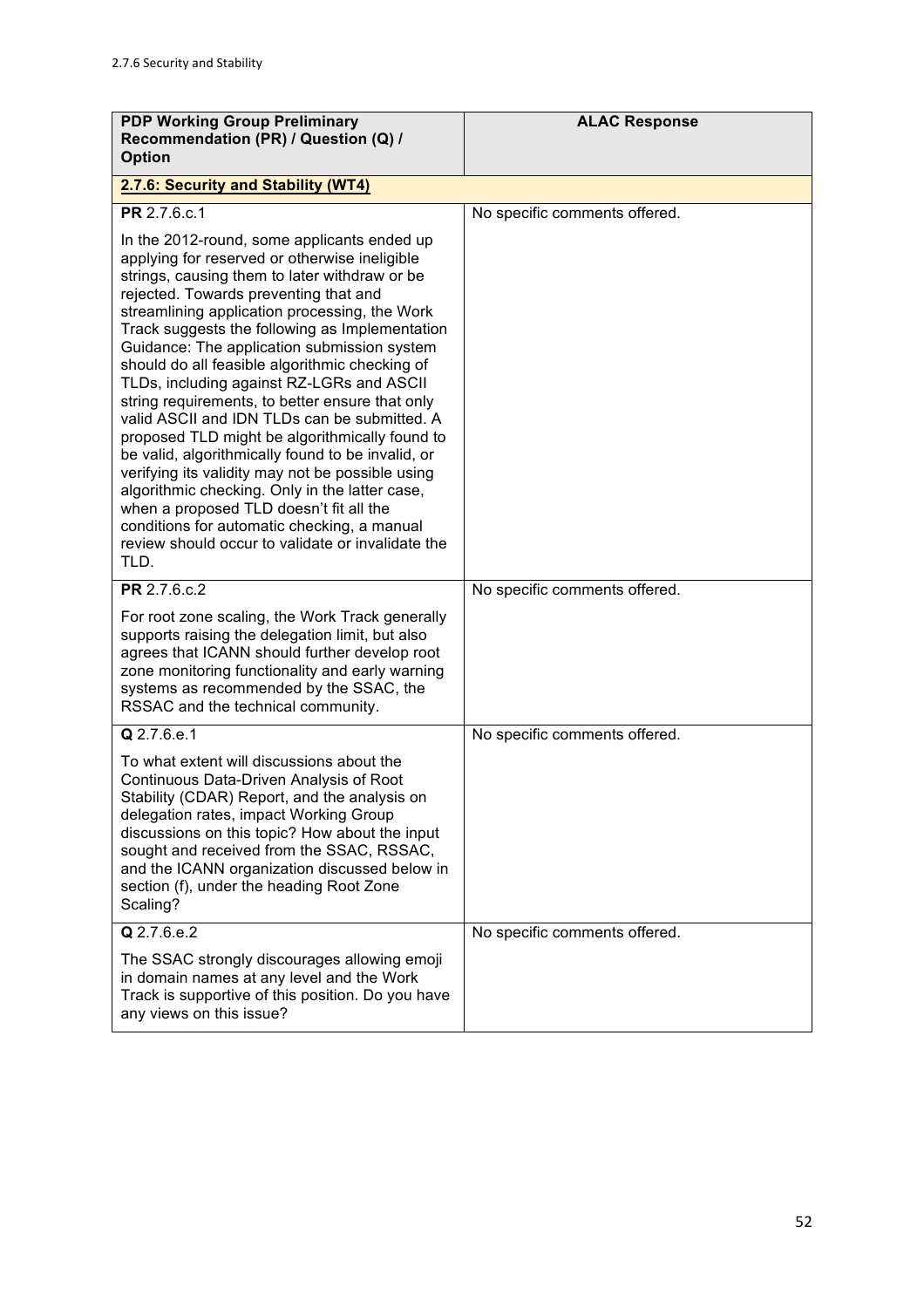| <b>PDP Working Group Preliminary</b><br>Recommendation (PR) / Question (Q) /<br><b>Option</b>                                                                                                                                                                                                                                                                                 | <b>ALAC Response</b>          |
|-------------------------------------------------------------------------------------------------------------------------------------------------------------------------------------------------------------------------------------------------------------------------------------------------------------------------------------------------------------------------------|-------------------------------|
| 2.7.7: Applicant Reviews (WT4)                                                                                                                                                                                                                                                                                                                                                |                               |
| For all evaluations:                                                                                                                                                                                                                                                                                                                                                          |                               |
| PR 2.7.7.c.1                                                                                                                                                                                                                                                                                                                                                                  | No specific comments offered. |
| In pursuit of transparency, publish (during the<br>procedure) any Clarifying Questions (CQ) and<br>CQ responses for public questions to the extent<br>possible.                                                                                                                                                                                                               |                               |
| PR 2.7.7.c.2                                                                                                                                                                                                                                                                                                                                                                  | No specific comments offered. |
| Restrict scoring to a pass/fail scale (0-1 points<br>only).                                                                                                                                                                                                                                                                                                                   |                               |
| PR 2.7.7.c.3                                                                                                                                                                                                                                                                                                                                                                  | No specific comments offered. |
| An analysis of CQs, guidance to the Applicant<br>Guidebook, Knowledge Articles, Supplemental<br>Notes, etc. from the 2012 round need to be<br>sufficiently analyzed with the goal of improving<br>the clarity of all questions asked of applicants<br>(and the answers expected of evaluators) such<br>that the need for the issuance of Clarifying<br>Questions is lessened. |                               |
| For Technical and Operational Evaluation:                                                                                                                                                                                                                                                                                                                                     |                               |
| PR 2.7.7.c.4                                                                                                                                                                                                                                                                                                                                                                  | No specific comments offered. |
| If an RSP pre-approval program is established<br>(as described in section 2.2.6), a New technical<br>evaluation will not be required for applicants that<br>have either selected a "pre-approved" RSP in its<br>application submission or if it commits to only<br>using a pre-approved RSP during the transition<br>to delegation phase.                                     |                               |
| PR 2.7.7.c.5                                                                                                                                                                                                                                                                                                                                                                  | No specific comments offered. |
| Consolidate the technical evaluation across<br>applications as much as feasible, even when not<br>using a pre-approved RSP. For example, if there<br>are multiple applications using the same non-<br>pre-approved RSP, that RSP would only have to<br>be evaluated once as opposed to being<br>evaluated for each individual application.                                    |                               |
| PR 2.7.7.c.6                                                                                                                                                                                                                                                                                                                                                                  | No specific comments offered. |
| For applicants that outsource technical or<br>operational services to third parties, applicants<br>should specify which services are being<br>performed by them and which are being<br>performed by the third parties when answering<br>questions.                                                                                                                            |                               |
| PR 2.7.7.c.7                                                                                                                                                                                                                                                                                                                                                                  |                               |
| Do not require a full IT/Operations security<br>policy from applicants.                                                                                                                                                                                                                                                                                                       | No specific comments offered. |
| PR 2.7.7.c.8                                                                                                                                                                                                                                                                                                                                                                  | No specific comments offered. |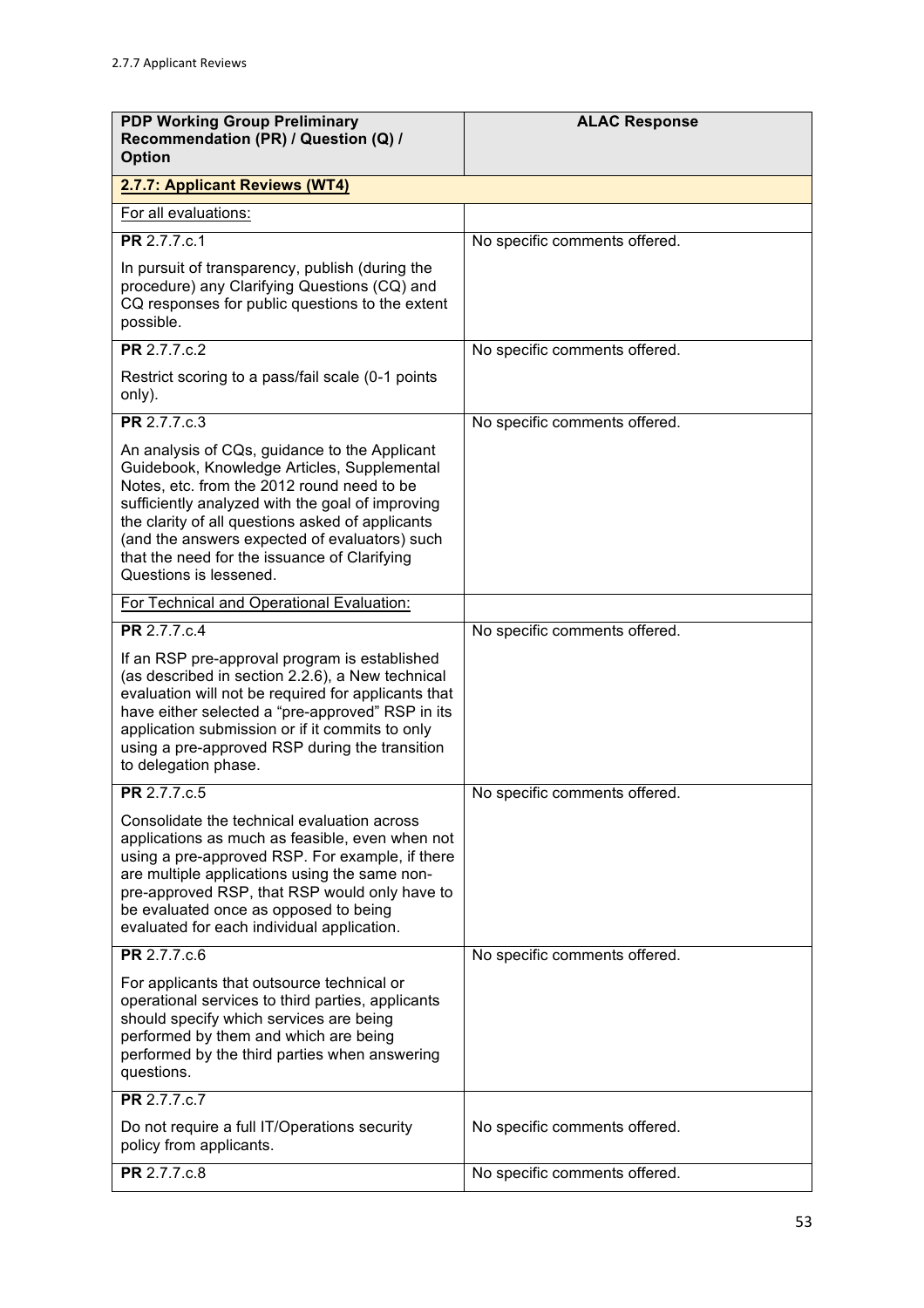| <b>PDP Working Group Preliminary</b><br>Recommendation (PR) / Question (Q) /<br><b>Option</b>                                                                                                                                                                                                                                                                                                                                                                                                                                | <b>ALAC Response</b>          |
|------------------------------------------------------------------------------------------------------------------------------------------------------------------------------------------------------------------------------------------------------------------------------------------------------------------------------------------------------------------------------------------------------------------------------------------------------------------------------------------------------------------------------|-------------------------------|
| Retain the same questions (except Q30b -<br>Security Policy).                                                                                                                                                                                                                                                                                                                                                                                                                                                                |                               |
| <b>PR</b> 2.7.7.c.9                                                                                                                                                                                                                                                                                                                                                                                                                                                                                                          | No specific comments offered. |
| "Applicants must be able to demonstrate their<br>technical and operational capability to run a<br>registry operation for the purpose that the<br>applicant sets out, either by submitting it to<br>evaluation at application time or agreeing to use<br>a previously approved** technical infrastructure."<br>** (Could mean in the same procedure or<br>previous procedures if an RSP program exists.)                                                                                                                      |                               |
| PR 2.7.7.c.10                                                                                                                                                                                                                                                                                                                                                                                                                                                                                                                | No specific comments offered. |
| "The Technical and Operational Evaluation may<br>be aggregated and/or consolidated to the<br>maximum extent possible that generate process<br>efficiencies, including instances both where<br>multiple applications are submitted by the same<br>applicant and multiple applications from different<br>applicants share a common technical<br>infrastructure."                                                                                                                                                               |                               |
| For Financial Evaluation:                                                                                                                                                                                                                                                                                                                                                                                                                                                                                                    |                               |
| PR 2.7.7.c.11                                                                                                                                                                                                                                                                                                                                                                                                                                                                                                                | No specific comments offered. |
| To the extent that it is determined that a<br>Continued Operations Instrument will be<br>required, it should not be part of the Financial<br>Evaluation, but rather should only be required at<br>the time of executing a Registry Agreement.                                                                                                                                                                                                                                                                                |                               |
| <b>PR</b> 2.7.7.c.12                                                                                                                                                                                                                                                                                                                                                                                                                                                                                                         | No specific comments offered. |
| Substitute the 2012 AGB evaluation of an<br>applicant's proposed business models and<br>financial strength with the following:                                                                                                                                                                                                                                                                                                                                                                                               |                               |
| • An applicant must identify whether the<br>financials in its application apply to all of its<br>applications, a subset of them or a single one<br>(where that applicant (and/or its affiliates have<br>multiple applications).                                                                                                                                                                                                                                                                                              |                               |
| • ICANN won't provide financial models or tools,<br>but it will define goals and publish lists of RSPs,<br>organizations (like RySG and BRG) and<br>consultants.                                                                                                                                                                                                                                                                                                                                                             |                               |
| • The goals of a financial evaluation are for the<br>applicant to demonstrate financial wherewithal<br>and assure long-term survivability of the registry.<br>Therefore, the evaluation should look at whether<br>an applicant could withstand not achieving<br>revenue goals, exceeding expenses, funding<br>shortfalls, or inability to manage multiple TLDs in<br>the case of registries that are dependent upon<br>the sale of registrations. However, there should<br>also be a recognition that there will be proposed |                               |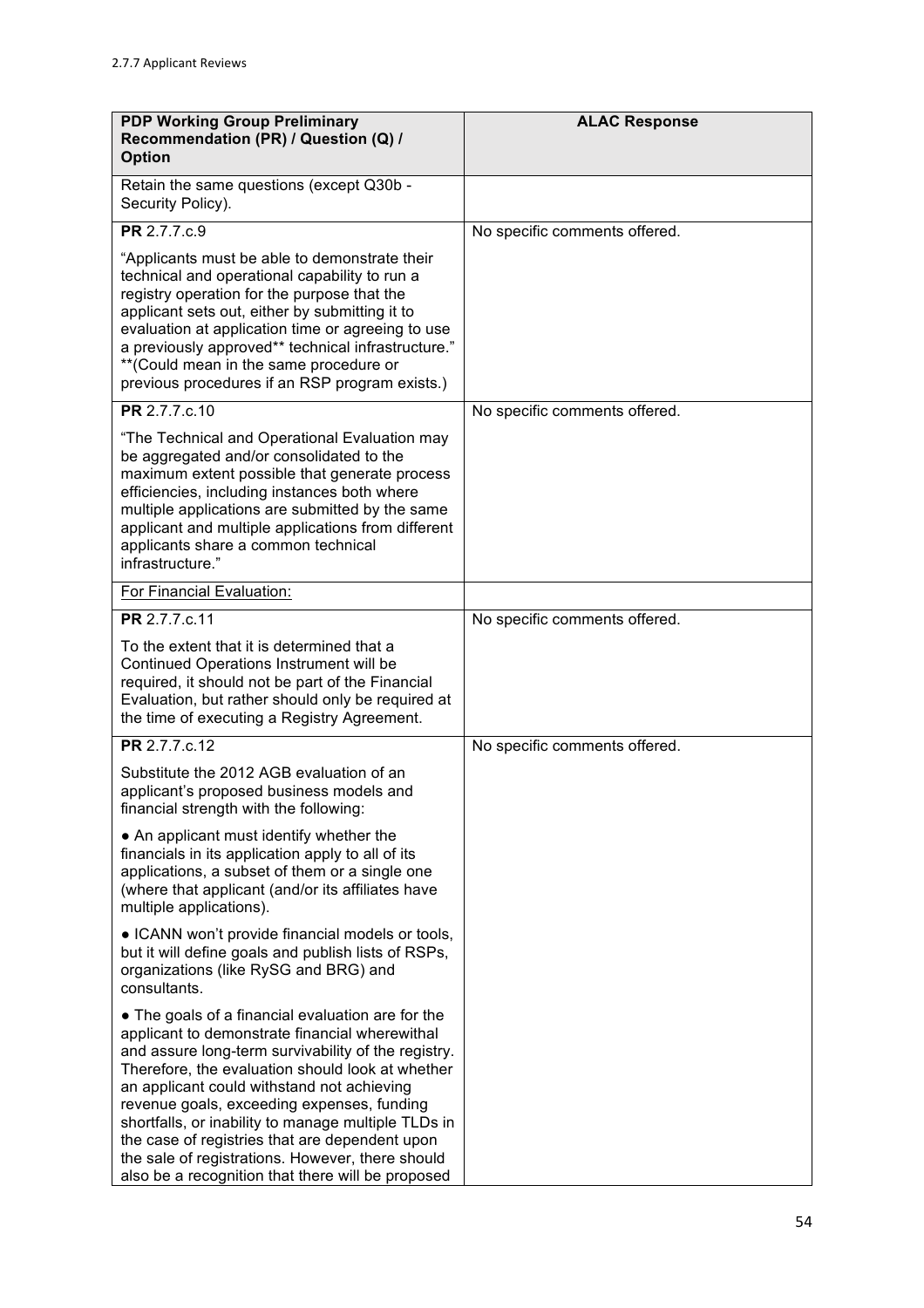| <b>PDP Working Group Preliminary</b><br>Recommendation (PR) / Question (Q) /<br><b>Option</b>                                                                                                                                                                                                                                                                                                                                                                                                                                                                                                                                                                                                                                                                                                                                              | <b>ALAC Response</b>          |
|--------------------------------------------------------------------------------------------------------------------------------------------------------------------------------------------------------------------------------------------------------------------------------------------------------------------------------------------------------------------------------------------------------------------------------------------------------------------------------------------------------------------------------------------------------------------------------------------------------------------------------------------------------------------------------------------------------------------------------------------------------------------------------------------------------------------------------------------|-------------------------------|
| applications that will not be reliant on the sale of<br>third party registrations and thus should not be<br>subject to the same type of evaluation criteria. In<br>other words, although the goals of the financial<br>evaluation are to determine the financial<br>wherewithal of an applicant to sustain the<br>maintenance of a TLD, the criteria may be<br>different for different types of registries. Criteria<br>should not be established in a "one-size-fits-all"<br>manner.                                                                                                                                                                                                                                                                                                                                                      |                               |
| • If any of the following conditions are met, an<br>applicant should be allowed to self-certify that it<br>has the financial means to support its proposed<br>business model associated with the TLD: If the<br>applicant is a company traded on an applicable<br>national public market; If the applicant and/or its<br>Officers are bound by law in its jurisdiction to<br>represent financials accurately; If the applicant is<br>a current Registry Operator that is not in default<br>on any of its financial obligations under its<br>applicable Registry Agreements, and has not<br>previously triggered the utilization of its<br><b>Continued Operations Instrument.</b><br>• The applicant is required to provide credible<br>3rd-party certification of those goals if self-<br>certification above is not used or achievable." |                               |
| PR 2.7.7.c.13                                                                                                                                                                                                                                                                                                                                                                                                                                                                                                                                                                                                                                                                                                                                                                                                                              | No specific comments offered. |
| To provide further clarity on the proposed<br>financial evaluation model, the following are<br>sample questions of how financials would be<br>evaluated:                                                                                                                                                                                                                                                                                                                                                                                                                                                                                                                                                                                                                                                                                   |                               |
| • Q45: "Identify whether this financial<br>information is shared with another application(s)"<br>(not scored).                                                                                                                                                                                                                                                                                                                                                                                                                                                                                                                                                                                                                                                                                                                             |                               |
| · Q46: "Financial statements (audited, certified<br>by officer with professional duty in applicant<br>jurisdiction to represent financial information<br>correctly or independently certified if not<br>publicly-listed or current RO in good standing)"<br>(0-1 scoring) (certification posted).                                                                                                                                                                                                                                                                                                                                                                                                                                                                                                                                          |                               |
| • Q47: "Declaration, certified by officer with<br>professional duty in applicant jurisdiction to<br>represent financial information correctly,<br>independently certified if not publicly-listed or<br>current RO in good standing, of financial<br>planning meeting long-term survivability of<br>registry considering stress conditions, such as<br>not achieving revenue goals, exceeding<br>expenses, funding shortfalls or spreading thin                                                                                                                                                                                                                                                                                                                                                                                             |                               |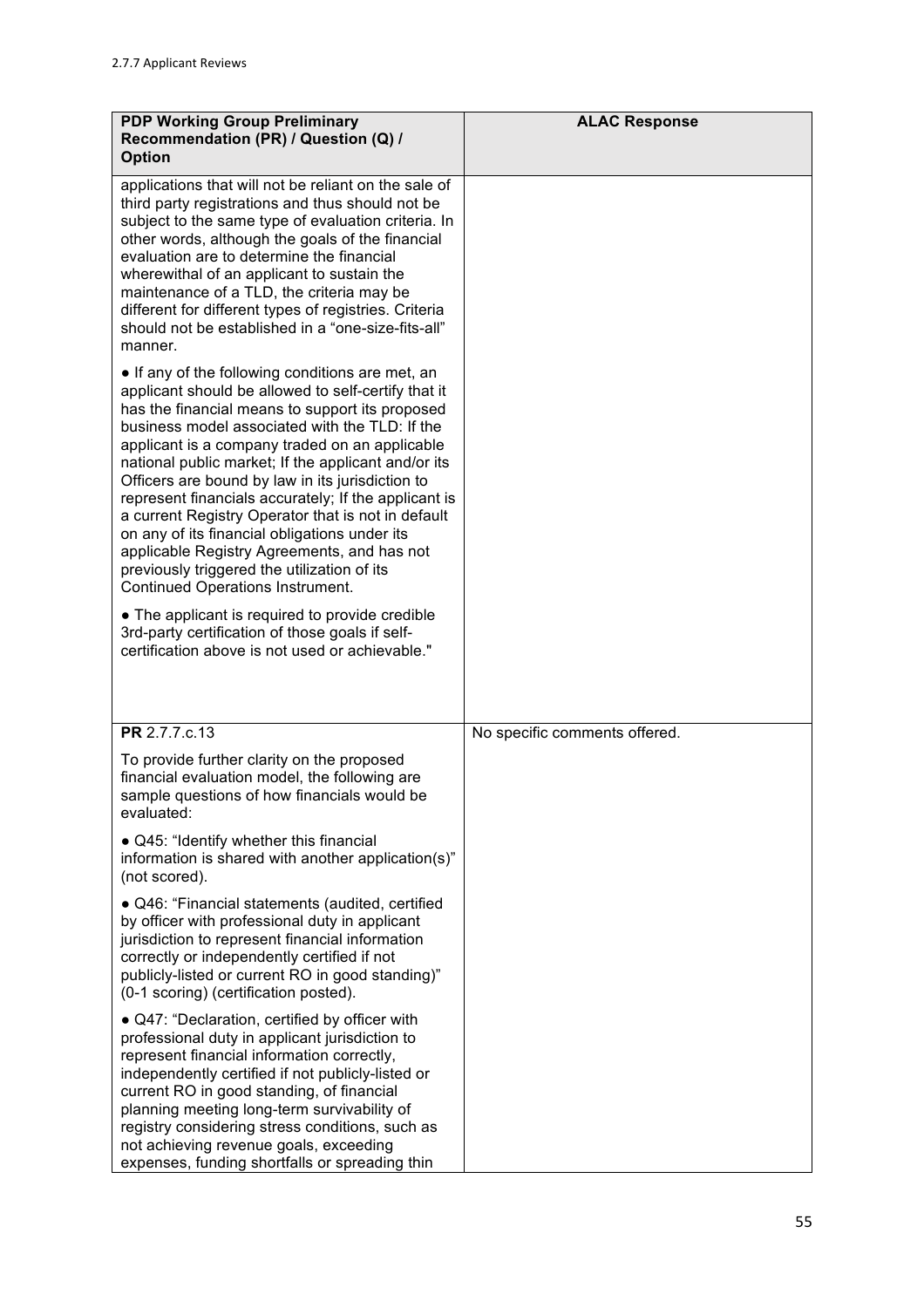| <b>PDP Working Group Preliminary</b><br>Recommendation (PR) / Question (Q) /<br><b>Option</b>                                                                                                                                                                                                                                                                                                                                                                                              | <b>ALAC Response</b>          |
|--------------------------------------------------------------------------------------------------------------------------------------------------------------------------------------------------------------------------------------------------------------------------------------------------------------------------------------------------------------------------------------------------------------------------------------------------------------------------------------------|-------------------------------|
| within current plus applied-for TLDs." (0-1<br>scoring) (publicly posted).                                                                                                                                                                                                                                                                                                                                                                                                                 |                               |
| . No other financial questions."                                                                                                                                                                                                                                                                                                                                                                                                                                                           |                               |
| The Work Track proposes the following draft<br>language for consideration, which would amend<br>recommendation 8 from the 2007 Final Report:                                                                                                                                                                                                                                                                                                                                               |                               |
| For Financial Evaluation:                                                                                                                                                                                                                                                                                                                                                                                                                                                                  |                               |
| PR: 2.7.7.c.14                                                                                                                                                                                                                                                                                                                                                                                                                                                                             | No specific comments offered. |
| "Applicants must be able to demonstrate their<br>financial and organizational operational<br>capability in tandem for all currently-owned and<br>applied-for TLDs that would become part of a<br>single registry family."                                                                                                                                                                                                                                                                  |                               |
| For Registry Services Evaluation:                                                                                                                                                                                                                                                                                                                                                                                                                                                          |                               |
| PR 2.7.7.c.15                                                                                                                                                                                                                                                                                                                                                                                                                                                                              | No specific comments offered. |
| Allow for a set of pre-approved services that<br>don't require registry services evaluation as part<br>of the New TLD application.; that set should<br>include at least:                                                                                                                                                                                                                                                                                                                   |                               |
| • Base contract required services (EPP, DNS<br>publishing etc.)                                                                                                                                                                                                                                                                                                                                                                                                                            |                               |
| • IDN services following IDN Guidelines                                                                                                                                                                                                                                                                                                                                                                                                                                                    |                               |
| • BTAPPA ("Bulk Transfer After Partial Portfolio<br>Acquisition") "                                                                                                                                                                                                                                                                                                                                                                                                                        |                               |
| PR 2.7.7.c.16                                                                                                                                                                                                                                                                                                                                                                                                                                                                              | No specific comments offered. |
| Since the content of Registry Agreement<br><b>Amendment Templates for Commonly</b><br><b>Requested Registry Services</b><br>(https://www.icann.org/resources/pages/registry-<br>agreement-amendment-templates-2018-01-29-<br>en) satisfies the criteria above, referring to it<br>instead of exhaustively enumerating the list is<br>preferred. Applicants would inform which of the<br>pre-approved services they want to be initially<br>allowed in the registry agreement for that TLD. |                               |
| • The Registry Services Evaluation Process<br>should only be used to assess services that are<br>not pre-approved.                                                                                                                                                                                                                                                                                                                                                                         |                               |
| • Criteria used to evaluate those non-pre-<br>approved registry services should be consistent<br>with the criteria applied to existing registries that<br>propose New registry services. To the extent<br>possible, this may mean having the same<br>personnel that currently reviews registry<br>services for existing registries be the same<br>personnel that reviews New registry services<br>proposed by applicants.                                                                  |                               |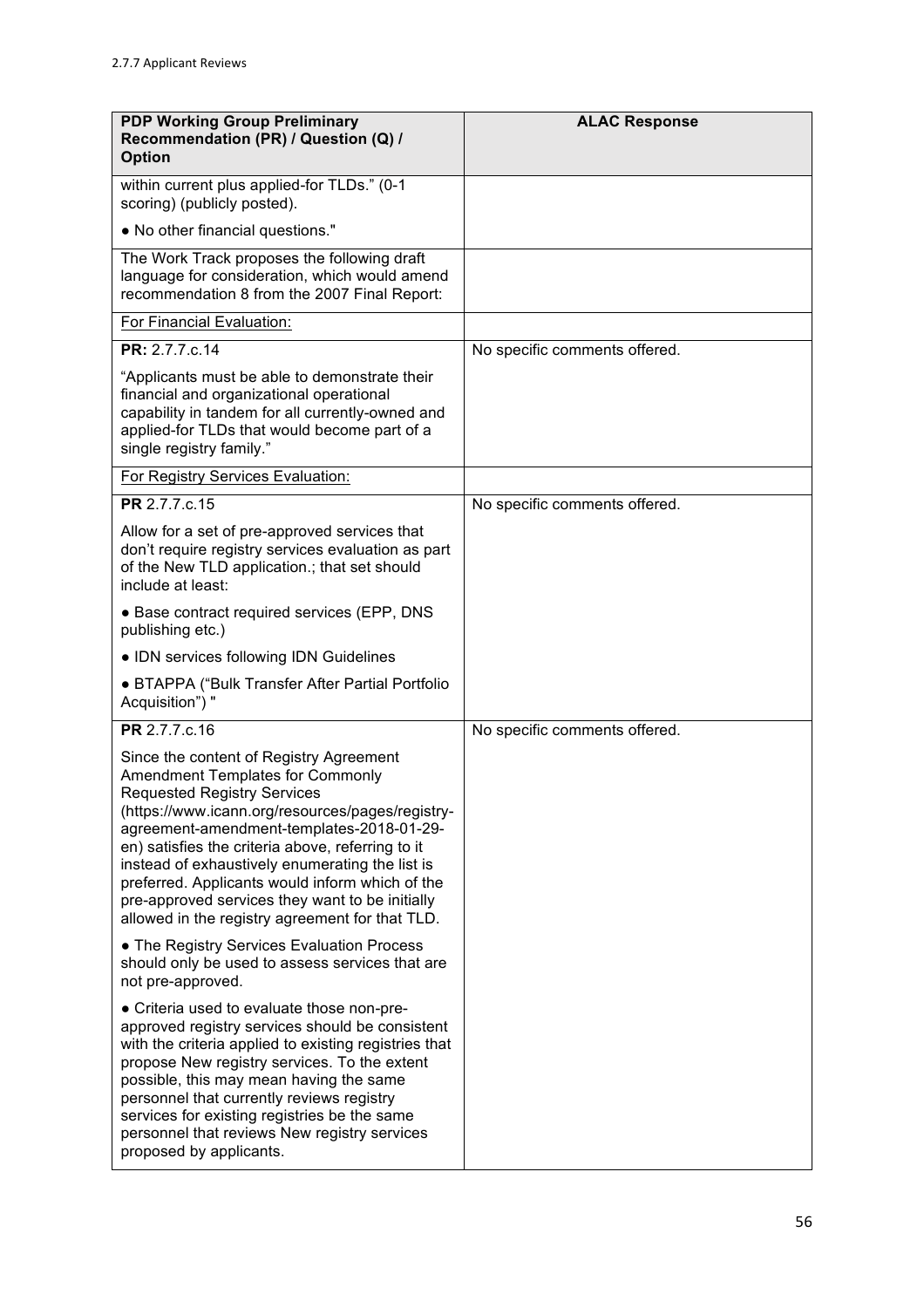| <b>PDP Working Group Preliminary</b><br>Recommendation (PR) / Question (Q) /<br><b>Option</b>                                                                                                                                                                                                                                                                                                                                                                                                                                                                                                                                                                                                                                                                                                    | <b>ALAC Response</b>          |
|--------------------------------------------------------------------------------------------------------------------------------------------------------------------------------------------------------------------------------------------------------------------------------------------------------------------------------------------------------------------------------------------------------------------------------------------------------------------------------------------------------------------------------------------------------------------------------------------------------------------------------------------------------------------------------------------------------------------------------------------------------------------------------------------------|-------------------------------|
| • In order to not hinder innovation, applications<br>proposing non-pre-approved services should not<br>be required to pay a higher application fee,<br>unless it is deemed as possibly creating a<br>security or stability risk requiring an RSTEP<br>(Registry Services Technical Evaluation Panel).<br>In addition, in order to encourage the proposal of<br>innovative uses of TLDs, those proposing New<br>non-approved registry services should not, to<br>the extent possible, be unreasonably delayed in<br>being evaluated. "                                                                                                                                                                                                                                                            |                               |
| The Work Track proposes the following draft<br>language for consideration for Registry Services<br>Evaluation:                                                                                                                                                                                                                                                                                                                                                                                                                                                                                                                                                                                                                                                                                   | No specific comments offered. |
| PR 2.7.7.c.17 "Applicants will be encouraged but<br>not required to specify additional registry<br>services that are critical to the operation and<br>business plan of the registry. The list of<br>previously approved registry services (IDN<br>Languages, GPML, BTAPPA) will be included by<br>reference in the Applicant Guidebook and<br>Registry Agreement. If the applicant includes<br>additional registry services, the applicant must<br>specify whether it wants it evaluated through<br>RSEP at evaluation time, contracting time, or<br>after contract signing, acknowledging that<br>exceptional processing could incur additional<br>application fees. If the applicant has not included<br>additional registry services, RSEP will only be<br>available after contract signing." |                               |
| Q 2.7.7.e.1                                                                                                                                                                                                                                                                                                                                                                                                                                                                                                                                                                                                                                                                                                                                                                                      | No specific comments offered. |
| While a financial evaluation model reached<br>general agreement, Work Track 4 is seeking<br>feedback on an option with more complex<br>evaluations that was proposed that would be<br>specific to a scenario where there are already<br>many commercial TLDs operating and a number<br>of delegated but yet unlaunched ones. Please<br>see the reasoning for this proposal on the Work<br>Track Wiki and of the model in the "Proposal -<br>Straw Cookie-Monster" section of the document.                                                                                                                                                                                                                                                                                                       |                               |
| Q 2.7.7.e.2                                                                                                                                                                                                                                                                                                                                                                                                                                                                                                                                                                                                                                                                                                                                                                                      | No specific comments offered. |
| If it is recommended that a registry only be<br>evaluated once despite submitting multiple<br>applications, what are some potential drawbacks<br>of consolidating those evaluations? How can<br>those issues be mitigated?                                                                                                                                                                                                                                                                                                                                                                                                                                                                                                                                                                       |                               |
| Q 2.7.7.e.3                                                                                                                                                                                                                                                                                                                                                                                                                                                                                                                                                                                                                                                                                                                                                                                      | No specific comments offered. |
| Which financial model seems preferable and<br>why?                                                                                                                                                                                                                                                                                                                                                                                                                                                                                                                                                                                                                                                                                                                                               |                               |
| Q 2.7.7.e.4                                                                                                                                                                                                                                                                                                                                                                                                                                                                                                                                                                                                                                                                                                                                                                                      | No specific comments offered. |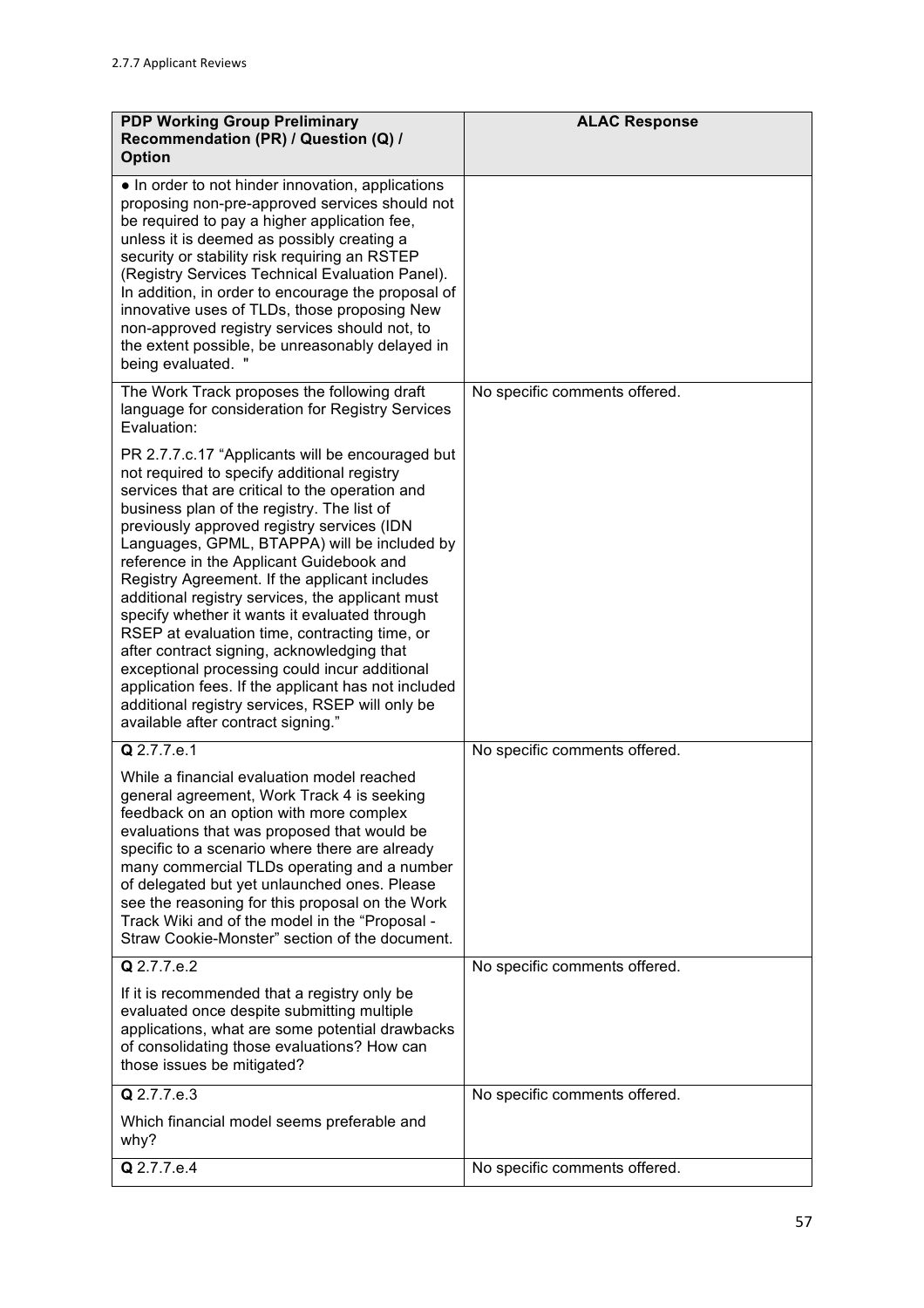| <b>PDP Working Group Preliminary</b><br>Recommendation (PR) / Question (Q) /<br><b>Option</b>                                                                                                                                                                                                                                                                                                                                                                                                                                                                                                                                 | <b>ALAC Response</b>          |
|-------------------------------------------------------------------------------------------------------------------------------------------------------------------------------------------------------------------------------------------------------------------------------------------------------------------------------------------------------------------------------------------------------------------------------------------------------------------------------------------------------------------------------------------------------------------------------------------------------------------------------|-------------------------------|
| Some in the Work Track have suggested that<br>ICANN provide a list of persons or entities that<br>could assist applicants in establishing a<br>proposed business model. Should ICANN be<br>allowed or even required to maintain such a list?                                                                                                                                                                                                                                                                                                                                                                                  |                               |
| Q 2.7.7.e.5                                                                                                                                                                                                                                                                                                                                                                                                                                                                                                                                                                                                                   | No specific comments offered. |
| The requirement to submit financial statements<br>(especially with respect to non-public applicants<br>that generally do not disclose financial<br>information) was one of the main reasons<br>applicants failed their initial evaluations in 2012.<br>Although changes to financial evaluations are<br>potentially being recommended, the Work Track<br>is not suggesting changes to the requirement to<br>submit financial statements. Are there any<br>potential alternate ways in which an applicant's<br>financial stability can be measured without the<br>submission of financial statements? If so, what<br>are they? |                               |
| $Q$ 2.7.7.e.6                                                                                                                                                                                                                                                                                                                                                                                                                                                                                                                                                                                                                 | No specific comments offered. |
| In Financial Evaluation, subsection 2.d, an<br>exemption for public-traded companies is<br>suggested. The Work Track hasn't considered<br>whether to include affiliates in that exemption;<br>should it be changed to also allow exemption in<br>such cases?                                                                                                                                                                                                                                                                                                                                                                  |                               |
| Q 2.7.7.e.7                                                                                                                                                                                                                                                                                                                                                                                                                                                                                                                                                                                                                   | No specific comments offered. |
| An alternative to the Registry Services<br>Evaluation was to not allow any services to be<br>proposed at the time of application and instead<br>to require all such services to be requested after<br>contracting. What would be the pros and cons of<br>that alternative?                                                                                                                                                                                                                                                                                                                                                    |                               |
| Q 2.7.7.e.8                                                                                                                                                                                                                                                                                                                                                                                                                                                                                                                                                                                                                   | No specific comments offered. |
| Not adding cost and time to applications that<br>propose New services likely increases cost and<br>processing time for those applications that do<br>not propose any additional registry services. In<br>other words, it has been argued that applications<br>without additional services being proposed are<br>"subsidizing" applications which do propose New<br>services. Do you see this as an issue?                                                                                                                                                                                                                     |                               |
| Q 2.7.7.e.9                                                                                                                                                                                                                                                                                                                                                                                                                                                                                                                                                                                                                   | No specific comments offered. |
| Are there any other registry services that should<br>be considered as "pre-approved"? This could<br>include services such as protected marks lists,<br>registry locks, and other services previously<br>approved by ICANN for other registries that<br>have already gone through the RSEP process                                                                                                                                                                                                                                                                                                                             |                               |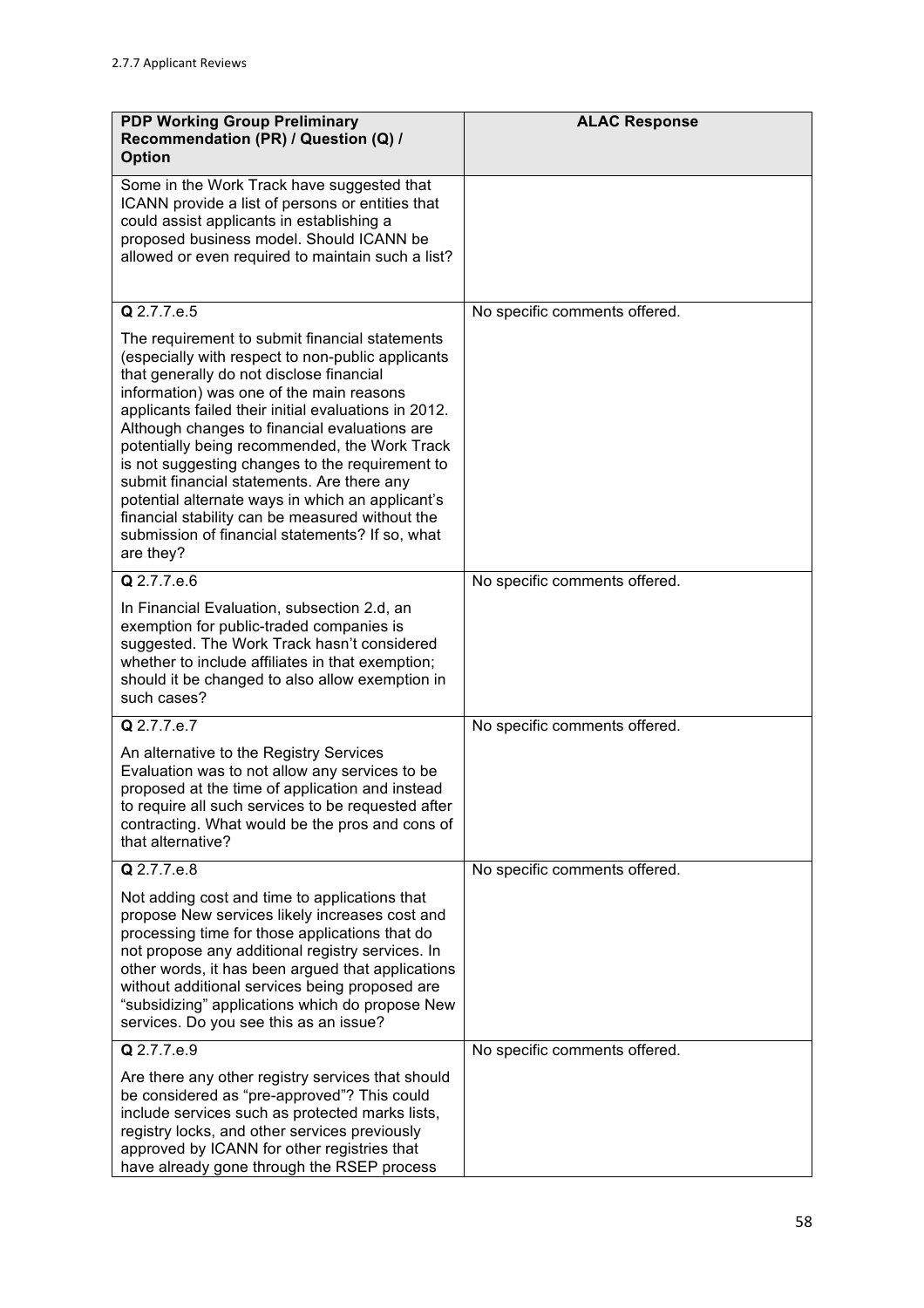| <b>PDP Working Group Preliminary</b><br>Recommendation (PR) / Question (Q) /<br><b>Option</b>                                                                                                                                                                                                                                                                                                                                                   | <b>ALAC Response</b>          |
|-------------------------------------------------------------------------------------------------------------------------------------------------------------------------------------------------------------------------------------------------------------------------------------------------------------------------------------------------------------------------------------------------------------------------------------------------|-------------------------------|
| (https://www.icann.org/resources/pages/rsep-<br>2014-02-19-en). Please explain.                                                                                                                                                                                                                                                                                                                                                                 |                               |
| Q 2.7.7.e.10                                                                                                                                                                                                                                                                                                                                                                                                                                    | No specific comments offered. |
| There are some who took the proposed registry<br>services language as changing the 2012<br>implementation of asking for disclosure of<br>services versus disclosure being required, while<br>others argued it does not, keeping this aspect<br>unchanged. Do you agree with one of those<br>interpretations of the recommendation contained<br>in (c) above? Please explain and, to the extent<br>possible, please provide alternative wording. |                               |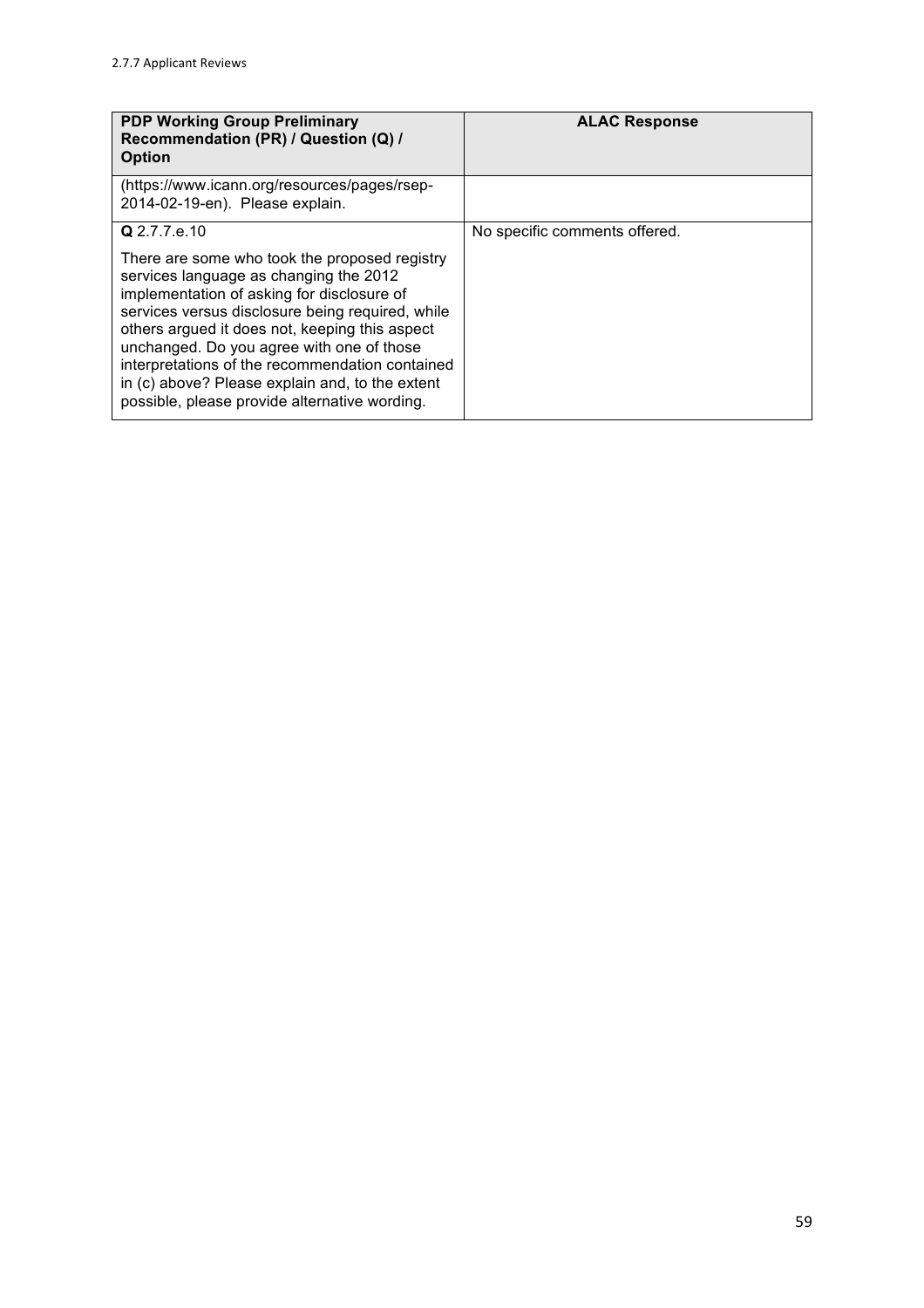| <b>PDP Working Group Preliminary</b><br>Recommendation (PR) / Question (Q) /<br><b>Option</b>                                                                                                                                                                                                                                      | <b>ALAC Response</b>                                                                                                                                                |
|------------------------------------------------------------------------------------------------------------------------------------------------------------------------------------------------------------------------------------------------------------------------------------------------------------------------------------|---------------------------------------------------------------------------------------------------------------------------------------------------------------------|
| 2.7.8: Name Collisions (WT4)                                                                                                                                                                                                                                                                                                       |                                                                                                                                                                     |
| PR 2.7.8.c.1                                                                                                                                                                                                                                                                                                                       |                                                                                                                                                                     |
| Include a mechanism to evaluate the risk of<br>name collisions in the TLD evaluation process<br>as well during the transition to delegation phase.                                                                                                                                                                                 | Collisions have the potential for great user<br>harm. The process needs to wait for the SSAC<br>to complete its work and to be subject to their<br>recommendations. |
|                                                                                                                                                                                                                                                                                                                                    | The next round should not proceed before that<br>is in.                                                                                                             |
| PR 2.7.8.c.2                                                                                                                                                                                                                                                                                                                       |                                                                                                                                                                     |
| Use data-driven methodologies using trusted<br>research-accessible data sources like Day in the<br>Life of the Internet (DITL) and Operational<br>Research Data from Internet Namespace Logs<br>(ORDINAL).                                                                                                                         | Wait on SSAC recommendations.                                                                                                                                       |
| PR 2.7.8.c.3                                                                                                                                                                                                                                                                                                                       |                                                                                                                                                                     |
| Efforts should be undertaken to create a "Do Not<br>Apply" list of TLD strings that pose a substantial<br>name collision risk whereby application for such<br>strings would not be allowed to be submitted.                                                                                                                        | Wait on SSAC recommendations.                                                                                                                                       |
| PR 2.7.8.c.4                                                                                                                                                                                                                                                                                                                       |                                                                                                                                                                     |
| In addition, a second list of TLDs should be<br>created (if possible) of strings that may not pose<br>as high of a name collision risk as the "Do Not<br>Apply" list, but for which there would be a strong<br>presumption that a specific mitigation framework<br>would be required.                                              | Wait on SSAC recommendations.                                                                                                                                       |
| PR 2.7.8.c.5                                                                                                                                                                                                                                                                                                                       |                                                                                                                                                                     |
| Allow every application, other than those on the<br>"do not apply" list, to file a name collision<br>mitigation framework with their application.                                                                                                                                                                                  | Wait on SSAC recommendations.                                                                                                                                       |
| PR 2.7.8.c.6                                                                                                                                                                                                                                                                                                                       |                                                                                                                                                                     |
| During the evaluation period, a test should be<br>developed to evaluate the name collision risk for<br>every applied-for string, putting them into 3<br>baskets: high risk, aggravated risk, and low risk.<br>Provide clear guidance to applicants in advance<br>for what constitutes high risk, aggravated risk,<br>and low risk. | Wait on SSAC recommendations.                                                                                                                                       |
| PR 2.7.8.c.8                                                                                                                                                                                                                                                                                                                       |                                                                                                                                                                     |
| Aggravated risk strings would require a non-<br>standard mitigation framework to move forward<br>in the process; the proposed framework would<br>be evaluated by an RSTEP panel.                                                                                                                                                   | Wait on SSAC recommendations.                                                                                                                                       |
| PR 2.7.8.c.9                                                                                                                                                                                                                                                                                                                       |                                                                                                                                                                     |
| Low risk strings would start controlled<br>interruption as soon as such finding is reached,<br>recommended to be done by ICANN org for a                                                                                                                                                                                           | Wait on SSAC recommendations.                                                                                                                                       |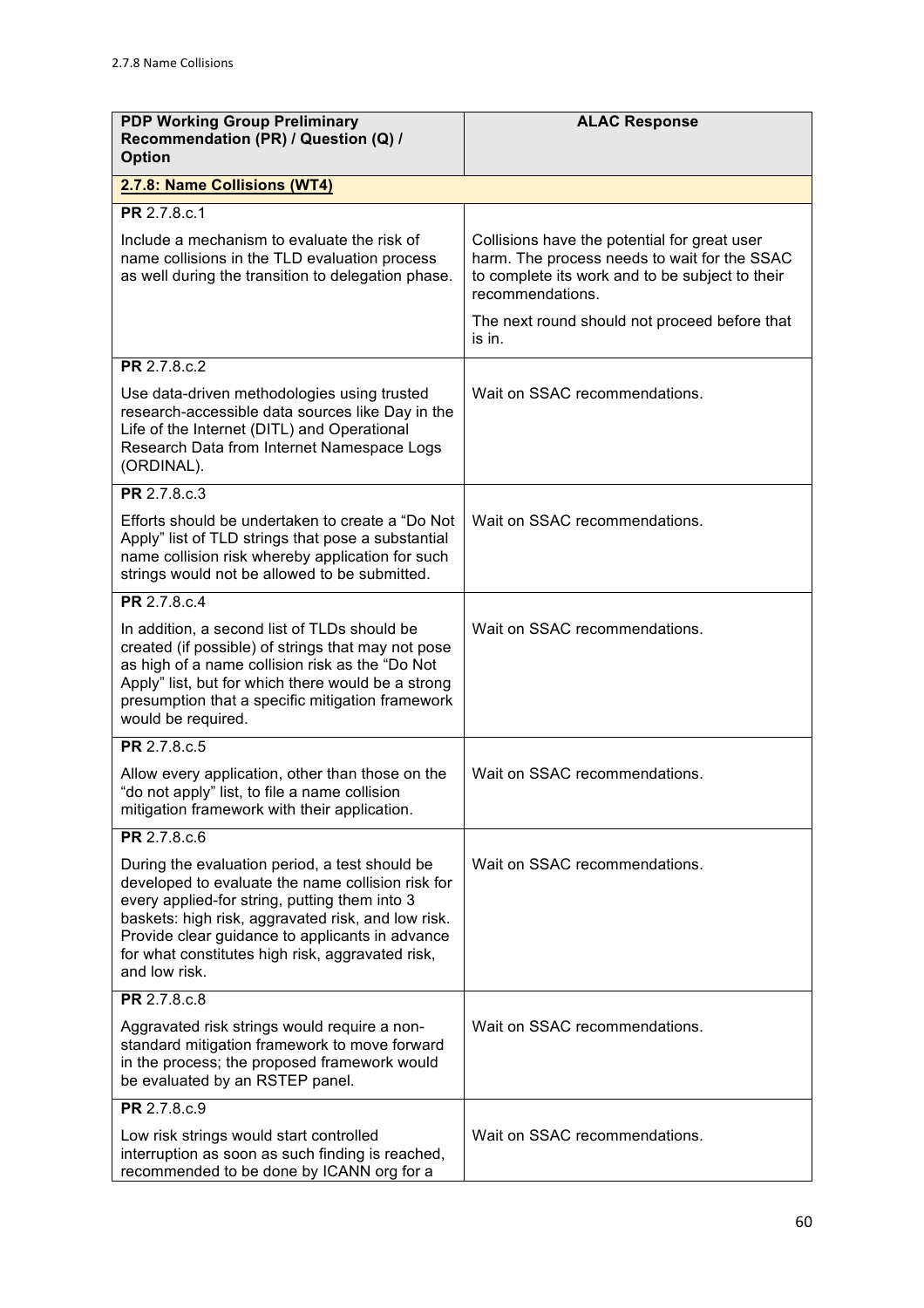| <b>PDP Working Group Preliminary</b><br>Recommendation (PR) / Question (Q) /<br><b>Option</b>                                                                                                                                                                                                                                                                                                                                                                                                                                                                                                                          | <b>ALAC Response</b>          |
|------------------------------------------------------------------------------------------------------------------------------------------------------------------------------------------------------------------------------------------------------------------------------------------------------------------------------------------------------------------------------------------------------------------------------------------------------------------------------------------------------------------------------------------------------------------------------------------------------------------------|-------------------------------|
| minimum period of 90 days (but likely more<br>considering the typical timeline for evaluation,<br>contracting and delegation).                                                                                                                                                                                                                                                                                                                                                                                                                                                                                         |                               |
| PR 2.7.8.c.10                                                                                                                                                                                                                                                                                                                                                                                                                                                                                                                                                                                                          |                               |
| If controlled interruption (CI) for a specific label<br>is found to cause disruption, ICANN org could<br>decide to disable CI for that label while the<br>disruption is fixed, provided that the minimum CI<br>period still applied to that string.                                                                                                                                                                                                                                                                                                                                                                    | Wait on SSAC recommendations. |
| Q 2.7.8.e.1                                                                                                                                                                                                                                                                                                                                                                                                                                                                                                                                                                                                            |                               |
| Is there a dependency between the findings<br>from this Working Group and the Name<br>Collisions Analysis Project (NCAP)? If there is,<br>how should the PDP Working Group and NCAP<br>Work Party collaborate in order to move<br>forward? Or, should the PDP Working Group<br>defer all name collision recommendations to<br>NCAP?                                                                                                                                                                                                                                                                                    | Wait on SSAC recommendations. |
| Q 2.7.8.e.2                                                                                                                                                                                                                                                                                                                                                                                                                                                                                                                                                                                                            |                               |
| In the event that the NCAP work is not<br>completed prior to the next application round,<br>should the default be that the same name<br>collision mitigation frameworks in place today be<br>applied to those TLDs approved for the next<br>round?                                                                                                                                                                                                                                                                                                                                                                     | Wait on SSAC recommendations. |
| Q 2.7.8.e.3                                                                                                                                                                                                                                                                                                                                                                                                                                                                                                                                                                                                            |                               |
| The Work Track generally agreed to keep the<br>controlled interruption period at 90 days due to<br>lack of consensus in changing it. Some evidence<br>indicated a 60-day period would be enough.<br>Though no evidence was provided to require a<br>longer period, other Work Track members<br>argued for a longer 120 days. What length do<br>you suggest and why? Note that the preliminary<br>recommendation to have ICANN org conduct CI<br>as early as possible would likely mitigate<br>potential delays to applicants in launching their<br>TLD. Are there concerns with ICANN org being<br>responsible for CI? | Wait on SSAC recommendations. |
| Q 2.7.8.e.4                                                                                                                                                                                                                                                                                                                                                                                                                                                                                                                                                                                                            |                               |
| During the first 2 years following delegation of a<br>New gTLD string, registry operators were<br>required to implement a readiness program<br>ensuring that certain actions be taken within a<br>couple of hours in the event that a collision was<br>found which presented a substantial risk to life.<br>The 2-year readiness for possible collisions was<br>kept as determined in the Name Collision<br>Management Framework, but some in the Work<br>Track felt that the service level for 2012 was too                                                                                                           | Wait on SSAC recommendations. |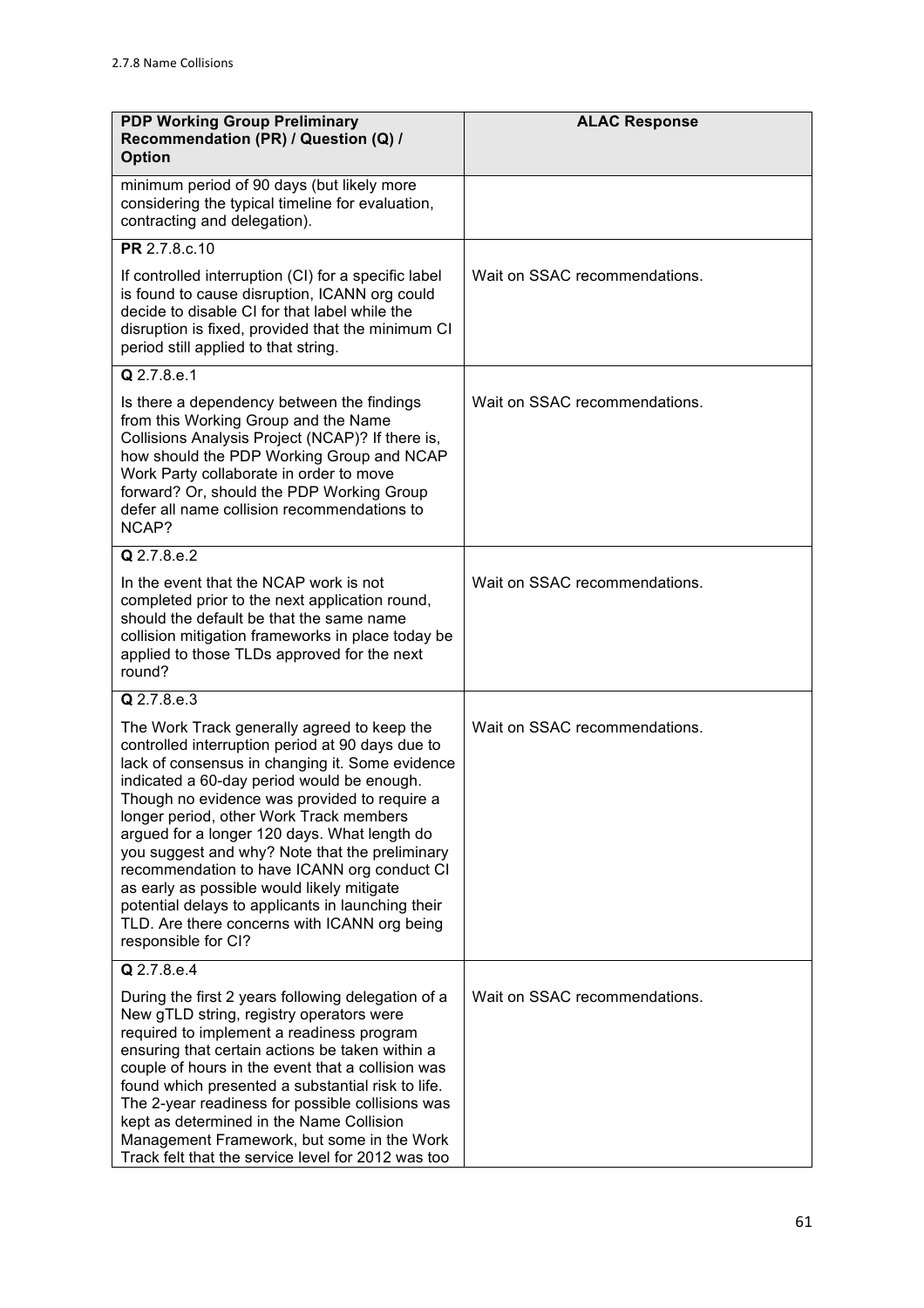| <b>PDP Working Group Preliminary</b><br>Recommendation (PR) / Question (Q) /<br><b>Option</b>                                                                                                                                                                                                         | <b>ALAC Response</b>          |
|-------------------------------------------------------------------------------------------------------------------------------------------------------------------------------------------------------------------------------------------------------------------------------------------------------|-------------------------------|
| demanding. What would be a reasonable<br>response time?                                                                                                                                                                                                                                               |                               |
| $Q$ 2.7.8.e.5                                                                                                                                                                                                                                                                                         |                               |
| If ICANN were initially required to initially<br>delegate strings to its own controlled interruption<br>platform and then later delegate the TLD to the<br>registry, would that unreasonably increase the<br>changes to the root zone?                                                                | Wait on SSAC recommendations. |
| Q 2.7.8.e.6                                                                                                                                                                                                                                                                                           |                               |
| What threat vectors for name collisions in legacy<br>gTLDs should the Working Group consider, and<br>what mitigation controls (if any) can be used to<br>address such threats?                                                                                                                        | Wait on SSAC recommendations. |
| Q 2.7.8.e.7                                                                                                                                                                                                                                                                                           |                               |
| Regarding the "do not apply" and "exercise care"<br>lists, how should technical standards for these<br>categories be established? Should experts other<br>than those involved in NCAP be consulted?                                                                                                   | Wait on SSAC recommendations. |
| Q 2.7.8.e.8                                                                                                                                                                                                                                                                                           |                               |
| As applicants are preliminarily recommended<br>above to be allowed to propose name collision<br>mitigation plans, who should be evaluating the<br>mitigation frameworks put forth by applicants?<br>Should RSTEP be utilized as preliminarily<br>recommended above or some other<br>mechanism/entity? | Wait on SSAC recommendations. |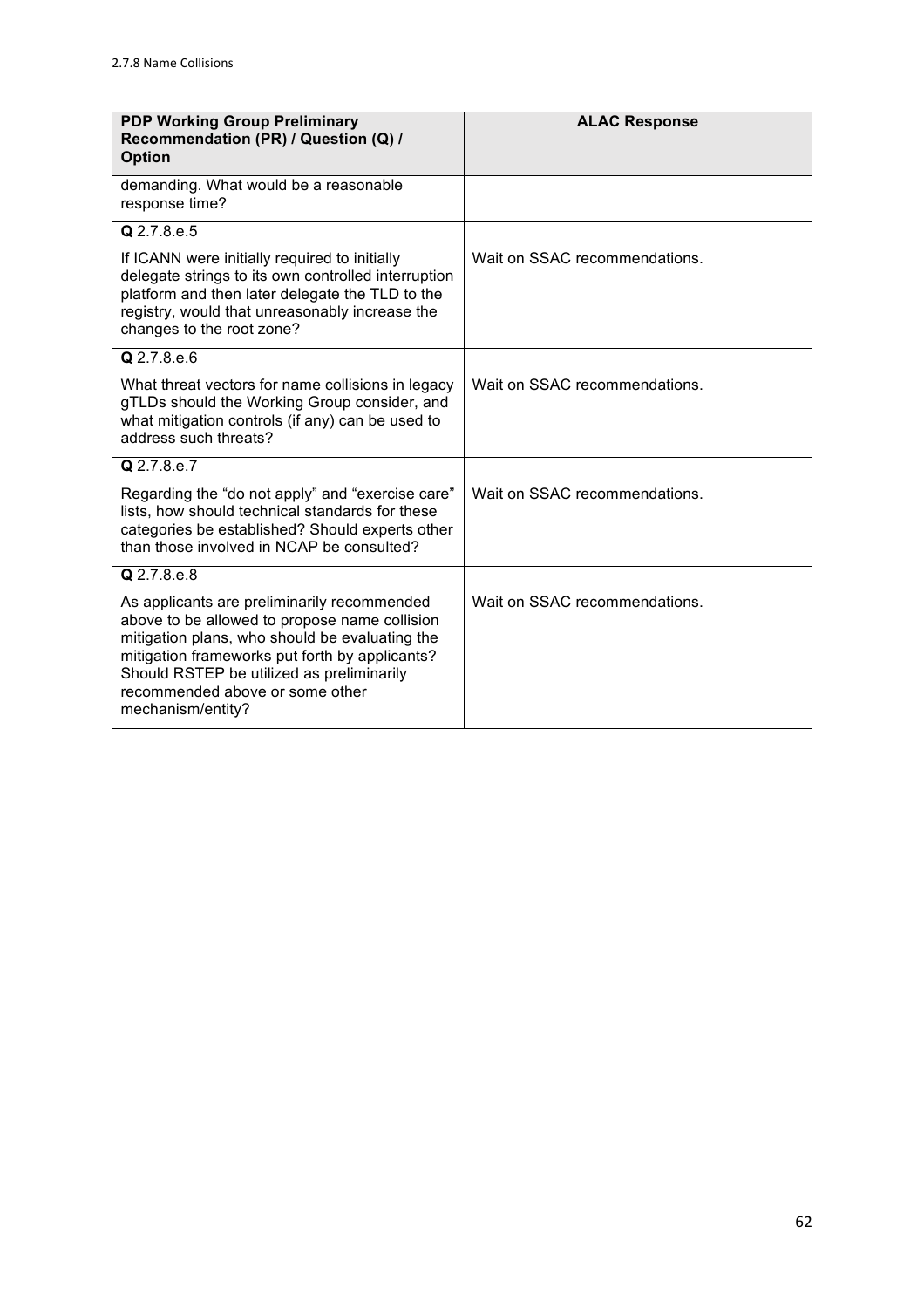| <b>PDP Working Group Preliminary</b><br>Recommendation (PR) / Question (Q) /<br><b>Option</b>                                                                                                                                                                                                                                      | <b>ALAC Response</b>                                                                                                                                                                                                                                                                                                                                                                                                                                                                                                                                                                                                                                                                                                                                       |
|------------------------------------------------------------------------------------------------------------------------------------------------------------------------------------------------------------------------------------------------------------------------------------------------------------------------------------|------------------------------------------------------------------------------------------------------------------------------------------------------------------------------------------------------------------------------------------------------------------------------------------------------------------------------------------------------------------------------------------------------------------------------------------------------------------------------------------------------------------------------------------------------------------------------------------------------------------------------------------------------------------------------------------------------------------------------------------------------------|
| 2.8.1: Objections (WT3)                                                                                                                                                                                                                                                                                                            |                                                                                                                                                                                                                                                                                                                                                                                                                                                                                                                                                                                                                                                                                                                                                            |
| PR 2.8.1.c.1                                                                                                                                                                                                                                                                                                                       |                                                                                                                                                                                                                                                                                                                                                                                                                                                                                                                                                                                                                                                                                                                                                            |
| A transparent process for ensuring that<br>panellists, evaluators, and Independent<br>Objectors are free from conflicts of interest must<br>be developed as a supplement to the existing<br>Code of Conduct Guidelines for Panellists and<br>Conflict of Interest Guidelines for Panellists.                                       | The ALAC supports this preliminary<br>recommendation.<br>While it can be accepted that panellists,<br>evaluators and Independent Objectors are<br>expected to conduct themselves without bias in<br>every objection/proceeding and to recuse<br>themselves when conflicts of interest arise,<br>there always remains a level of subjectivity in<br>determining whether a conflict of interest arises<br>as well as who should decide this question.<br>Therefore in the interest of all concerned<br>parties, a transparent process ought to be<br>developed to supplement the existing Code of<br><b>Conduct Guidelines for Panellists and Conflict</b><br>of Interest Guidelines for Panellists, aimed at<br>facilitating the opportunity to examine the |
|                                                                                                                                                                                                                                                                                                                                    | positions of panellists, evaluators and<br>Independent Objectors not only vis-a-vis<br>applicants but also amongst themselves and<br>other objectors to minimise the risk of objections<br>being filed / proceedings being conducted under<br>a potential shroud of conflicting interests as<br>against panellists, evaluators and/or<br>Independent Objectors.                                                                                                                                                                                                                                                                                                                                                                                            |
| <b>PR</b> 2.8.1.c.2                                                                                                                                                                                                                                                                                                                |                                                                                                                                                                                                                                                                                                                                                                                                                                                                                                                                                                                                                                                                                                                                                            |
| For all types of objections, the parties to a<br>proceeding should be given the opportunity to<br>agree upon a single panelist or a three-person<br>panel - bearing the costs accordingly.                                                                                                                                         | The ALAC holds a neutral stance on this<br>preliminary recommendation on the proviso that<br>parties are made aware of and are prepared to<br>accept the impact on timeline and costs to<br>them.                                                                                                                                                                                                                                                                                                                                                                                                                                                                                                                                                          |
|                                                                                                                                                                                                                                                                                                                                    | However, more importantly, the ALAC believes<br>utmost attention must be given to (1) making<br>overall cost of filing and seeing through<br>objections much more affordable to<br>communities and non-profit organisation<br>objectors, and (2) disallow a wealthier party to a<br>proceeding from dictating terms to insist on a 3-<br>person panel and prejudice the challenge of its<br>less wealthy opponent.                                                                                                                                                                                                                                                                                                                                         |
| PR 2.8.1.c.3                                                                                                                                                                                                                                                                                                                       |                                                                                                                                                                                                                                                                                                                                                                                                                                                                                                                                                                                                                                                                                                                                                            |
| ICANN must publish, for each type of objection,<br>all supplemental rules as well as all criteria to be<br>used by panellists for the filing of, response to,<br>and evaluation of each objection. Such guidance<br>for decision making by panellists must be more<br>detailed than what was available prior to the<br>2012 round. | The ALAC supports this preliminary<br>recommendation and goes further to state that<br>guidance for panellists should be substantial<br>insofar as decisions pertaining to definitions of<br>"community" and "public interest", allegations of<br>conflict of interest on the part of objectors<br>(especially the Independent Objector), and<br>whether to apply an examination of the purpose<br>and use of an applied-for string as opposed to<br>just the term itself are concerned. This is                                                                                                                                                                                                                                                           |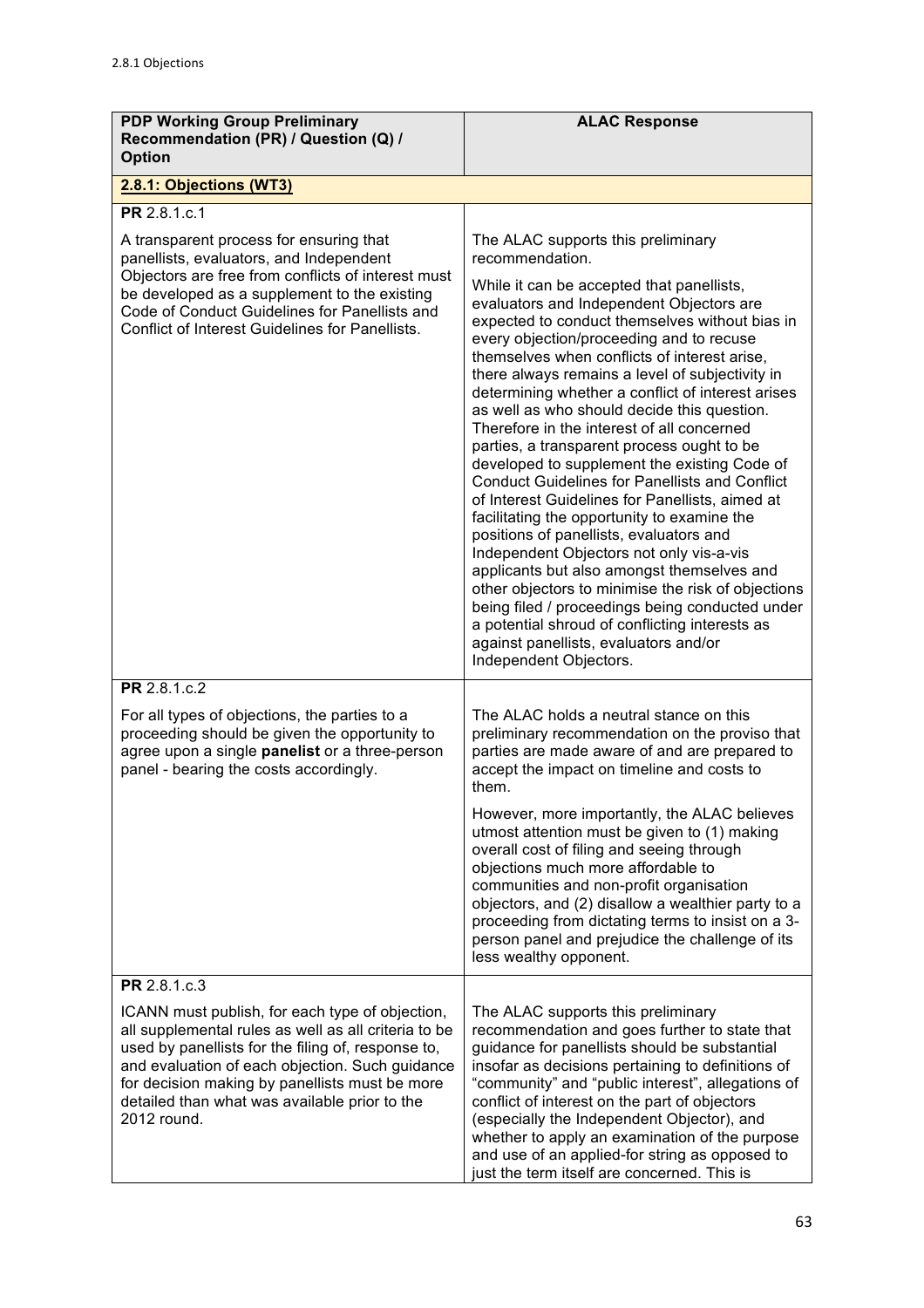| <b>PDP Working Group Preliminary</b><br>Recommendation (PR) / Question (Q) /<br><b>Option</b>                                                                                                                                                                                                                                                                             | <b>ALAC Response</b>                                                                                                                                                                                                                                                                                                                                                                                                                                                                                                                                                                                                                                                                                                                                                                                                                                                                                                                                |
|---------------------------------------------------------------------------------------------------------------------------------------------------------------------------------------------------------------------------------------------------------------------------------------------------------------------------------------------------------------------------|-----------------------------------------------------------------------------------------------------------------------------------------------------------------------------------------------------------------------------------------------------------------------------------------------------------------------------------------------------------------------------------------------------------------------------------------------------------------------------------------------------------------------------------------------------------------------------------------------------------------------------------------------------------------------------------------------------------------------------------------------------------------------------------------------------------------------------------------------------------------------------------------------------------------------------------------------------|
|                                                                                                                                                                                                                                                                                                                                                                           | needed to limit the risk of the divergent views,<br>even values, of different panellists on different<br>panels issuing diverging determinations (or<br>even in conflict with the goals stated in ICANN's<br>Bylaws or GNSO consensus policy).                                                                                                                                                                                                                                                                                                                                                                                                                                                                                                                                                                                                                                                                                                      |
| PR 2.8.1.c.4                                                                                                                                                                                                                                                                                                                                                              |                                                                                                                                                                                                                                                                                                                                                                                                                                                                                                                                                                                                                                                                                                                                                                                                                                                                                                                                                     |
| Extension of the "quick look" mechanism, which<br>currently applies to only the Limited Public<br>Interest Objection, to all objection types. The<br>"quick look" is designed to identify and eliminate<br>frivolous and/or abusive objections.                                                                                                                           | The ALAC understands that the current<br>discriminating use of "quick look" mechanism<br>solely on Limited Public Interest objections<br>presupposes that only Limited Public Interest<br>objections would attract frivolous filings since<br>only Limited Public Interest objection allows an<br>inclusive standing base, (i.e. only Limited Public<br>Interest objections are open to anyone to file).<br>However, in principle, the ALAC opines it would<br>be appropriate to apply consistency in the<br>treatment of all types of objections. There is<br>criterion in the "quick look" mechanism which<br>could be useful to weed out abusive objections<br>for e.g., if an objection appears to attack an<br>applicant without (seemingly) valid reason<br>rather than the applied-for string. On a practical<br>level, can and should all the same criteria used<br>in the "quick look" mechanism be applied to all<br>types of objections? |
| PR 2.8.1.c.5                                                                                                                                                                                                                                                                                                                                                              |                                                                                                                                                                                                                                                                                                                                                                                                                                                                                                                                                                                                                                                                                                                                                                                                                                                                                                                                                     |
| Provide applicants with the opportunity to amend<br>an application or add Public Interest<br>Commitments in response to concerns raised in<br>an objection.                                                                                                                                                                                                               | Please see our response to Q 2.8.1.e.15                                                                                                                                                                                                                                                                                                                                                                                                                                                                                                                                                                                                                                                                                                                                                                                                                                                                                                             |
| <b>Option 2.8.1.d.1</b>                                                                                                                                                                                                                                                                                                                                                   |                                                                                                                                                                                                                                                                                                                                                                                                                                                                                                                                                                                                                                                                                                                                                                                                                                                                                                                                                     |
| GAC Advice must include clearly articulated<br>rationale, including the national or international<br>law upon which it is based.                                                                                                                                                                                                                                          | The ALAC supports this option, and opines that<br>such rationale articulated could include that of<br>accepted national or international policy.                                                                                                                                                                                                                                                                                                                                                                                                                                                                                                                                                                                                                                                                                                                                                                                                    |
| <b>Option 2.8.1.d.2</b>                                                                                                                                                                                                                                                                                                                                                   |                                                                                                                                                                                                                                                                                                                                                                                                                                                                                                                                                                                                                                                                                                                                                                                                                                                                                                                                                     |
| Future GAC Advice, and Board action<br>thereupon, for categories of gTLDs should be<br>issued prior to the finalization of the next<br>Applicant Guidebook. Any GAC Advice issued<br>after the application period has begun must<br>apply to individual strings only, based on the<br>merits and details of the application, not on<br>groups or classes of applications. | Yes, the ALAC believes this to be fair.                                                                                                                                                                                                                                                                                                                                                                                                                                                                                                                                                                                                                                                                                                                                                                                                                                                                                                             |
| <b>Option 2.8.1.d.3</b>                                                                                                                                                                                                                                                                                                                                                   |                                                                                                                                                                                                                                                                                                                                                                                                                                                                                                                                                                                                                                                                                                                                                                                                                                                                                                                                                     |
| Individual governments should not be allowed to<br>use the GAC Advice mechanism absent full<br>consensus support by the GAC. The objecting<br>government should instead file a string objection<br>utilizing the existing ICANN procedures<br>(Community Objections/String Confusion                                                                                      | The ALAC supports the intent of this option that<br>where an individual government expresses its<br>opposition to an applied-for string and that does<br>not receive the full consensus support of GAC<br>then ideally no GAC Advice should be issued<br>and that government should proceed to file an                                                                                                                                                                                                                                                                                                                                                                                                                                                                                                                                                                                                                                              |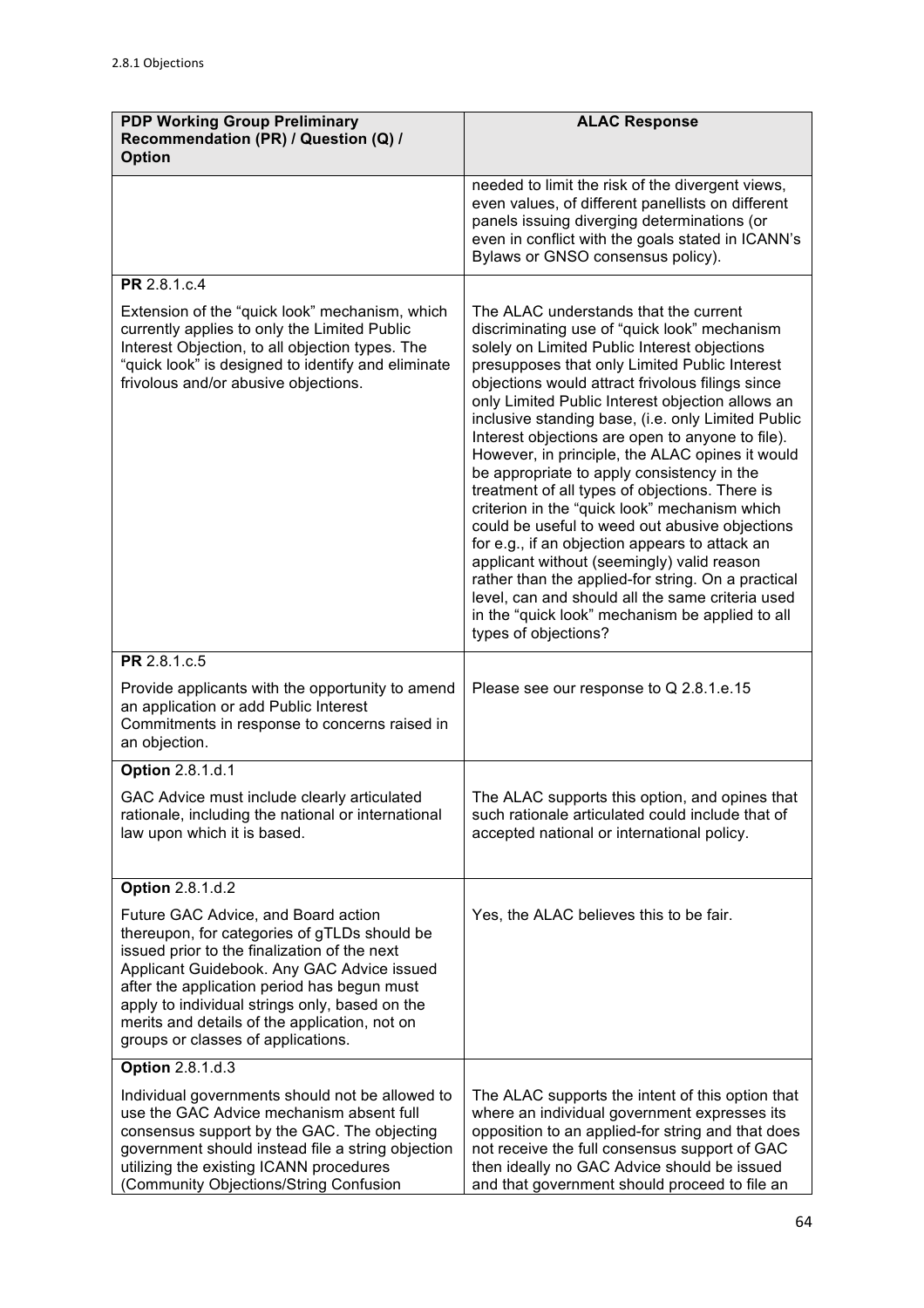| <b>PDP Working Group Preliminary</b><br>Recommendation (PR) / Question (Q) /<br><b>Option</b>                                                                                                                                                                                                                                                                                                                                                                                                                                                                                                    | <b>ALAC Response</b>                                                                                                                                                                                                                                                                                                                                                                                                                                                                                                                                                                                                                                                                                                                                                                                                                                                                                                                                                                                                                                                                                                                                                                                                                                                                                     |
|--------------------------------------------------------------------------------------------------------------------------------------------------------------------------------------------------------------------------------------------------------------------------------------------------------------------------------------------------------------------------------------------------------------------------------------------------------------------------------------------------------------------------------------------------------------------------------------------------|----------------------------------------------------------------------------------------------------------------------------------------------------------------------------------------------------------------------------------------------------------------------------------------------------------------------------------------------------------------------------------------------------------------------------------------------------------------------------------------------------------------------------------------------------------------------------------------------------------------------------------------------------------------------------------------------------------------------------------------------------------------------------------------------------------------------------------------------------------------------------------------------------------------------------------------------------------------------------------------------------------------------------------------------------------------------------------------------------------------------------------------------------------------------------------------------------------------------------------------------------------------------------------------------------------|
| Objections/Legal Rights Objections/Limited<br>Public Interest Objections).                                                                                                                                                                                                                                                                                                                                                                                                                                                                                                                       | objection in its own name if it wish to pursue<br>said opposition to the applied-for string.                                                                                                                                                                                                                                                                                                                                                                                                                                                                                                                                                                                                                                                                                                                                                                                                                                                                                                                                                                                                                                                                                                                                                                                                             |
| <b>Option 2.8.1.d.4</b>                                                                                                                                                                                                                                                                                                                                                                                                                                                                                                                                                                          |                                                                                                                                                                                                                                                                                                                                                                                                                                                                                                                                                                                                                                                                                                                                                                                                                                                                                                                                                                                                                                                                                                                                                                                                                                                                                                          |
| The application process should define a specific<br>time period during which GAC Early Warnings<br>can be issued and require that the<br>government(s) issuing such warning(s) include<br>both a written rationale/basis and specific action<br>requested of the applicant. The applicant should<br>have an opportunity to engage in direct dialogue<br>in response to such warning and amend the<br>application during a specified time period.<br>Another option might be the inclusion of Public<br>Interest Commitments (PICs) to address any<br>outstanding concerns about the application. | Yes, the ALAC supports this option calling for<br>specific time period for issuance of GAC Early<br>Warnings and for the inclusion of both a written<br>rationale/basis and specific action requested of<br>the applicant.                                                                                                                                                                                                                                                                                                                                                                                                                                                                                                                                                                                                                                                                                                                                                                                                                                                                                                                                                                                                                                                                               |
| Role of GAC Advice                                                                                                                                                                                                                                                                                                                                                                                                                                                                                                                                                                               |                                                                                                                                                                                                                                                                                                                                                                                                                                                                                                                                                                                                                                                                                                                                                                                                                                                                                                                                                                                                                                                                                                                                                                                                                                                                                                          |
| Q 2.8.1.e.1<br>Some have stated that Section 3.1 of the<br>Applicant Guidebook creates a "veto right" for<br>the GAC to any New gTLD application or string.<br>Is there any validity to this statement? Please<br>explain.                                                                                                                                                                                                                                                                                                                                                                       | The ALAC believes that any notion that Section<br>3.1 of the AGB creates a "veto right" for the<br>GAC to oppose any New gTLD application or<br>string is one that is incorrectly held for the<br>reasons stated below. On this basis, we<br>suggest the removal of all references to a<br>strong presumption to be taken by the ICANN<br>Board.                                                                                                                                                                                                                                                                                                                                                                                                                                                                                                                                                                                                                                                                                                                                                                                                                                                                                                                                                         |
|                                                                                                                                                                                                                                                                                                                                                                                                                                                                                                                                                                                                  | While it may be misleading that the GAC<br>$\bullet$<br>Advice procedure is provided for under<br>AGB Module 3 Objection Procedure, a GAC<br>Advice in fact does not equate to an<br>objection. It is, and as the name suggests,<br>an "advice" which is structured to draw<br>attention to an application which is<br>seemingly problematic, e.g., one that<br>potentially violates national law or raises<br>sensitivities and which, if and when issued,<br>is directed to the ICANN Board of Directors.<br>Although a GAC Advice may take a number<br>$\bullet$<br>of forms (depending on whether there is<br>consensus of the GAC or not) which ranges<br>between at the one extreme, an advice that<br>an application should not proceed at all<br>because of certain concerns, to the other<br>end, one which that an application should<br>not proceed unless concerns are<br>remediated, ultimately it is the Board that<br>decides whether or not to take on board<br>such advice with respect to any intervention<br>the Board sees fit to make (if any).<br>Any GAC Advice that is received by the<br>$\bullet$<br>Board on an application for a New gTLD<br>string is published and the applicant<br>concerned has the opportunity to submit a<br>response to the Board. If it were a "veto |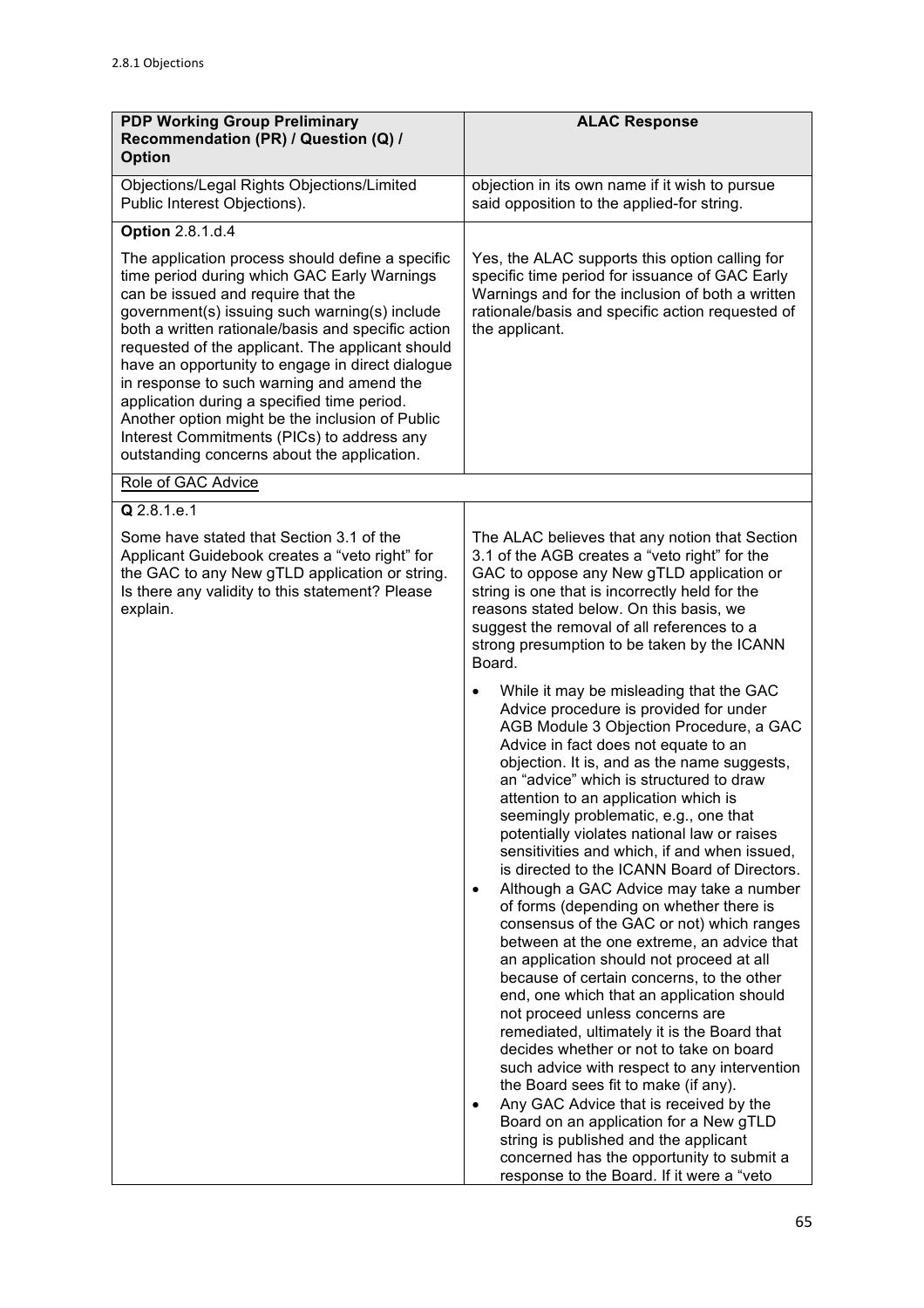| <b>PDP Working Group Preliminary</b><br>Recommendation (PR) / Question (Q) /<br><b>Option</b>                                                                                                                                                                                                                                                         | <b>ALAC Response</b>                                                                                                                                                                                                                                                                                                                                                                                                                                                                                                                                                                                                                                      |
|-------------------------------------------------------------------------------------------------------------------------------------------------------------------------------------------------------------------------------------------------------------------------------------------------------------------------------------------------------|-----------------------------------------------------------------------------------------------------------------------------------------------------------------------------------------------------------------------------------------------------------------------------------------------------------------------------------------------------------------------------------------------------------------------------------------------------------------------------------------------------------------------------------------------------------------------------------------------------------------------------------------------------------|
|                                                                                                                                                                                                                                                                                                                                                       | right" there would not be such an<br>opportunity.<br>Similarly a GAC Early Warning to the<br>$\bullet$<br>applicant concerned merely alerts that<br>applicant to the concerns which GAC holds,<br>limited to potential violation of national laws<br>or international agreements, or allegedly<br>raises sensitivities, or touches on public<br>policy issues.<br>Neither a GAC Advice nor a GAC Early<br>$\bullet$<br>Warning suspends an application. An<br>application is only suspended if an objection<br>is filed.                                                                                                                                  |
| Q 2.8.1.e.2                                                                                                                                                                                                                                                                                                                                           |                                                                                                                                                                                                                                                                                                                                                                                                                                                                                                                                                                                                                                                           |
| Given the changes to the ICANN Bylaws with<br>respect to the Board's consideration of GAC<br>Advice, is it still necessary to maintain the<br>presumption that if the GAC provides Advice<br>against a string (or an application) that such<br>string or application should not proceed?                                                              | The ALAC's position is that the Board should<br>consider GAC Advice but is not obligated to<br>accept it, as stipulated in sections $12.2(a)(x)$<br>and (xi) of the ICANN Bylaws (Feb 2016). The<br>Board is expected to provide reasons why it<br>declines to follow GAC Advice, therefore it must<br>have considered the advice in order to do so.<br>As such, while the presumption referred to<br>Section 3.1 of the AGB is strictly unnecessary.<br>As such, we suggest the removal of any such<br>reference to a "presumption" altogether.                                                                                                          |
| Q 2.8.1.e.3                                                                                                                                                                                                                                                                                                                                           |                                                                                                                                                                                                                                                                                                                                                                                                                                                                                                                                                                                                                                                           |
| Does the presumption that a "string will not<br>proceed" limit ICANN's ability to facilitate a<br>solution that both accepts GAC Advice but also<br>allows for the delegation of a string if the<br>underlying concerns that gave rise to the<br>objection were addressed? Does that<br>presumption unfairly prejudice other legitimate<br>interests? | The ALAC takes the view that this question is<br>awkwardly phrased as there is, in fact, no<br>presumption that a "string will not proceed",<br>since it is for the ICANN Board of Directors to<br>decide whether it wishes to accept a GAC<br>Advice on an application or not. The AGB in<br>section 3.1 speaks of "a presumption that an<br>application should not proceed" not that it will<br>not proceed. This is an example of an<br>incorrectly formed notion and therefore the<br>ALAC suggests the removal of any such<br>reference to a "presumption" altogether.                                                                               |
| Role of the Independent Objector:                                                                                                                                                                                                                                                                                                                     |                                                                                                                                                                                                                                                                                                                                                                                                                                                                                                                                                                                                                                                           |
| Q 2.8.1.e.4                                                                                                                                                                                                                                                                                                                                           |                                                                                                                                                                                                                                                                                                                                                                                                                                                                                                                                                                                                                                                           |
| In the 2012 round, all funding for the<br>Independent Objector came from ICANN.<br>Should this continue to be the case? Should<br>there be a limit to the number of objections filed<br>by the Independent Objector?                                                                                                                                  | Given that the Independent Objector is selected<br>and appointed by ICANN with a clear mandate,<br>the ALAC believes ICANN should continue to<br>provide all funding for the IO in the next round.<br>We also believe that in principle there should<br>not be a limit to the number of objections filed<br>by the IO. In respect of the 2012 round, the IO<br>filed 24 objections and funding for the IO ((a)<br>salaries and operating expenses) and for these<br>objections ((b) DRP costs) did not appear to<br>present an issue. However, budgetary<br>constraints could arise in the next round if the<br>number of New gTLD applications submitted |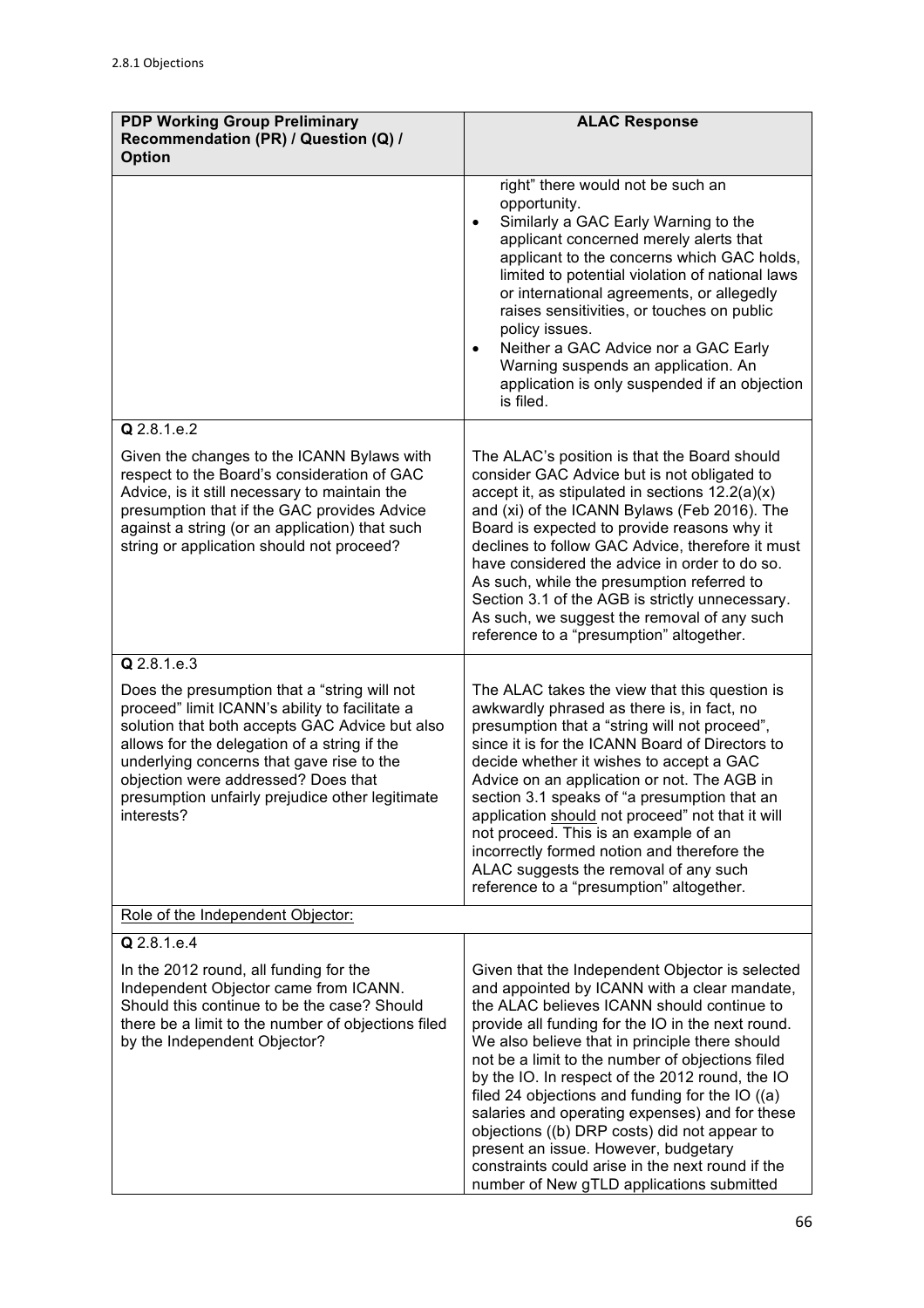| <b>PDP Working Group Preliminary</b><br>Recommendation (PR) / Question (Q) /<br><b>Option</b>                                                                                                                                                                                                                             | <b>ALAC Response</b>                                                                                                                                                                                                                                                                                                                                                                                                                                                                                                                                                                                                                                                                                                                                 |
|---------------------------------------------------------------------------------------------------------------------------------------------------------------------------------------------------------------------------------------------------------------------------------------------------------------------------|------------------------------------------------------------------------------------------------------------------------------------------------------------------------------------------------------------------------------------------------------------------------------------------------------------------------------------------------------------------------------------------------------------------------------------------------------------------------------------------------------------------------------------------------------------------------------------------------------------------------------------------------------------------------------------------------------------------------------------------------------|
|                                                                                                                                                                                                                                                                                                                           | were to exceed manifold the 1,930 completed<br>applications received in 2012. Even so, given<br>the IO's specific role in safeguarding the interest<br>of public who use the global Internet, it would<br>be important to continue to provide all funding<br>for this role in the next round.                                                                                                                                                                                                                                                                                                                                                                                                                                                        |
| Q 2.8.1.e.5                                                                                                                                                                                                                                                                                                               |                                                                                                                                                                                                                                                                                                                                                                                                                                                                                                                                                                                                                                                                                                                                                      |
| In the 2012 round, the IO was permitted to file<br>an objection to an application where an<br>objection had already been filed on the same<br>ground only in extraordinary circumstances.<br>Should this extraordinary circumstances<br>exception remain? If so, why and what<br>constitutes extraordinary circumstances? | Yes, the ALAC believes this extraordinary<br>circumstances exception should remain<br>because the IO has the obligation to act<br>independently and only in the best interests of<br>the public who use the global Internet. The fact<br>that the IO is granted automatic standing to file<br>objections on either Limited Public Interest or<br>Community underlines the importance of this<br>role. His/her ability to carry out his/her specific<br>mandate should be constrained with as few<br>obstacles as possible. The extraordinary<br>circumstances exception provides an<br>acceptable means of flexibility for the IO to file<br>an objection to an application where another<br>objection had already been filed on the same<br>ground. |
|                                                                                                                                                                                                                                                                                                                           | What constitutes extraordinary circumstances?                                                                                                                                                                                                                                                                                                                                                                                                                                                                                                                                                                                                                                                                                                        |
|                                                                                                                                                                                                                                                                                                                           | It is likely impossible to exhaustively list these,<br>but a couple which could feasibly arise are:                                                                                                                                                                                                                                                                                                                                                                                                                                                                                                                                                                                                                                                  |
|                                                                                                                                                                                                                                                                                                                           | Where the reasons for which the IO files<br>his/her objection differ substantially to those<br>raised by the other objector. This would<br>also mean the nature of bases raised by the<br>IO and the other objector would likely not<br>coincide.<br>Where the IO's bases for his/her objection<br>$\bullet$<br>are prima facie wider or more far-reaching<br>in scope/impact than those raised by the<br>other objector.<br>See also our response to Q 2.8.1.e.6.                                                                                                                                                                                                                                                                                   |
|                                                                                                                                                                                                                                                                                                                           | Not forgetting that because the IO is obliged to<br>act independently, it would be difficult for<br>him/her to 'collaborate' with any other party<br>(non-agents) in bringing the objection.                                                                                                                                                                                                                                                                                                                                                                                                                                                                                                                                                         |
| Q 2.8.1.e.6                                                                                                                                                                                                                                                                                                               |                                                                                                                                                                                                                                                                                                                                                                                                                                                                                                                                                                                                                                                                                                                                                      |
| Should the Independent Objector be limited to<br>only filing objections based on the two grounds<br>enumerated in the Applicant Guidebook?                                                                                                                                                                                | The ALAC notes that the IO may file objections<br>only on Limited Public Interest or Community<br>grounds per AGB section 3.2.5.                                                                                                                                                                                                                                                                                                                                                                                                                                                                                                                                                                                                                     |
|                                                                                                                                                                                                                                                                                                                           | We think it is worth considering lifting the 2-<br>ground limit on the IO's ability to file objections.                                                                                                                                                                                                                                                                                                                                                                                                                                                                                                                                                                                                                                              |
|                                                                                                                                                                                                                                                                                                                           | Consider the situation underpinning a String<br>Confusion objection - an existing TLD operator<br>or none of the other applicants mistakenly                                                                                                                                                                                                                                                                                                                                                                                                                                                                                                                                                                                                         |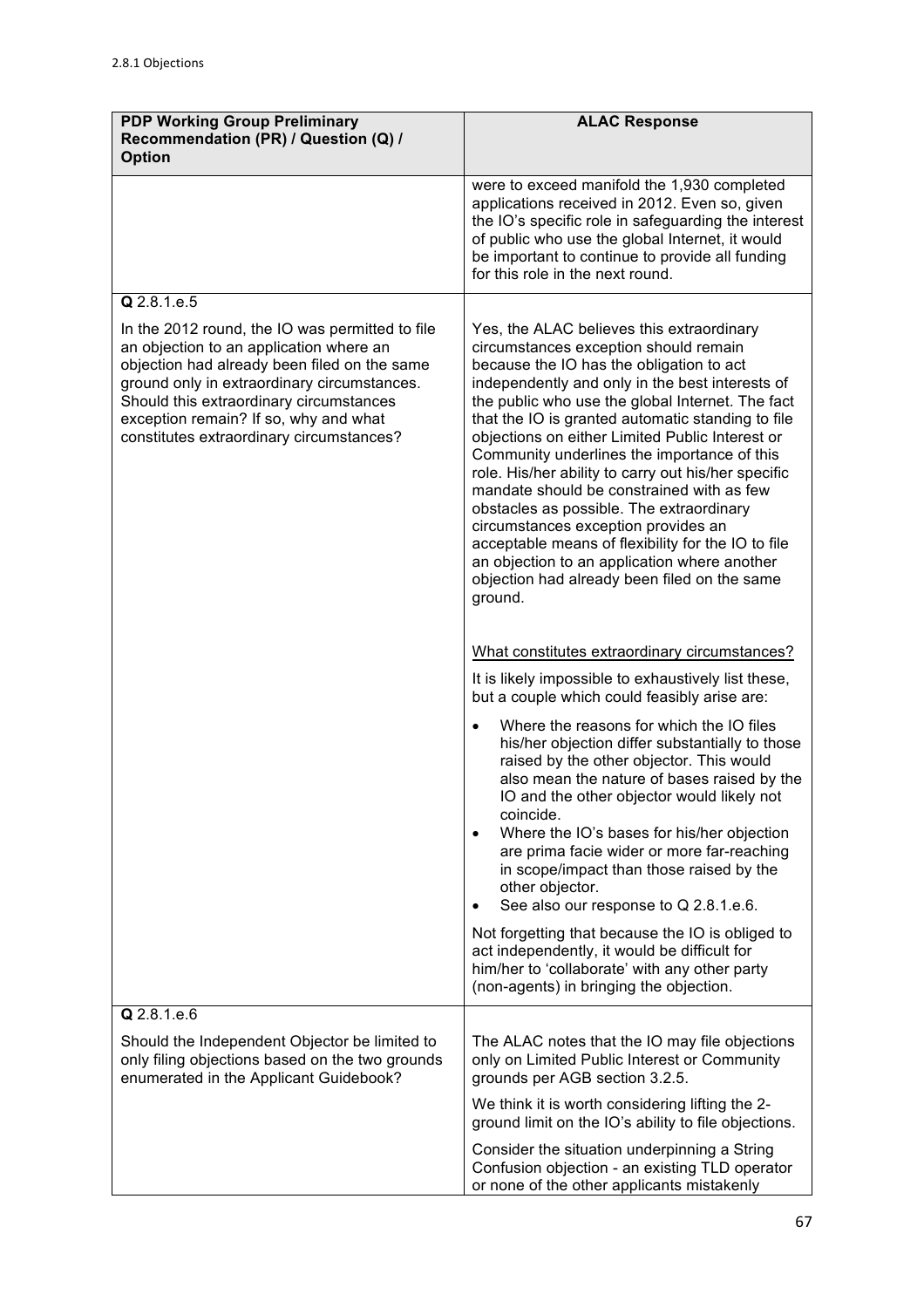| <b>PDP Working Group Preliminary</b><br>Recommendation (PR) / Question (Q) /<br><b>Option</b>                                                                                                                                                                                                                                 | <b>ALAC Response</b>                                                                                                                                                                                                                                                                                                                                                                                                                                                                                                                                                                                                                                                                                                                                                                                                                                                                                                                                                                                                                                                                                                                                                      |
|-------------------------------------------------------------------------------------------------------------------------------------------------------------------------------------------------------------------------------------------------------------------------------------------------------------------------------|---------------------------------------------------------------------------------------------------------------------------------------------------------------------------------------------------------------------------------------------------------------------------------------------------------------------------------------------------------------------------------------------------------------------------------------------------------------------------------------------------------------------------------------------------------------------------------------------------------------------------------------------------------------------------------------------------------------------------------------------------------------------------------------------------------------------------------------------------------------------------------------------------------------------------------------------------------------------------------------------------------------------------------------------------------------------------------------------------------------------------------------------------------------------------|
|                                                                                                                                                                                                                                                                                                                               | declining to assert a string confusion objection<br>between an applied-for gTLD string and an<br>existing delegated gTLD string or another<br>applied-for gTLD string, as the case may be,<br>preceded by a possible conflict that was not<br>identified during the Initial Evaluation. All with<br>the proviso that there is at least one comment in<br>opposition to the relevant applied-for string<br>made in the public sphere. What would have led<br>to a contention set leading to proper procedures<br>for resolution could pass evaluation and be<br>delegated. The situation could well conclude<br>differently if the IO were allowed to file a String<br>Confusion objection citing reasons focusing on<br>string confusion which may prejudice the<br>interests of one or more communities or the<br>global public who use the Internet, one that the<br>IO deems to be 'highly objectionable', rather<br>than be forced to rely purely on the basis for a<br>Community objection.<br>We do not, however, see any like situation for a                                                                                                                      |
| Q 2.8.1.e.7                                                                                                                                                                                                                                                                                                                   | Legal Rights objection.                                                                                                                                                                                                                                                                                                                                                                                                                                                                                                                                                                                                                                                                                                                                                                                                                                                                                                                                                                                                                                                                                                                                                   |
| In the 2012 round, there was only one<br>Independent Objector appointed by ICANN. For<br>future rounds, should there be additional<br>Independent Objectors appointed? If so, how<br>would such Independent Objectors divide up<br>their work? Should it be by various subject<br>matter experts?<br><b>General Questions</b> | The ALAC feels there is no strong need for<br>additional IOs to be appointed, taking into<br>consideration five overarching factors:<br>There is no clear evidence of an anticipated<br>$\bullet$<br>major increase in New gTLD applications in<br>the next round;<br>The possibility of a conflict of interest on the<br>$\bullet$<br>part of the appointed single IO which would<br>either lead him/her to not file an objection<br>which he/she would have otherwise had no<br>qualms in filing, or one which would allow<br>an applicant to easily challenge the validity<br>of the IO's objection, with such risk being<br>remote and manageable through the<br>selection of the best IO candidate available;<br>Unless the constraint is removed, the IO is<br>$\bullet$<br>still not permitted to object to an application<br>unless there is at least one (publicly<br>available) comment opposing that<br>application;<br>The IO already has resources at his/her<br>$\bullet$<br>disposal to consult subject matter/legal<br>expert; and<br>Concerns over budgetary burden in funding<br>$\bullet$<br>the salaries and operating expenses of<br>additional IOs. |
| Q 2.8.1.e.8                                                                                                                                                                                                                                                                                                                   |                                                                                                                                                                                                                                                                                                                                                                                                                                                                                                                                                                                                                                                                                                                                                                                                                                                                                                                                                                                                                                                                                                                                                                           |
|                                                                                                                                                                                                                                                                                                                               | No comment offered.                                                                                                                                                                                                                                                                                                                                                                                                                                                                                                                                                                                                                                                                                                                                                                                                                                                                                                                                                                                                                                                                                                                                                       |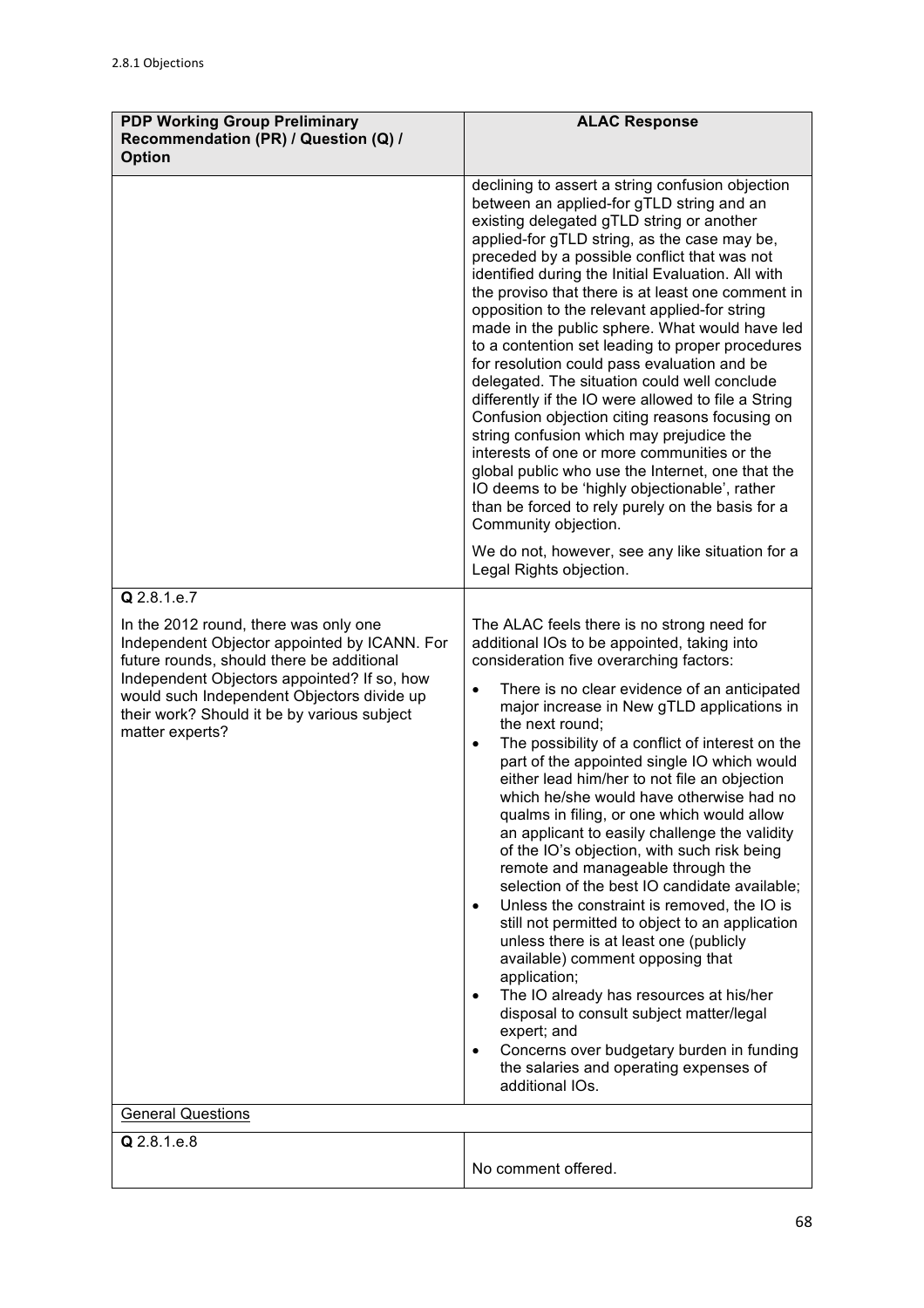| <b>PDP Working Group Preliminary</b><br>Recommendation (PR) / Question (Q) /<br><b>Option</b>                                                                                                                                                                                                                                                         | <b>ALAC Response</b>                                                                                                                                                                                                                                                                                                                                                                                                                                                                                                                                                            |
|-------------------------------------------------------------------------------------------------------------------------------------------------------------------------------------------------------------------------------------------------------------------------------------------------------------------------------------------------------|---------------------------------------------------------------------------------------------------------------------------------------------------------------------------------------------------------------------------------------------------------------------------------------------------------------------------------------------------------------------------------------------------------------------------------------------------------------------------------------------------------------------------------------------------------------------------------|
| Some members of the ICANN community<br>believe that some objections were filed with the<br>specific intent to delay the processing of<br>applications for a particular string. Do you<br>believe that this was the case? If so, please<br>provide specific details and what you believe<br>can be done to address this issue.                         |                                                                                                                                                                                                                                                                                                                                                                                                                                                                                                                                                                                 |
| Q 2.8.1.e.9                                                                                                                                                                                                                                                                                                                                           |                                                                                                                                                                                                                                                                                                                                                                                                                                                                                                                                                                                 |
| How can the "quick look" mechanism be<br>improved to eliminate frivolous objections?                                                                                                                                                                                                                                                                  | We suggest that analysis of the 2012 round<br>objections which were found to be frivolous be<br>undertaken to establish commonly identifiable<br>traits and add those criteria to the "quick look"<br>mechanism if not already present.                                                                                                                                                                                                                                                                                                                                         |
| Q 2.8.1.e.10                                                                                                                                                                                                                                                                                                                                          |                                                                                                                                                                                                                                                                                                                                                                                                                                                                                                                                                                                 |
| ICANN agreed to fund any objections filed by<br>the ALAC in the 2012 round. Should this<br>continue to be the case moving forward? Please<br>explain. If this does continue, should any limits<br>be placed on such funding, and if so what limits?<br>Should ICANN continue to fund the ALAC or any<br>party to file objections on behalf of others? | Yes, the ALAC believes strongly that ICANN<br>should continue to fund all objections filed by us<br>in the future rounds. As ICANN's primary<br>organisational constituency for the voice and<br>concerns of the individual Internet user, the<br>ALAC bears a responsibility as an established<br>institution to pursue Limited Public Interest<br>and/or Community objections against<br>applications for New gTLDs which it believes<br>does not benefit individual Internet end users as<br>a whole.                                                                        |
|                                                                                                                                                                                                                                                                                                                                                       | The existing limits or conditions placed on<br>funding for ALAC objection filing and Dispute<br>Resolution Procedure (DRP) costs already form<br>an arduous "stress test" to not only establish the<br>validity of a contemplated Community objection,<br>but also support for it within At-Large.                                                                                                                                                                                                                                                                              |
|                                                                                                                                                                                                                                                                                                                                                       | However, for ALAC objections to have proper<br>effect as intended in the AGB, the ALAC<br>proposes that guidance for DRSP panellists be<br>substantial in respect of adopting definitions of<br>terms - such as "community" and "public<br>interest" - as well as questions on objector<br>standing, in an effort to limit the 'damage'<br>resulting from panellists' unfamiliarity with the<br>ICANN Community structure, divergent<br>panellists' views, even values, on the same,<br>and which conflict with the goals stated in<br>ICANN's Bylaws or GNSO consensus policy. |
| Q 2.8.1.e.11                                                                                                                                                                                                                                                                                                                                          |                                                                                                                                                                                                                                                                                                                                                                                                                                                                                                                                                                                 |
| Should applicants have the opportunity to take<br>remediation measures in response to objections<br>about the application under certain<br>circumstances? If so, under what<br>circumstances? Should this apply to all types of<br>objections or only certain types?                                                                                  | The ALAC holds the view that if such<br>opportunity were to be given at all, then it is<br>preferable that crystal clear criteria be agreed<br>on by the ICANN community and in place<br>before launch of the next round in respect of<br>what circumstances would permit what                                                                                                                                                                                                                                                                                                  |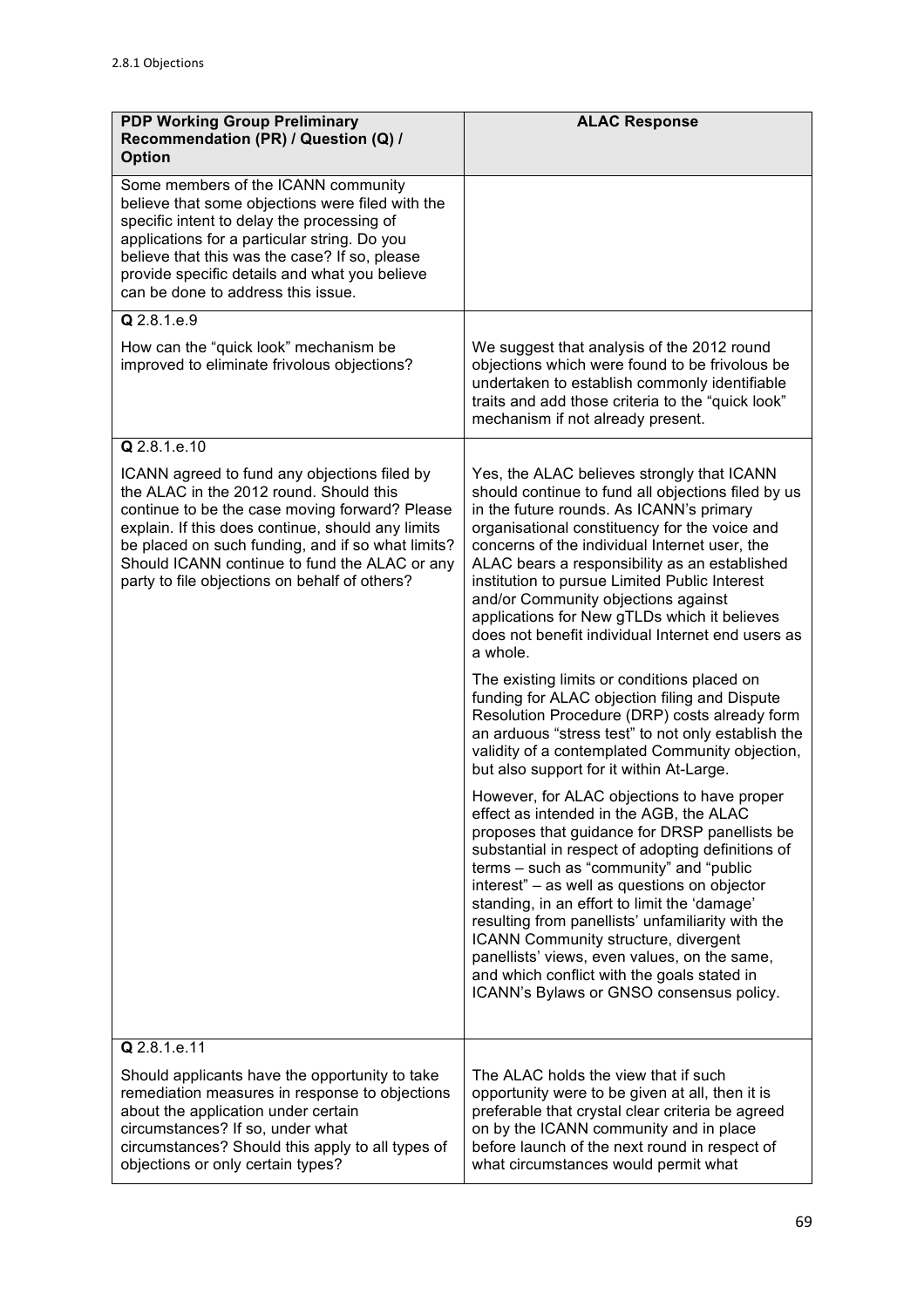| <b>PDP Working Group Preliminary</b><br>Recommendation (PR) / Question (Q) /<br><b>Option</b>                                                                                                                                                                                                       | <b>ALAC Response</b>                                                                                                                                                                                                                                                                                                                                                                                                                                                                                                                                                                                                                                                                                                                                      |
|-----------------------------------------------------------------------------------------------------------------------------------------------------------------------------------------------------------------------------------------------------------------------------------------------------|-----------------------------------------------------------------------------------------------------------------------------------------------------------------------------------------------------------------------------------------------------------------------------------------------------------------------------------------------------------------------------------------------------------------------------------------------------------------------------------------------------------------------------------------------------------------------------------------------------------------------------------------------------------------------------------------------------------------------------------------------------------|
|                                                                                                                                                                                                                                                                                                     | remediation measures to be taken in response<br>to which objections.                                                                                                                                                                                                                                                                                                                                                                                                                                                                                                                                                                                                                                                                                      |
|                                                                                                                                                                                                                                                                                                     | Assuming that this proposal were to be taken<br>up and a constituted Standing IRT were to be<br>given the task of deciding which applicant is<br>awarded such an opportunity then the following<br>(non-exhaustive) factors are important to<br>influence a determination:                                                                                                                                                                                                                                                                                                                                                                                                                                                                                |
|                                                                                                                                                                                                                                                                                                     | Principle of fairness<br>The extent to which an application is<br>capable of being amended to address the<br>concerns/opposition tabled in an objection<br>The extent to which such an application is<br>substantially amended to address the<br>concerns/opposition tabled in an objection<br>How does an amendment, if allowed,<br>$\bullet$<br>impact other application(s)? This goes to<br>the question of prejudice.<br>How would consistency in considering and<br>$\bullet$<br>determining such opportunities be<br>achieved?<br>Would there be an appeals mechanism for<br>$\bullet$<br>either applicant or objector to challenge a<br>determination?                                                                                             |
| Q 2.8.1.e.12<br>Who should be responsible for administering a<br>transparent process for ensuring that panellists,<br>evaluators, and independent objectors are free<br>from conflicts of interest?                                                                                                 | No comment offered.                                                                                                                                                                                                                                                                                                                                                                                                                                                                                                                                                                                                                                                                                                                                       |
| <b>Community Objections</b>                                                                                                                                                                                                                                                                         |                                                                                                                                                                                                                                                                                                                                                                                                                                                                                                                                                                                                                                                                                                                                                           |
| $Q$ 2.8.1.e.13                                                                                                                                                                                                                                                                                      |                                                                                                                                                                                                                                                                                                                                                                                                                                                                                                                                                                                                                                                                                                                                                           |
| In 2012, some applicants for community TLDs<br>were also objectors to other applications by<br>other parties for the same strings. Should the<br>same entity be allowed to apply for a TLD as<br>community and also file a Community Objection<br>for the same string? If so, why? If not, why not? | The ALAC notes that the current AGB does not<br>provide for restrictions or conditions in respect<br>of designation of an application for gTLDs as a<br>community gTLD. Designation of an application<br>as community-based is entirely at the discretion<br>of the applicant.                                                                                                                                                                                                                                                                                                                                                                                                                                                                            |
|                                                                                                                                                                                                                                                                                                     | Further, while there are no restrictions as to<br>who can file of a Community Objection, there<br>are standing requirements for any person/entity<br>to be met in order for a Community Objection to<br>have a chance of succeeding. So even if there<br>might be a self-serving reason for a community-<br>based gTLD applicant to file a Community<br>Objection against the applications by other<br>parties for the same string, there is no<br>justification for prohibiting the same. Such an<br>objection would have to undergo consideration<br>at two levels -- assuming an applicant for a<br>community-based gTLD is able to demonstrate<br>how it satisfies the standing requirements (1st<br>level), then its objection will still need to be |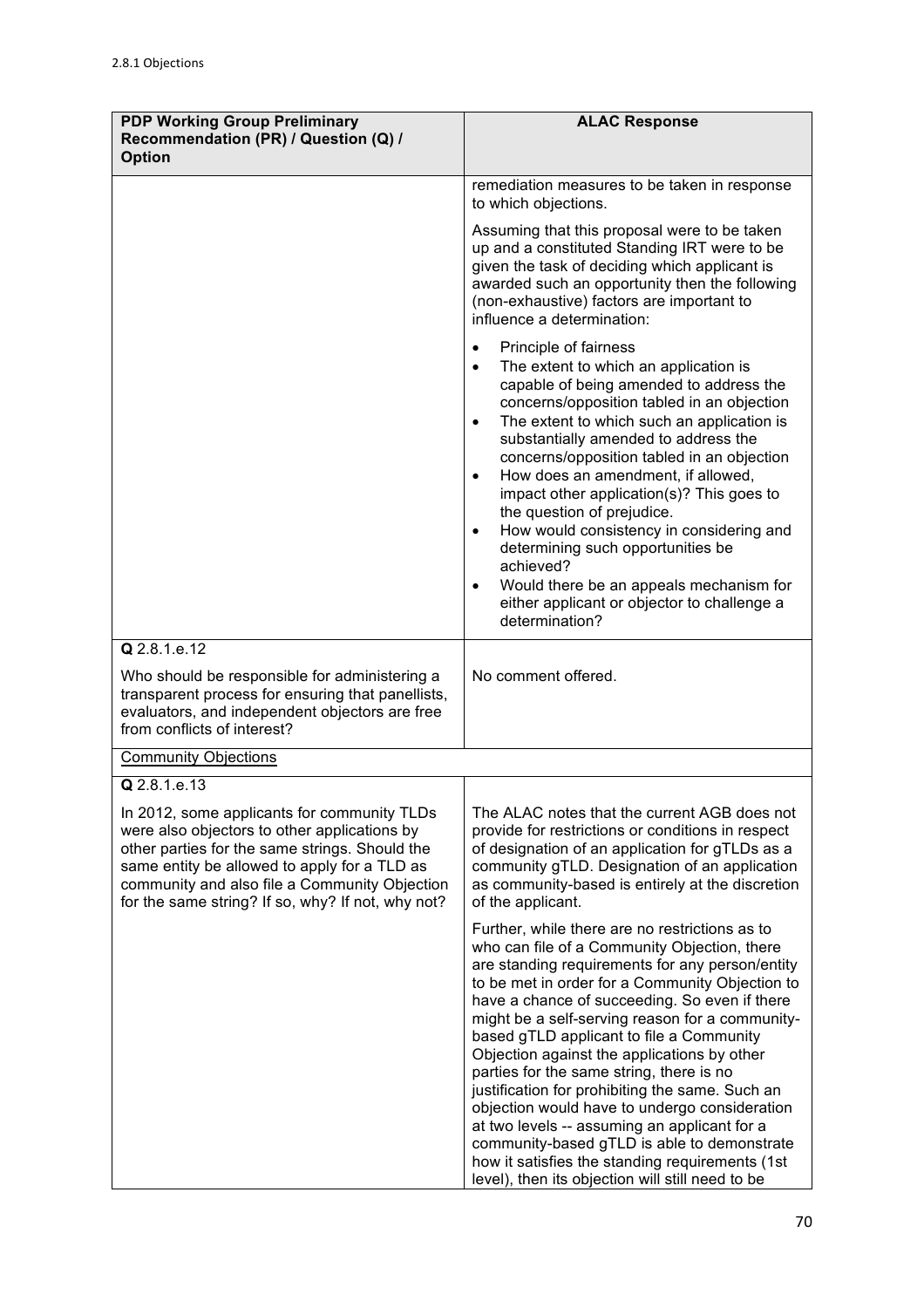| <b>PDP Working Group Preliminary</b><br>Recommendation (PR) / Question (Q) /<br><b>Option</b>                                                                                                                                                                                                                    | <b>ALAC Response</b>                                                                                                                                                                                                                                                                                                                                                                                                                                                                                                                                                                                                                                                                                                                                                                                                                                                                    |
|------------------------------------------------------------------------------------------------------------------------------------------------------------------------------------------------------------------------------------------------------------------------------------------------------------------|-----------------------------------------------------------------------------------------------------------------------------------------------------------------------------------------------------------------------------------------------------------------------------------------------------------------------------------------------------------------------------------------------------------------------------------------------------------------------------------------------------------------------------------------------------------------------------------------------------------------------------------------------------------------------------------------------------------------------------------------------------------------------------------------------------------------------------------------------------------------------------------------|
|                                                                                                                                                                                                                                                                                                                  | considered on its merits (2nd level). Hence, no<br>bias (perceived or otherwise) which would<br>justify the denial of an ability for a community-<br>based gTLD applicant to file a Community<br>Objection in respect of applications by others for<br>the same applied-for string.                                                                                                                                                                                                                                                                                                                                                                                                                                                                                                                                                                                                     |
|                                                                                                                                                                                                                                                                                                                  | However, we wish to take this opportunity to<br>clarify a possible bias or conflict in another<br>scenario                                                                                                                                                                                                                                                                                                                                                                                                                                                                                                                                                                                                                                                                                                                                                                              |
|                                                                                                                                                                                                                                                                                                                  | A problem could arise from a non-consistent<br>stance taken by different DRSPs in defining<br>"community". We understands that a<br>community-based gTLD applicant whose<br>applied-for string is applied for by others may<br>also have the option to file a String Contention<br>Objection. So even if that applicant is able to<br>"have two bites at the cherry" assuming they<br>were able to pay for each objection they choose<br>to file, but because different types of objections<br>go to different DRSPs for resolution, we are<br>concerned with the situation where a<br>community-based gTLD applicant were to file<br>two different types of objections resulting in<br>diverging determinations based on different<br>definitions of "community" adopted by each<br>DRSP.<br>On this basis, and unless the evaluation of<br>criteria for "community" can be harmonized |
|                                                                                                                                                                                                                                                                                                                  | across all DRSPs, we suggest that it be<br>stipulated that a community-based gTLD<br>applicant may one file a Community Objection<br>OR a String Contention Objection.                                                                                                                                                                                                                                                                                                                                                                                                                                                                                                                                                                                                                                                                                                                  |
| Q 2.8.1.e.14                                                                                                                                                                                                                                                                                                     |                                                                                                                                                                                                                                                                                                                                                                                                                                                                                                                                                                                                                                                                                                                                                                                                                                                                                         |
| Many Work Track members and commenters<br>believe that the costs involved in filing<br>Community Objections were unpredictable and<br>too high. What can be done to lower the fees<br>and make them more predictable while at the<br>same time ensuring that the evaluations are<br>both fair and comprehensive? | Yes, the ALAC agrees with this statement.<br>We understand the delicate balance between<br>keeping objections processes affordable and<br>the need for reliance on reputable DRSPs. Our<br>suggestions to reconcile this balance include<br>the following:                                                                                                                                                                                                                                                                                                                                                                                                                                                                                                                                                                                                                              |
|                                                                                                                                                                                                                                                                                                                  | ICANN could play greater role in facilitating<br>$\bullet$<br>a "meeting of minds" between applicants<br>and objectors in a way that Community<br>Objections go forward to the designated<br>DRSP as the resolution mechanism of last<br>resort. Reasonable time should be given for<br>this facilitation and discussion between the<br>parties for resolve concerns.<br>Mandate clear advance notice to parties in<br>objection resolution proceeding if cost                                                                                                                                                                                                                                                                                                                                                                                                                          |
|                                                                                                                                                                                                                                                                                                                  | varies. The appointed DRSP should be held<br>to account by ICANN for why the cost for<br>filing Community Objections varied upwards<br>from originally quoted. Greater                                                                                                                                                                                                                                                                                                                                                                                                                                                                                                                                                                                                                                                                                                                  |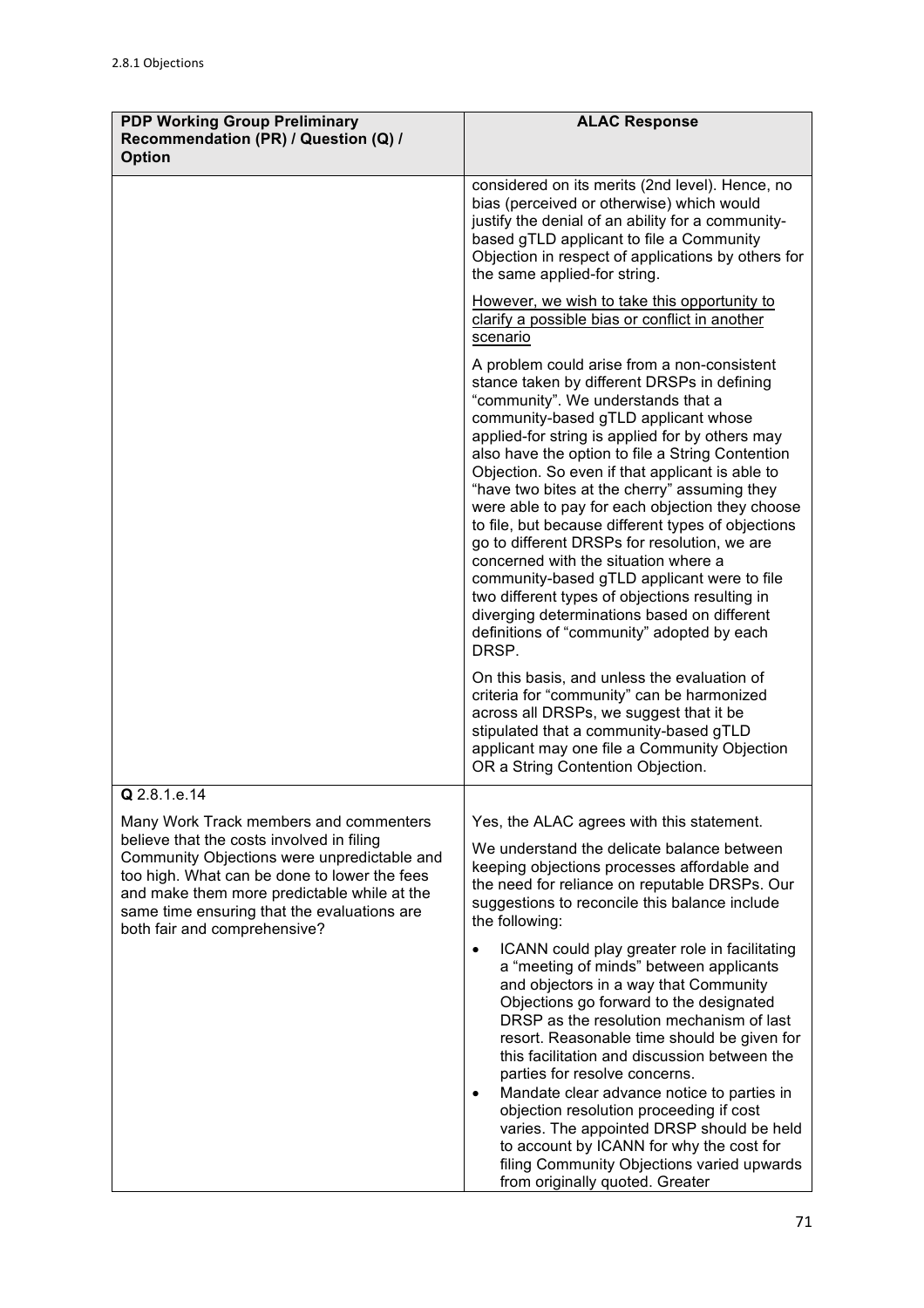| <b>PDP Working Group Preliminary</b><br>Recommendation (PR) / Question (Q) /<br><b>Option</b>                                                                                                                                                                                                                                                                                                                                                                                                                                                                                                                                                                                                                                                                                                                                                                                                                                                                                                                                                                                                                                                                                                                                                                                     | <b>ALAC Response</b>                                                                                                                                                                                                                                                                                                                                                                                                                                                                                                                                                                                                                                                                                                                                                                                                                              |
|-----------------------------------------------------------------------------------------------------------------------------------------------------------------------------------------------------------------------------------------------------------------------------------------------------------------------------------------------------------------------------------------------------------------------------------------------------------------------------------------------------------------------------------------------------------------------------------------------------------------------------------------------------------------------------------------------------------------------------------------------------------------------------------------------------------------------------------------------------------------------------------------------------------------------------------------------------------------------------------------------------------------------------------------------------------------------------------------------------------------------------------------------------------------------------------------------------------------------------------------------------------------------------------|---------------------------------------------------------------------------------------------------------------------------------------------------------------------------------------------------------------------------------------------------------------------------------------------------------------------------------------------------------------------------------------------------------------------------------------------------------------------------------------------------------------------------------------------------------------------------------------------------------------------------------------------------------------------------------------------------------------------------------------------------------------------------------------------------------------------------------------------------|
|                                                                                                                                                                                                                                                                                                                                                                                                                                                                                                                                                                                                                                                                                                                                                                                                                                                                                                                                                                                                                                                                                                                                                                                                                                                                                   | transparency on the part of the appointed<br>DRSP needed.<br>Allow for greater flexibility in consolidating<br>$\bullet$<br>Community Objections filed against the<br>same string using pre-agreed criteria,<br>including collaboration with the Independent<br>Objector without compromising his/her<br>independence.                                                                                                                                                                                                                                                                                                                                                                                                                                                                                                                            |
| Q 2.8.1.e.15                                                                                                                                                                                                                                                                                                                                                                                                                                                                                                                                                                                                                                                                                                                                                                                                                                                                                                                                                                                                                                                                                                                                                                                                                                                                      |                                                                                                                                                                                                                                                                                                                                                                                                                                                                                                                                                                                                                                                                                                                                                                                                                                                   |
| In the Work Track, there was a proposal to allow<br>those filing a Community Objection to specify<br>Public Interest Commitments (PICs) they want to<br>apply to the string. If the objector prevails, these<br>PICs become mandatory for any applicant that<br>wins the contention set. What is your view of this<br>proposal?                                                                                                                                                                                                                                                                                                                                                                                                                                                                                                                                                                                                                                                                                                                                                                                                                                                                                                                                                   | The ALAC welcomes this proposal but the AGB<br>must reflect this possibility and the applicant be<br>given the choice of withdrawing its application in<br>the event the objector prevails. The WG is<br>urged to also give consideration to the matter of<br>refunds for withdrawals as well as an appeals<br>mechanism for the Community Objection<br>dispute resolution process.                                                                                                                                                                                                                                                                                                                                                                                                                                                               |
| <b>String Confusion Objections</b>                                                                                                                                                                                                                                                                                                                                                                                                                                                                                                                                                                                                                                                                                                                                                                                                                                                                                                                                                                                                                                                                                                                                                                                                                                                |                                                                                                                                                                                                                                                                                                                                                                                                                                                                                                                                                                                                                                                                                                                                                                                                                                                   |
| Q 2.8.1.e.16                                                                                                                                                                                                                                                                                                                                                                                                                                                                                                                                                                                                                                                                                                                                                                                                                                                                                                                                                                                                                                                                                                                                                                                                                                                                      |                                                                                                                                                                                                                                                                                                                                                                                                                                                                                                                                                                                                                                                                                                                                                                                                                                                   |
| The RySG put forward a proposal to allow a<br>single String Confusion Objection to be filed<br>against all applicants for a particular string,<br>rather than requiring a unique objection to be<br>filed against each application. Under the<br>proposal:<br>• An objector could file a single objection that<br>would extend to all applications for an identical<br>string.<br>• Given that an objection that encompassed<br>several applications would still require greater<br>work to process and review, the string confusion<br>panel could introduce a tiered pricing structure<br>for these sets. Each applicant for that identical<br>string would still prepare a response to the<br>objection.<br>• The same panel would review all<br>documentation associated with the objection.<br>Each response would be reviewed on its own<br>merits to determine whether it was confusingly<br>similar.<br>• The panel would issue a single determination<br>that identified which applications would be in<br>contention. Any outcome that resulted in an<br>indirect contention would be explained as part of<br>the response.<br>Do you support this proposal? Why or why not?<br>Would this approach be an effective way to<br>reduce the risk of inconsistent outcomes? | The ALAC supports this proposal for a number<br>of reasons:<br>It would automatically reinforce the notion<br>$\bullet$<br>that an objection is made against an<br>applied-for string rather than against the<br>applicants<br>It would alleviate the need for an objector to<br>$\bullet$<br>file identical objections against each<br>applications for the same applied-for string,<br>thus saving costs also<br>Affected applicants would not be prejudiced<br>$\bullet$<br>as they could still prepare a response to a<br>single objection, and in fact would be<br>relieved of a need to prepare multiple, if not<br>identical, responses to multiple objections<br>Only one DRSP panel would be required to<br>$\bullet$<br>evaluate and determine a single objection<br>rather than multiple objections on the same<br>applied-for string. |
| Q 2.8.1.e.17                                                                                                                                                                                                                                                                                                                                                                                                                                                                                                                                                                                                                                                                                                                                                                                                                                                                                                                                                                                                                                                                                                                                                                                                                                                                      |                                                                                                                                                                                                                                                                                                                                                                                                                                                                                                                                                                                                                                                                                                                                                                                                                                                   |
| Some Work Track members have proposed that<br>there should be grounds for a String Confusion                                                                                                                                                                                                                                                                                                                                                                                                                                                                                                                                                                                                                                                                                                                                                                                                                                                                                                                                                                                                                                                                                                                                                                                      |                                                                                                                                                                                                                                                                                                                                                                                                                                                                                                                                                                                                                                                                                                                                                                                                                                                   |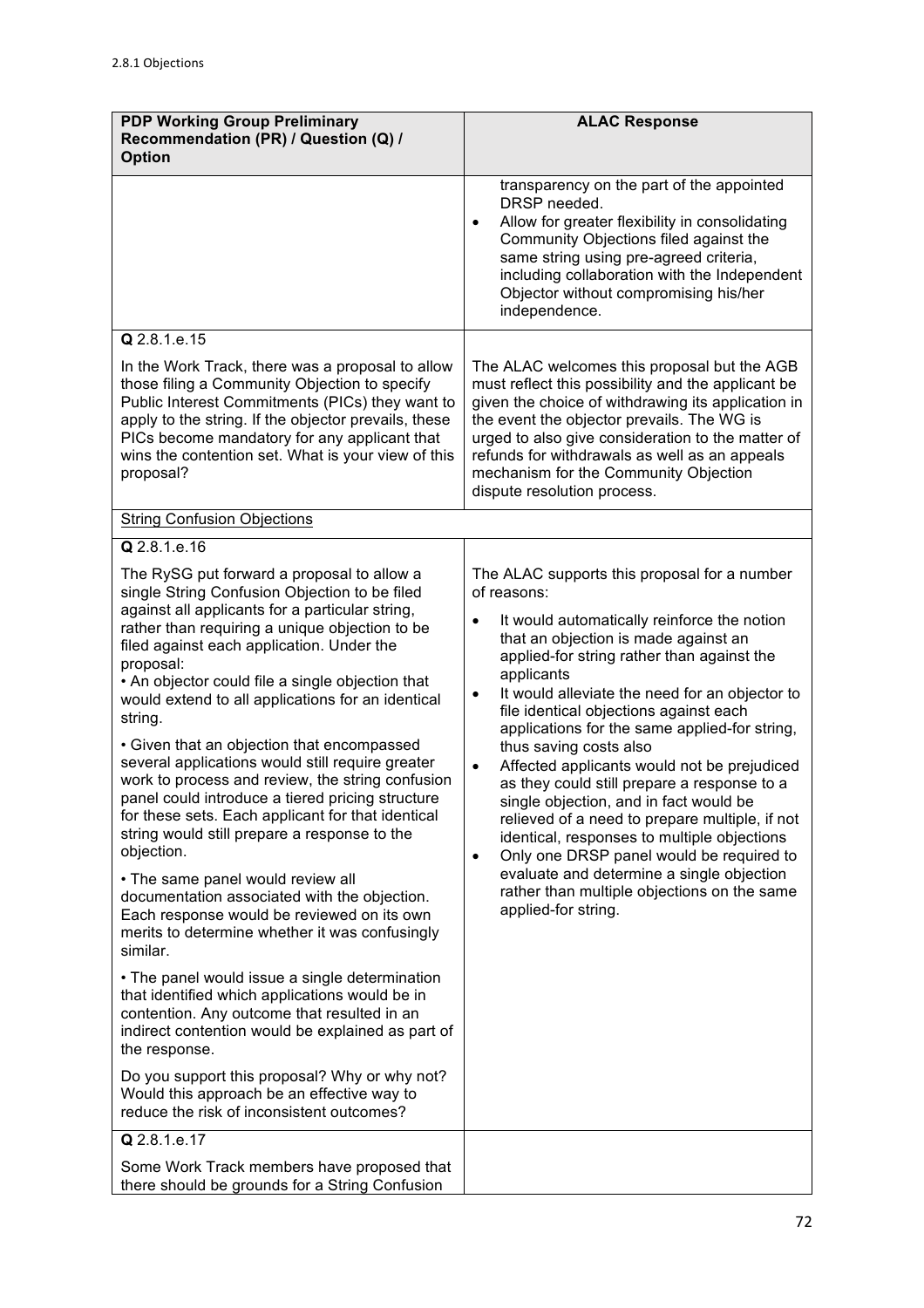| <b>PDP Working Group Preliminary</b><br>Recommendation (PR) / Question (Q) /<br><b>Option</b>                                                                                                                                                                            | <b>ALAC Response</b>                                                                                                                                                                                                                                                                                                                                                                                                                                                                                        |
|--------------------------------------------------------------------------------------------------------------------------------------------------------------------------------------------------------------------------------------------------------------------------|-------------------------------------------------------------------------------------------------------------------------------------------------------------------------------------------------------------------------------------------------------------------------------------------------------------------------------------------------------------------------------------------------------------------------------------------------------------------------------------------------------------|
| Objection if an applied-for string is an exact<br>translation of existing string that is in a highly<br>regulated sector, and the applied-for string<br>would not employ the same safeguards as the<br>existing string. Do you support this proposal?<br>Please explain. | Yes, the ALAC supports this proposal on two<br>bases:<br>That all applicants for the same string<br>including an exact translation of an existing<br>string should be subject to the same<br>evaluation and/objection processes; and<br>Public interest -- the fact that an applied-for<br>$\bullet$<br>string is an exact translation of an existing<br>string that is in a highly regulated sector<br>would necessarily require the same<br>safeguards to be in place as were for the<br>existing string. |
| <b>Legal Rights Objections</b>                                                                                                                                                                                                                                           |                                                                                                                                                                                                                                                                                                                                                                                                                                                                                                             |
| Q 2.8.1.e.18                                                                                                                                                                                                                                                             |                                                                                                                                                                                                                                                                                                                                                                                                                                                                                                             |
| Should the standard for the Legal Rights<br>Objection remain the same as in the 2012<br>round? Please explain.                                                                                                                                                           | No comment offered.                                                                                                                                                                                                                                                                                                                                                                                                                                                                                         |
| Other                                                                                                                                                                                                                                                                    |                                                                                                                                                                                                                                                                                                                                                                                                                                                                                                             |
| Q 2.8.1 e.19                                                                                                                                                                                                                                                             |                                                                                                                                                                                                                                                                                                                                                                                                                                                                                                             |
| A Work Track member submitted a strawman<br>redline edit of AGB section 3.2.2.2.                                                                                                                                                                                         | No comment offered.                                                                                                                                                                                                                                                                                                                                                                                                                                                                                         |
| What is your view of these proposed edits and<br>why?                                                                                                                                                                                                                    |                                                                                                                                                                                                                                                                                                                                                                                                                                                                                                             |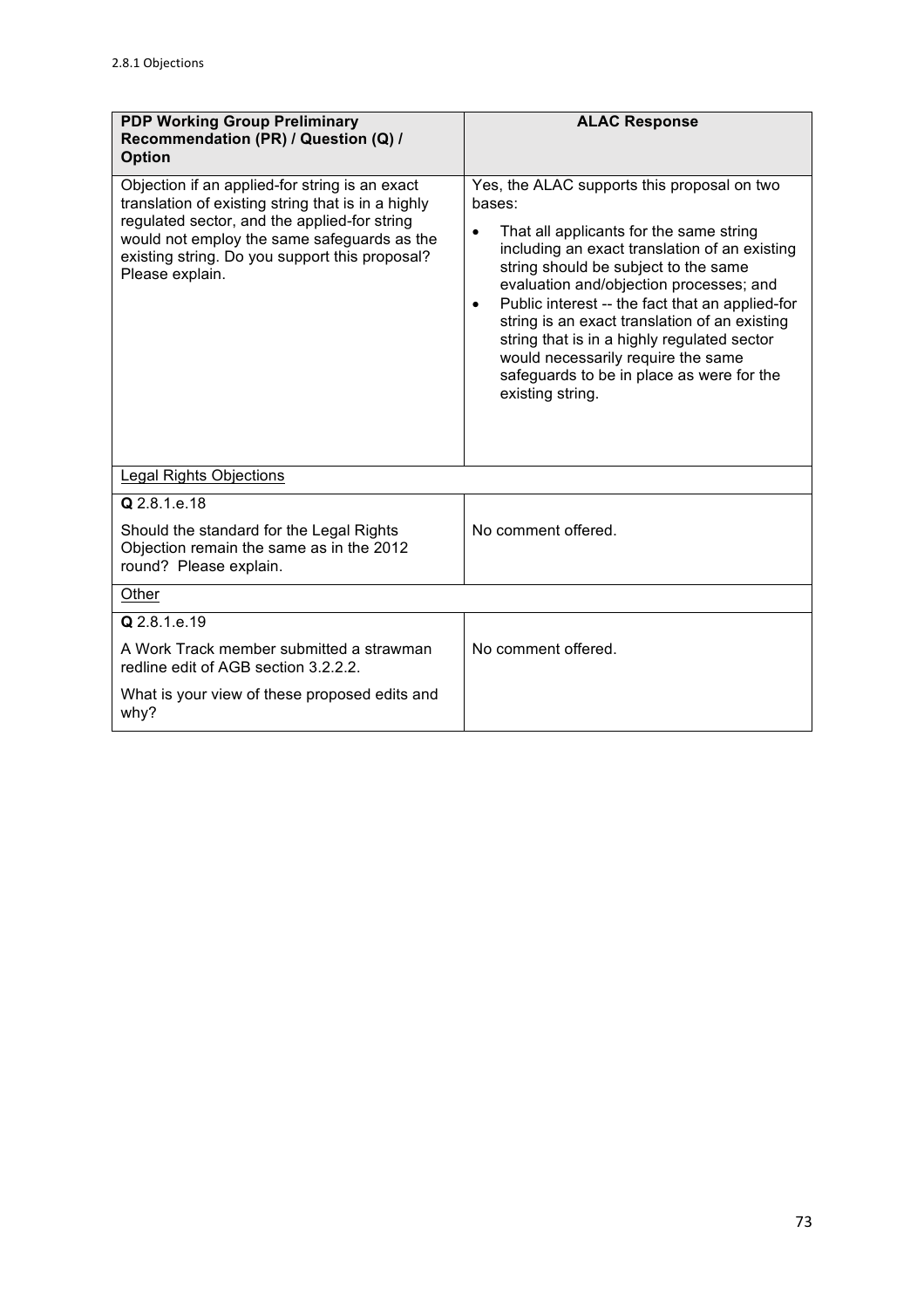| <b>PDP Working Group Preliminary</b><br>Recommendation (PR) / Question (Q) /<br><b>Option</b>                                                                                                                                                                                                                                                                   | <b>ALAC Response</b>                                                                                                                                                                                                                                                                                                                    |
|-----------------------------------------------------------------------------------------------------------------------------------------------------------------------------------------------------------------------------------------------------------------------------------------------------------------------------------------------------------------|-----------------------------------------------------------------------------------------------------------------------------------------------------------------------------------------------------------------------------------------------------------------------------------------------------------------------------------------|
| 2.8.2: Accountability Mechanisms (WT3)                                                                                                                                                                                                                                                                                                                          |                                                                                                                                                                                                                                                                                                                                         |
| PR 2.8.1.c.1                                                                                                                                                                                                                                                                                                                                                    |                                                                                                                                                                                                                                                                                                                                         |
| ICANN should create a New substantive appeal<br>mechanism specific to the New gTLD Program.<br>Such an appeals process will not only look into<br>whether ICANN violated the Bylaws by making<br>(or not making) a certain decision, but will also<br>evaluate whether the original action or action<br>was done in accordance with the Applicant<br>Guidebook. | The ALAC supports this preliminary<br>recommendation which we believe will provide<br>not only a welcomed platform to facilitate the<br>administration of justice within ICANN, but also<br>a more accessible one for parties concerned.                                                                                                |
| PR 2.8.2.c.2                                                                                                                                                                                                                                                                                                                                                    |                                                                                                                                                                                                                                                                                                                                         |
| The process must be transparent and ensure<br>that panelists, evaluators, and independent<br>objectors are free from conflicts of interest.                                                                                                                                                                                                                     | The ALAC strongly supports this preliminary<br>recommendation.                                                                                                                                                                                                                                                                          |
| Post-delegation dispute resolution procedures:                                                                                                                                                                                                                                                                                                                  |                                                                                                                                                                                                                                                                                                                                         |
| <b>PR</b> 2.8.2.c.3                                                                                                                                                                                                                                                                                                                                             |                                                                                                                                                                                                                                                                                                                                         |
| The parties to a proceeding should be given the<br>opportunity to agree upon a single panelist or a<br>three-person panel - bearing the costs<br>accordingly.                                                                                                                                                                                                   | The ALAC holds a neutral stance on this<br>preliminary recommendation on the proviso that<br>parties are made aware of and are prepared to<br>accept the impact on timeline and costs to<br>them.                                                                                                                                       |
| PR 2.8.2.c.4                                                                                                                                                                                                                                                                                                                                                    |                                                                                                                                                                                                                                                                                                                                         |
| Clearer, more detailed, and better-defined<br>guidance on scope and adjudication process of<br>proceedings and the role of all parties must be<br>available to participants and panelists prior to<br>the initiation of any post-delegation dispute<br>resolution procedures.                                                                                   | The ALAC strongly supports this preliminary<br>recommendation.                                                                                                                                                                                                                                                                          |
| <b>Limited Appeals Process:</b>                                                                                                                                                                                                                                                                                                                                 |                                                                                                                                                                                                                                                                                                                                         |
| Q 2.8.2.e.1                                                                                                                                                                                                                                                                                                                                                     |                                                                                                                                                                                                                                                                                                                                         |
| What are the types of actions or inactions that<br>should be subject to this New limited appeals<br>process? Should it include both substantive and<br>procedural appeals? Should all decisions made<br>by ICANN, evaluators, dispute panels, etc. be<br>subject to such an Appeals process. Please<br>explain.                                                 | Yes, the ALAC believes this new limited<br>appeals process should include both<br>substantive and procedural appeals as this<br>would be consistent with the outcomes of the<br>Cross Community Working Group on Enhancing<br>ICANN Accountability which led to similar<br>changes to the ICANN Bylaws.                                 |
|                                                                                                                                                                                                                                                                                                                                                                 | Yes all decisions made by ICANN, evaluators,<br>dispute panels, etc., should be subject to such<br>an appeals process as anecdotal evidence from<br>the 2012 round pointing to existing<br>accountability mechanisms being insufficient to<br>properly facilitate challenges to evaluations<br>(including for ASP), objections and CPE. |
|                                                                                                                                                                                                                                                                                                                                                                 | Relevant actions which should be<br>$\bullet$<br>appealable include while decisions<br>undertaken by any purported decision-<br>maker who did not have standing to do so,<br>or by any properly authorised decision-                                                                                                                    |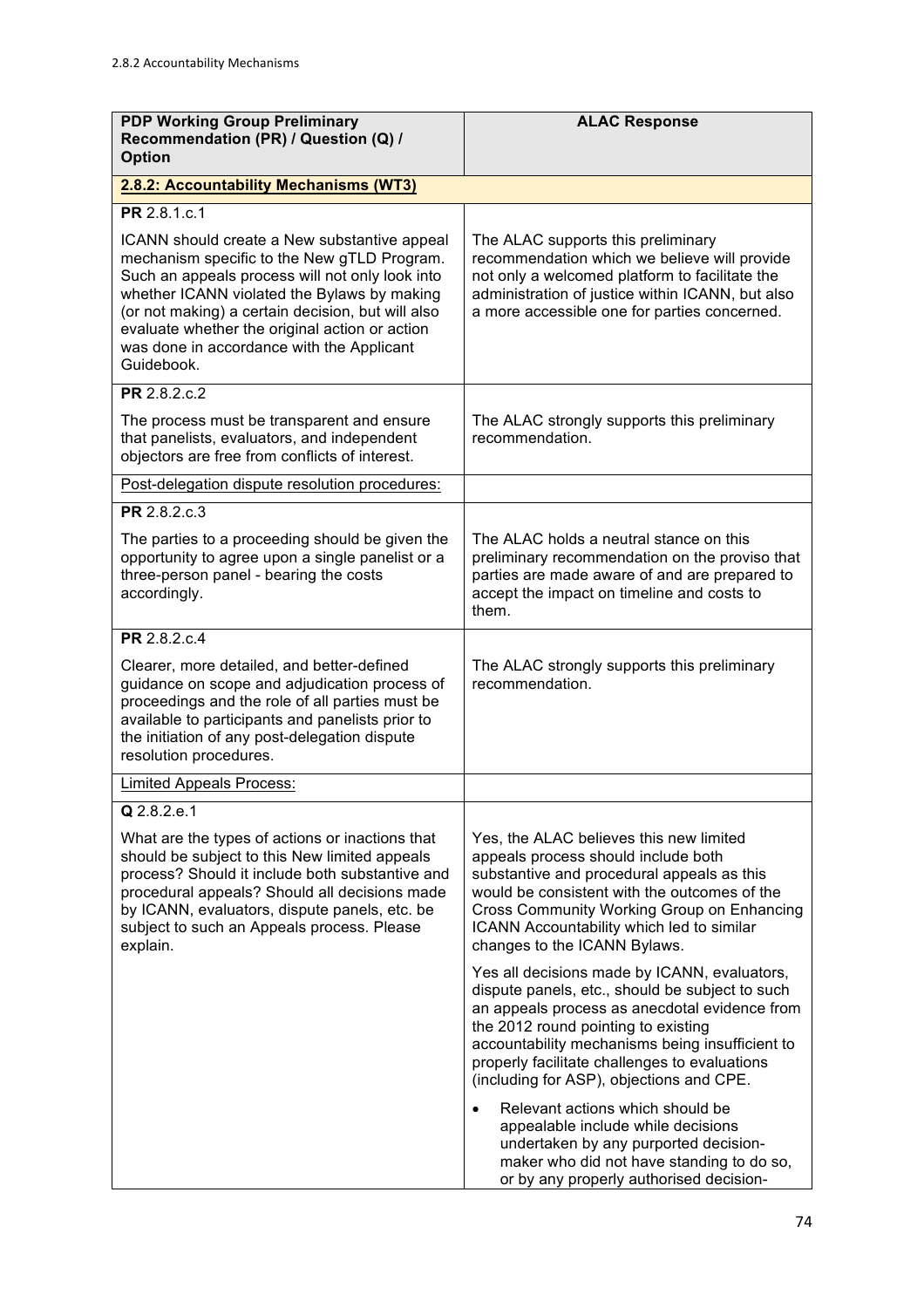| <b>PDP Working Group Preliminary</b><br>Recommendation (PR) / Question (Q) /<br><b>Option</b>                                                                                            | <b>ALAC Response</b>                                                                                                                                                                                                                                                                                                                                                           |
|------------------------------------------------------------------------------------------------------------------------------------------------------------------------------------------|--------------------------------------------------------------------------------------------------------------------------------------------------------------------------------------------------------------------------------------------------------------------------------------------------------------------------------------------------------------------------------|
|                                                                                                                                                                                          | maker which was supported or<br>accompanied by either weak or no<br>justification or reason whatsoever.<br>Relevant inactions could include no formal<br>$\bullet$<br>response given to or decision being made<br>on a question or issue put forth by a party<br>with standing; and a delay in action which<br>prejudiced a party (which in effect amounts<br>to an inaction). |
| Q 2.8.2.e.2                                                                                                                                                                              |                                                                                                                                                                                                                                                                                                                                                                                |
| Who should have standing to file an appeal?<br>Does this depend on the particular action or<br>inaction?                                                                                 | Any party which is directly aggrieved by an<br>event of action or inaction. Yes, it is likely to<br>depend on the particular action or inaction.                                                                                                                                                                                                                               |
| $Q$ 2.8.2.e.3                                                                                                                                                                            |                                                                                                                                                                                                                                                                                                                                                                                |
| What measures can be employed to ensure that<br>frivolous appeals are not filed? What would be<br>considered a frivolous appeal?                                                         | The ALAC suggests that an administrative<br>check be undertaken to establish that appeal<br>filed must be accompanied by a filing fee and<br>the filed appeal must contain at least one<br>ground of appeal.                                                                                                                                                                   |
| $Q$ 2.8.2.e.4                                                                                                                                                                            |                                                                                                                                                                                                                                                                                                                                                                                |
| If there is an appeals process, how can we<br>ensure that we do not have a system which<br>allows multiple appeals?                                                                      | The ALAC suggests that the contemplated<br>appeals process paths be clearly laid out and<br>incorporate a stipulation that disallows multiple<br>appeals.                                                                                                                                                                                                                      |
| Q 2.8.2.e.5                                                                                                                                                                              |                                                                                                                                                                                                                                                                                                                                                                                |
| Who should bear the costs of an appeal? Should<br>it be a "loser-pays" model?                                                                                                            | A "loser-pays" model could be considered,<br>provided the costs of an appeal be fixed in<br>advance and all parties involved are given prior<br>notice of the same.                                                                                                                                                                                                            |
| Q 2.8.2.e.6                                                                                                                                                                              |                                                                                                                                                                                                                                                                                                                                                                                |
| What are the possible remedies for a successful<br>appellant?                                                                                                                            | This would depend on the nature and<br>substance of the appeal.                                                                                                                                                                                                                                                                                                                |
| $Q$ 2.8.2.e.7                                                                                                                                                                            |                                                                                                                                                                                                                                                                                                                                                                                |
| Who would be the arbiter of such an appeal?                                                                                                                                              | The ALAC suggests that the Board<br>Accountability Mechanisms Committee be the<br>arbiter of such an appeal, supported by a<br>subject matter expert if need be.                                                                                                                                                                                                               |
| Q 2.8.2.e.8                                                                                                                                                                              |                                                                                                                                                                                                                                                                                                                                                                                |
| In utilizing a limited appeal process, what should<br>be the impact, if any, on an applicant's ability to<br>pursue any accountability mechanisms made<br>available in the ICANN Bylaws? | If the Board Accountability Mechanisms<br>Committee is made the arbiter of a limited<br>appeals process, then accountability<br>mechanisms made available in the ICANN<br>Bylaws would automatically be incorporated.                                                                                                                                                          |
| Q 2.8.2.e.9                                                                                                                                                                              |                                                                                                                                                                                                                                                                                                                                                                                |
| Do you have any additional input regarding the<br>details of such a mechanism?                                                                                                           | No comment offered.                                                                                                                                                                                                                                                                                                                                                            |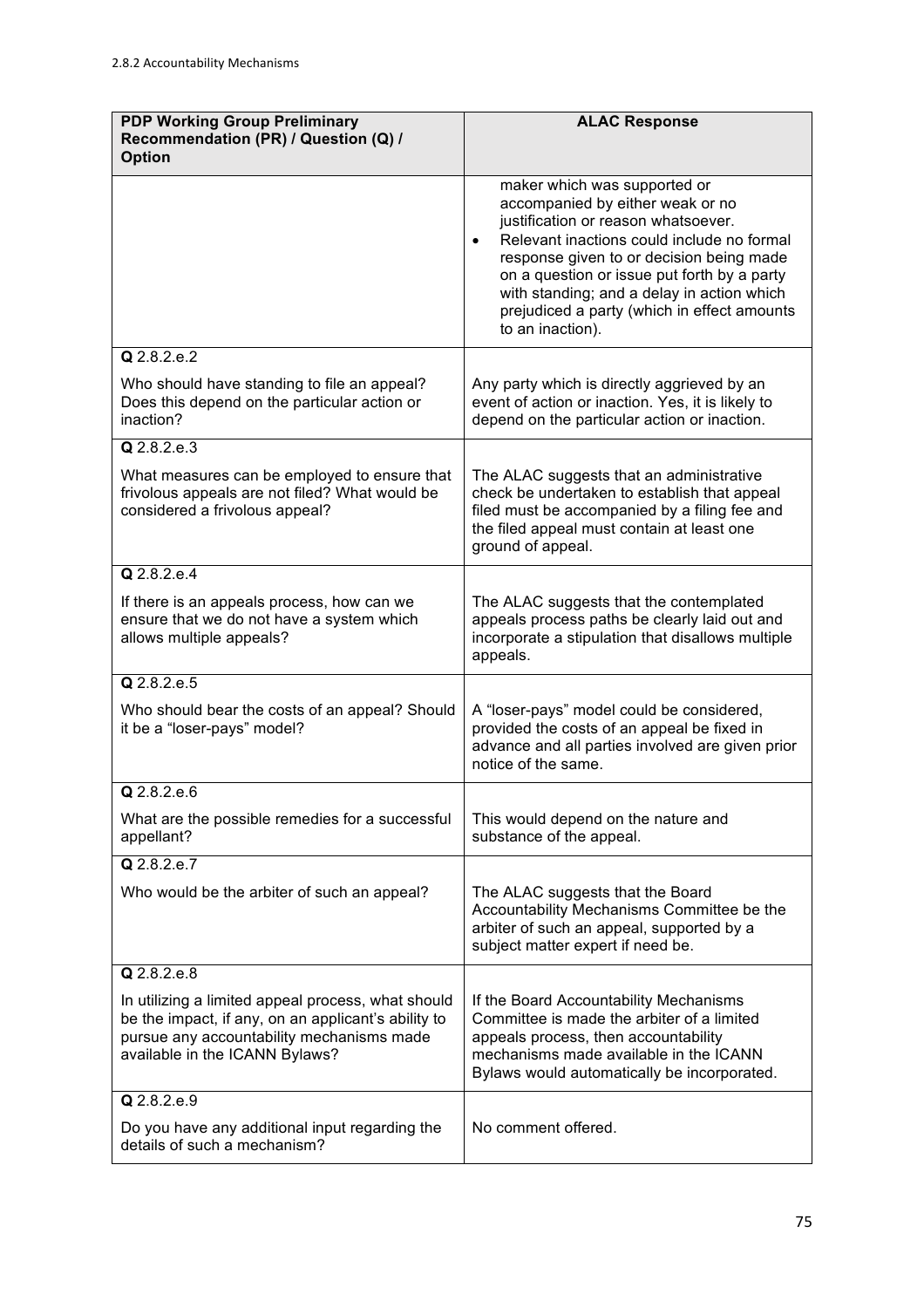| <b>PDP Working Group Preliminary</b><br>Recommendation (PR) / Question (Q) /<br><b>Option</b>                                                                                                                                                                                                                                                                                                                                                                                                                                                                                       | <b>ALAC Response</b>                                                                                                                                                                                                                                                                                                                                                                                                                                                                                     |
|-------------------------------------------------------------------------------------------------------------------------------------------------------------------------------------------------------------------------------------------------------------------------------------------------------------------------------------------------------------------------------------------------------------------------------------------------------------------------------------------------------------------------------------------------------------------------------------|----------------------------------------------------------------------------------------------------------------------------------------------------------------------------------------------------------------------------------------------------------------------------------------------------------------------------------------------------------------------------------------------------------------------------------------------------------------------------------------------------------|
| 2.9.1: Community Applications (WT3)                                                                                                                                                                                                                                                                                                                                                                                                                                                                                                                                                 |                                                                                                                                                                                                                                                                                                                                                                                                                                                                                                          |
| CPE implementation guidance suggestions:                                                                                                                                                                                                                                                                                                                                                                                                                                                                                                                                            |                                                                                                                                                                                                                                                                                                                                                                                                                                                                                                          |
| PR 2.9.1.c.1                                                                                                                                                                                                                                                                                                                                                                                                                                                                                                                                                                        |                                                                                                                                                                                                                                                                                                                                                                                                                                                                                                          |
| The Community Priority Evaluation (CPE)<br>process must be more transparent and<br>predictable                                                                                                                                                                                                                                                                                                                                                                                                                                                                                      | Transparency and predictability was a major<br>concern which was not addressed in the last<br>round. Clearly community applications which<br>end up in a community priority evaluation<br>process should be able to trust that the process<br>will be open and flexible enough to<br>accommodate them. Many of the suggestions<br>offered to further questions in this section are<br>attempting to remedy this situation.                                                                               |
| PR 2.9.1.c.2                                                                                                                                                                                                                                                                                                                                                                                                                                                                                                                                                                        |                                                                                                                                                                                                                                                                                                                                                                                                                                                                                                          |
| CPE evaluations should be completed in a<br>shorter period of time.                                                                                                                                                                                                                                                                                                                                                                                                                                                                                                                 | The ALAC respects that the completion of the<br>evaluation process not to deviate from the CPE<br>evaluation announced schedule. However, if<br>there is no schedule in place, the ALAC<br>requests that there be a published schedule of<br>the evaluation timeline.                                                                                                                                                                                                                                    |
| PR 2.9.1.c.3                                                                                                                                                                                                                                                                                                                                                                                                                                                                                                                                                                        |                                                                                                                                                                                                                                                                                                                                                                                                                                                                                                          |
| All evaluation procedures should be developed<br>BEFORE the application process opens and<br>made easily and readily available.                                                                                                                                                                                                                                                                                                                                                                                                                                                     | The ALAC supports having transparent and<br>published evaluation procedures before the call<br>of the application process.                                                                                                                                                                                                                                                                                                                                                                               |
| PR 2.9.1.c.4                                                                                                                                                                                                                                                                                                                                                                                                                                                                                                                                                                        |                                                                                                                                                                                                                                                                                                                                                                                                                                                                                                          |
| The CPE process should include a process for<br>evaluators to ask clarifying questions and where<br>appropriate engage in a dialogue with the<br>applicant during the CPE process.                                                                                                                                                                                                                                                                                                                                                                                                  | Since the CPE process is dealing with more<br>supporting documentations, the ALAC<br>encourages and supports having an enabling<br>procedure to enable community-based<br>applicant to fulfil the exact requirements or other<br>inquiries by the evaluators.                                                                                                                                                                                                                                            |
| PR 2.9.1.c.5                                                                                                                                                                                                                                                                                                                                                                                                                                                                                                                                                                        |                                                                                                                                                                                                                                                                                                                                                                                                                                                                                                          |
| Less restrictive word count for communities to<br>engage in clarifying and providing information                                                                                                                                                                                                                                                                                                                                                                                                                                                                                    | The more informative and clear the written<br>requirements, the more crisp and precise the<br>provided information will be. Hence, there is no<br>need to have a less restrictive word count.                                                                                                                                                                                                                                                                                                            |
| Q 2.9.1.e.1                                                                                                                                                                                                                                                                                                                                                                                                                                                                                                                                                                         |                                                                                                                                                                                                                                                                                                                                                                                                                                                                                                          |
| During its deliberations, a number of Work Track<br>3 members expressed that they believed the<br>"definition" of community, available in section<br>1.2.3.1 of the Applicant Guidebook, was<br>deficient. A number of attempts were made by<br>the Work Track to better define the term<br>"community," but no definition could be<br>universally agreed upon. Do you believe the<br>current definition of "community" in the AGB is<br>sufficiently clear and flexible to represent the<br>intentions of existing policy about community<br>applications and the various types of | The definition of community in section 1.2.3.1 of<br>the AGB is actually a definition of a community<br>application -- which can be submitted by any<br>group calling itself a community which has<br>support letters demonstrating community<br>support.<br>There could be some benefit in further<br>describing community in terms similar to the<br>definition of association used by the European<br>Court of Human Rights and the United Nations:<br>"An association is any group of individuals or |
| communities that may seek priority in the New                                                                                                                                                                                                                                                                                                                                                                                                                                                                                                                                       | any legal entities brought together in order to                                                                                                                                                                                                                                                                                                                                                                                                                                                          |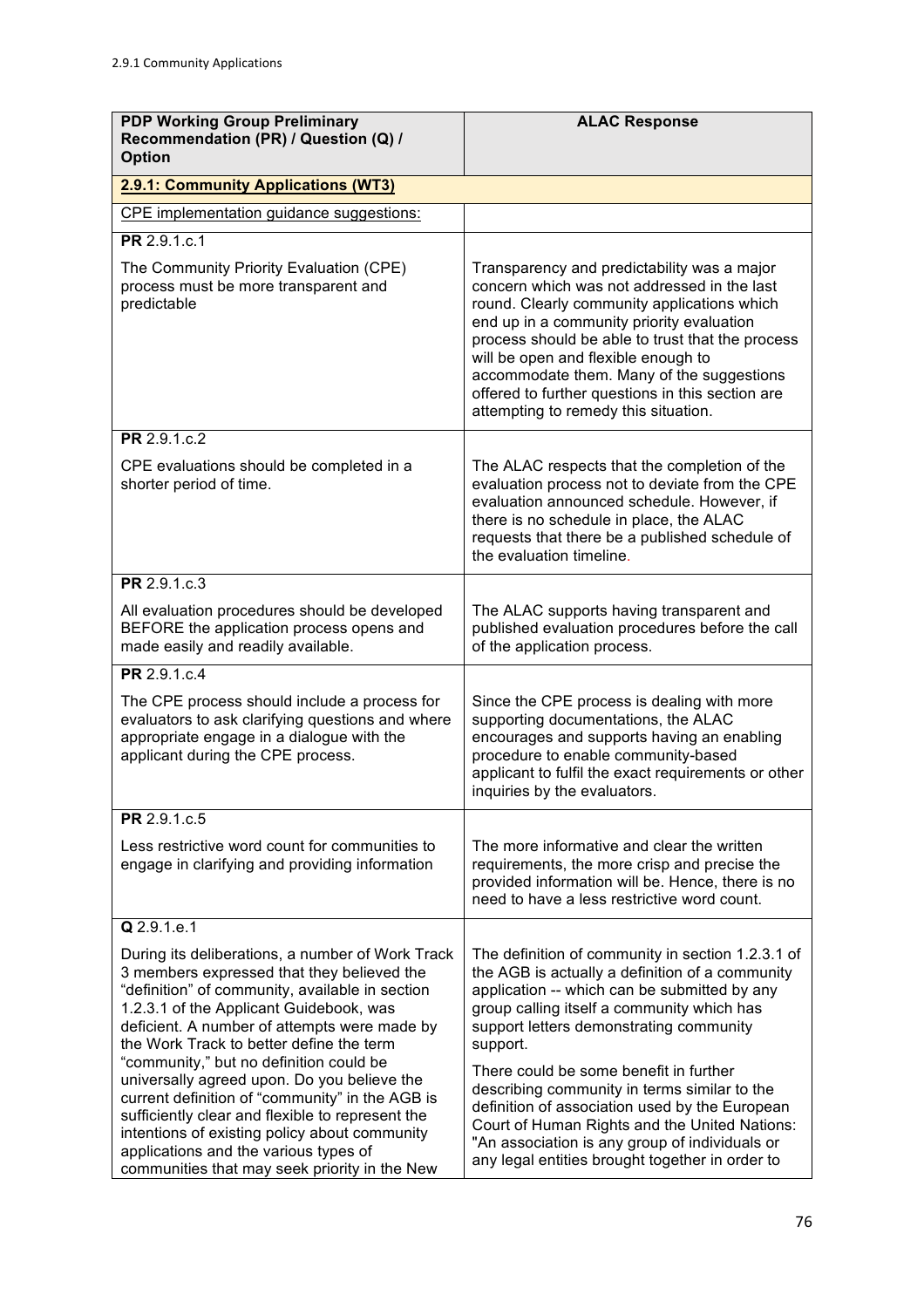| <b>PDP Working Group Preliminary</b><br>Recommendation (PR) / Question (Q) /<br><b>Option</b>                                                                                                                                                                                                                                                                   | <b>ALAC Response</b>                                                                                                                                                                                                                                                                                                                                                                                                                                                                                                                                                                                                                                                                                                                                                                                                                                                                                                                                                 |
|-----------------------------------------------------------------------------------------------------------------------------------------------------------------------------------------------------------------------------------------------------------------------------------------------------------------------------------------------------------------|----------------------------------------------------------------------------------------------------------------------------------------------------------------------------------------------------------------------------------------------------------------------------------------------------------------------------------------------------------------------------------------------------------------------------------------------------------------------------------------------------------------------------------------------------------------------------------------------------------------------------------------------------------------------------------------------------------------------------------------------------------------------------------------------------------------------------------------------------------------------------------------------------------------------------------------------------------------------|
| gTLD program? If not, how would you define<br>"community" for the purposes of community-                                                                                                                                                                                                                                                                        | collectively act, express, promote, pursue or<br>defend a field of common interests."                                                                                                                                                                                                                                                                                                                                                                                                                                                                                                                                                                                                                                                                                                                                                                                                                                                                                |
| based applications in the New gTLD Program?<br>What attributes are appropriate? Do you have<br>specific examples where demonstrable<br>community support should or should not award<br>priority for a string? Do you believe examples<br>are useful in developing an understanding of the<br>purpose and goals of any community-based<br>application treatment? | Both of these definitions are sufficiently broad to<br>enable applications from highly diverse<br>communities. But rather than perfecting the<br>definition, work needs to be done to ensure that<br>members of the CPE have a full understanding<br>of the types of communities bringing<br>applications forward and are able to deal with<br>them in a flexible way. Arbitrarily restricted<br>interpretations and limited definitions applied on<br>an ad hoc basis discriminate against valid<br>community applications which do not fit into<br>prevailing assumptions.                                                                                                                                                                                                                                                                                                                                                                                         |
|                                                                                                                                                                                                                                                                                                                                                                 | For example the word "community" is also<br>described in the AGB section 4.2.3 which<br>outlines community priority evaluation criteria:<br>"Community" - Usage of the expression<br>"community" has evolved considerably from its<br>Latin origin - "communitas" meaning<br>"fellowship" - while still implying more of<br>cohesion than a mere commonality of interest.<br>Notably, as "community" is used throughout the<br>application, there should be:                                                                                                                                                                                                                                                                                                                                                                                                                                                                                                         |
|                                                                                                                                                                                                                                                                                                                                                                 | (a) an awareness and recognition of a<br>community among its members;                                                                                                                                                                                                                                                                                                                                                                                                                                                                                                                                                                                                                                                                                                                                                                                                                                                                                                |
|                                                                                                                                                                                                                                                                                                                                                                 | (b) some understanding of the community's<br>existence prior to September 2007 (when the<br>New gTLD policy recommendations were<br>completed); and                                                                                                                                                                                                                                                                                                                                                                                                                                                                                                                                                                                                                                                                                                                                                                                                                  |
|                                                                                                                                                                                                                                                                                                                                                                 | (c) extended tenure or longevity-non-<br>transience-into the future                                                                                                                                                                                                                                                                                                                                                                                                                                                                                                                                                                                                                                                                                                                                                                                                                                                                                                  |
|                                                                                                                                                                                                                                                                                                                                                                 | These attributes (a, b, and c) are subject to<br>interpretations that can hinder or facilitate valid<br>community applications. Does the awareness<br>and recognition have to apply to all of the<br>community or just most of it and where is that<br>line drawn? Is there a written policy that<br>precisely explains how this works during<br>evaluation? Is a 5 year history enough evidence<br>of longevity or does it have to be 15? Living<br>communities change over time. Who, outside of<br>the community itself, is able to look into the<br>future and attest to the longevity of that<br>community? These are not questions that<br>should be left in abeyance -- to be determined<br>by a non-transparent process conducted by<br>persons unknown. The community deserves to<br>be consulted about the conditions that will be<br>applied at the outset of the process and not be<br>blindsided by evolving conditions in the midst of<br>the process. |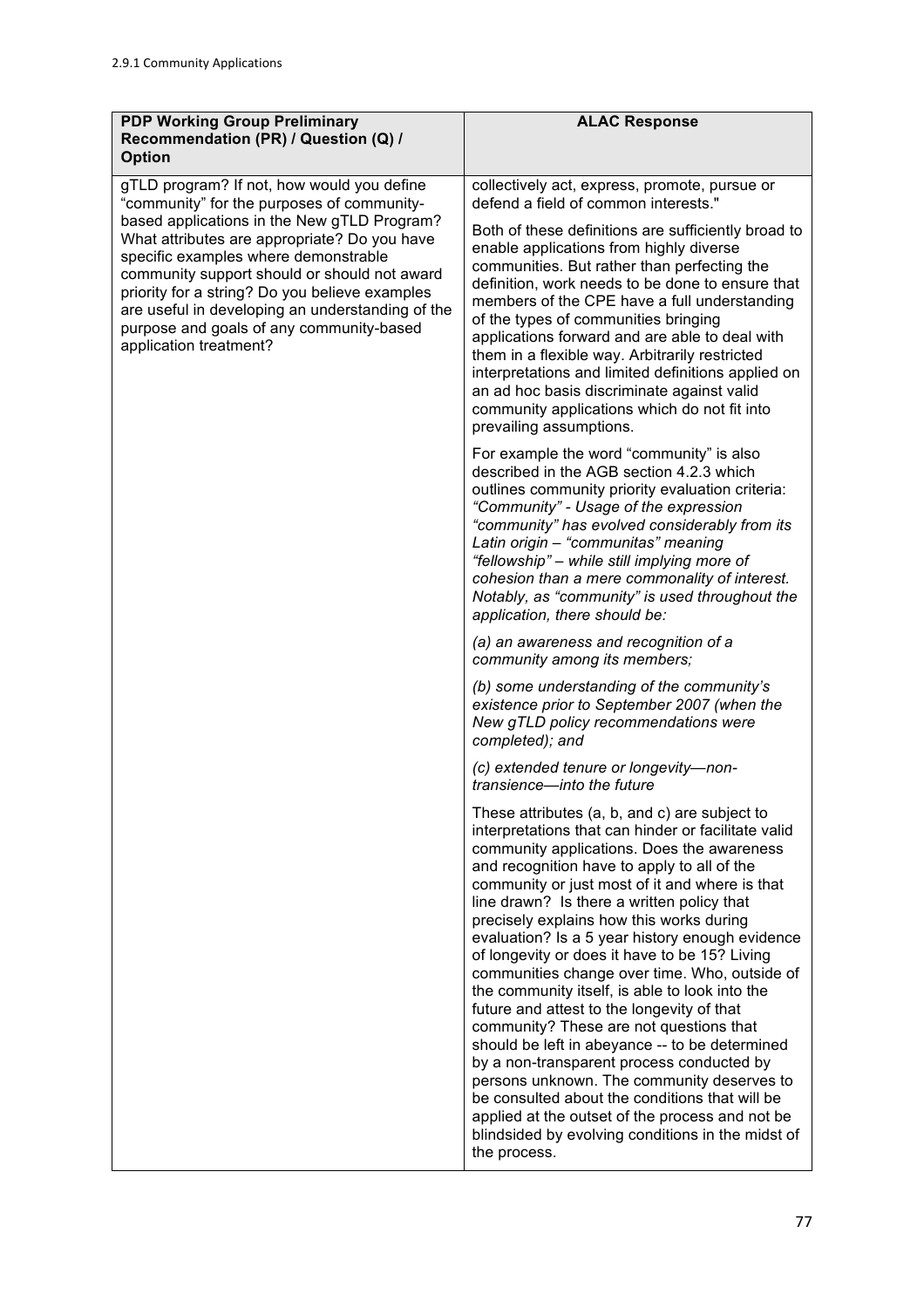| <b>PDP Working Group Preliminary</b><br>Recommendation (PR) / Question (Q) /<br><b>Option</b>                                                                                                                                                                                                                                                                                                                                                                                                                                                                                                                                                                                                                                                                              | <b>ALAC Response</b>                                                                                                                                                                                                                                                                                                                                                                                                                                                                                                                                                         |
|----------------------------------------------------------------------------------------------------------------------------------------------------------------------------------------------------------------------------------------------------------------------------------------------------------------------------------------------------------------------------------------------------------------------------------------------------------------------------------------------------------------------------------------------------------------------------------------------------------------------------------------------------------------------------------------------------------------------------------------------------------------------------|------------------------------------------------------------------------------------------------------------------------------------------------------------------------------------------------------------------------------------------------------------------------------------------------------------------------------------------------------------------------------------------------------------------------------------------------------------------------------------------------------------------------------------------------------------------------------|
| Q 2.9.1.e.2                                                                                                                                                                                                                                                                                                                                                                                                                                                                                                                                                                                                                                                                                                                                                                |                                                                                                                                                                                                                                                                                                                                                                                                                                                                                                                                                                              |
| Should community-based applications receive<br>any differential treatment beyond the ability to<br>participate in CPE, in the event of string<br>contention?                                                                                                                                                                                                                                                                                                                                                                                                                                                                                                                                                                                                               | The ALAC supports differential treatment in the<br>form of access to experts to assist communities,<br>particularly those from underserved regions in<br>preparing applications. This would help level the<br>playing field between communities, often under<br>resourced, and the more experienced, well-<br>resourced players.                                                                                                                                                                                                                                             |
| Q 2.9.1.e.3                                                                                                                                                                                                                                                                                                                                                                                                                                                                                                                                                                                                                                                                                                                                                                |                                                                                                                                                                                                                                                                                                                                                                                                                                                                                                                                                                              |
| Could/should alternative benefits be considered<br>when scoring below the threshold to award the<br>string (e.g., support in auction proceedings)?                                                                                                                                                                                                                                                                                                                                                                                                                                                                                                                                                                                                                         | The ALAC does not see the need of any<br>alteration of the scoring, but we believe there<br>should be a mechanism within this process<br>which is set up to help first time community<br>applicants.                                                                                                                                                                                                                                                                                                                                                                         |
| Q 2.9.1.e.4                                                                                                                                                                                                                                                                                                                                                                                                                                                                                                                                                                                                                                                                                                                                                                |                                                                                                                                                                                                                                                                                                                                                                                                                                                                                                                                                                              |
| What specific changes to the CPE criteria or the<br>weight/scoring of those criteria should be<br>considered, if the mechanism is maintained?                                                                                                                                                                                                                                                                                                                                                                                                                                                                                                                                                                                                                              | The term "membership" must be flexible enough<br>to take into account the fact that modern<br>communities, sometimes, but always,<br>geographically distributed, often do not have<br>traditional membership lists and should not be<br>penalized for this.                                                                                                                                                                                                                                                                                                                  |
| Q 2.9.1.e.5                                                                                                                                                                                                                                                                                                                                                                                                                                                                                                                                                                                                                                                                                                                                                                |                                                                                                                                                                                                                                                                                                                                                                                                                                                                                                                                                                              |
| In the 2012 New gTLD round, it was determined<br>that community-based applications should have<br>preference over non-community-based<br>applications for the same string. Some have<br>argued that this preference should continue,<br>others have claimed that this preference is no<br>longer needed. Should the New gTLD Program<br>continue to incorporate the general concept of<br>preferential treatment for "community<br>applications" going forward? Is the concept of<br>awarding priority for community-based<br>applications feasible, given that winners and<br>losers are created?                                                                                                                                                                         | Yes, communities should continue to be given<br>special consideration. ICANN, as a not for profit<br>corporation, needs to show that it is serving the<br>public interest and one way it can do this is by<br>creating an accessible enabling process for<br>communities who wish to gain access to gTLDs.                                                                                                                                                                                                                                                                   |
| The Work Track also considered a report on<br>CPE prepared by the Council of Europe, which<br>noted the need to refine the definition of<br>community and re-assess the criteria and<br>guidance for CPE in the AGB and CPE<br>Guidelines. Although this paper has not been<br>officially endorsed by the European Commission<br>or the GAC, there are a number of<br>recommendations in this report on community<br>based applications. The Work Track is seeking<br>feedback from the community on this report and<br>more specifically which recommendations are<br>supported, not supported or which require<br>further exploration.<br>Q 2.9.1.e.6: Do you agree with the Council<br>of Europe Report, which in summary<br>states, "Any failure to follow a decision- | The ALAC does not believe that the CPE<br>process endangered freedom of expression or<br>association as such. But due to the narrow<br>definition of membership and how "association"<br>is measured, the evaluators and the process<br>they followed did discredit many forms of<br>association that had great merit, but did not<br>satisfy the narrow model being used.<br>Most of the community TLDs that did not<br>undergo CPE would have similarly failed. But<br>many of them do embody the intent of the<br>concept of a "community" and thus a<br>"community TLD". |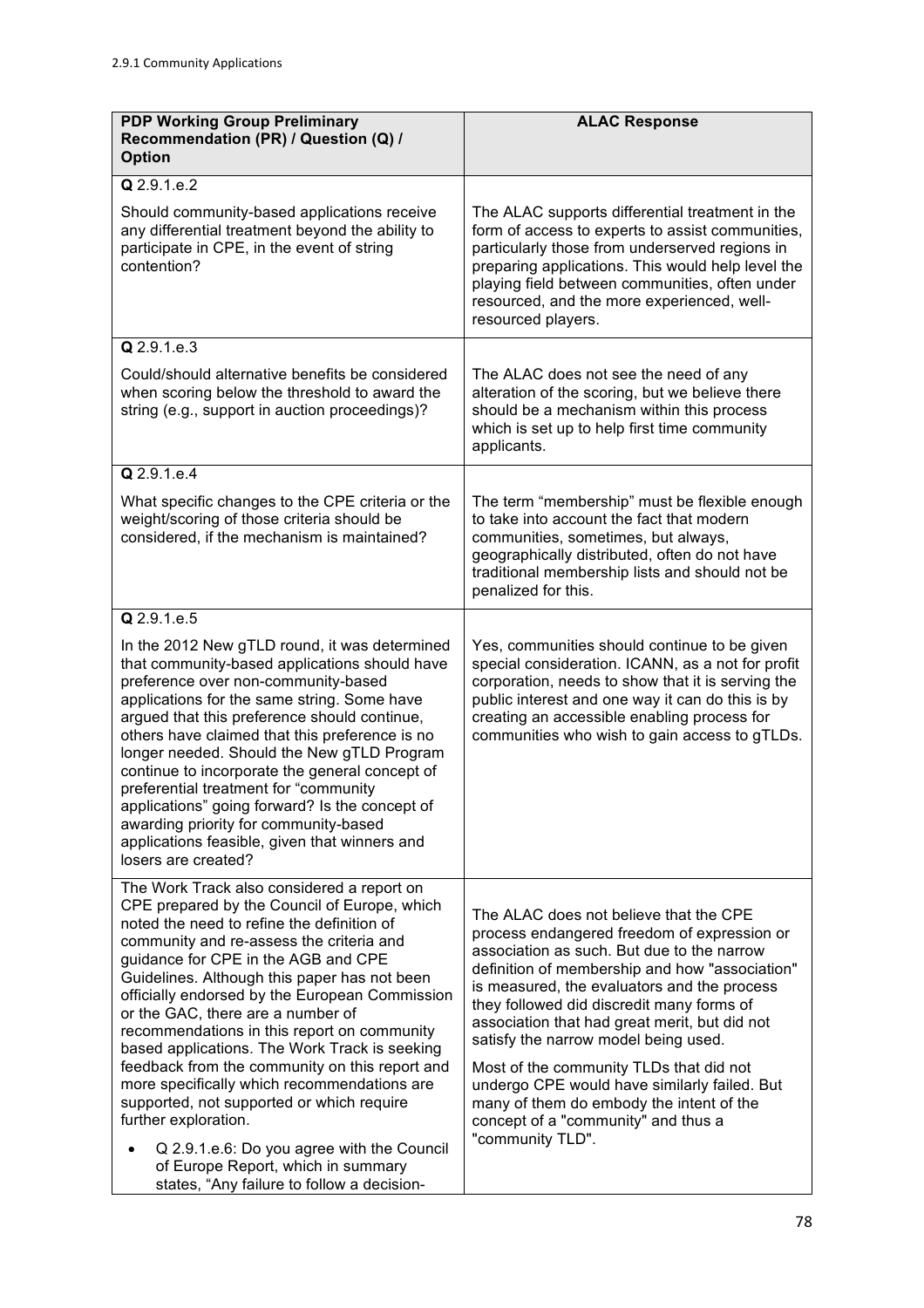| <b>PDP Working Group Preliminary</b><br>Recommendation (PR) / Question (Q) /<br><b>Option</b>                                                                                                                                                                                                                                                                                                                                              | <b>ALAC Response</b>                                                                                                                                                                                                                                                                                                                                                                                                                                                                                                                                                                                                                                                                                                                                                                                                                                                                                                                                                                                                                                                                                                                                                                                                                                                                             |
|--------------------------------------------------------------------------------------------------------------------------------------------------------------------------------------------------------------------------------------------------------------------------------------------------------------------------------------------------------------------------------------------------------------------------------------------|--------------------------------------------------------------------------------------------------------------------------------------------------------------------------------------------------------------------------------------------------------------------------------------------------------------------------------------------------------------------------------------------------------------------------------------------------------------------------------------------------------------------------------------------------------------------------------------------------------------------------------------------------------------------------------------------------------------------------------------------------------------------------------------------------------------------------------------------------------------------------------------------------------------------------------------------------------------------------------------------------------------------------------------------------------------------------------------------------------------------------------------------------------------------------------------------------------------------------------------------------------------------------------------------------|
| making process which is fair, reasonable,<br>transparent and proportionate endangers<br>freedom of expression and association,<br>and risks being discriminatory." Did the<br>CPE process endanger freedom of<br>expression and association? Why or why<br>not?                                                                                                                                                                            |                                                                                                                                                                                                                                                                                                                                                                                                                                                                                                                                                                                                                                                                                                                                                                                                                                                                                                                                                                                                                                                                                                                                                                                                                                                                                                  |
| Q 2.9.1.e.7                                                                                                                                                                                                                                                                                                                                                                                                                                |                                                                                                                                                                                                                                                                                                                                                                                                                                                                                                                                                                                                                                                                                                                                                                                                                                                                                                                                                                                                                                                                                                                                                                                                                                                                                                  |
| In regards to recommendation 2.9.1.c.1 in<br>section c above, what does, "more transparent<br>and predictable," mean to you? For what<br>aspects of CPE would this apply in particular?                                                                                                                                                                                                                                                    | The CPE process in the last round, by all<br>accounts, were severely lacking in transparency<br>and predictability. In order to correct this in the<br>next round, details about all the procedures<br>used in decision making must be available to<br>applicants well in advance of the deadline for<br>submissions; background information about<br>CPE participants, including support teams must<br>be fully available to enable conflict of interest<br>oversight; and data/documentation/research<br>materials consulted in decision making must be<br>referenced and released as part of the decision.<br>Applicants should also be updated periodically<br>about the status of their application.<br>It is important that the CPE evaluation team<br>includes representatives from grassroots<br>community organizations. A community<br>application evaluation team whose main frame<br>of reference is rooted in bottom-up community<br>building would be more attuned to the<br>particulars of this sector and more able to<br>interpret the information available in the best<br>light.<br>The ALAC Statement on Community Expertise<br>in Community Priority Evaluation (Aug 9, 2013)<br>already raised these concerns and wishes to<br>highlight them here: "The ALAC has concerns |
|                                                                                                                                                                                                                                                                                                                                                                                                                                            | about the sufficiency of community expertise in<br>panels that evaluate New gTLD community<br>applications." and "The ALAC stands ready to<br>offer appropriate ICANN community volunteers<br>to serve as panel members or advisors."                                                                                                                                                                                                                                                                                                                                                                                                                                                                                                                                                                                                                                                                                                                                                                                                                                                                                                                                                                                                                                                            |
| Q 2.9.1.e.8                                                                                                                                                                                                                                                                                                                                                                                                                                |                                                                                                                                                                                                                                                                                                                                                                                                                                                                                                                                                                                                                                                                                                                                                                                                                                                                                                                                                                                                                                                                                                                                                                                                                                                                                                  |
| Some in the Work Track have noted specific<br>concerns about the way the CPE provider<br>performed evaluations, particularly around the<br>validation of letters of support/opposition. To<br>what extent should the evaluators be able to<br>deviate from pre-published guidance and<br>guidelines? For instance, should the evaluators<br>have the flexibility to perform elements of the<br>evaluation in a procedurally different way? | With the CPE process, some applications and<br>their letters of support might be unconventional,<br>hence, the ALAC believes flexibility is needed to<br>evaluate contextually even if there is a deviation<br>from the given procedure.                                                                                                                                                                                                                                                                                                                                                                                                                                                                                                                                                                                                                                                                                                                                                                                                                                                                                                                                                                                                                                                         |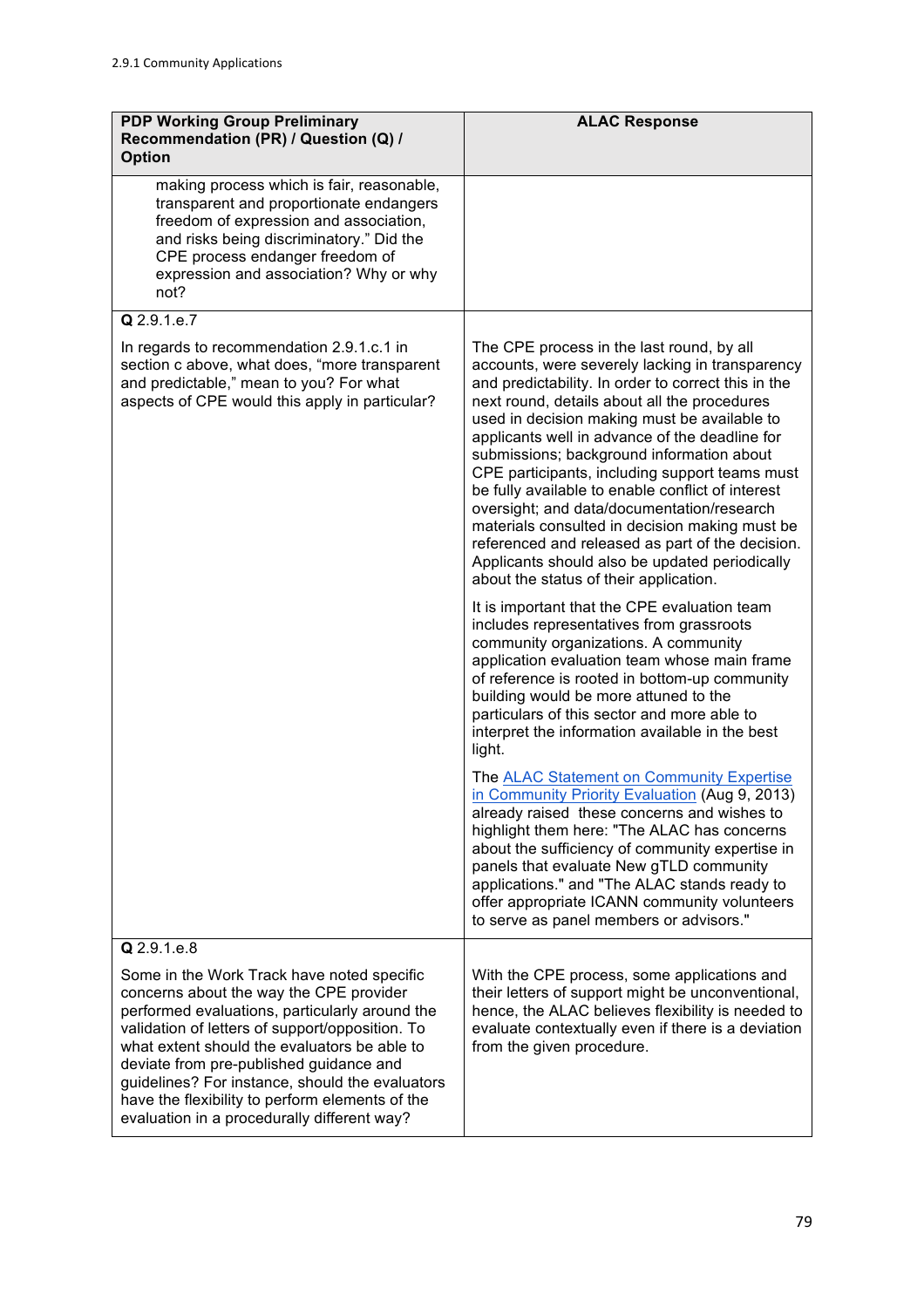| <b>PDP Working Group Preliminary</b><br>Recommendation (PR) / Question (Q) /<br><b>Option</b>                                                                                                                                                                                                                                                                                                                                                                                                                                                                                                                                                                                                                                                                                                            | <b>ALAC Response</b>          |
|----------------------------------------------------------------------------------------------------------------------------------------------------------------------------------------------------------------------------------------------------------------------------------------------------------------------------------------------------------------------------------------------------------------------------------------------------------------------------------------------------------------------------------------------------------------------------------------------------------------------------------------------------------------------------------------------------------------------------------------------------------------------------------------------------------|-------------------------------|
| 2.10.1: Base Registry Agreement (WT2)                                                                                                                                                                                                                                                                                                                                                                                                                                                                                                                                                                                                                                                                                                                                                                    |                               |
| PR 2.10.1.c.1                                                                                                                                                                                                                                                                                                                                                                                                                                                                                                                                                                                                                                                                                                                                                                                            | No specific comments offered. |
| Work Track 2 continues to support the original<br>policy recommendations and implementation<br>guidelines upon which the 2012 round was<br>based. However, a clearer, structured, and<br>efficient method for obtaining exemptions to<br>certain requirements of the RA, which allows<br>ICANN to consider unique aspects of registry<br>operators, TLD strings, as well as the ability to<br>accommodate a rapidly changing marketplace is<br>needed.                                                                                                                                                                                                                                                                                                                                                   |                               |
| Q 2.10.1.e.1                                                                                                                                                                                                                                                                                                                                                                                                                                                                                                                                                                                                                                                                                                                                                                                             | No specific comments offered. |
| If ICANN were to have a "clearer, structured,<br>and efficient methods for obtaining exemptions<br>to certain requirements of the RA," how can<br>such a process be structured to consider unique<br>aspects of registry operators and TLD strings,<br>while at the same time balancing ICANN's<br>commitment to registry operators that it treat<br>each registry operator equitably?                                                                                                                                                                                                                                                                                                                                                                                                                   |                               |
| Q 2.10.1.e.1.1                                                                                                                                                                                                                                                                                                                                                                                                                                                                                                                                                                                                                                                                                                                                                                                           | No specific comments offered. |
| At a high level, there was a suggestion that for<br>exemptions or exceptions, the proposer could<br>provide the specific problematic provisions, the<br>underlying policy justifications for those<br>provisions, and the reasons why the relief is not<br>contrary to those justifications. Does this seem<br>like a reasonable approach? Why or why not?                                                                                                                                                                                                                                                                                                                                                                                                                                               |                               |
| The Public Interest Commitment (PIC) Standing<br>Panel Evaluation Report dated March 17, 2017<br>in the case of Adobe Systems Incorporated et al.<br>v. Top Level Spectrum, Inc., d/b/a/ Fegistry, LLC<br>et al., states the following: Second, the Panel<br>notes that PIC (3)(a) of Specification 11 imposes<br>no obligation on Respondent as the Registry<br>Operator itself to avoid fraudulent and deceptive<br>practices. Third, the Panel finds that<br>Respondent's Registry Operator Agreement<br>contains no covenant by the Respondent to not<br>engage in fraudulent and deceptive practices.<br>2.10.1.e.2: Should this Work Track recommend<br>that ICANN include a covenant in the RA that<br>the registry operator not engage in fraudulent<br>and deceptive practices? Please explain. | No specific comments offered. |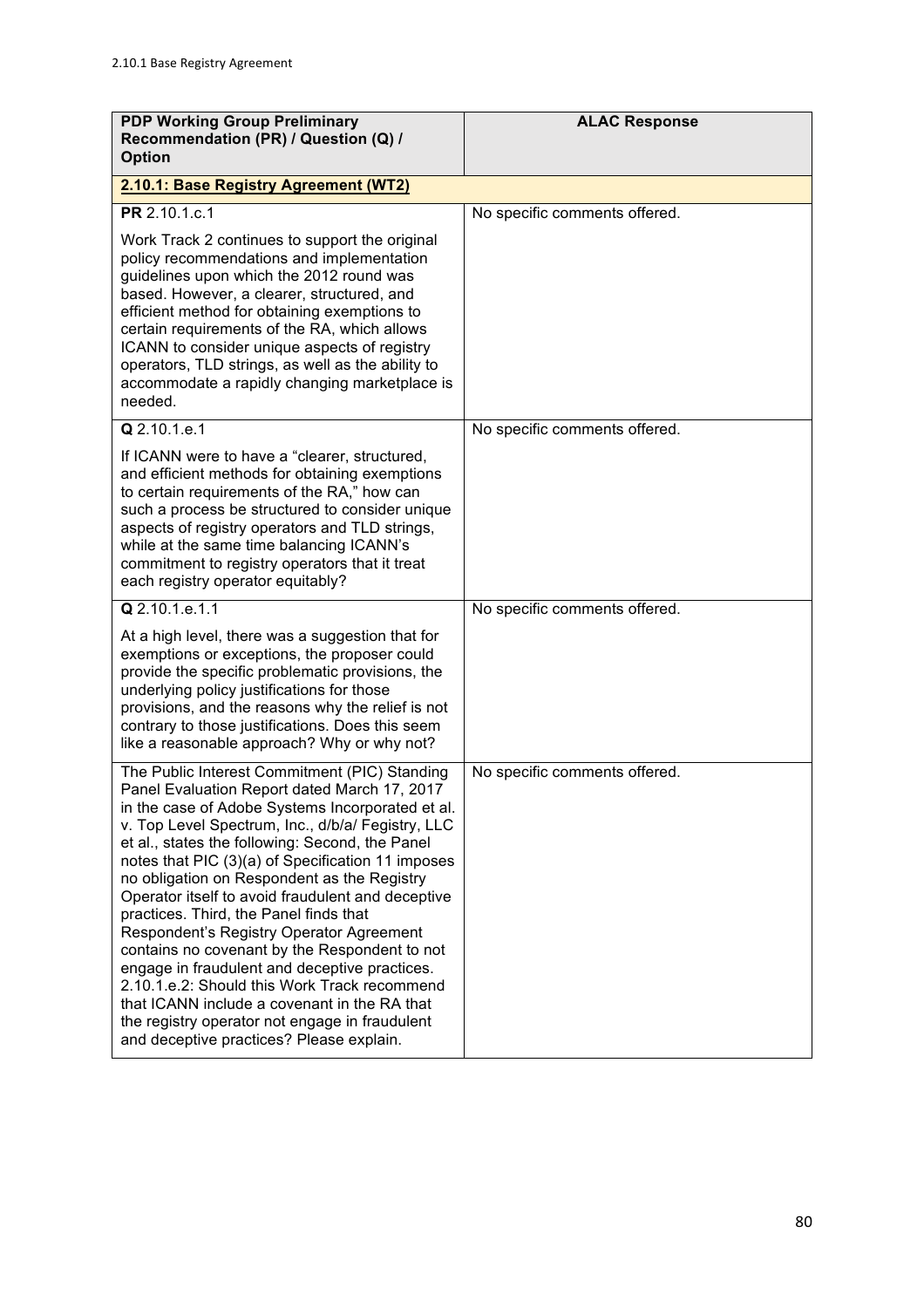| <b>PDP Working Group Preliminary</b><br>Recommendation (PR) / Question (Q) /<br><b>Option</b>                                                                                                                                                                                                                                                                                                                                                                                                                                                                                                                                                                                               | <b>ALAC Response</b>          |
|---------------------------------------------------------------------------------------------------------------------------------------------------------------------------------------------------------------------------------------------------------------------------------------------------------------------------------------------------------------------------------------------------------------------------------------------------------------------------------------------------------------------------------------------------------------------------------------------------------------------------------------------------------------------------------------------|-------------------------------|
| 2.10.2: Registrar Non-Discrimination / Registry/Registrar Standardization (WT2)                                                                                                                                                                                                                                                                                                                                                                                                                                                                                                                                                                                                             |                               |
| PR 2.10.2.c.1                                                                                                                                                                                                                                                                                                                                                                                                                                                                                                                                                                                                                                                                               | No specific comments offered. |
| Recommendation 19 should be revised to be<br>made current with the current environment:<br>Registries must use only ICANN accredited<br>registrars in registering domain names and may<br>not discriminate among such accredited<br>registrars, unless an exemption to the Registry<br>Code of Conduct is granted.                                                                                                                                                                                                                                                                                                                                                                          |                               |
| Q 2.10.2.e.1                                                                                                                                                                                                                                                                                                                                                                                                                                                                                                                                                                                                                                                                                | No specific comments offered. |
| In response to feedback from CC2, Work Track<br>2 members have suggested that .Brand<br>registries as well as any registry operator<br>granted an exemption from the Code of Conduct<br>(as set forth in Specification 9 of the Registry<br>Agreement), should not only be able to limit the<br>number of registrars that they have to use, but<br>should also have the ability to receive a<br>complete exemption from using any ICANN-<br>accredited registrars at all in the operation of<br>their TLD by making them equally exempt from<br>section 2.9 of the Registry Agreement. In<br>connection with the above proposal, the Work<br>Track is soliciting feedback on the following: |                               |
| Q 2.10.2.e.1.1                                                                                                                                                                                                                                                                                                                                                                                                                                                                                                                                                                                                                                                                              | No specific comments offered. |
| Should a complete exemption be available to<br>these registries? Please explain.                                                                                                                                                                                                                                                                                                                                                                                                                                                                                                                                                                                                            |                               |
| Q 2.10.2.e.1.2                                                                                                                                                                                                                                                                                                                                                                                                                                                                                                                                                                                                                                                                              | No specific comments offered. |
| If complete exemptions are granted, are there<br>any obligations that should be imposed on<br>Brand registries to ensure that any obligations.<br>or registrant protections normally found in<br>Registrar Accreditation Agreements that should<br>be included in .Brand Registry Agreements if<br>they elect to not use any ICANN-accredited<br>registrars?                                                                                                                                                                                                                                                                                                                                |                               |
| $Q$ 2.10.2.e.1.3                                                                                                                                                                                                                                                                                                                                                                                                                                                                                                                                                                                                                                                                            | No specific comments offered. |
| Work Track members have suggested that input<br>from the Registrars Stakeholder Group as well<br>as the Brand Registry Group on this topic, would<br>benefit further deliberations and any final<br>recommendations. The Work Track makes note<br>that feedback from all parties will be fully<br>considered and contribute to further<br>developments.                                                                                                                                                                                                                                                                                                                                     |                               |
| $Q$ 2.10.2.e.2                                                                                                                                                                                                                                                                                                                                                                                                                                                                                                                                                                                                                                                                              | No specific comments offered. |
| Are there any other additional situations where<br>exemptions to the Code of Conduct should be<br>available?                                                                                                                                                                                                                                                                                                                                                                                                                                                                                                                                                                                |                               |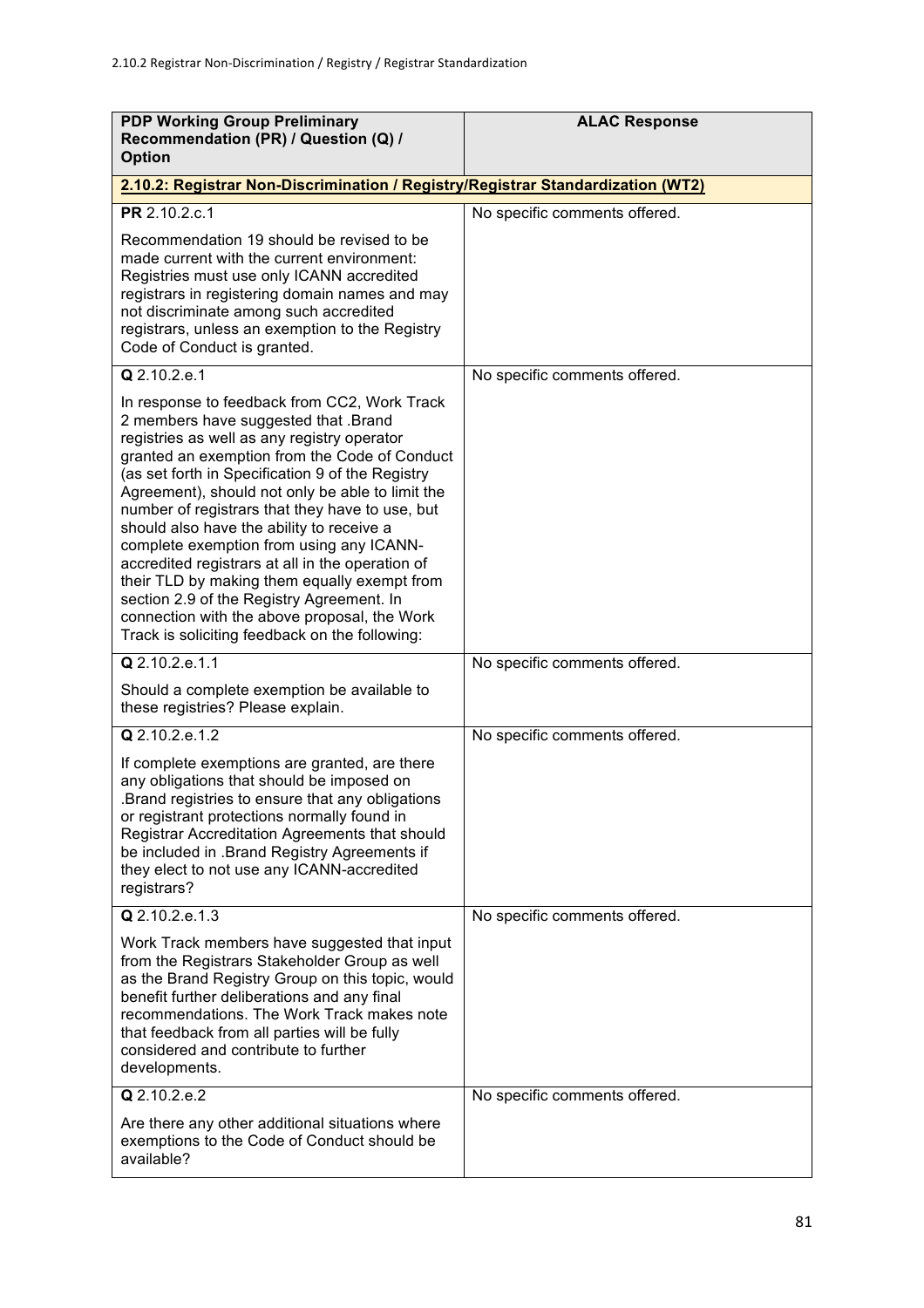| <b>PDP Working Group Preliminary</b><br>Recommendation (PR) / Question (Q) /<br><b>Option</b>                                                                                                                                                                                                                                                                                                    | <b>ALAC Response</b>          |
|--------------------------------------------------------------------------------------------------------------------------------------------------------------------------------------------------------------------------------------------------------------------------------------------------------------------------------------------------------------------------------------------------|-------------------------------|
| Q 2.10.2.e.3                                                                                                                                                                                                                                                                                                                                                                                     | No specific comments offered. |
| There are provisions in the Registrar<br>Stakeholder Group Charter that some feel<br>disfavour those who have been granted<br>exemptions to the Code of Conduct. In the<br>preliminary recommendation above, would it be<br>better to phrase it as, "unless the Registry Code<br>of Conduct does not apply" rather than, "unless<br>an exemption to the Registry Code of Conduct is<br>qranted"? |                               |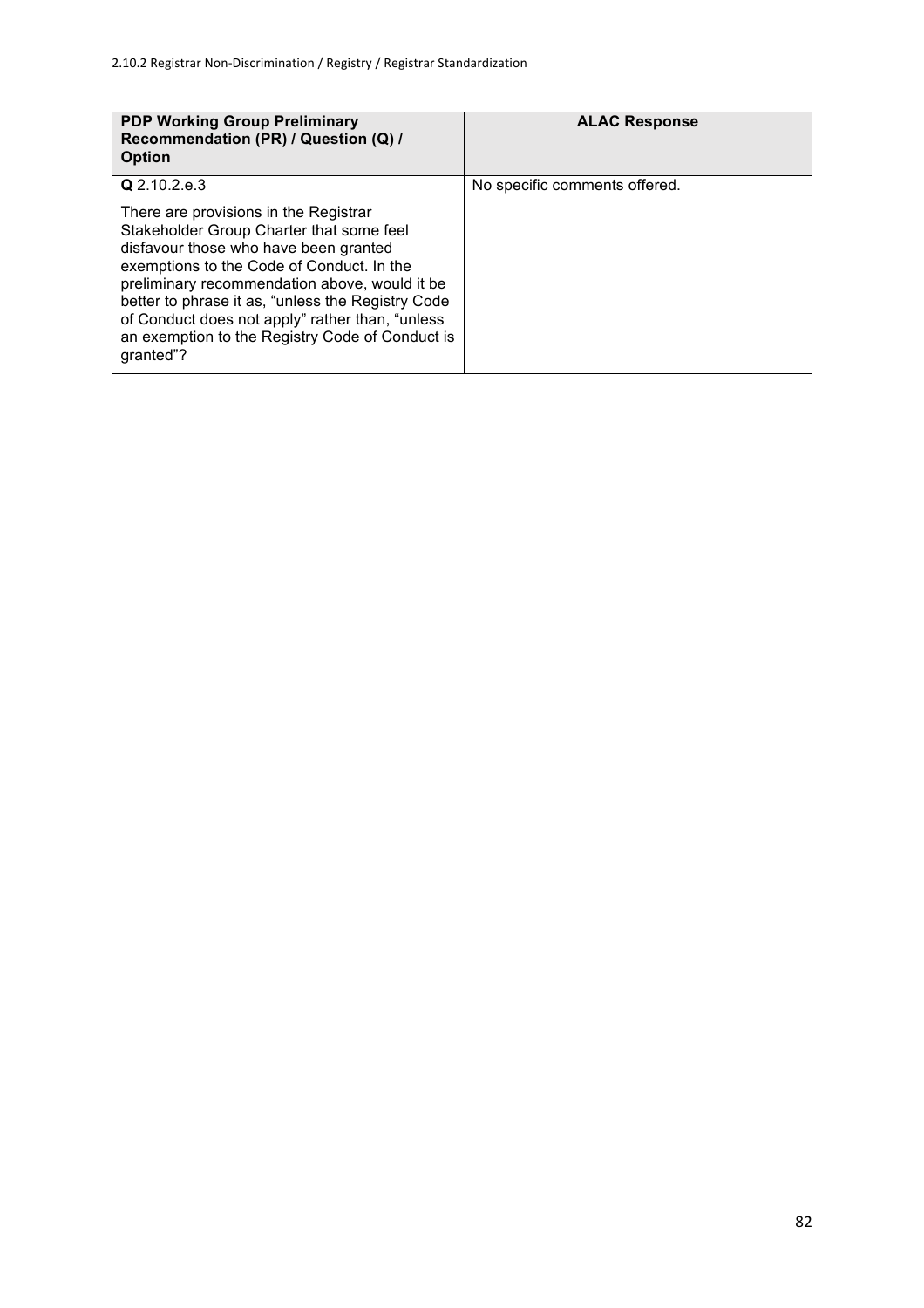| <b>PDP Working Group Preliminary</b><br>Recommendation (PR) / Question (Q) /<br><b>Option</b>                                                                                                                                                                                                                                                                                                                                                                                                                                                                                                                                                                                                                                                                                                                                                                                                | <b>ALAC Response</b>          |
|----------------------------------------------------------------------------------------------------------------------------------------------------------------------------------------------------------------------------------------------------------------------------------------------------------------------------------------------------------------------------------------------------------------------------------------------------------------------------------------------------------------------------------------------------------------------------------------------------------------------------------------------------------------------------------------------------------------------------------------------------------------------------------------------------------------------------------------------------------------------------------------------|-------------------------------|
| 2.11.1: Registry System Testing (WT4)                                                                                                                                                                                                                                                                                                                                                                                                                                                                                                                                                                                                                                                                                                                                                                                                                                                        |                               |
| PR 2.11.1.c.1                                                                                                                                                                                                                                                                                                                                                                                                                                                                                                                                                                                                                                                                                                                                                                                                                                                                                | No specific comments offered. |
| Registry System Testing (RST) should be split<br>between overall registry service provider (RSP)<br>matters and specific application/TLD testing.                                                                                                                                                                                                                                                                                                                                                                                                                                                                                                                                                                                                                                                                                                                                            |                               |
| PR 2.11.1.c.2                                                                                                                                                                                                                                                                                                                                                                                                                                                                                                                                                                                                                                                                                                                                                                                                                                                                                | No specific comments offered. |
| Remove a better part or all self-certification<br>assessments.                                                                                                                                                                                                                                                                                                                                                                                                                                                                                                                                                                                                                                                                                                                                                                                                                               |                               |
| PR 2.11.1.c.3                                                                                                                                                                                                                                                                                                                                                                                                                                                                                                                                                                                                                                                                                                                                                                                                                                                                                | No specific comments offered. |
| Rely on Service Level Agreement (SLA)<br>monitoring for most if not all overall registry<br>service provider testing.                                                                                                                                                                                                                                                                                                                                                                                                                                                                                                                                                                                                                                                                                                                                                                        |                               |
| PR 2.11.1.c.4                                                                                                                                                                                                                                                                                                                                                                                                                                                                                                                                                                                                                                                                                                                                                                                                                                                                                | No specific comments offered. |
| Limit Internationalized Domain Name (IDN)<br>testing to specific TLD policies; do not perform<br>an IDN table review in Registry System Testing.                                                                                                                                                                                                                                                                                                                                                                                                                                                                                                                                                                                                                                                                                                                                             |                               |
| PR 2.11.1.c.5                                                                                                                                                                                                                                                                                                                                                                                                                                                                                                                                                                                                                                                                                                                                                                                                                                                                                | No specific comments offered. |
| Include additional operational tests to assess<br>readiness for Domain Name System Security<br>Extensions (DNSSEC) contingencies (key roll-<br>over, zone re-signing).                                                                                                                                                                                                                                                                                                                                                                                                                                                                                                                                                                                                                                                                                                                       |                               |
| PR 2.11.1.c.6 Possible language:                                                                                                                                                                                                                                                                                                                                                                                                                                                                                                                                                                                                                                                                                                                                                                                                                                                             | No specific comments offered. |
| "Applicants must be able demonstrate their<br>technical capability to run a registry operation for<br>the purpose that the applicant sets out, either by<br>submitting it to evaluation at application time or<br>agreeing to use a previously approved* technical<br>infrastructure." * Could mean in the same<br>procedure or previous procedures if an RSP<br>program exists.                                                                                                                                                                                                                                                                                                                                                                                                                                                                                                             |                               |
| Q 2.11.1.e.1                                                                                                                                                                                                                                                                                                                                                                                                                                                                                                                                                                                                                                                                                                                                                                                                                                                                                 | No specific comments offered. |
| ICANN's Technical Services group provided<br>some recommendations to Work Track 4 on<br>what it believed were improvements that could<br>be made to improve its testing procedures to<br>attempt to detect operational issues that its<br>Service Level Monitoring system has uncovered<br>with some registry service providers. Although<br>the Work Track discussed this letter in some<br>detail, the Work Track has not reached any<br>consensus on whether those recommendations<br>should be accepted. Therefore, we would like<br>feedback from the community on whether any of<br>the recommendations should be adopted by the<br>Work Track in the final report. More specifically,<br>we seek feedback on recommendation numbers<br>1 (PDT Operational Tests), 2 (Monitoring), 3<br>(Third-party certifications), 4 (Audits), 6<br>(Frequency of tests), 7 (Removal of testing IDN |                               |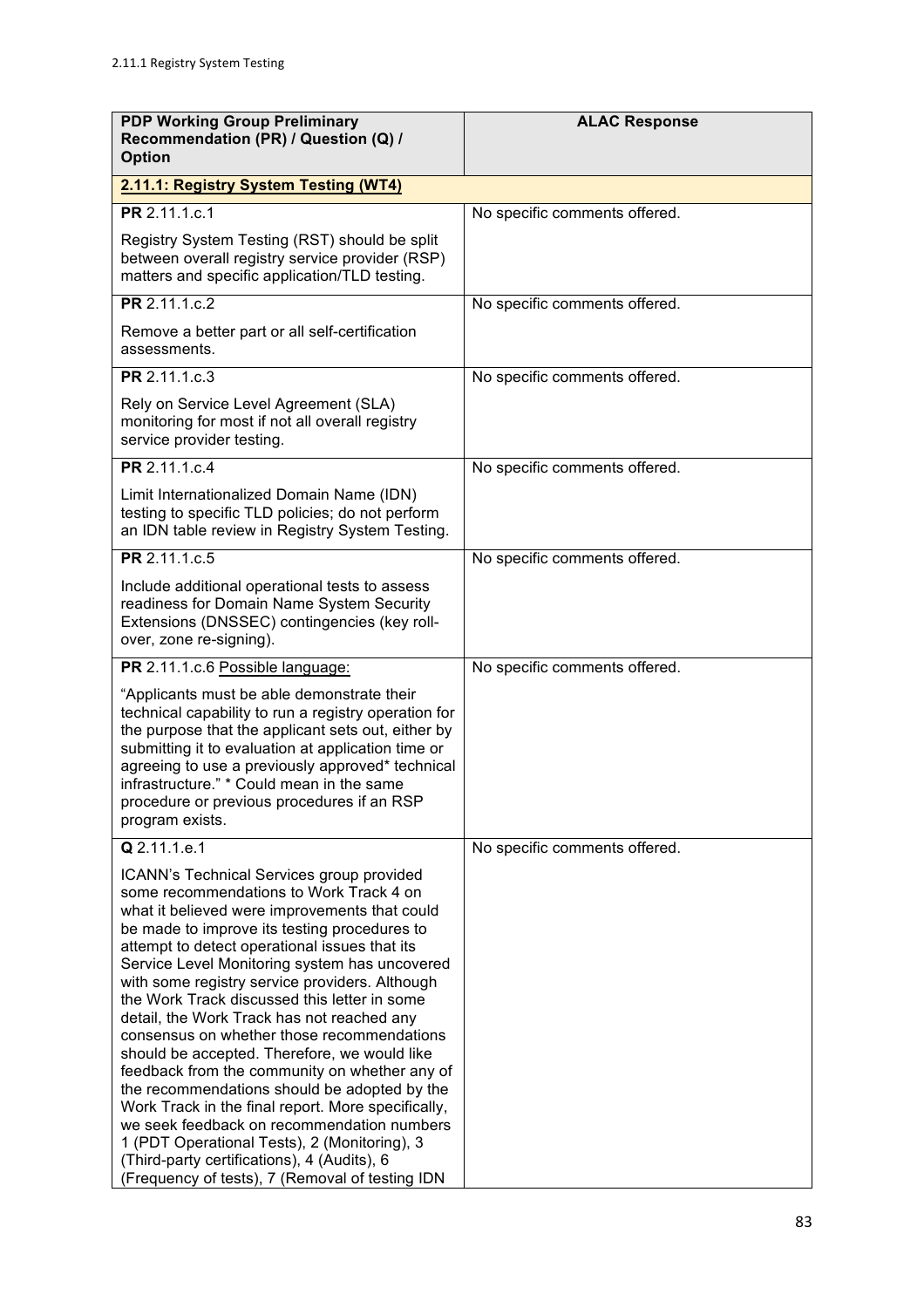| <b>PDP Working Group Preliminary</b><br>Recommendation (PR) / Question (Q) /<br><b>Option</b>                                                                                                                            | <b>ALAC Response</b> |
|--------------------------------------------------------------------------------------------------------------------------------------------------------------------------------------------------------------------------|----------------------|
| tables) and 8 (Consideration of number of<br>TLDs). Some of the other recommendations,<br>including number 4 (RSP pre-approval) are<br>discussed in Section 2.2.6 on Accreditation<br>Programs (e.g., RSP Pre-Approval). |                      |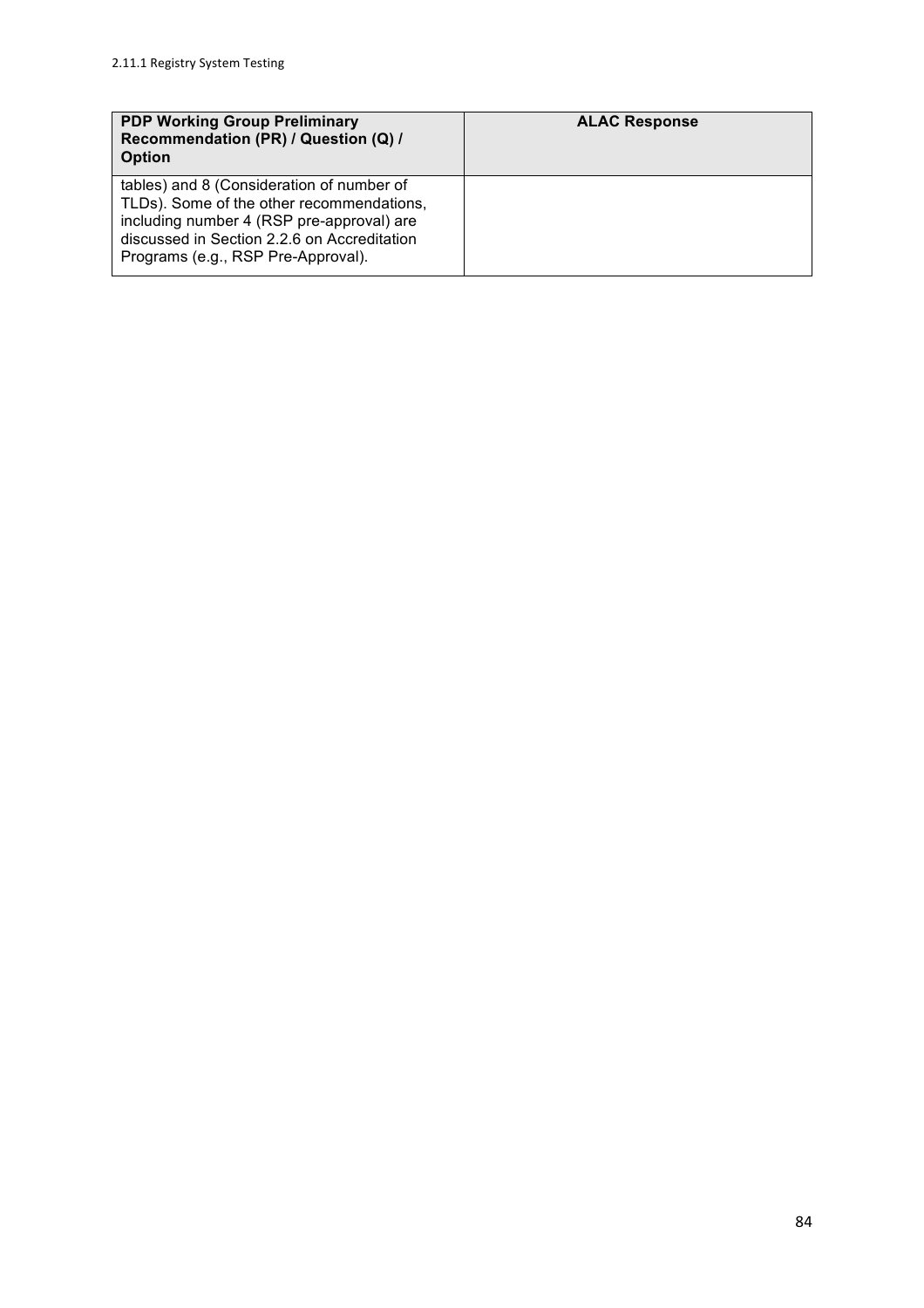| <b>PDP Working Group Preliminary</b><br>Recommendation (PR) / Question (Q) /<br><b>Option</b>                                                                                                                                                                                                                                                                                                                                                                                                                                                                                                                                                                                                                               | <b>ALAC Response</b>          |
|-----------------------------------------------------------------------------------------------------------------------------------------------------------------------------------------------------------------------------------------------------------------------------------------------------------------------------------------------------------------------------------------------------------------------------------------------------------------------------------------------------------------------------------------------------------------------------------------------------------------------------------------------------------------------------------------------------------------------------|-------------------------------|
| 2.12.1: TLD Rollout (WT2)                                                                                                                                                                                                                                                                                                                                                                                                                                                                                                                                                                                                                                                                                                   |                               |
| PR 2.12.1.c.1                                                                                                                                                                                                                                                                                                                                                                                                                                                                                                                                                                                                                                                                                                               | No specific comments offered. |
| The ICANN organization should be responsible<br>for meeting specific deadlines in the contracting<br>and delegation processes.                                                                                                                                                                                                                                                                                                                                                                                                                                                                                                                                                                                              |                               |
| PR 2.12.1.c.2                                                                                                                                                                                                                                                                                                                                                                                                                                                                                                                                                                                                                                                                                                               | No specific comments offered. |
| Work Track 2 supports the timeframes set forth<br>in the Applicant Guidebook and the base<br>Registry Agreement; namely (i) that successful<br>applicants continue to have nine (9) months<br>following the date of being notified that it<br>successfully completed the evaluation process<br>to enter into a Registry Agreement, and (ii) that<br>Registry Operators must complete all testing<br>procedures for delegation of the TLD into the<br>root zone within twelve (12) months of the<br>Effective Date of the Registry Agreement. In<br>addition, extensions to those timeframes should<br>continue to be available according to the same<br>terms and conditions as they were allowed<br>during the 2012 round. |                               |
| Q 2.12.1.e.1                                                                                                                                                                                                                                                                                                                                                                                                                                                                                                                                                                                                                                                                                                                | No specific comments offered. |
| One of the reasons the delegation deadline was<br>put into place was to prevent the incidence of<br>squatting/warehousing. Is this reason still<br>applicable and/or relevant? Are other measures<br>needed? If so, what measures and how will<br>these measures address the issue?                                                                                                                                                                                                                                                                                                                                                                                                                                         |                               |
| Q 2.12.1.e.2                                                                                                                                                                                                                                                                                                                                                                                                                                                                                                                                                                                                                                                                                                                | No specific comments offered. |
| For the 2012 round, registry operators were<br>required to complete the delegation process<br>within twelve (12) months from the Effective<br>Date of the Agreement. This was the only<br>requirement regarding use of the TLD. Other<br>than delegation (which includes the<br>maintenance of a required NIC.TLD page and a<br>WHOIS.NIC.TLD page), no other use of a TLD<br>is required. Is the definition of use of a TLD from<br>the 2012 round still appropriate or are<br>adjustments needed? If you believe that<br>adjustments are needed, what adjustments are<br>necessary and why?                                                                                                                               |                               |